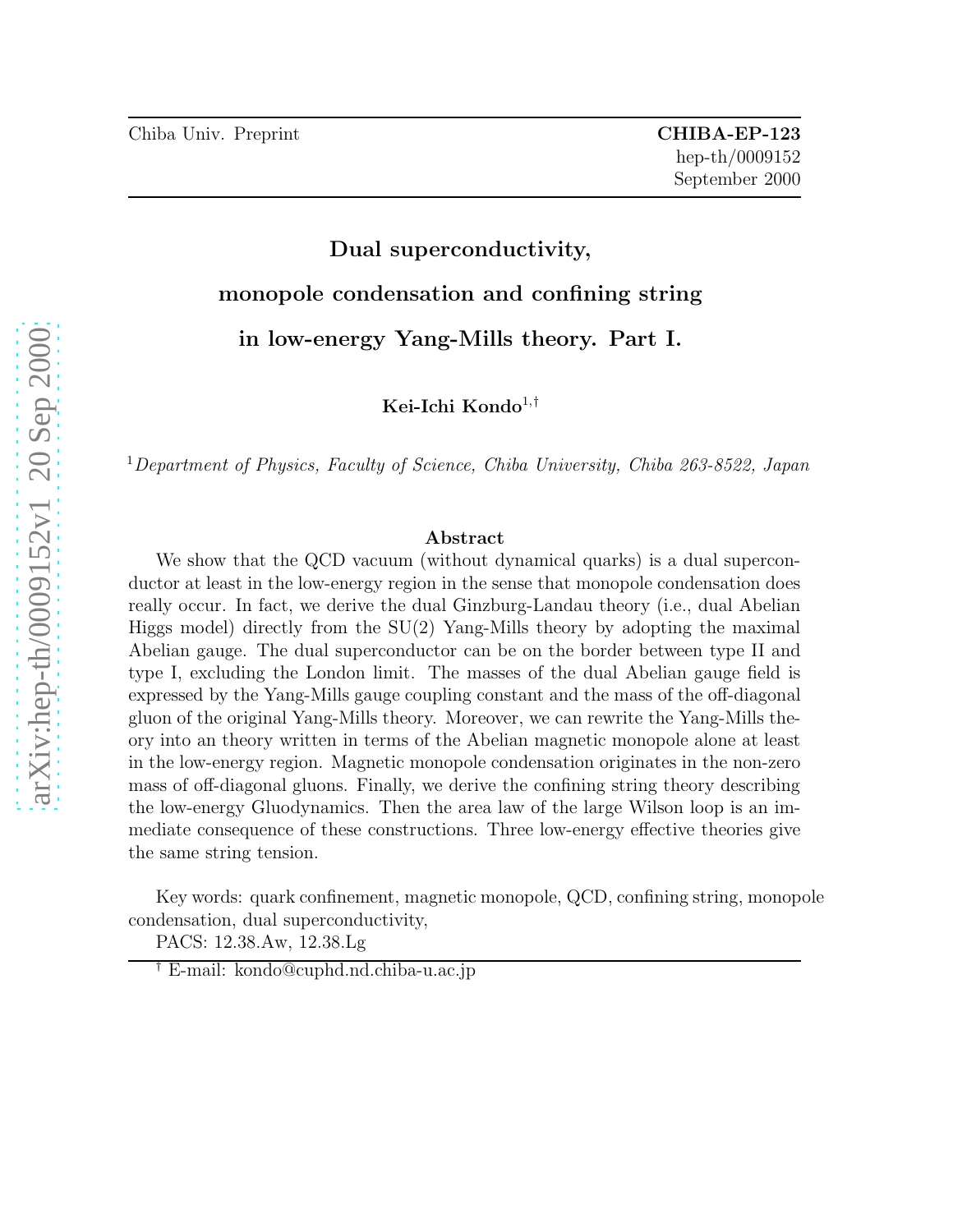# Contents

| 1              | Introduction                                                                                           | $\mathbf 1$     |
|----------------|--------------------------------------------------------------------------------------------------------|-----------------|
| $\bf{2}$       | Dual superconductivity in low-energy Gluodynamics                                                      | 6               |
|                | 2.1                                                                                                    | $6\phantom{.}6$ |
|                | Step 1: Non-Abelian Stokes theorem for the Wilson loop $\dots \dots$<br>2.2                            | $\overline{7}$  |
|                | 2.3<br>Step 2: Cumulant expansion $\ldots \ldots \ldots \ldots \ldots \ldots \ldots$                   | 9               |
|                | 2.4                                                                                                    | 10              |
|                | Step 4: Dynamical mass generation for off-diagonal components<br>2.5                                   | 12<br>12        |
|                | Step 5: Low-energy effective theory for diagonal fields $\ldots \ldots \ldots$<br>2.6<br>2.6.1         | 15              |
|                | 2.6.2                                                                                                  | 17              |
|                | Step 6: Dynamical generation of the kinetic term of $B_{\mu\nu}$<br>2.7                                | 18              |
|                | Step 7: Dual transformations $\ldots \ldots \ldots \ldots \ldots \ldots \ldots$<br>2.8                 | $22\,$          |
|                | Step 8: Recovery of hypergauge symmetry and gauge fixing<br>2.9                                        | 24              |
|                | Step 9: Change of variables (path-integral duality transformation)<br>2.10                             | 26              |
|                | 2.11 Step 10: Dual Ginzburg-Landau theory in the London limit                                          | 28              |
|                |                                                                                                        |                 |
| 3              | Final step: Dual Ginzburg-Landau theory of the general type                                            | 30              |
|                | 3.1                                                                                                    | 30              |
|                | Low-energy effective theory of dual Abelian Higgs model<br>3.2                                         | 31              |
|                | Comparison with the previous work $\dots \dots \dots \dots \dots \dots \dots$<br>3.3                   | 35              |
|                | 3.4                                                                                                    | 36              |
| 4              | Estimation of neglected higher-order terms                                                             | 38              |
|                | Higher-order cumulants and large N suppression $\;\ldots\; \ldots\; \ldots\; \ldots\; \ldots\;$<br>4.1 | 39              |
|                | Higher-order terms of low-energy or large mass expansion and the de-<br>4.2                            |                 |
|                |                                                                                                        | 40              |
| $\bf{5}$       | Magnetic monopole condensation and area law                                                            | 41              |
|                | Monopole action and monopole condensation<br>5.1                                                       | 41              |
|                | 5.2                                                                                                    | 44              |
|                | 5.3                                                                                                    | 46              |
| 6              | Confining string theory and string tension                                                             | 47              |
| $\overline{7}$ | Parameter fitting for numerical estimation                                                             | ${\bf 52}$      |
|                | Dual Ginzburg-Landau theory $\dots \dots \dots \dots \dots \dots \dots \dots \dots$<br>7.1             | 52              |
|                | 7.2                                                                                                    | 52              |
|                | 7.3                                                                                                    | 53              |
| 8              | Conclusion and discussion                                                                              | 53              |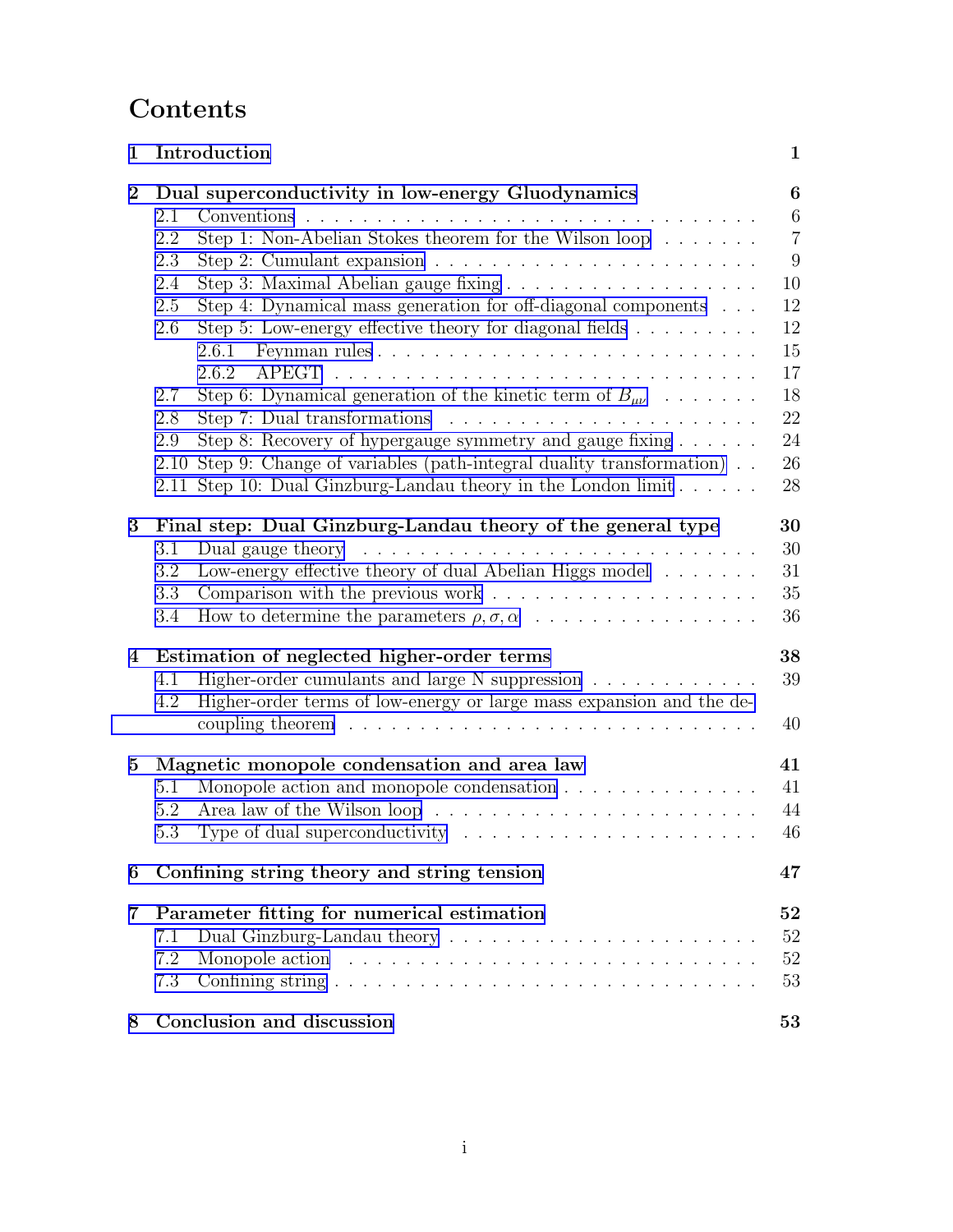<span id="page-2-0"></span>

|              | A Useful formulae                                                | 55 |  |
|--------------|------------------------------------------------------------------|----|--|
|              |                                                                  | 55 |  |
|              | A.2                                                              | 55 |  |
|              | Integration formula by dimensional regularization<br>A.3         | 56 |  |
|              |                                                                  | 56 |  |
|              | B Derivation of a version of non-Abelian Stokes theorem          | 56 |  |
|              | Calculation of the vacuum polarization for tensor fields         | 57 |  |
| $\mathbf{D}$ | Manifest covariant quantization of the second rank antisymmetric |    |  |
|              | tensor gauge field                                               | 61 |  |
|              | D.1 Second-rank antisymmetric tensor gauge theory                | 61 |  |
|              |                                                                  | 63 |  |
| E            | Renormalization of dual Abelian Higgs model                      | 66 |  |
|              | E.1 Goldstone bosons remain massless in higher orders            | 66 |  |
|              | E.2                                                              | 67 |  |
| F            | Calculation of the Wilson loop                                   | 71 |  |
|              | G Derivative expansion of the string                             | 73 |  |

## 1 Introduction

The main aim of this paper is to discuss how the dual superconductor picture for explaining quark confinement is derived directly from Quantum Chromodynamics (QCD). It is believed that quark and gluon are confined into the inside of hadrons by the strong interaction described by QCD and that they can not be observed in isolation. Quark confinement can be understood based on an idea of the electro-magnetic duality of ordinary superconductivity, i.e., the dual superconductor picture[\[1](#page-76-0)]. In this picture, the color electric flux can be excluded from QCD vacuum as a dual superconductor (the dual Meissner effect), just as the magnetic field can not penetrate into the superconductor (the so-called Meissner effect). In this context, the dual is used as implying electro-magnetic duality. However, QCD is a non-Abelian gauge theory and its gluonic part is described by the Yang-Mills theory, whereas the usual superconductivity is described by the Abelian gauge theory. Therefore we must make clear the precise meaning of dual superconductivity in QCD. It is possible to assume that the diagonal component of color electric field can be identified with the dual of magnetic field in the ordinary superconductivity. If so, we must answer what is the role played by the off-diagonal component of gluons? Finally, we must show that QCD vacuum has a tendency to exclude the (diagonal component of) color electric field. If a pair of heavy quark and anti-quark is immersed in the QCD vacuum, the color electric flux connecting a pair is squeezed into the tube-like region, leading to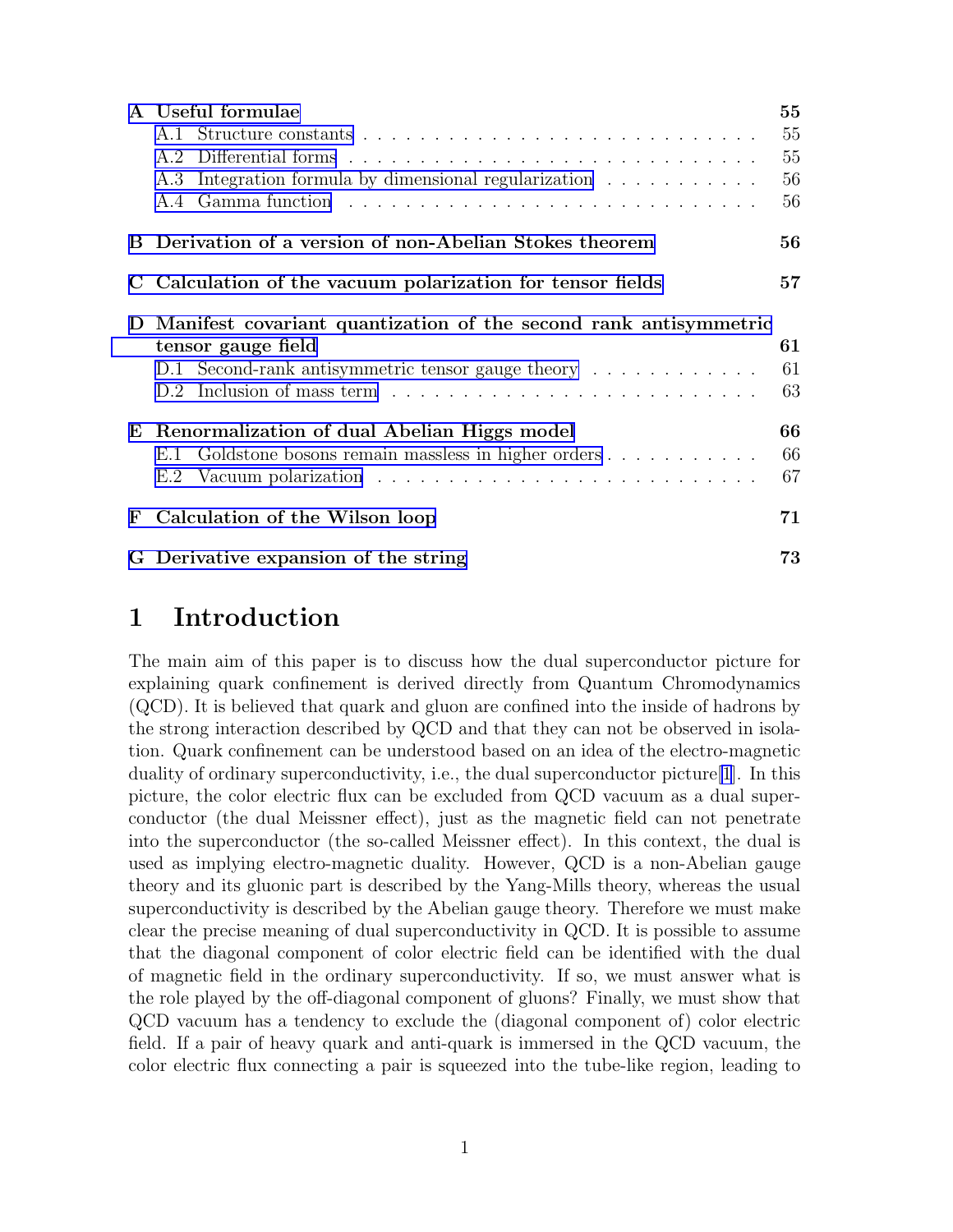the formation of QCD (gluon) string between a quark and an anti-quark. As a result, the interquark potential  $V(R)$  is proportional to the interquark distance R. To separate a quark from an anti-quark, we need infinite energy. In this sense, quark confinement is achieved.

The dual superconductor picture of QCD vacuum is based on the following assumptions:

- 1. Existence of magnetic monopole: QCD has magnetic monopole.
- 2. Monopole condensation: Magnetic monopole is condensed in QCD.
- 3. Infrared Abelian dominance: Charged gluon (i.e., off-diagonal gluon) can be neglected at least in the low-energy region of QCD.
- 4. Absence of quantum effect: Classical configuration, e.g., the magnetic monopole, is dominant. Hence quantum effect can be neglected.

Each of these statements should be explained based on QCD to really confirm the dual superconductor picture of QCD vacuum. As a first step, a prescription of extracting the field configuration corresponding to magnetic monopole was proposed by 't Hooft [[2\]](#page-76-0). This idea is called the Abelian projection. Immediately after the proposal of this idea, infrared Abelian dominance was suggested by Ezawa and Iwazaki[[3](#page-76-0)]. However, recent simulations revealed that the Abelian dominance is not necessarily realized in all the Abelian gauges, see the review[[4](#page-76-0)]. To author's knowledge, the best covariant gauge fixing condition realizing Abelian dominance is given by the maximal Abelian (MA) gauge proposed by Kronfeld et al. [\[5](#page-76-0)]. In fact, the infrared Abelian dominance is first confirmed in MA gauge based on Monte Carlo simulations by Suzuki and Yotsuyanagi[[6\]](#page-77-0). Subsequent simulations have also confirmed the monopole dominance in low-energy QCD[[7\]](#page-77-0). An analytical derivation of the dual Ginzburg-Landau (DGL) theory was tried by Suzuki[[8\]](#page-77-0) by way of Zwanziger formulation [\[9\]](#page-77-0) by neglecting the off-diagonal components of gluon fields by virtue of the Abelian dominance and by assuming condensation of magnetic monopoles. However, the DGL theory is not yet derived directly from the underlying theory, i.e. QCD, since the Abelian dominance and monopole condensation themselves must be derived in the same framework of the theory. According to the recent Monte Carlo simulations [\[10](#page-77-0)], the presumed dual Ginzburg-Landau theory is on the border of type II and type I.

In this paper we discuss how to derive the DGL theory as a low-energy effective theory (LEET) of QCD. The LEET is not unique and we can derive various LEET's. Of course, they should be equivalent to each other, if they are to be derived directly from QCD. Even if a specific LEET of QCD is assumed, the parameters included in the LEET can be adjusted so as to meet the data of experiments or Monte Carlo simulation on a lattice. In the first paper  $[11]$  of a series of papers  $[12, 13, 14, 15, 16]$ on the quark confinement in Yang-Mills theory in the Abelian gauge, the author has given a scenario of deriving the dual superconductivity in low-energy region of QCD and demonstrated that the DGL theory, i.e., the dual Abelian Higgs (DAH) theory in the London limit can be derived from QCD, provided that the condensation of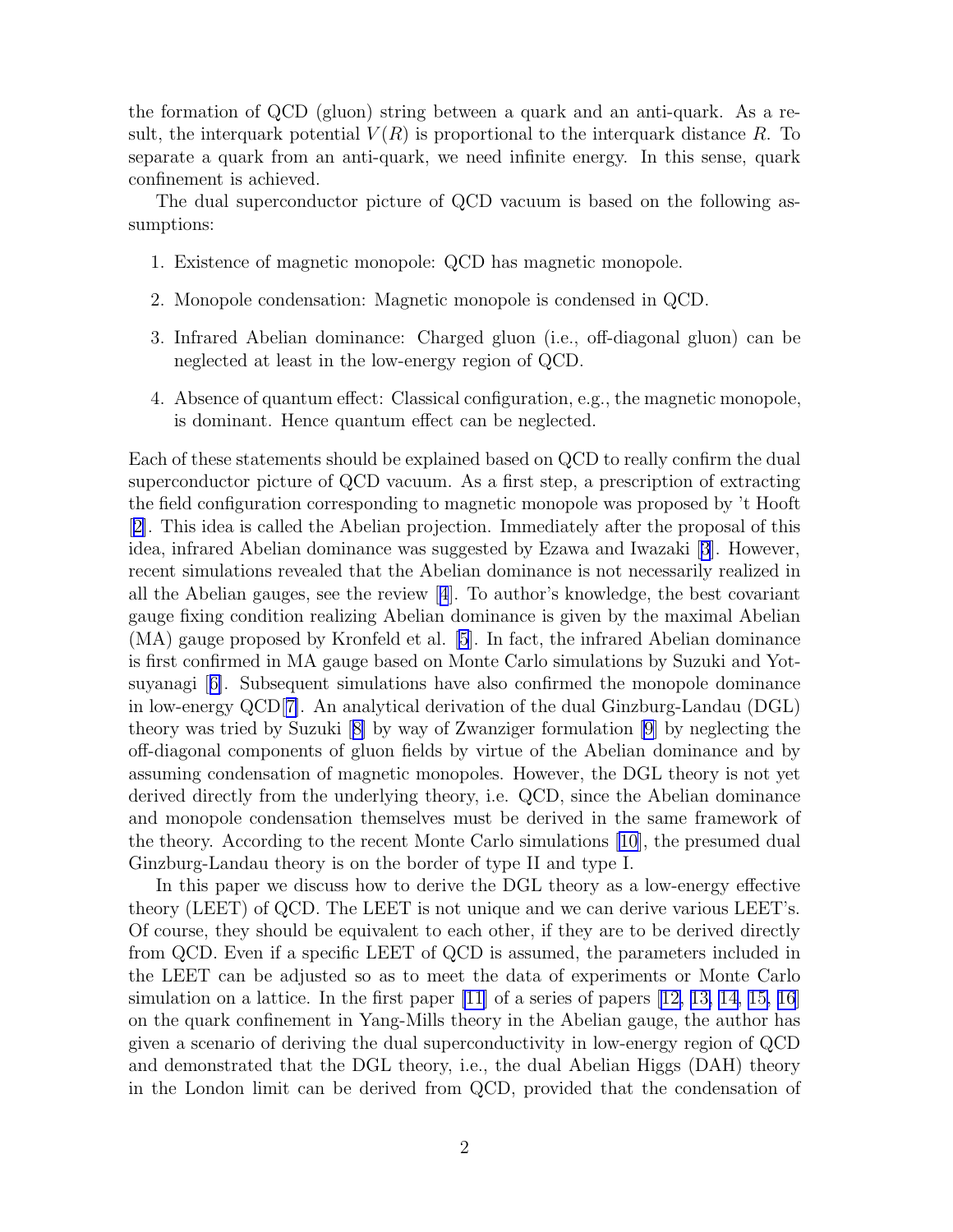magnetic monopole takes place. In this scenario, the mass  $m_b$  of the dual gluon (dual Abelian gauge field) is given directly by the non-zero condensate of the magnetic monopole current  $k_{\mu}$ , i.e.,  $\langle k_{\mu}k_{\mu} \rangle \neq 0$ . Since the DGL theory is a LEET written in term of only the Abelian (diagonal) component extracted from the original non-Abelian field, the treatment of the off-diagonal component is crucial for deriving the LEET and also for giving reasonable interpretation of the result. In the previous paper [[11\]](#page-77-0), all the off-diagonal components are integrated out to write down the LEET in terms of the diagonal components alone. The resulting LEET is an Abelian gauge theory preserving a characteristic feature of non-Abelian gauge theory in the sense that the the  $\beta$  function for the coupling constant has the same form as the original Yang-Mills theory, exhibiting the asymptotic freedom[[17](#page-77-0), [11](#page-77-0)]. For this procedure to be meaningful, the mass  $M_A$  of the off-diagonal components must be heavier than the mass of the diagonal components. This procedure can be justified based on the Wilsonian renormalization group or the decoupling theorem[[18](#page-77-0)]. As a result, the LEET is valid in the energy region below  $M_A$ .

The aim of this paper is to show that the dual superconductivity can be derived at least in the low-energy region of Gluodynamics (i.e., the gluonic sector of QCD). The most important ingredient in deriving the dual superconductivity is the existence of non-zero mass of the off-diagonal gluons. Recently, it has been shown[[19, 20](#page-77-0)] that the off-diagonal gluons and off-diagonal ghosts (anti-ghosts) acquire non-zero masses in Yang-Mills theory in the modified MA gauge[[20](#page-77-0)]. This result strongly supports the Abelian dominance in low-energy Gluodynamics. The modified MA gauge was already proposed by the author from a different viewpoint in the paper[[12\]](#page-77-0). A remarkable difference of MA gauge from the usual Lorentz type gauge lies in the fact that MA gauge is a nonlinear gauge. In order to preserve the renormalizability of Yang-Mills theory in the MA gauge, it is indispensable to introduce quartic ghost interaction term as a piece of gauge fixing term[[21](#page-77-0)]. The modified MA gauge fixes the strength of the quartic ghost interaction by imposing the symmetry, i.e., orthosymplectic group  $OSp(4|2)$ . The implications of the  $OSp(4|2)$  symmetry have been discussed in the previous papers[[12](#page-77-0), [13, 14](#page-77-0)]. The attractive quartic ghost interaction causes the ghost–anti-ghost condensation. Consequently, the off-diagonal gluons become massive,<sup>1</sup> whereas the diagonal gluons remain massless in this gauge. Since the classical Yang-Mills theory is a scale invariant theory, the mass scale must be generated due to quantum effect. In this paper, we show that the monopole condensation does really occur due to existence of non-zero mass of off-diagonal gluons. The off-diagonal gluon mass also provides the mass of dual gauge field in the DGL theory.

It should be remarked that in the conventional approaches the off-diagonal components are completely neglected from the beginning in deriving the effective Abelian gauge theory by virtue of the Abelian dominance. As a result, the conventional approach can not predict the physical quantities without some fitting of the parameters introduced by hand. The purpose of this paper is to bridge between the perturbative

<sup>&</sup>lt;sup>1</sup>The off-diagonal gluon mass  $M_A$  in the MA gauge has been calculated on a lattice by Amemiya and Suganuma [\[23](#page-78-0)],  $M_A = 1.2$ GeV for  $SU(2)$ .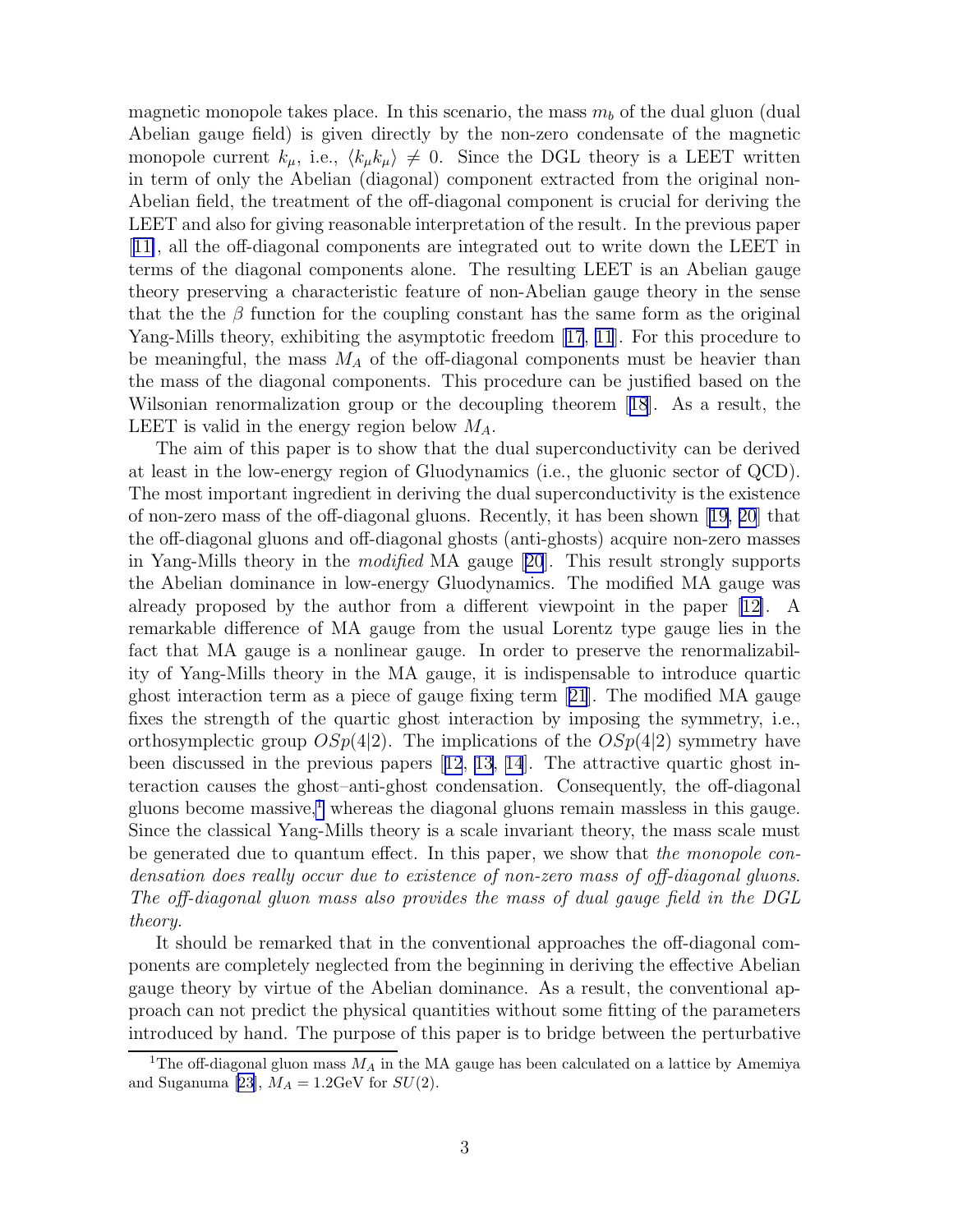QCD in the high-energy region and the low-energy effective Abelian gauge theory. Consequently, the undetermined parameters in the low-energy effective theory can in principle be expressed by the parameters of the original Yang-Mills theory, i.e., the gauge coupling constant g and the renormalization group (RG) invariant scale  $\Lambda_{QCD}$ .

In this paper we pay attention to the vacuum expectation value (VEV) of the Wilson loop operator  $W_{\mathcal{C}}[\mathcal{A}]$ , which is written in the framework of the functional integration as

$$
\langle W_C[\mathcal{A}]\rangle_{YM} = Z_{YM}^{-1} \int d\mu \exp\left\{ i \int d^4x \mathcal{L}_{YM}^{tot} \right\} W_C[\mathcal{A}], \tag{1.1}
$$

where  $\mathcal{L}_{YM}^{tot}$  is the total Yang-Mills Lagrangian, i.e., Yang-Mills Lagrangian  $\mathcal{L}_{YM}$ plus the gauge fixing (GF) term  $\mathcal{L}_{GF+FP}$  including the Faddeev-Popov (FP) ghost term in the modified MA gauge. Our derivation is based on the Becchi-Rouet-Stora-Tyutin $[22]$  $[22]$ (BRST) formulation of the gauge theory. Hence,  $d\mu$  is the integration measure which is BRST invariant,  $d\mu_{YM} := \mathcal{D} \mathcal{A}_{\mu} \mathcal{D} B \mathcal{D} C \mathcal{D} C$ , where B is the Nakanishi-Lautrap (NL) Lagrangian multiplier field. We regard the Wilson loop as a special choice of the source term in general Yang-Mills theory. The Wilson loop is used as a probe to see the QCD vacuum. The shape of the Wilson loop is arbitrary at this stage.

We seek other theories (with the corresponding source term) which is equivalent to the original Yang-Mills theory at least in the low-energy region in the sense that it gives the same VEV of the Wilson loop operator as the original Yang-Mills theory for *large loop C.* From this viewpoint, we obtain three LEET's, i.e., DGL theory (DAH) theory), magnetic monopole theory and confining string theory. For this derivation to be successful, the existence of quantum corrections coming from off-diagonal components of gluons and ghost (and anti-ghost) is indispensable. Without quantum corrections, we can not derive magnetic monopole condensation. This is plausible, since it is the quantum correction that can introduce the scale into the gauge theory which is scale invariant at the classical level.

This paper is organized as follows. In section [2,](#page-7-0) we give a strategy (steps) of deriving the LEET of Gluodynamics. In fact, we demonstrate that at least the London limit of the DGL theory (i.e., DAH model) of type II can be obtained as a very special limit of the resulting LEET of Gluodynamics. However, our method is able to treat more general situation, not restricted to the London limit. Rather, our result suggests that the DGL theory can not be in the London limit.

In section [3](#page-31-0), a more general case of the DGL theory is discussed. It is shown that the LEET of the supposed DGL theory agrees with the LEET derived from the Yang-Mills theory according to the above steps, in the energy region less than the mass  $m_H$  of the dual Higgs mass. This way of showing equivalence is a little bit indirect. The reason is as follows. We know that the DAH model or the DGL theory is a renormalizable theory (within perturbation theory in the magnetic coupling constant  $g_m = 4\pi/g$  and hence is a meaningful theory at arbitrary energy scale. On the other hand, we know that the high energy region of Gluodynamics is correctly described by the non-Abelian Yang-Mills theory with asymptotic freedom. Therefore, the DGL theory is at best meaningful only in the low-energy region in this context, although it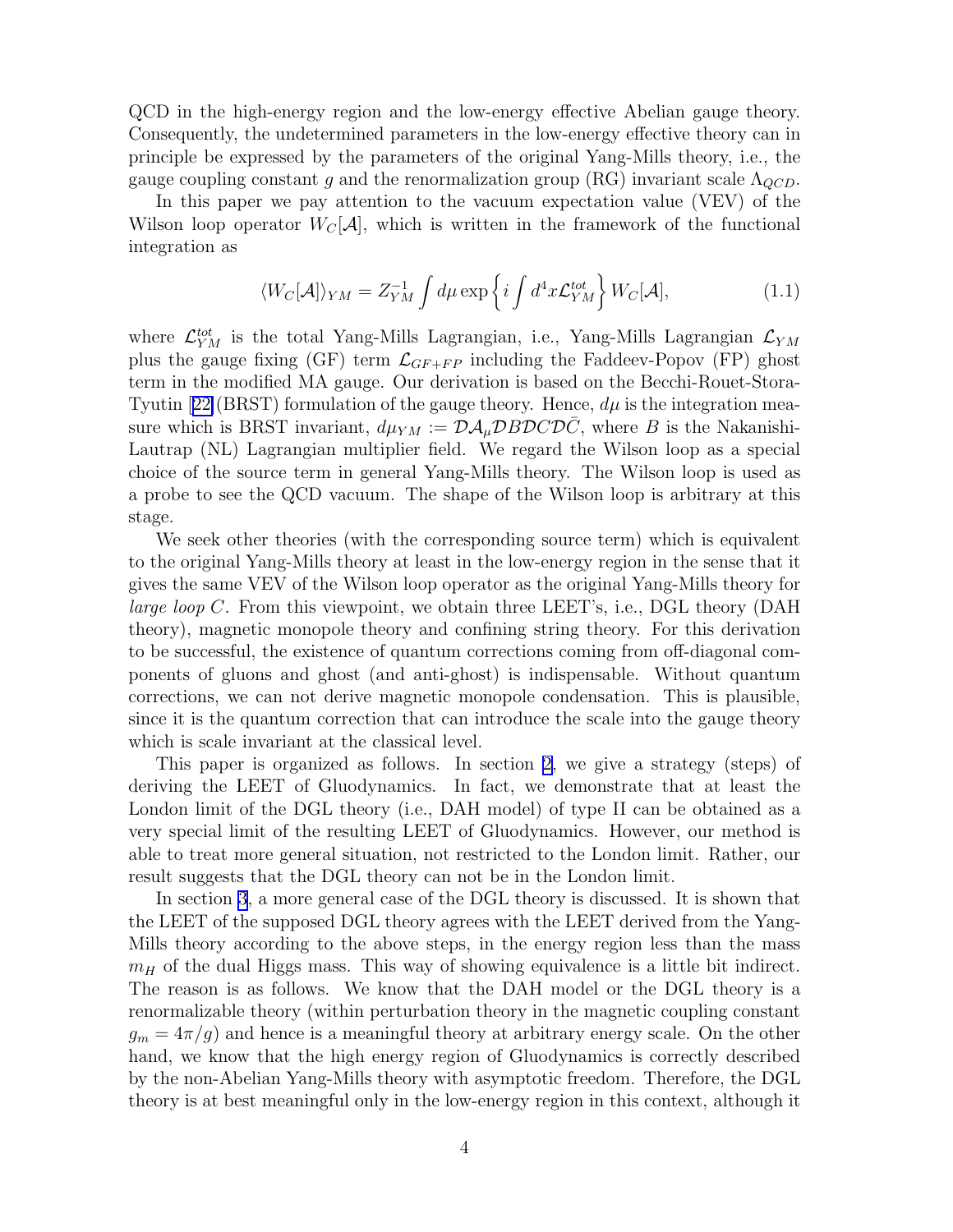is a renormalizable theory. In this sense, we must be careful in saying that the DGL theory is regarded as a LEET of Gluodynamics.

In section [4,](#page-39-0) we try to estimate the neglected terms in the derivation of the LEET based on the large N argument and the decoupling theorem. It is shown that in the large N expansion the higher-order terms are suppressed by  $N^{-2}$  compared to the leading order term. Thus the LEET obtained above is considered as the leading-order result of the large N expansion.

The LEET of Gluodynamics is not unique. In fact, we can obtain various LEET's which are equivalent to each other. Other LEET's can be more convenient for the purpose of calculating some kinds of physical quantities.

In section [5,](#page-42-0) we derive the magnetic monopole action as another LEET. The magnetic monopole action  $S_{MP}[k]$  is written entirely in terms of the magnetic monopole current  $k_{\mu}$ .

$$
\langle W_C[\mathcal{A}]\rangle_{YM} = Z_{MP}^{-1} \int \mathcal{D}k_\mu \exp\left\{ i \int d^4x (\mathcal{L}_{MP}[k] + k_\mu \Xi^\mu) \right\},\tag{1.2}
$$

by introducing the four-dimensional solid angle  $\Xi_{\mu}$ . We show that the VEV of the Wilson loop exhibits area law decay for large loop C,

$$
\langle W_C[\mathcal{A}]\rangle_{YM} \cong \exp\{-\sigma_{st}A(C)\},\tag{1.3}
$$

where  $A(C)$  is the area of the minimal surface S bounded by C. The string tension  $\sigma_{st}$  is explicitly obtained and it agrees with that predicted by the DGL theory.. Then we show that the magnetic monopole condensation really occurs in the low-energy region in the sense that the current-current correlation at the same space-time point,  $\langle k_{\mu}k_{\mu}\rangle$ , has non-vanishing expectation value,

$$
\langle k_{\mu}k^{\mu}\rangle_{YM} := Z_{MP}^{-1} \int \mathcal{D}k_{\mu} \exp\left\{i \int d^4x \mathcal{L}_{MP}[k]\right\} k_{\mu}k^{\mu} \neq 0. \tag{1.4}
$$

The result is consistent with that of the monopole action on a lattice [\[24\]](#page-78-0).

In section [6,](#page-48-0) we derive a string theory which is equivalent to the LEET's derived above,

$$
\langle W_C[\mathcal{A}]\rangle_{YM} = Z_{cs}^{-1} \int \mathcal{D}x_\mu(\sigma) \exp\left\{i S_{cs}[x]\right\}.
$$
 (1.5)

The action  $S_{cs}[x]$  of the confining string is equal to the Nambu-Goto action for the world sheet S with the Wilson loop C as the boundary. The string tension  $\sigma_{cs}$  in the Nambu-Goto action is the same as  $\sigma_{st}$  evaluated by the monopole action derived in section [5.](#page-42-0) The Wilson loop exhibits area law with the string tension  $\sigma_{st}$ . Therefore, the obtained string theory is regarded as a low-energy limit of the so-called confining string theory proposed by Polyakov[[25\]](#page-78-0).

In section [7,](#page-53-0) we discuss what values of the parameters in the LEET's should be chosen to reproduce the numerical results.

The final section [8](#page-54-0) is devoted to summarizing the result obtained in this paper and discussing the future directions of our investigations. The details of calculations are collected in Appendices, together with useful formulae.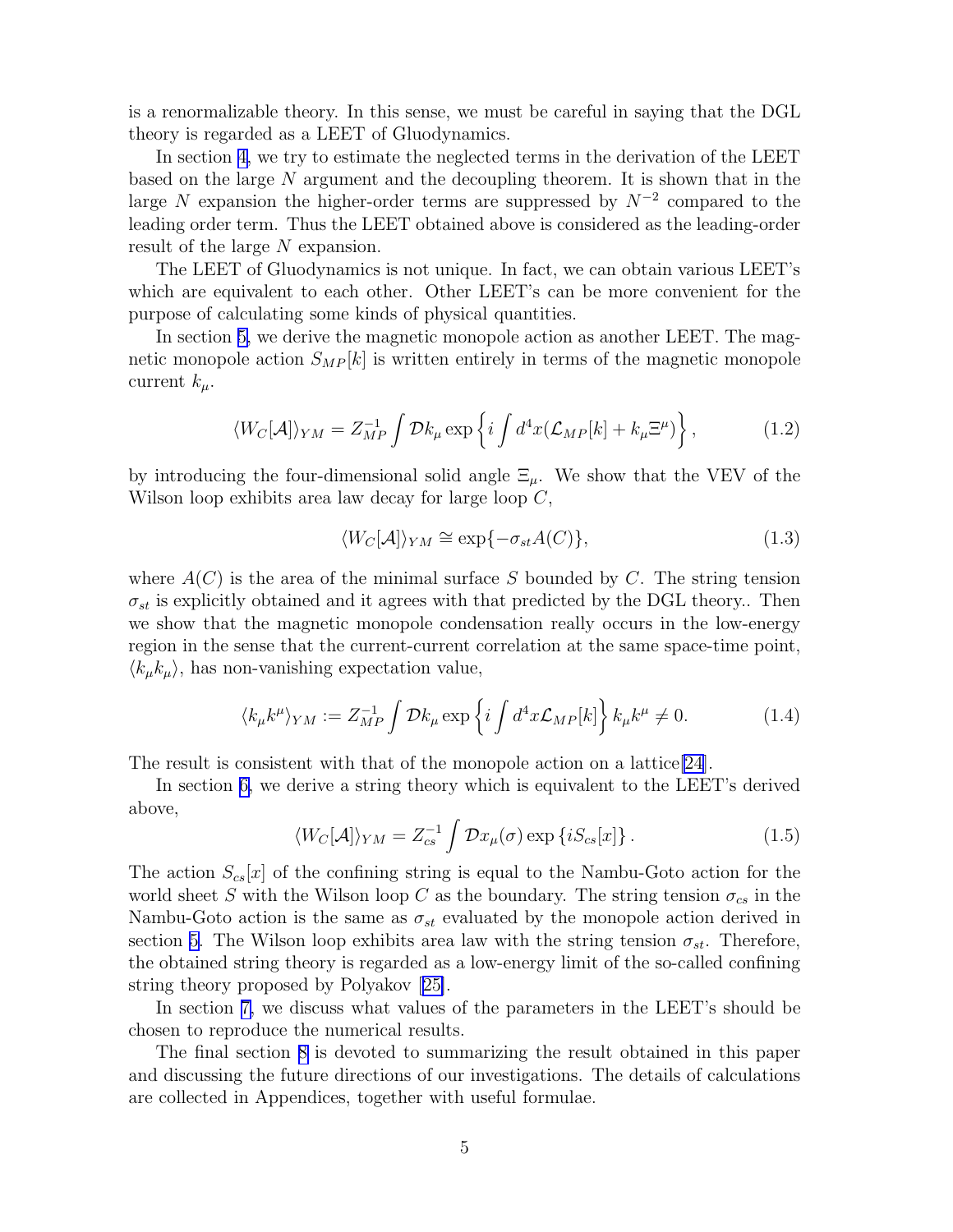# <span id="page-7-0"></span>2 Dual superconductivity in low-energy Gluodynamics

### 2.1 Conventions

The gauge potential  $\mathcal{A}_{\mu}$  is written as

$$
\mathcal{A}_{\mu}(x) := \mathcal{A}_{\mu}^{A}(x) T^{A} \quad (A = 1, \cdots, N^{2} - 1), \tag{2.1}
$$

where the generators  $T^A(A = 1, \dots, N^2 - 1)$  of the Lie algebra  $\mathcal G$  of the gauge group  $G = SU(N)$  are taken to be Hermitian satisfying  $[T^A, T^B] = i f^{ABC} T^C$  and normalized as  $\text{tr}(T^AT^B) = \frac{1}{2}\delta^{AB}$ . For a closed loop C, we define the Wilson loop operator  $W(C)$ by

$$
W(C) = \text{tr}\left[P \exp\left\{ig \oint_C dx^\mu \mathcal{A}_\mu(x)\right\}\right] / \text{tr}(1),\tag{2.2}
$$

where  $P$  denotes the path-ordered product and  $q$  is the Yang-Mills coupling constant.

We begin with the vacuum expectation value (VEV) of the Wilson loop operator  $W(C)$  in the Yang-Mills theory with a gauge group  $SU(N)$  defined by the functional integral,

$$
\langle W(C) \rangle_{YM} := Z_{YM}^{-1} \int d\mu_{YM} \exp(iS_{YM}^{tot}) W(C), \qquad (2.3)
$$

where  $Z_{YM}$  is a normalization factor (or a partition function) to guarantee  $\langle 1 \rangle_{YM} \equiv 1$ and  $S_{YM}^{tot}$  is the total action obtained by adding the gauge fixing (GF) and Faddeev-Popov (FP) ghost term  $S_{GF+FP}$  to the Yang-Mills action  $S_{YM}$ ,

$$
S_{YM}^{tot} = S_{YM} + S_{GF+FP}.\tag{2.4}
$$

The Yang-Mills action is of the usual form,

$$
S_{YM} = \int d^4x \frac{-1}{4} \mathcal{F}^A_{\mu\nu}(x) \mathcal{F}^{\mu\nu A}(x), \tag{2.5}
$$

where  $\mathcal{F}_{\mu\nu}(x)$  is the field strength defined by

$$
\mathcal{F}_{\mu\nu}(x) := \mathcal{F}^A_{\mu\nu}(x) T^A := \partial_\mu \mathcal{A}_\nu(x) - \partial_\nu \mathcal{A}_\mu(x) - ig[\mathcal{A}_\mu(x), \mathcal{A}_\nu(x)]. \tag{2.6}
$$

The GF+FP action  $S_{GF+FP}$  is specified later (see section [2.4](#page-11-0)). Finally,  $d\mu_{YM}$  is the integration measure,

$$
d\mu_{YM} := \mathcal{D}\mathcal{A}^A_\mu \mathcal{D} B^A \mathcal{D} C^A \mathcal{D} \bar{C}^A,\tag{2.7}
$$

which is invariant under the Becchi-Rouet-Stora-Tyutin (BRST) transformation,

$$
\delta_B A_\mu(x) = \mathcal{D}_\mu[A] \mathcal{C}(x) := \partial_\mu \mathcal{C}(x) - ig[\mathcal{A}_\mu(x), \mathcal{C}(x)],
$$
  
\n
$$
\delta_B \mathcal{C}(x) = i \frac{g}{2} [\mathcal{C}(x), \mathcal{C}(x)],
$$
  
\n
$$
\delta_B \bar{\mathcal{C}}(x) = i \mathcal{B}(x),
$$
  
\n
$$
\delta_B B(x) = 0,
$$
\n(2.8)

where B is the Nakanishi-Lautrap (NL) field and  $\mathcal{C}(\overline{\mathcal{C}})$  is the ghost (anti-ghost) field.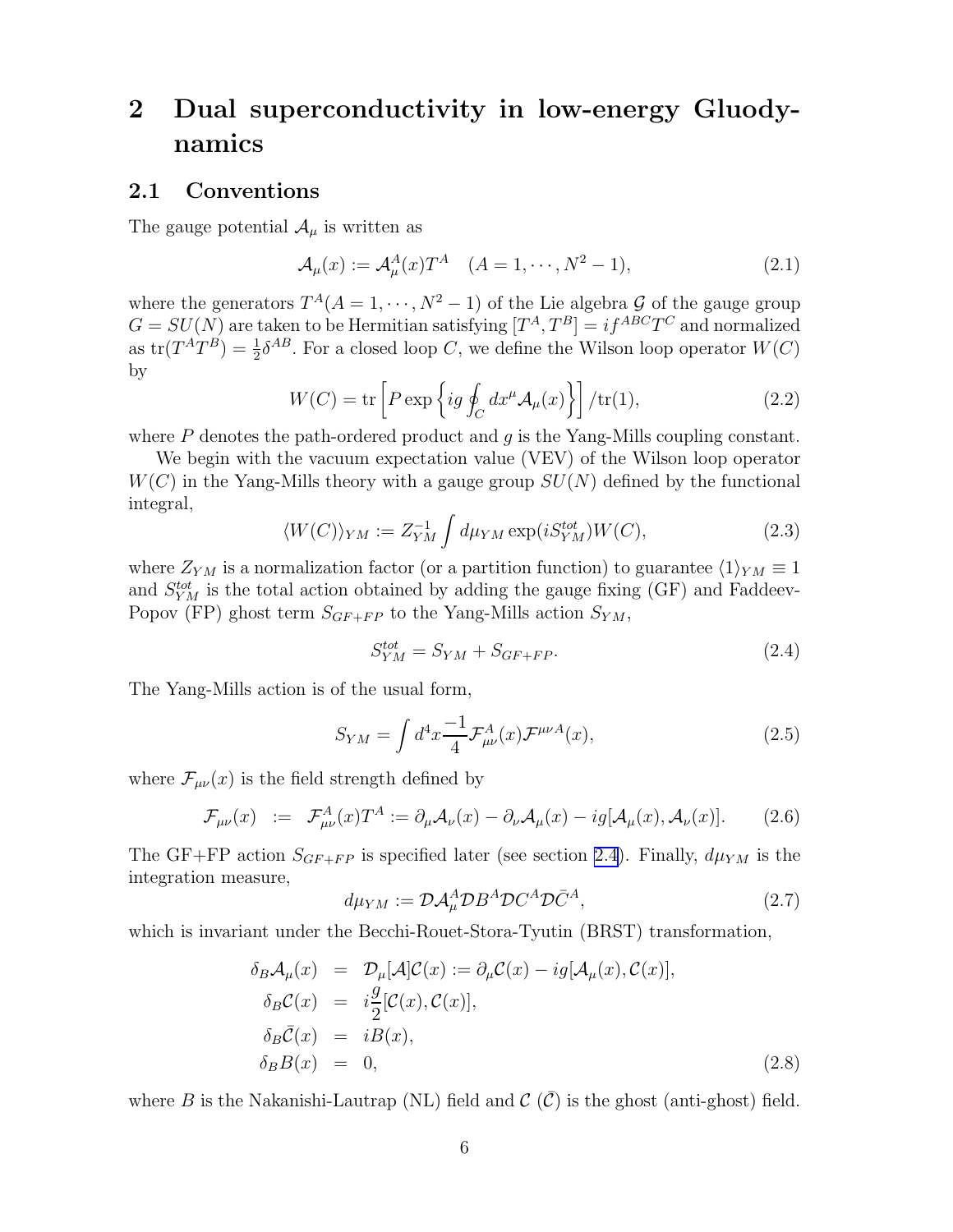#### <span id="page-8-0"></span>2.2 Step 1: Non-Abelian Stokes theorem for the Wilson loop

We make use of a version of the non-Abelian Stokes theorem (NAST) [\[26](#page-78-0), [14](#page-77-0), [27\]](#page-78-0) to rewrite the Wilson loop operator in terms of the diagonal components. This version of NAST was first obtained by Diakonov and Petrov for  $SU(2)$  [\[26](#page-78-0)]. It is possible to generalize their result to  $SU(N)$  ( $N > 3$ ).

**Theorem:**[\[27](#page-78-0)] For a closed loop C, we define the non-Abelian Wilson loop operator by

$$
W_C[\mathcal{A}] = \text{tr}\left\{ P \exp\left[ ig \oint_C dx^\mu \mathcal{A}_\mu(x) \right] \right\} / \text{tr}(1),\tag{2.9}
$$

where  $P$  is the path-ordered product. Then it is rewritten as

$$
W_C[\mathcal{A}] = \int d\mu_C(\xi) \exp\left[ig \oint_C dx^\mu a_\mu^\xi(x)\right] = \int d\mu_C(\xi) \exp\left[ig \int_S d\sigma^{\mu\nu} f_{\mu\nu}^\xi(x)\right],
$$
 (2.10)

where

$$
a^{\xi}_{\mu}(x) := \langle \Lambda | \mathcal{A}^{\xi}_{\mu}(x) | \Lambda \rangle, \quad \mathcal{A}^{\xi}_{\mu}(x) = \xi^{\dagger}(x) \mathcal{A}_{\mu}(x) \xi(x) + \frac{i}{g} \xi^{\dagger}(x) \partial_{\mu} \xi(x), \tag{2.11}
$$

 $and^2$ 

$$
f_{\mu\nu}^{\xi}(x) := \partial_{\mu} a_{\nu}^{\xi}(x) - \partial_{\nu} a_{\mu}^{\xi}(x). \tag{2.12}
$$

Here  $|\Lambda\rangle$  is the highest-weight state of the representation defining the Wilson loop and the measure  $d\mu_C(\xi)$  is the product measure along the loop C,  $d\mu_C(\xi) = \prod_{x \in C} d\mu(\xi(x))$ , where  $d\mu(\xi)$  is the invariant Haar measure on  $G/H$  with the maximal stability group  $\tilde{H}$ . The maximal stability group  $H$  is the subgroup leaving the highest-weight state invariant (up to a phase factor), i.e.,

$$
g|\Lambda\rangle = \xi h|\Lambda\rangle = \xi|\Lambda\rangle e^{i\phi(h)},\tag{2.13}
$$

for  $\xi \in G/\tilde{H}$  and  $h \in \tilde{H}$ . It depends on the group G and the representation in question.

For  $G = SU(2)$ , the  $\tilde{H}$  is given by the maximal torus subgroup  $H = U(1)$  irrespective of the representation. Hence  $G/H = SU(2)/U(1) = CP^{1} = F_{1}$ . For  $G = SU(N)(N > 3)$ , however,  $\tilde{H}$  does not necessarily agree with the maximal torus group  $H = U(1)^{N-1}$  depending on the representation. For  $G = SU(3)$ , all the representations can be classified by the Dynkin index  $[m, n]$ . If  $m = 0$  or  $n = 0$ ,  $\tilde{H} = U(2)$  and  $G/\tilde{H} = CP^2$ . On the other hand, when  $m \neq 0$  and  $n \neq 0$ ,  $\tilde{H} = U(1)^2 = U(1) \times U(1)$  and  $G/\tilde{H} = F_2$ . Here  $\mathbb{CP}^n$  is the complex projective space and  $F_n$  the flag space. This NAST is obtained by making use of the generalized coherent state. For details, see the reference[[27](#page-78-0)].

<sup>&</sup>lt;sup>2</sup> Note that  $f_{\mu\nu}$  is not equal to the diagonal component of  $\mathcal{F}_{\mu\nu}$ .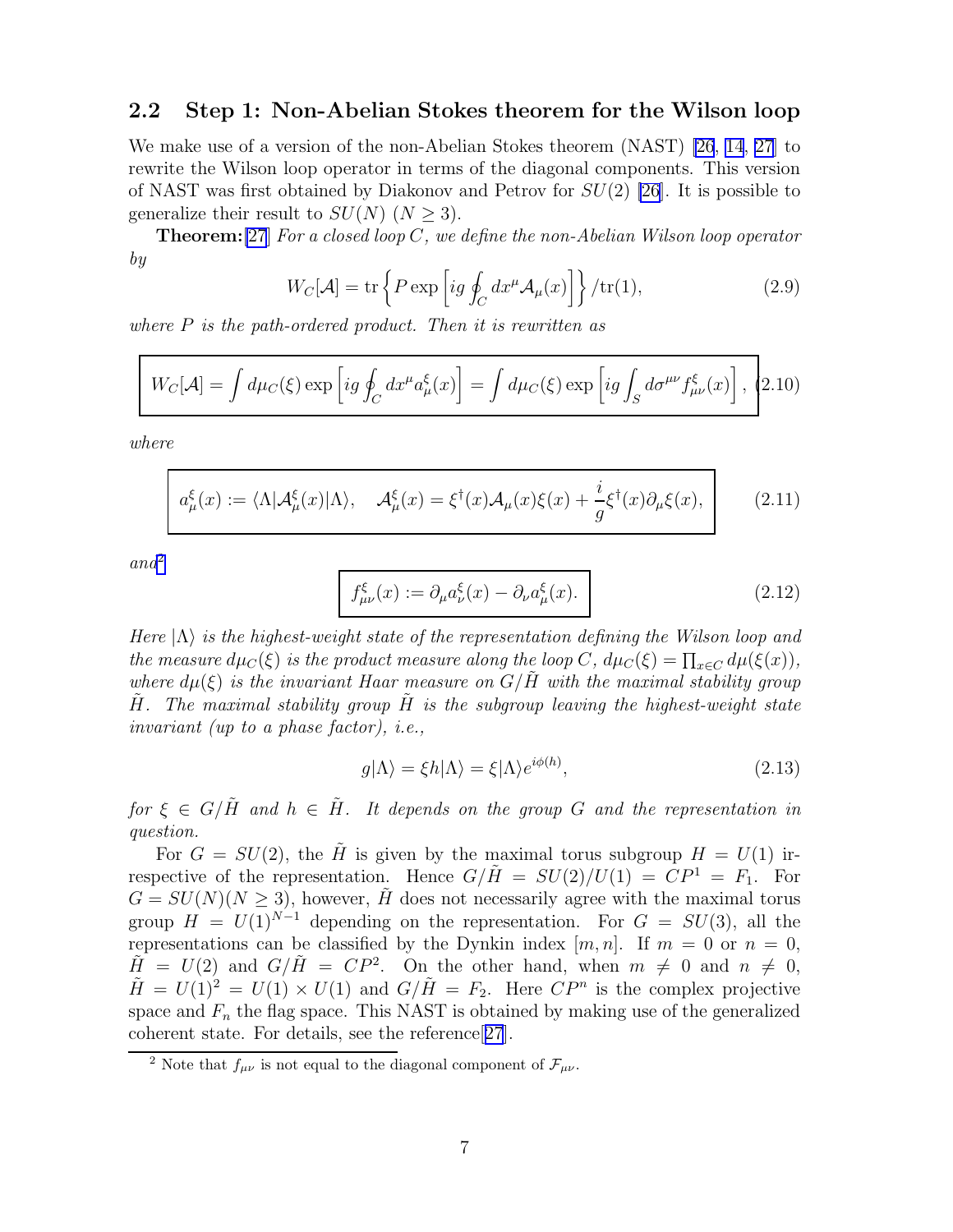For the fundamental representation, the expression([2.11\)](#page-8-0) is greatly simplified as

$$
\langle \Lambda | (\cdots) | \Lambda \rangle = 2 \text{tr}[\mathcal{H}(\cdots)], \quad \mathcal{H} = \frac{1}{2} \text{diag}\left(\frac{N-1}{N}, \frac{-1}{N}, \dots, \frac{-1}{N}\right). \tag{2.14}
$$

Therefore,

$$
a_{\mu} = \frac{1}{2}A_{\mu}^{3} \text{ for } G = SU(2)
$$
 (2.15)

$$
a_{\mu} = \frac{1}{3} \left[ \mathcal{A}_{\mu}^{3} + \frac{1}{\sqrt{3}} \mathcal{A}_{\mu}^{8} \right] \quad \text{for} \quad G = SU(3). \tag{2.16}
$$

This implies that the non-Abelian Wilson loop can be expressed by the diagonal (Abelian) components. This is suggestive of the Abelian dominance in the expectation value of the Wilson loop.

The monopole dominance in the Wilson loop is also expected to hold as shown follows. We can rewrite  $f_{\mu\nu}^{\xi}$  in the NAST as

$$
f_{\mu\nu}^{\xi}(x) = \partial_{\mu}[n^{A}(x)\mathcal{A}_{\nu}^{A}(x)] - \partial_{\nu}[n^{A}(x)\mathcal{A}_{\mu}^{A}(x)] - \frac{1}{g}f^{ABC}n^{A}(x)\partial_{\mu}n^{B}(x)\partial_{\nu}n^{C}(x), \tag{2.17}
$$

where

n

$$
u^{A}(x)T^{A} = \xi(x)\mathcal{H}\xi^{\dagger}(x) = U(x)\mathcal{H}U^{\dagger}(x).
$$
 (2.18)

The  $f_{\mu\nu}^{\xi}$  is invariant under the full G gauge transformation as well as the residual H gauge transformation. (Indeed, we can write a manifestly gauge invariant form, see ref.[\[28](#page-78-0)].) The  $f^{\xi}_{\mu\nu}$  is a generalization of the 't Hooft-Polyakov tensor of the non-Abelian magnetic monopole, if we identify  $n^{A}(x)$  with the unit vector of the elementary Higgs scalar field in the gauge-Higgs theory:

$$
n^{A}(x) \leftrightarrow \hat{\phi}^{A}(x) := \phi^{A}(x) / |\phi(x)|. \tag{2.19}
$$

This implies that  $n^{A}(x)$  is identified with the composite scalar field and plays the same role as the scalar field in the gauge-Higgs model, even though QCD has no elementary scalar field. This fact could explain why the QCD vacuum can be dual superconductor due to magnetic monopole condensation.

By introducing the magnetic monopole current k by  $k := \delta * f$  (see Appendix [A\)](#page-56-0), we have another expression,

$$
W_C[\mathcal{A}] = \int d\mu_C(\xi) \exp[i g(\Xi, k^{\xi})], \quad \Xi := \Delta^{-1} * d\Theta,
$$
\n(2.20)

where  $\Delta$  is the Laplacian  $\Delta := d\delta + \delta d$  and T is a two-form determined by the surface element  $dS$  of the surface spanned by the Wilson loop  $C$ . The derivation is given in Appendix [B.](#page-57-0) Hence, the Wilson loop can also be expressed by the magnetic monopole current  $k_{\mu}$ . The above results hold irrespective of which gauge theory we consider.

In the case of  $SU(2)$ , the Wilson loop in an arbitrary representation is written in theform  $[26, 14]$  $[26, 14]$  $[26, 14]$  $[26, 14]$  $[26, 14]$ ,

$$
W_C[\mathcal{A}] = \int d\mu_C(\xi) \exp\left[i g J \oint_C dx^\mu a_\mu^\xi(x)\right], \tag{2.21}
$$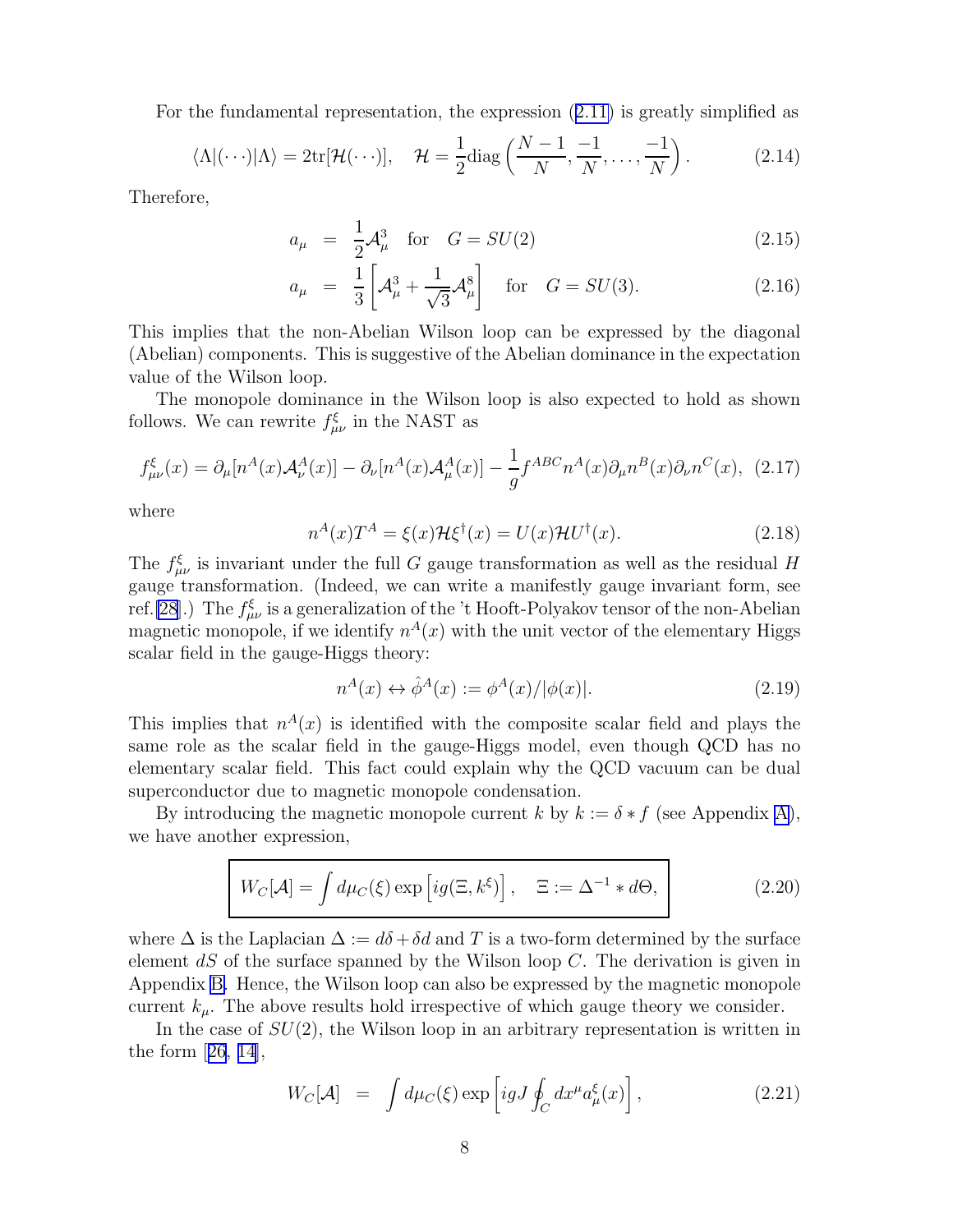<span id="page-10-0"></span>where  $a_{\mu}^{\xi}$  is the *Abelian* gauge field (or the diagonal component of  $\mathcal{A}_{\mu}^{\xi}$ ) defined by

$$
a^{\xi}_{\mu}(x) := \text{tr}\{\sigma_3[\xi(x)\mathcal{A}_{\mu}(x)\xi^{\dagger}(x) + ig^{-1}\xi(x)\partial_{\mu}\xi^{\dagger}(x)]\},\tag{2.22}
$$

for an element  $\xi \in G/H = SU(2)/U(1) \cong S^2 \cong CP^1$ . Here J is a character which distinguishes the different representation defining the Wilson loop,  $J = \frac{1}{2}$  $\frac{1}{2}$ , 1,  $\frac{3}{2}$  $\frac{3}{2}$ , .... Moreover, the use of the usual Stokes theorem leads to

$$
W(C) = \int d\mu_C(\xi) \exp\left[igJ \int_{S_C} dS^{\mu\nu} f_{\mu\nu}^{\xi}(x)\right],
$$
 (2.23)

where  $f_{\mu\nu}^{\xi}(x)$  is the Abelian field strength defined by  $f_{\mu\nu}^{\xi}(x) := \partial_{\mu}a_{\nu}^{\xi}(x) - \partial_{\nu}a_{\mu}^{\xi}(x)$ , and  $S_C$  is an arbitrary two-dimensional surface with the loop  $C$  as the boundary. Here it should be remarked that  $f_{\mu\nu}^{\xi}(x)$  is invariant under the full  $G = SU(2)$  gauge transformation as well as the residual  $H = U(1)$  gauge transformation, since it has the same form as the usual 'tHooft–Polyakov tensor describing the magnetic monopole, see[[14\]](#page-77-0).

#### 2.3 Step 2: Cumulant expansion

Now we specify the gauge theory in terms of which the VEV of the Wilson loop operator is evaluated. We consider the Yang-Mills theory with gauge fixing term. The gauge fixing is discussed in the next step.

By applying the cumulant expansion to the VEV of the Wilson loop,

$$
\langle W(C) \rangle_{YM} = \int d\mu_C(\xi) \Big\langle \exp \left[ igJ \int_{S_C} dS^{\mu\nu} f_{\mu\nu}^{\xi}(x) \right] \Big\rangle_{YM}, \tag{2.24}
$$

the VEV of the exponential is replaced by the exponential of the connected expectation as

$$
\langle W(C) \rangle_{YM} = \int d\mu_C(\xi) \exp\left[ -\frac{g^2}{2} J^2 \int_{S_C} dS^{\mu\nu}(x) \int_{S_C} dS^{\rho\sigma}(y) \langle f_{\mu\nu}^{\xi}(x) f_{\rho\sigma}^{\xi}(y) \rangle_{YM} + \cdots \right],
$$
\n(2.25)

where we have used  $\langle f_{\mu\nu}^{\xi}(x) \rangle_{YM} = 0$  and  $\cdots$  denotes the higher-order cumulants.

The cumulant expansion is a well-known technique in statistical mechanics and quantum field theory. In what follows, we will neglect the higher-order cumulants in  $(2.25)$  as in the analysis of the stochastic vacuum model.<sup>3</sup> The validity of this approximation, i.e, the truncation of the cumulant expansion, can be examined by Monte Carlo simulations on a lattice, as performed for the stochastic vacuum model, see[[30](#page-78-0)]. In the framework of our approach, this approximation can be justified in the sense that the approximation is self-consistent within the APEGT derived below. See section [4.1](#page-39-0) for more details.

<sup>&</sup>lt;sup>3</sup>In the non-perturbative study of QCD, the cumulant expansion is extensively utilized by the stochastic vacuum model (SVM) [\[29\]](#page-78-0) where the different version of the non-Abelian Stokes theorem is adopted. In the SVM, the approximation of neglecting higher order cumulants is called the bilocal approximation. The validity of bilocal approximation in SVM was confirmed by Monte Carlo simulation on a lattice[[30, 31](#page-78-0)]. The author would like to thank Dmitri Antonov for this information.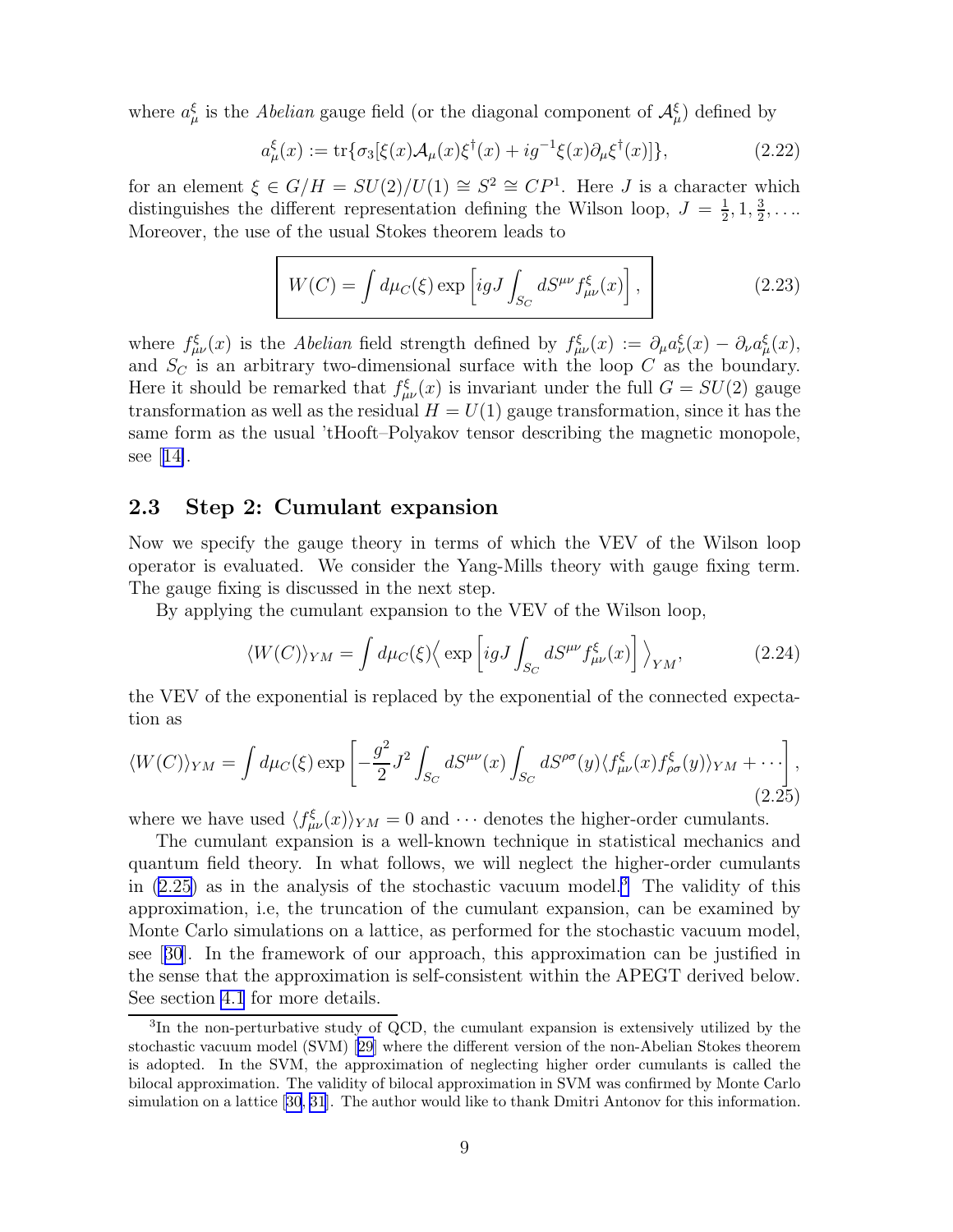#### <span id="page-11-0"></span>2.4 Step 3: Maximal Abelian gauge fixing

First of all, we define the decomposition of the gauge potential into the diagonal and off-diagonal components,

$$
\mathcal{A}_{\mu}(x) = \mathcal{A}_{\mu}^{A}(x)T^{A} = a_{\mu}^{i}(x)T^{i} + A_{\mu}^{a}(x)T^{a}, \qquad (2.26)
$$

where  $T^i \in \mathcal{H}$  and  $T^a \in \mathcal{G} - \mathcal{H}$  with  $\mathcal{H}$  being the Cartan subalgebra. As a gauge fixing condition for the off-diagonal component, we adopt the modified version of the maximal Abelian (MA) gauge proposed by the author[[12\]](#page-77-0),

$$
S_{GF+FP} = \int d^4x i \delta_B \bar{\delta}_B \left[ \frac{1}{2} A^a_\mu(x) A^{\mu a}(x) - \frac{\alpha}{2} i C^a(x) \bar{C}^a(x) \right],\tag{2.27}
$$

where  $\alpha$  corresponds to the gauge fixing parameter for the off-diagonal components, since the explicit calculation of the anti-BRST transformation  $\delta_B$  yields

$$
S_{GF+FP} = -\int d^4x i \delta_B \left[ \bar{C}^a \left\{ D_\mu[a] A^\mu + \frac{\alpha}{2} B \right\}^a - i \frac{\alpha}{2} g f^{abi} \bar{C}^a \bar{C}^b C^i - i \frac{\alpha}{4} g f^{abc} C^a \bar{C}^b \bar{C}^c \right].
$$
\n(2.28)

In order to see the effect of ghost self-interaction, we take

$$
S_{GF+FP} = -\int d^4x i \delta_B \left[ \bar{C}^a \left\{ D_\mu[a] A^\mu + \frac{\alpha}{2} B \right\}^a - i \frac{\zeta}{2} g f^{abi} \bar{C}^a \bar{C}^b C^i - i \frac{\zeta}{4} g f^{abc} C^a \bar{C}^b \bar{C}^c \right],\tag{2.29}
$$

where we must put  $\zeta = \alpha$  to recover Eq.(2.27). The most general form of the MA gauge was obtained by Hata and Niigata[[32\]](#page-78-0).

By performing the BRST transformation explicitly, we obtain

$$
S_{GF+FP} = \int d^4x \{B^a D_\mu [a]^{ab} A^{\mu b} + \frac{\alpha}{2} B^a B^a
$$
  
+ $i\bar{C}^a D_\mu [a]^{ac} D^\mu [a]^{cb} C^b - i g^2 f^{adi} f^{cbi} \bar{C}^a C^b A^{\mu c} A^d_\mu$   
+ $i\bar{C}^a D_\mu [a]^{ac} (gf^{cdb} A^{\mu d} C^b) + i\bar{C}^a gf^{abi} (D^\mu [a]^{bc} A^c_\mu) C^i$   
+ $\frac{\zeta}{8} g^2 f^{abe} f^{cde} \bar{C}^a \bar{C}^b C^c C^d + \frac{\zeta}{4} g^2 f^{abc} f^{aid} \bar{C}^b \bar{C}^c C^i C^d + \frac{\zeta}{2} gf^{abc} i B^b C^a \bar{C}^c$   
- $\zeta gf^{abi} i B^a \bar{C}^b C^i + \frac{\zeta}{4} g^2 f^{abi} f^{cdi} \bar{C}^a \bar{C}^b C^c C^d$ }. (2.30)

In particular, the  $SU(2)$  case is greatly simplified as

$$
S_{GF+FP} = \int d^4x \{B^a D_\mu[a]^{ab} A^{\mu b} + \frac{\alpha}{2} B^a B^a
$$
  
+ $i\bar{C}^a D_\mu[a]^{ac} D^\mu[a]^{cb} C^b - i g^2 \epsilon^{ad} \epsilon^{cb} \bar{C}^a C^b A^{\mu c} A^d_\mu$   
+ $i\bar{C}^a g \epsilon^{ab} (D_\mu[a]^{bc} A^c_\mu) C^3$   
- $\zeta g \epsilon^{ab} i B^a \bar{C}^b C^3 + \frac{\zeta}{4} g^2 \epsilon^{ab} \epsilon^{cd} \bar{C}^a \bar{C}^b C^c C^d \}.$  (2.31)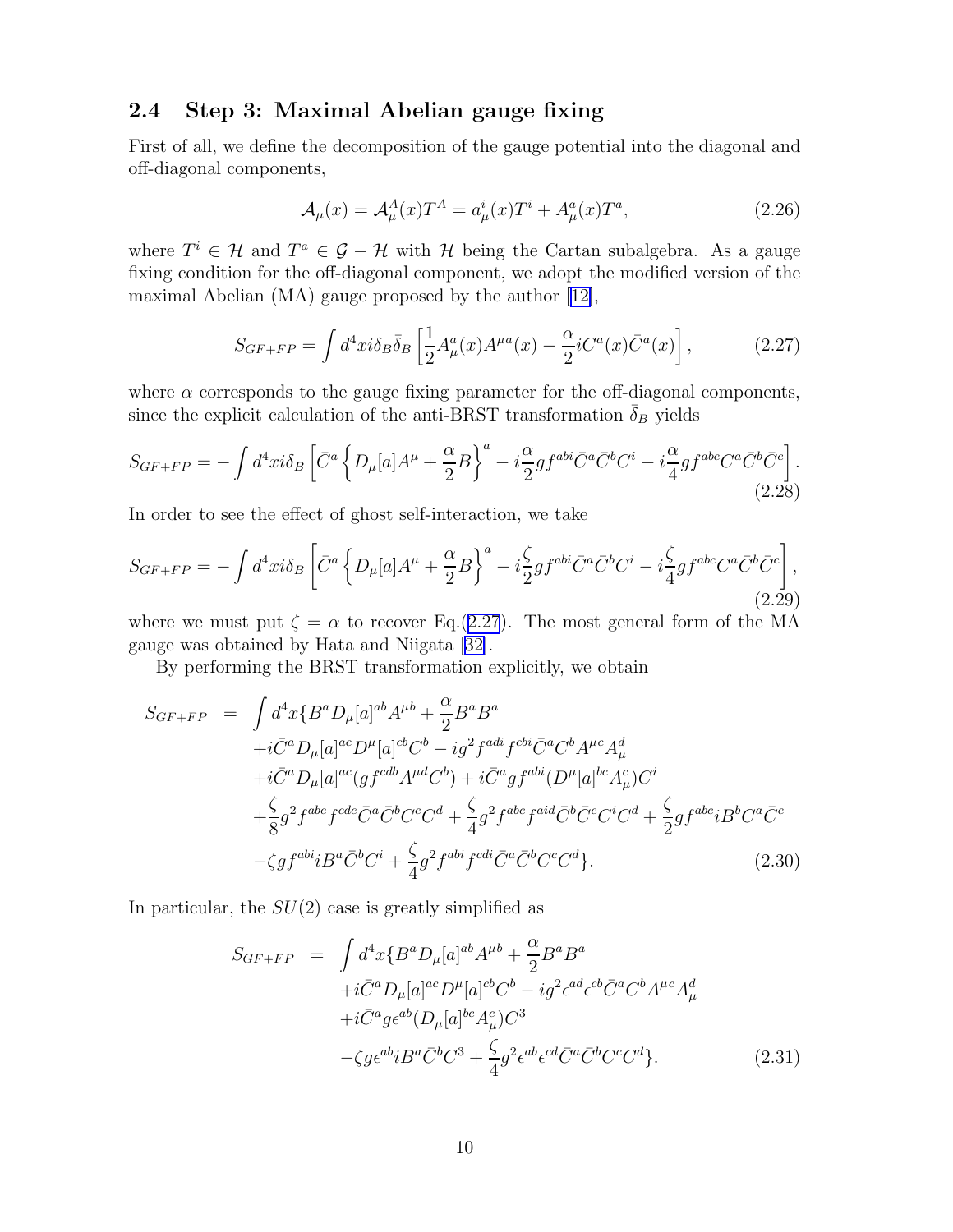Integrating out the NL field  $B^a$  leads to

$$
S_{GF+FP} = \int d^4x \{ -\frac{1}{2\alpha} (D_{\mu}[a]^{ab} A^{\mu b})^2 + (1 - \zeta/\alpha) i \bar{C}^a g \epsilon^{ab} (D_{\mu}[a]^{bc} A_{\mu}^c) C^3 + i \bar{C}^a D_{\mu}[a]^{ac} D^{\mu}[a]^{cb} C^b - i g^2 \epsilon^{ad} \epsilon^{cb} \bar{C}^a C^b A^{\mu c} A_{\mu}^d + \frac{\zeta}{4} g^2 \epsilon^{ab} \epsilon^{cd} \bar{C}^a \bar{C}^b C^c C^d \}. \tag{2.32}
$$

The advantages of the modified MA gauge([2.27](#page-11-0)) are as follows.

- 1.  $S_{GF+FP}$  is BRST invariant, i.e.,  $\delta_B S_{GF+FP} = 0$ , due to nilpotency of the BRST transformation  $\delta_B^2 = 0$ .
- 2.  $S_{GF+FP}$  is anti-BRST invariant, i.e.,  $\overline{\delta}_B S_{GF+FP} = 0$ , due to nilpotency of the anti-BRST transformation  $\bar{\delta}_B^2 = 0$ .
- 3.  $S_{GF+FP}$  is supersymmetric, i.e., invariant under the  $OSp(4|2)$  rotation among the component fields in the supermultiplet  $(\mathcal{A}_{\mu}, C, \bar{C})$  defined on the superspace  $(x_{\mu}, \theta, \theta)$ . The hidden supersymmetry causes the dimensional reduction in the sense of Parisi-Sourlas. Then the 4-dimensional GF+FP sector reduces to the 2-dimensional coset  $(G/H)$  nonlinear sigma model. See ref. [[12](#page-77-0)] for more details.
- 4.  $S_{GF+FP}$  is invariant under the FP ghost conjugation,

$$
C^A \to \pm \bar{C}^A, \quad \bar{C}^A \to \mp C^A, \quad B^A \to -\bar{B}^A, \quad \bar{B}^A \to -B^A, \quad (\mathcal{A}^A_\mu \to \mathcal{A}^A_\mu). \tag{2.33}
$$

Therefore, we can treat C and C on equal footing. In other words, the theory is totally symmetric under the exchange of  $C$  and  $C$ .

5. The Yang-Mills theory in the modified MA gauge (with the total action  $S_{YM}$  +  $S_{GF+FP}$ ) is renormalizable. The naive MA gauge

$$
S_{GF+FP} = -\int d^4x i \delta_B \left[ \bar{C}^a \left\{ D_\mu [a] A^\mu + \frac{\alpha}{2} B \right\}^a \right]
$$
(2.34)  

$$
= \int d^4x \{ B^a D_\mu [a]^{ab} A^{\mu b} + \frac{\alpha}{2} B^a B^a
$$

$$
+ i \bar{C}^a D_\mu [a]^{ac} D^\mu [a]^{cb} C^b - i g^2 \epsilon^{ad} \epsilon^{cb} \bar{C}^a C^b A^{\mu c} A_\mu^d
$$

$$
+ i \bar{C}^a g \epsilon^{ab} (D_\mu [a]^{bc} A_\mu^c) C^3
$$
(2.35)

spoils the renormalizability, since radiative corrections induce (even for  $\alpha = 0$ ) the four-ghost interaction,

$$
z_{4c}g^2\epsilon^{ab}\epsilon^{cd}\bar{C}^a\bar{C}^bC^cC^d, \quad z_{4c} = 4N\frac{g^2}{(4\pi)^2}\ln\frac{\mu}{\mu_0},\tag{2.36}
$$

owing to the existence of the vertex  $-i g^2 \epsilon^{ad} \epsilon^{cb} \bar{C}^a C^b A^{\mu c} A^d_\mu$ , see eq.(2.52) and Appendix B of the paper [\[11](#page-77-0)]. This is because the MA gauge is a nonlinear gauge. For the renormalizability of the Yang-Mills theory in the MA gauge, therefore, we need the four-ghost interaction from the beginning. In fact, the renormalizability of the Yang-Mills theory supplemented with the four-ghost interaction was proved to all orders in perturbation theory [\[21\]](#page-77-0).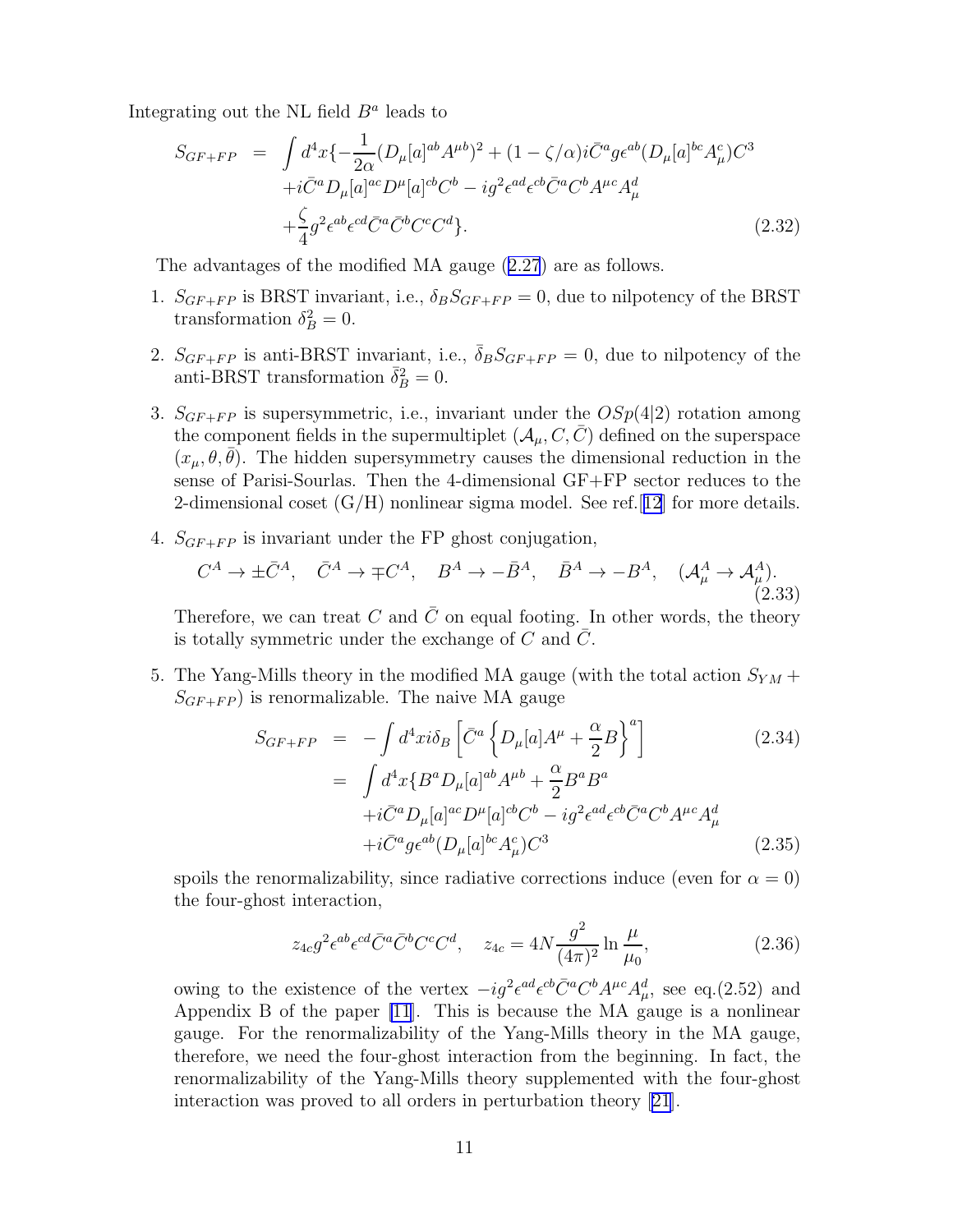<span id="page-13-0"></span>In order to completely fix the gauge degrees of freedom, we add the GF+FP term for thediagonal component  $a^i_\mu$  to ([2.28\)](#page-11-0) or ([2.29\)](#page-11-0):

$$
S_{GF+FP} = -\int d^4x i \delta_B \left[ \bar{C}^i \left( \partial^\mu a^i_\mu + \frac{\beta}{2} B^i \right) \right],\tag{2.37}
$$

where we have adopted the gauge fixing condition of the Lorentz type,  $\partial^{\mu}a_{\mu}^{i}=0$ . The choice of the modified MA gauge is essential in deriving the off-diagonal gluon mass.

## 2.5 Step 4: Dynamical mass generation for off-diagonal components

It is shown that the four-ghost self-interaction is indispensable for the renormalizability of Yang-Mills theory in the MA gauge. Moreover, it has been shown [[19](#page-77-0), [20](#page-77-0)] that the attractive four-ghost interaction in the modified MA gauge causes the ghost–antighost condensation and that this condensation provides masses for the off-diagonal gluons and off-diagonal ghosts and anti-ghosts. The massive off-diagonal fields do not propagate in the long distance. Therefore, we can neglect off-diagonal components in the low-energy or long-distance region, except for the renormalization of the remaining diagonal fields. This result strongly supports the infrared Abelian dominance conjectured by Ezawa and Iwazaki[[3\]](#page-76-0).

The dynamical mass generation of the off-diagonal components is understood based on the argument of Coleman-Weinberg type. See the paper[[20\]](#page-77-0). The offdiagonal gluon propagator is given by

$$
\langle A^a_\mu(x) A^b_\nu(y) \rangle = \int \frac{d^4k}{(2\pi)^4} e^{ikx} D^{ab}_{\mu\nu}(k), \qquad (2.38)
$$

$$
D_{\mu\nu}^{ab}(k) := \delta^{ab} D_{\mu\nu}(k), \quad D_{\mu\nu}(k) := \frac{1}{k^2 - M_A^2} \left[ g_{\mu\nu} - (1 - \alpha) \frac{k_{\mu} k_{\nu}}{k^2 - \alpha M_A^2} \right] (2.39)
$$

The mass  $M_A$  of the off-diagonal gluon comes from the ghost-anti-ghost condensation caused by the four-ghost interaction. Especially, in the  $SU(2)$  case, we obtain<sup>4</sup>

$$
M_A^2 = g^2 \langle i \bar{C}^a C^a \rangle = \frac{g^2}{16\pi} 4\pi e^{1-\gamma_E} \mu^2 \exp\left[\frac{-16\pi^2}{b_0 g^2(\mu)}\right] = \frac{g^2}{16\pi} 4\pi e^{1-\gamma_E} \Lambda_{QCD}^2.
$$
 (2.40)

The SU(3) case is more complicated, see [\[20\]](#page-77-0) for details.

#### 2.6 Step 5: Low-energy effective theory for diagonal fields

We are going to calculate the VEV of the *Abelian* components in the given non-Abelian gauge theory. If the non-Abelian gauge theory can be rewritten into the effective Abelian gauge theory which is expressed exclusively in terms of the Abelian

<sup>4</sup>Here we have used the minimal subtraction scheme (MS) in the dimensional regularization.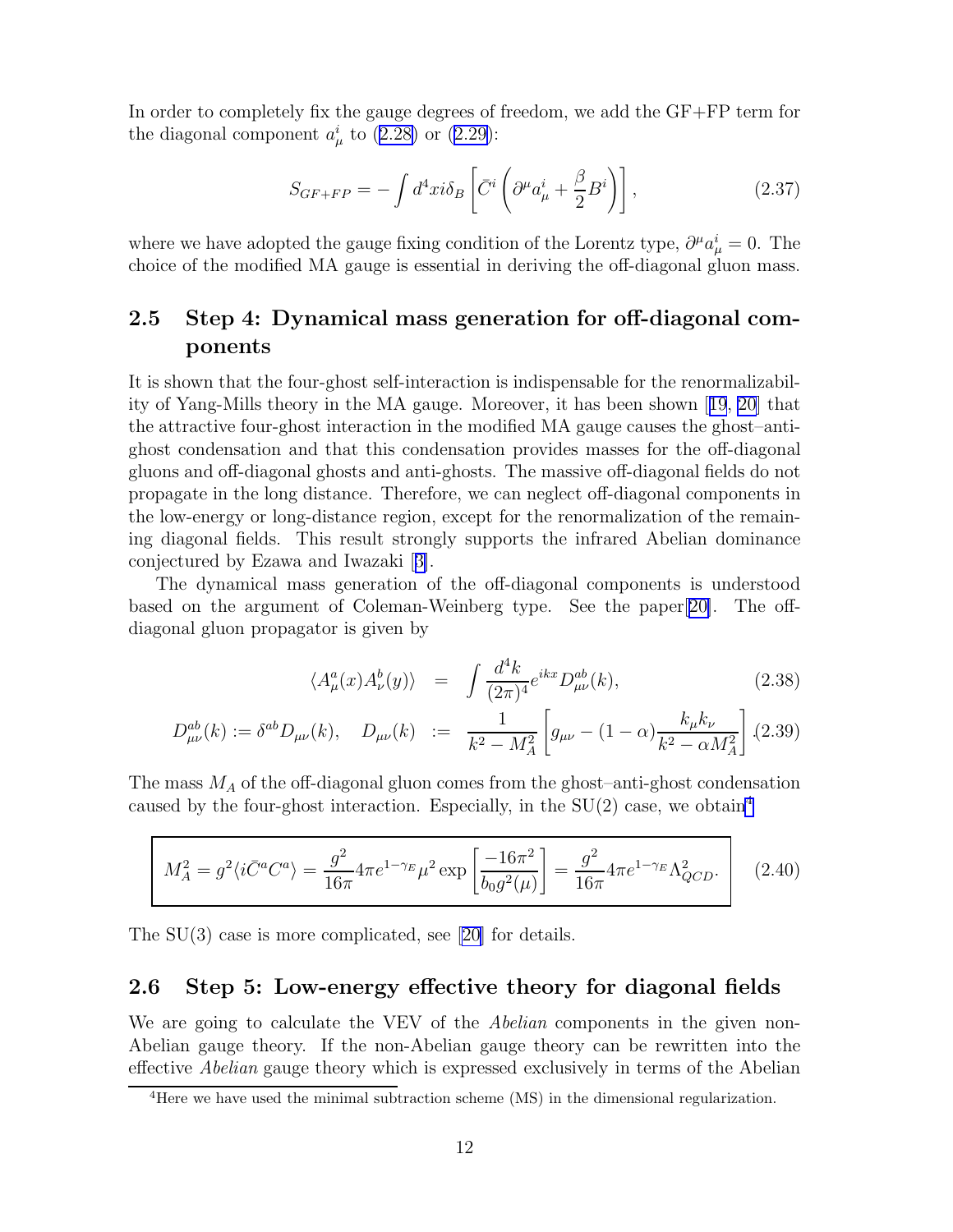<span id="page-14-0"></span>components only, we can calculate the above VEV in the resulting effective Abelian theory.

In the previous work[[11](#page-77-0)], the author has derived an effective Abelian gauge theory by integrating out the off-diagonal components. The resulting theory was called the Abelian-projected effective gauge theory (APEGT). The APEGT is expected to be able to describe the low-energy region of gluodynamics or QCD. In order to obtain APEGT, we have introduced an antisymmetric tensor field  $B_{\mu\nu}$  which enables us to derive the dual (magnetic) theory which is expected to be more efficient for describing the low-energy region. The magnetic theory can be obtained by the electro-magnetic duality transformation from the electric theory and vice versa. We have imposed the following duality in the tree level,

$$
B^i_{\mu\nu} \leftrightarrow *(\rho f^i_{\mu\nu} + \sigma g f^{iab} A^a_{\mu} A^b_{\nu}) := *Q_{\mu\nu}
$$
 (2.41)

where ∗ denotes the Hodge star operation (or duality transformation) [\[33](#page-78-0), [34\]](#page-78-0) defined by

$$
* Q_{\mu\nu} := \frac{1}{2} \epsilon_{\mu\nu\rho\sigma} Q^{\rho\sigma}.
$$
\n(2.42)

First, the Yang-Mills Lagrangian is decomposed as

$$
\mathcal{L}_{\rm YM} = \mathcal{L}_{\rm YM}^{(i)} + \mathcal{L}_{\rm YM}^{(a)}, \quad \mathcal{L}_{\rm YM}^{(i)} = -\frac{1}{4} \left( \mathcal{F}_{\mu\nu}^i \right)^2, \quad \mathcal{L}_{\rm YM}^{(a)} = -\frac{1}{4} \left( \mathcal{F}_{\mu\nu}^a \right)^2. \tag{2.43}
$$

The first piece is expanded as

$$
\mathcal{L}_{\text{YM}}^{(i)} = -\frac{1}{4} \left[ f_{\mu\nu}^i + g f^{ibc} A_\mu^b A_\nu^c \right]^2
$$
  
= 
$$
-\frac{1}{4} \left( f_{\mu\nu}^i \right)^2 - \frac{g}{2} f_{\mu\nu}^i f^{ibc} A^{\mu b} A^{\nu c} - \frac{g^2}{4} \left( f^{ibc} A_\mu^b A_\nu^c \right)^2.
$$
 (2.44)

The simplest form satisfying the duality requirement (2.41) is given by

$$
\mathcal{L}_{\text{YM}}^{(i)} = -\frac{1-\rho^2}{4} \left(f_{\mu\nu}^i\right)^2 - \frac{1-\rho\sigma}{2} g f_{\mu\nu}^i f^{ibc} A^{\mu b} A^{\nu c} - \frac{1-\sigma^2}{4} g^2 \left(f^{ibc} A_\mu^b A_\nu^c\right)^2 - \frac{1}{4} \left(B_{\mu\nu}^i\right)^2 + \frac{i}{2} B_{\mu\nu}^i * Q^{\mu\nu i}.
$$
\n(2.45)

On the other hand, by defining the covariant derivative with respect to the Abelian gauge filed,

$$
D_{\mu}\Phi^{A} := \left(\partial_{\mu}\delta^{AB} + gf^{AiB}A_{\mu}^{i}\right)\Phi^{B},\tag{2.46}
$$

the second piece is rewritten as

$$
\mathcal{L}_{\text{YM}}^{(a)} = -\frac{1}{4} \left[ D_{\mu} A_{\nu}^{a} - D_{\nu} A_{\mu}^{a} + g f^{abc} A_{\mu}^{b} A_{\nu}^{c} \right]^{2}.
$$
 (2.47)

The tensor field  $B_{\mu\nu}$  is introduced in such a way that  $B_{\mu\nu}$ -integration recovers the original Yang-Mills theory.  $B_{\mu\nu}$  is an auxiliary field, since it doesn't have the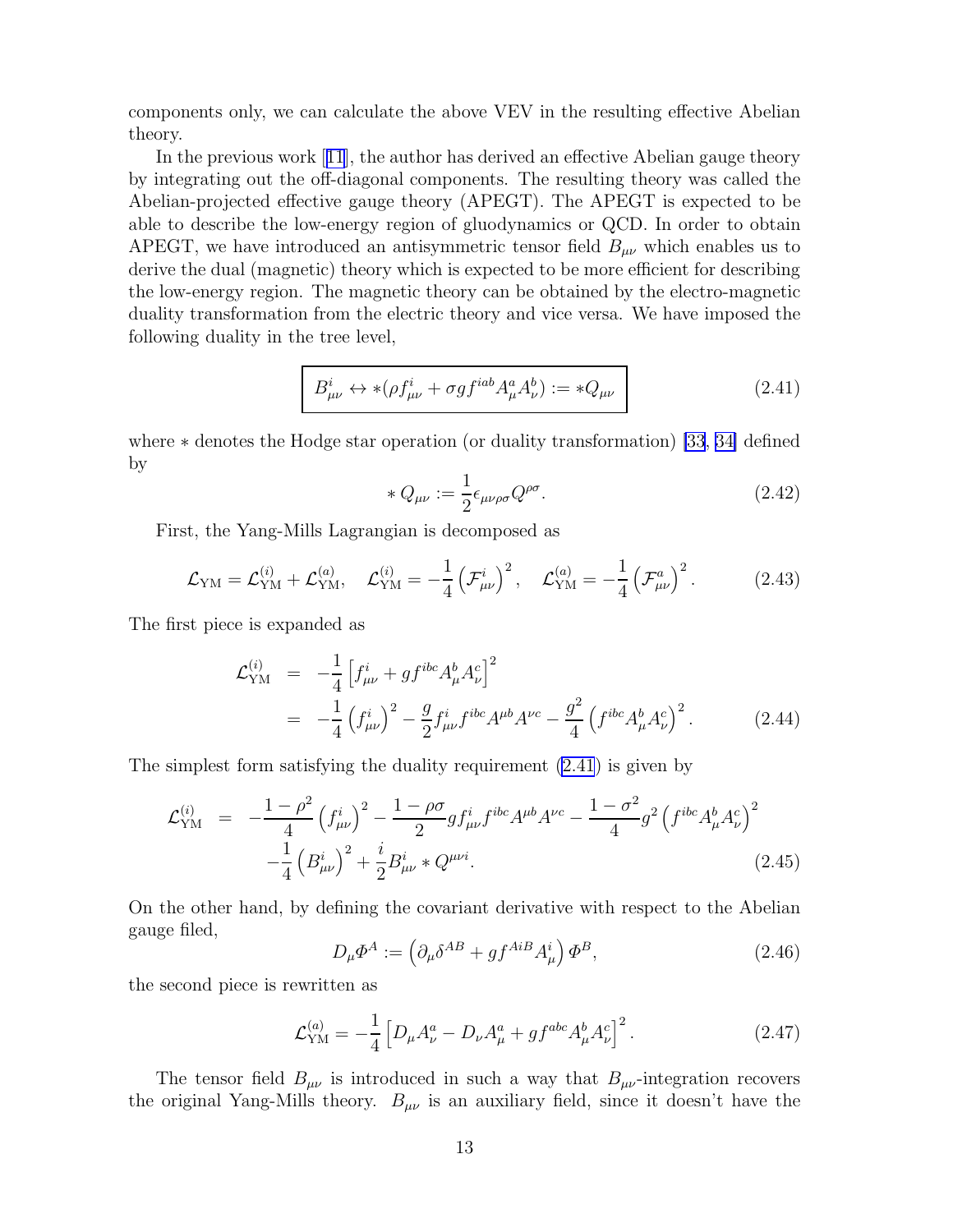corresponding kinetic term. However, the duality requirement leads to ambiguities for the identification as to what is the dual of  $B_{\mu\nu}$ . In fact, existence of two parameters  $\rho$ , $\sigma$  in ([2.41\)](#page-14-0) reflects this ambiguity.

In particular, when  $\rho = \sigma$ ,  $Q^i_{\mu\nu}$  is nothing but the diagonal component of the non-Abelian field strength,  $Q_{\mu\nu}^i = \rho \mathcal{F}_{\mu\nu}^i$ , and hence,  $B_{\mu\nu}^i = i\rho * \mathcal{F}_{\mu\nu}^i$ . In view of this, the choice [\(2.41](#page-14-0)) is a generalization of that of the previous paper[[11\]](#page-77-0) in which two special cases,  $\rho = \sigma = 1$  and  $\rho = 0, \sigma = 1$  for  $SU(2)$  have been discussed as eq. (2.9) and eq. (2.12) respectively[[11](#page-77-0)]. The latter case has been first discussed by Quandt and Reinhardt[[17](#page-77-0)]. In the  $SU(2)$  case where  $f^{abc} = 0$ , the choice  $\sigma = 1$  completely eliminates the quartic self-interaction among off-diagonal gluons.

The derivation of the APEGT was improved recently [\[35\]](#page-78-0) so as to obtain the APEGT in the systematic way to the desired order where we have required the renormalizability of the resulting effective Abelian gauge theory as a guiding principle. We will discuss how to choose  $\rho$  and  $\sigma$  in subsection [3.4.](#page-37-0)

The strategy of deriving the APEGT is not unique. A way for obtaining the APEGT is to separate each field  $\Phi^A$  into the high-energy mode  $\tilde{\Phi}^A$  and the lowenergy mode  $\bar{\Phi}^A$  (i.e.,  $\Phi^A = \tilde{\Phi}^A + \bar{\Phi}^A$ ) and then to integrate out the *high-energy* modes,

$$
\tilde{a}^i_\mu, \tilde{A}^a_\mu, \tilde{B}_{\mu\nu}, \tilde{C}^i, \tilde{\bar{C}}^i, \tilde{C}^a, \tilde{\bar{C}}^a,
$$

of all the fields according to the idea of the Wilsonian renormalization group (RG). The resulting theory will be written in terms of the *low-energy modes*  $\bar{\Phi}^A$ . However, we can neglect the low-energy modes of  $A^a_\mu$  and  $C^a$ ,  $\bar{C}^a$  due to Abelian dominance and the final theory can be written in terms of the low-energy modes,  $a^i_\mu, B_{\mu\nu}, C^i, \bar{C}^i$ . In other words, the off-diagonal components  $A^a_\mu$  and  $C^a$ ,  $\bar{C}^a$  have only the high-energy modes. To one-loop level, the high-energy modes  $\tilde{a}^i_\mu$ ,  $\tilde{B}_{\mu\nu}$ ,  $\tilde{C}^i$ ,  $\tilde{C}^i$  of the diagonal components don't contribute to the results. Therefore, we can identify  $A^a_\mu$  and  $C^a$ ,  $\bar{C}^a$  with the high-energy modes to be integrated out for obtaining the LEET. This strategy was adopted in the paper [\[35](#page-78-0)]. We do not adopt this method in this paper.

Another way is to integrate out all the massive fields

$$
A^a_\mu, C^a, \bar{C}^a. \tag{2.48}
$$

Then the resultant theory will be written in terms of the massless or light fields  $a^i_\mu, B^i_{\mu\nu}, C^i, \bar{C}^i$ . The effect of the massive fields will appear only through the renormalization of the resultant theory. This is an example of the decoupling theorem [[18\]](#page-77-0). The only role of the heavy fields in the low momentum behavior of graphs without external heavy fields is their contribution to coupling constant and field-strength renormalization. The heavy fields effectively decouple and the low-momentum behavior of the theory is described by a renormalizable Lagrangian consisting of the massless fields only. The decoupling theorem applies not only to theories with massless fields but in fact to any renormalizable theory with different mass scales. At momentum smaller compared to the larger masses, the dynamics is determined by the light sector of the theory. In this paper we adopt this strategy. See also section [4.2.](#page-41-0)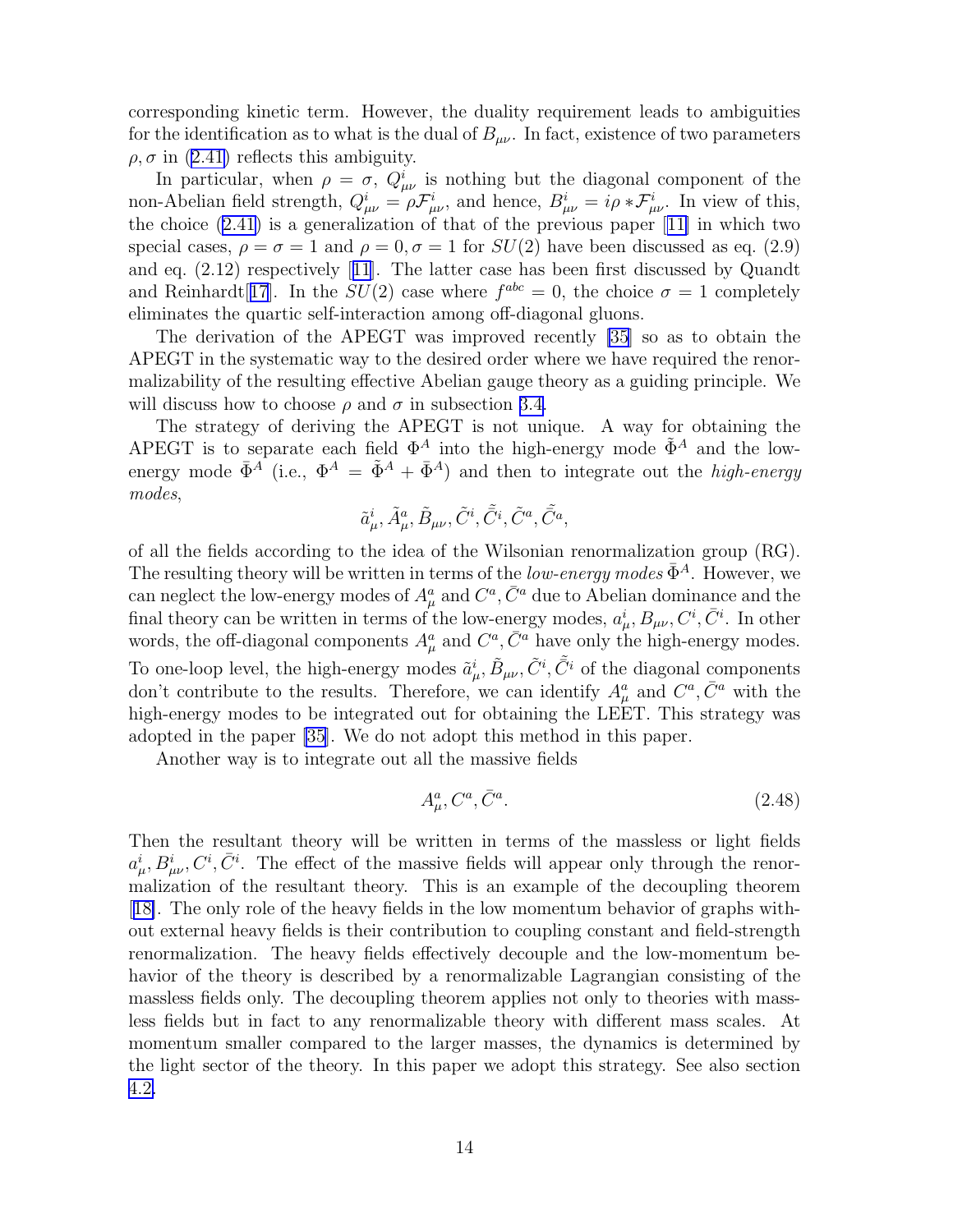<span id="page-16-0"></span>

Figure 1: Feynman rules. (a),(b): off-diagonal propagators. The (rapidly vibrating) wavy line denotes the off-diagonal gluon  $A^a_\mu$  and the broken line the ghost  $C^a$  or antighost  $\bar{C}^a$ . (c),(d),(e): three-point vertices, (f),(g): four-point vertices. The (slowly vibrating) wavy line corresponds to the diagonal gluon  $a^i_\mu$ , while the zig-zag line to the (diagonal) anti-symmetric tensor field  $*B_{\mu\nu}^i$ .

Consequently, the APEGT which was heuristically obtained in the paper [\[11](#page-77-0)] and improved systematically in the paper [\[35](#page-78-0)] is further modified by taking into account the mass of off-diagonal field components. The simplest derivation of the modified APEGT is to replace the massless off-diagonal propagator given in the previous paper[[35](#page-78-0)] with the massive off-diagonal propagator in the QCD vacuum with ghost condensation.<sup>5</sup>

The Feynman rules are given as follows, see Fig. 1. We enumerate only a part of the rules which are necessary for the renormalization at one-loop level. The two-loop result will be reported in a subsequent paper[[36\]](#page-78-0).

#### 2.6.1 Feynman rules

#### Propagators:

<sup>&</sup>lt;sup>5</sup>However, the following steps can be performed irrespective of the origin of the off-diagonal gluon mass.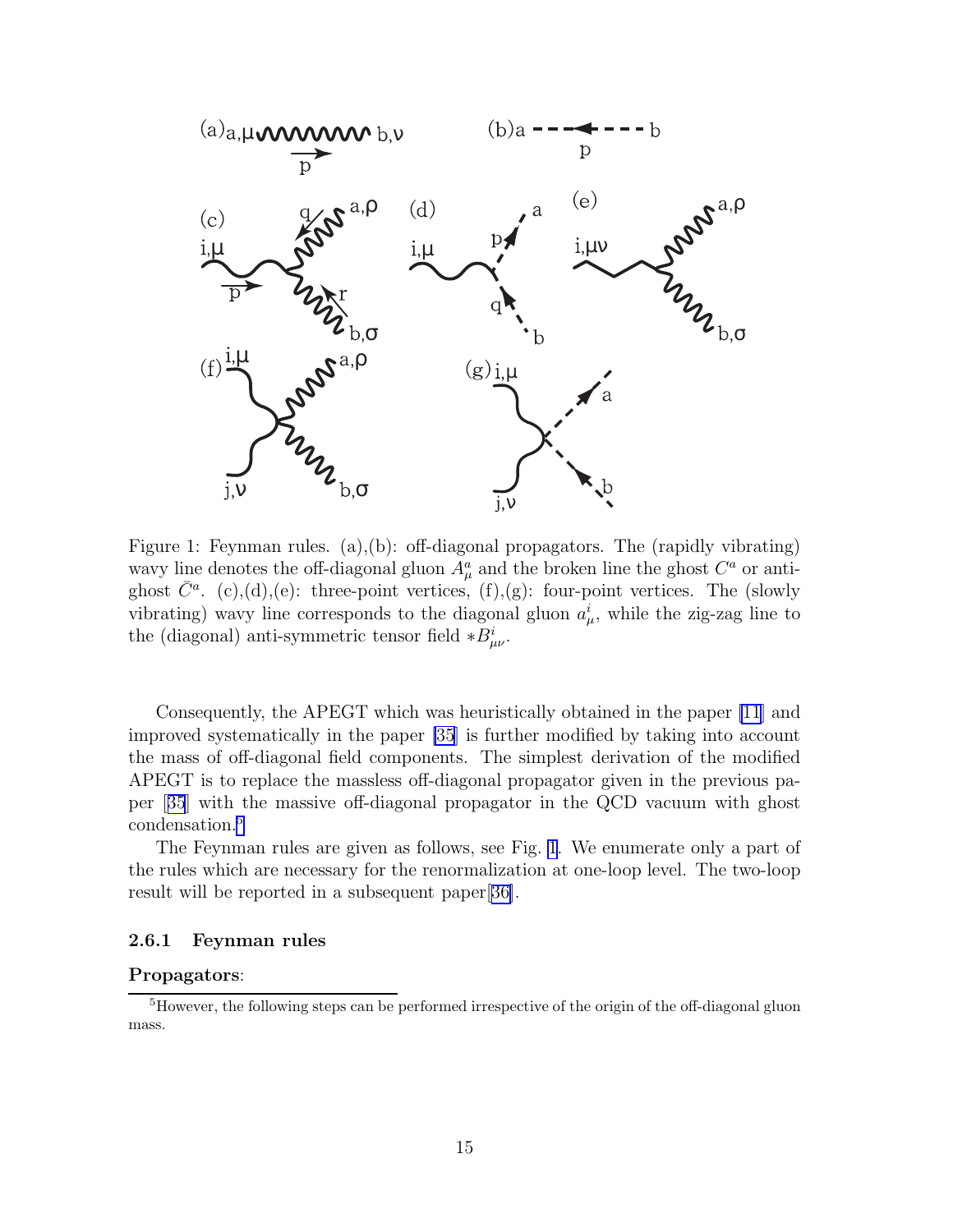(a) Off-diagonal gluon propagators:

$$
iD_{\mu\nu}^{ab} = -\frac{i}{p^2 - M_A^2} \left[ g_{\mu\nu} - (1 - \alpha) \frac{p_\mu p_\nu}{p^2 - \alpha M_A^2} \right] \delta^{ab}.
$$
 (2.49)

(b) Off-diagonal ghost propagators:<sup>6</sup>

$$
i\Delta^{ab} = -\frac{(k^2 + v_d)\delta^{ab} + v_o \epsilon^{ab}}{(-k^2 - v_d)^2 + v_o^2}.
$$
\n(2.50)

#### Three-point vertices:

(c) one diagonal and two off-diagonal gluons:

$$
i \langle a_{\mu}^{i}(p) A_{\rho}^{a}(q) A_{\sigma}^{b}(r) \rangle_{\text{bare}}
$$
  
=  $gf^{iab} \left[ (q-r)_{\mu} + \left\{ r - (1-\rho\sigma)p + \frac{q}{\alpha} \right\}_{\rho} + \left\{ (1-\rho\sigma)p - q - \frac{r}{\alpha} \right\}_{\sigma} \right]$  2.51)

where we have introduced the abbreviated notation,

$$
\llbracket A_{\mu} + B_{\rho} + C_{\sigma} \rrbracket = A_{\mu} g_{\rho\sigma} + B_{\rho} g_{\sigma\mu} + C_{\sigma} g_{\mu\rho}.
$$
 (2.52)

(d) diagonal gluon, off-diagonal ghost and anti-ghost:

$$
i\left\langle a_{\mu}^{i}\bar{C}^{a}(p)C^{b}(q)\right\rangle_{\text{bare}} = i(p+q)_{\mu}gf^{aib}.\tag{2.53}
$$

(e) diagonal tensor and two off-diagonal gluons:

$$
i \left\langle *B_{\mu\nu}^i A_\rho^a A_\sigma^b \right\rangle_{\text{bare}} = i2\sigma g I_{\mu\nu,\rho\sigma} f^{iab},\tag{2.54}
$$

where

$$
I_{\mu\nu,\alpha\beta} := \frac{1}{2} (g_{\mu\alpha} g_{\nu\beta} - g_{\mu\beta} g_{\nu\alpha}).
$$
\n(2.55)

#### Four-point vertices:

(f) two diagonal gluons and two off-diagonal gluons:

$$
i\left\langle a_{\mu}^{i}a_{\nu}^{j}A_{\rho}^{a}A_{\sigma}^{b}\right\rangle_{\text{bare}}=ig^{2}f^{aic}f^{cjb}\left[2g_{\mu\nu}g_{\rho\sigma}-\left(1-\frac{1}{\alpha}\right)\left(g_{\mu\rho}g_{\nu\sigma}+g_{\mu\sigma}g_{\nu\rho}\right)\right].
$$
 (2.56)

(g) two diagonal gluons, off-diagonal ghost and anti-ghost:

$$
i \left\langle a_{\mu}^{i} a_{\nu}^{j} \bar{C}^{a} C^{b} \right\rangle_{\text{bare}} = -2g^{2} f^{aic} f^{cjb} g_{\mu\nu}.
$$
 (2.57)

<sup>&</sup>lt;sup>6</sup>This is the ghost propagator for  $G = SU(2)$ . For  $G = SU(3)$ , see the paper [[20\]](#page-77-0). In this paper, however, we don't need the explicit form of the ghost propagator in the condensed vacuum. The details will be given in a forthcoming paper[[37\]](#page-78-0).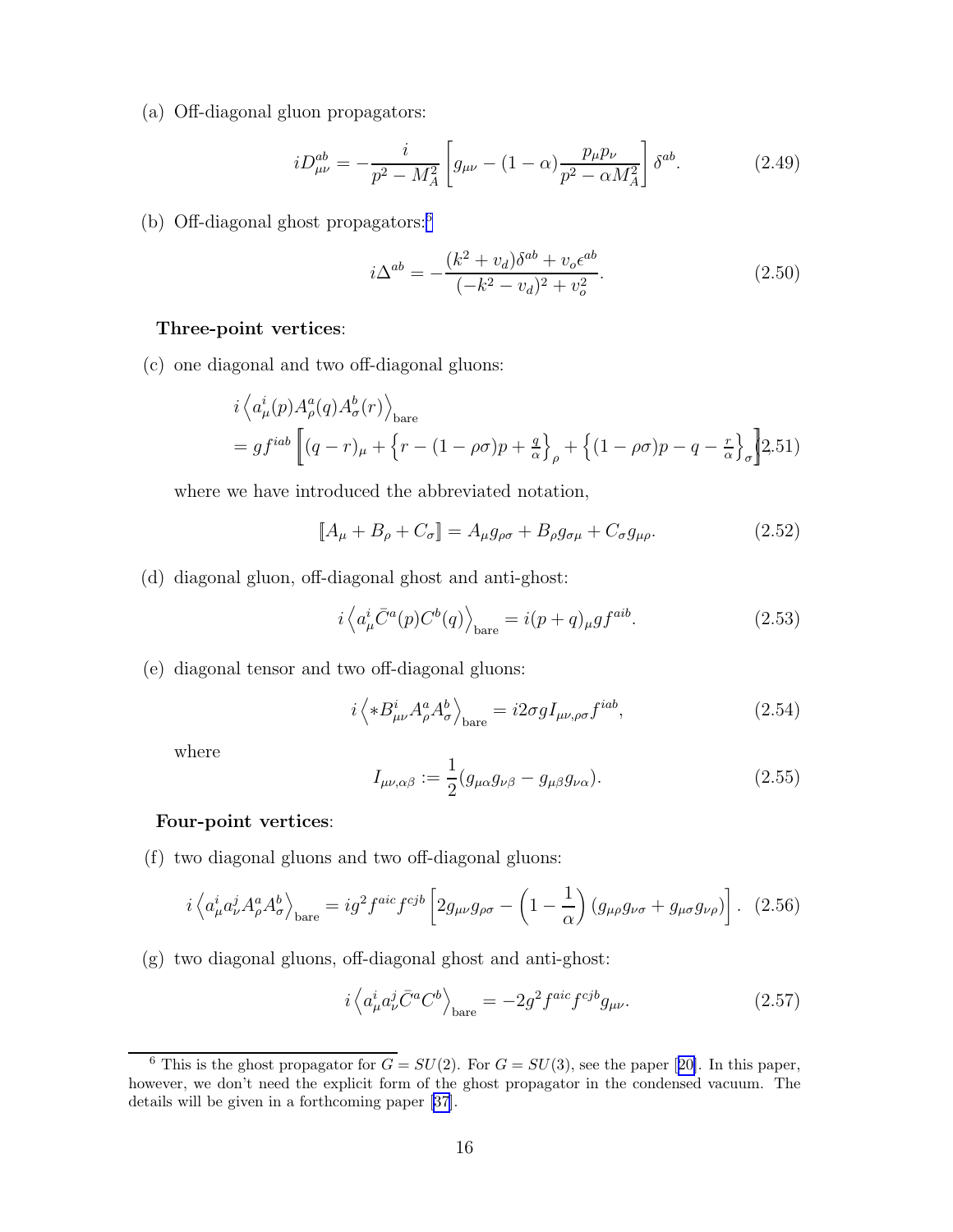<span id="page-18-0"></span>

Figure 2: Vacuum polarization graphs which are necessary to obtain the APEGT.

#### 2.6.2 APEGT

Thus the modified APEGT is written  $as^7$ 

$$
\mathcal{L}_{APEGT} = \mathcal{L}_{APEGT}^{0} + \delta_{(1)} \mathcal{L}_{APEGT}, \qquad (2.58)
$$

where  $\mathcal{L}_{APEGT}^{0}$  is the bare diagonal part,

$$
\mathcal{L}_{APEGT}^{0} = -\frac{1-\rho^2}{4} (f_{\mu\nu}^i)^2 - \frac{1}{2}\rho * B_{\mu\nu}^i f^{\mu\nu i} - \frac{1}{4} (B_{\mu\nu}^i)^2, \tag{2.59}
$$

and the quantum part  $\delta_{(1)}\mathcal{L}_{APEGT}$  is obtained by calculating the vacuum polarization graphs in Fig. 2. In consistent with the renormalizability of the diagonal part,

$$
\delta_{(1)}\mathcal{L}_{APEGT} = -\frac{\delta_1}{4} (f_{\mu\nu}^i)^2 - \frac{\delta_2}{2} * B_{\mu\nu}^i f^{\mu\nu i} - \frac{\delta_3}{4} (B_{\mu\nu}^i)^2 + O\left(\frac{p^2}{M_A^2}\right),\tag{2.60}
$$

where  $O\left(\frac{p^2}{M^2}\right)$  $\dot M_A^2$ is the modification term which is obtained in the next section. We use the dimensional regularization to determine  $\delta_1, \delta_2$  and  $\delta_3$  which corresponds to Fig. 2(a), (b), (c) respectively. Apart form the finite part, the divergent part of  $\delta_1$ ,

<sup>&</sup>lt;sup>7</sup> In Fig. 2, we have omitted Feynman graphs which include external diagonal-ghost and diagonalanti-ghost lines, and internal off-diagonal-ghosts (-anti-ghost) or internal off-diagonal-gluon lines. The diagonal ghost and diagonal anti-ghost comes from the GF+FP term([2.37\)](#page-13-0) for the diagonal gluon  $a^i_\mu$ . The higher-order terms with more than two external lines are suppressed by  $N^{-2}$  in the larege  $N$  expansion, as shown in section [4.1.](#page-39-0) If we neglect such higher-order terms, the bilinear terms in the external ghost and anti-ghost decouple from the (2.58). Therefore, we don't discuss the contribution from diagonal ghosts and anti-ghosts to (2.58) in this paper.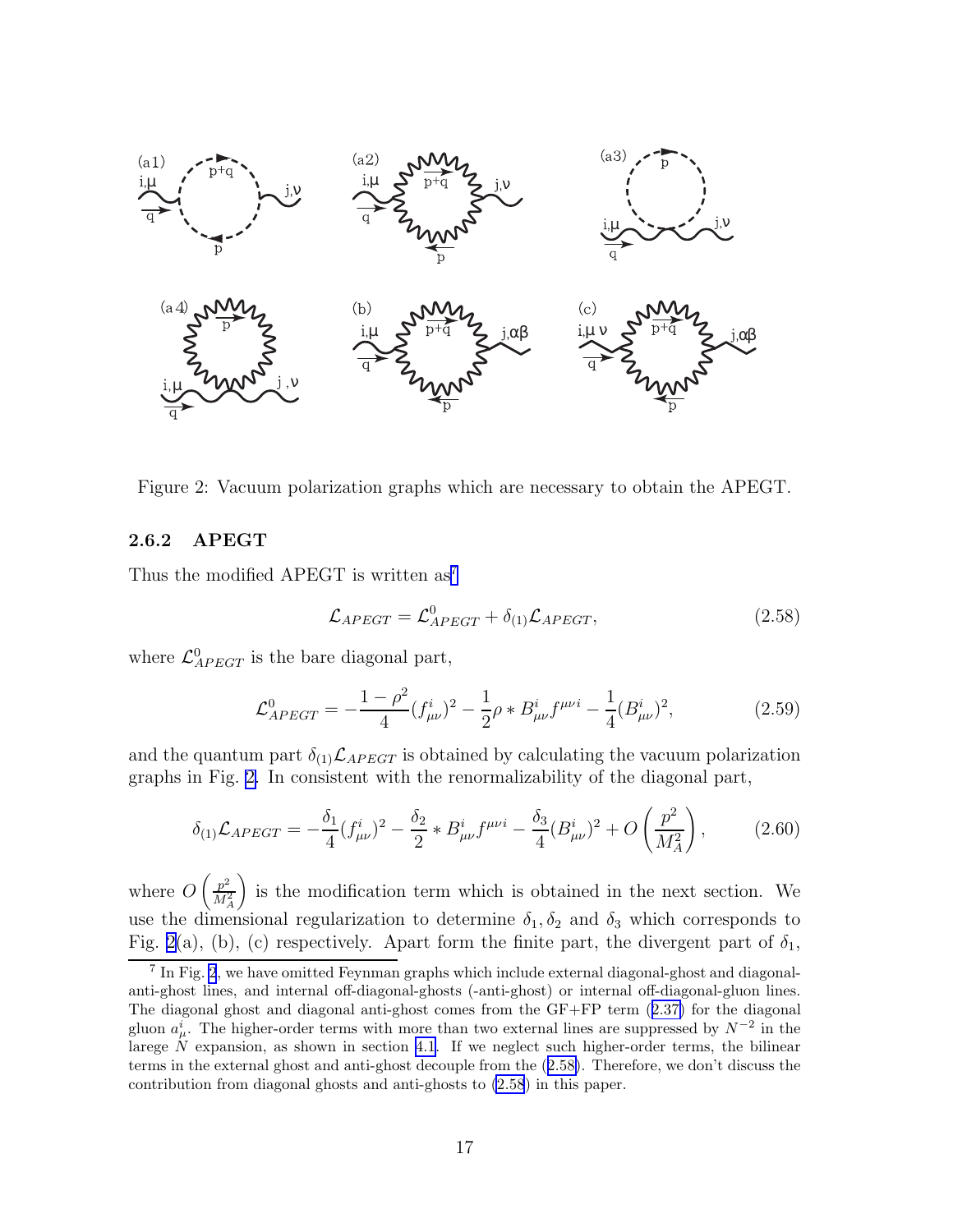<span id="page-19-0"></span> $\delta_2$  and  $\delta_3$  (proportional to  $\epsilon^{-1}$  where  $\epsilon := 2 - D/2$ ) is given by

$$
\delta_1 = \delta_{a1} + \delta_{a2},
$$
\n
$$
\begin{cases}\n\delta_{a1} = \left[ (2 - \rho_R \sigma_R)^2 - \frac{2}{3} + \frac{1 - \alpha_R}{2} (2 - \rho_R \sigma_R) \rho_R \sigma_R \right] \frac{(\mu^{-\epsilon} g_R)^2 C_2(G)}{(4\pi)^2} \frac{C_2(G)}{\epsilon}, \\
\delta_{a2} = \frac{1}{3} \frac{(\mu^{-\epsilon} g_R)^2 C_2(G)}{(4\pi)^2}, \\
\delta_2 = \left[ \sigma_R (2 - \rho_R \sigma_R) - \frac{1 - \alpha_R}{2} \sigma_R (1 - \rho_R \sigma_R) \right] \frac{(\mu^{-\epsilon} g_R)^2 C_2(G)}{(4\pi)^2} \frac{C_2(G)}{\epsilon}, \\
\delta_3 = -\frac{1 + \alpha_R}{2} \sigma_R^2 \frac{(\mu^{-\epsilon} g_R)^2 C_2(G)}{(4\pi)^2} \frac{C_2(G)}{\epsilon},\n\end{cases} (2.61)
$$

where  $\delta_{a1}$  and  $\delta_{a2}$  are the contributions from the graphs (a1) and (a2) in Fig. [2](#page-18-0) respectively, and  $C_2(G)$  is a quadratic Casimir operator defined by  $C_2(G)\delta^{AB} = f^{ACD}f^{BCD}$  $(C_2(G) = N$  for  $G = SU(N))$ .<sup>8</sup>

Note that the Lagrangian  $\mathcal{L}_{APEGT}^0$  is bilinear in the diagonal fields  $f_{\mu\nu}$  and  $B_{\mu\nu}$ . So is the term  $\delta_{(1)}\mathcal{L}_{APEGT}$ . Therefore, the divergence can be absorbed if we renormalize the theory. The mass generation of off-diagonal components also justifies neglecting the higher-derivative terms in the APEGT in the low-energy region. The additional term of order  $O(p^2/M_A^2)$  is discussed in the next step. In the SU(N) case, it is shown that the higher-order terms which is quartic and more in the fields can be neglected within the framework of the large  $N$  expansion, see section [4.2.](#page-41-0)

A non-trivial consequence is that the  $\beta$ -function in the APEGT has exactly the same form as that in the original Yang-Mills theory and is independent of the gauge parameter  $\alpha$  and two parameters  $\rho$ ,  $\sigma$ ,

$$
\beta(g) := \mu \frac{dg(\mu)}{d\mu} = -b_0 g^3(\mu) + O(g^5), \quad b_0 = \frac{11}{3}N > 0. \tag{2.62}
$$

### 2.7 Step 6: Dynamical generation of the kinetic term of  $B_{\mu\nu}$

The antisymmetric tensor field  $B_{\mu\nu}$  was introduced as an auxiliary field, since it has no kinetic term. In this subsection, we show that the  $B_{\mu\nu}$  can have its kinetic term as a consequence of radiative corrections, i.e., the kinetic term of  $B_{\mu\nu}$  is dynamically generated. It turns out that the dynamical generation of the kinetic terms occurs only when the off-diagonal gluons are massive. This fact plays the most important role in deriving the dual superconductivity.

We proceed to calculate the vacuum polarization for the  $B_{\mu\nu}$  field up to one-loop of the massive off-diagonal gluons, see Fig.  $2(c)$  $2(c)$ . Following the Feynmann rule given in Fig. [1,](#page-16-0) the vacuum polarization of Fig.  $2(c)$  is written in momentum space as

$$
\Pi_{\mu\nu,\alpha\beta}^{ij}(k) := \frac{1}{2} \int \frac{d^4 p}{(2\pi)^4} D_{\sigma_1\sigma_2}(p) \delta^{d_1 d_2} [-2\sigma g f^{ic_1 d_1} I_{\mu\nu,\rho_1 \sigma_1}]
$$
  
 
$$
\times D_{\rho_1 \rho_2}(p+k) \delta^{c_1 c_2} [-2\sigma g f^{jc_2 d_2} I_{\alpha\beta,\rho_2 \sigma_2}], \qquad (2.63)
$$

<sup>&</sup>lt;sup>8</sup> For a special choice of the parameters,  $\rho = \sigma = 0$  and  $\alpha = 0$ , only the  $\delta_1$  has been calculated by Quandt and Reinhardt[[17\]](#page-77-0) for  $SU(2)$ .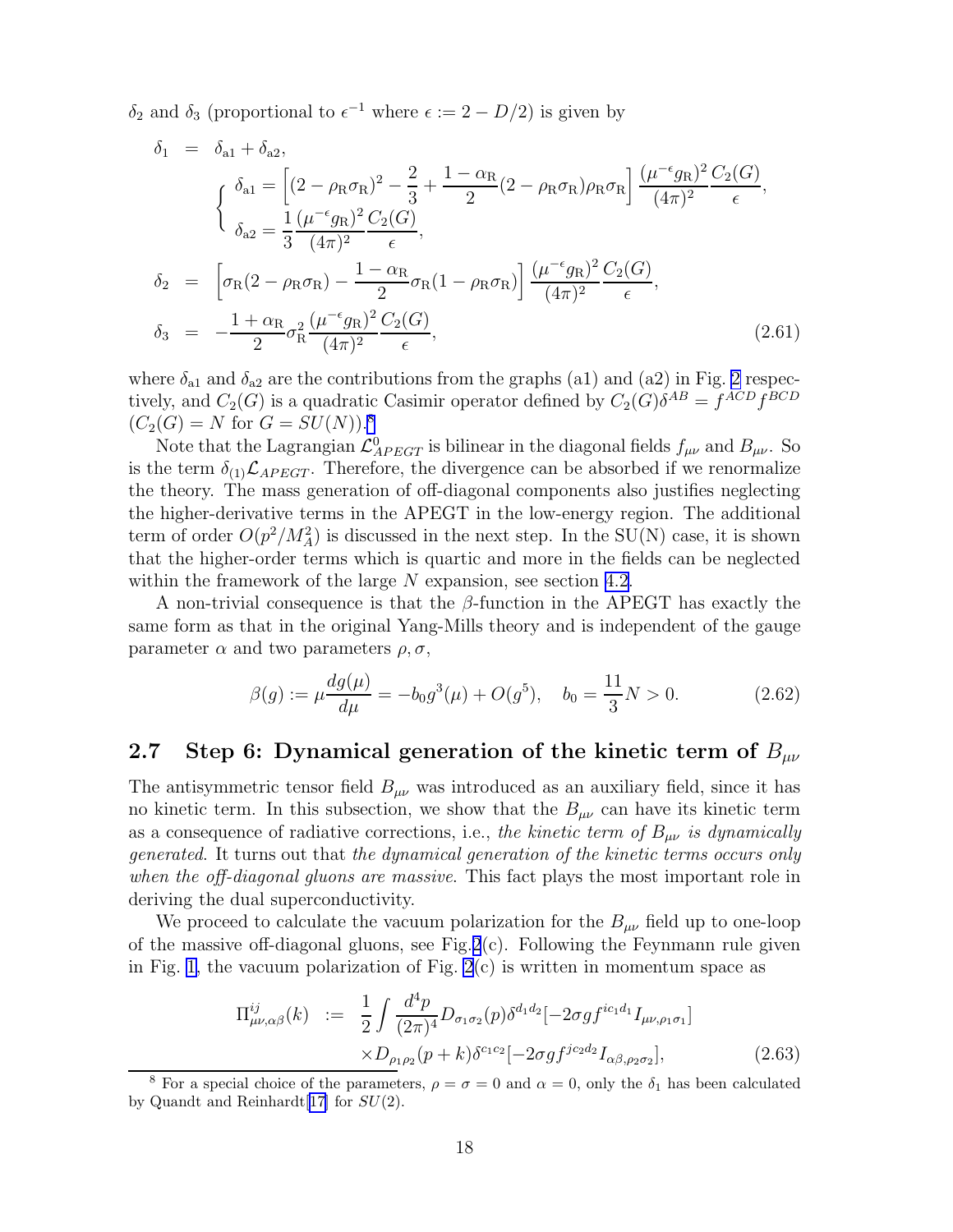where

$$
D_{\mu\nu}(k) := \frac{1}{k^2 - M_A^2} \left[ g_{\mu\nu} - (1 - \alpha) \frac{k_{\mu} k_{\nu}}{k^2 - \alpha M_A^2} \right] \tag{2.64}
$$

$$
= \frac{1}{k^2 - M^2} \left( g_{\mu\nu} - \frac{k_\mu k_\nu}{M^2} \right) + \frac{k_\mu k_\nu}{M^2} \frac{1}{k^2 - \alpha M^2}.
$$
 (2.65)

Hence the additional contribution coming from Fig.  $2(c)$  to the APEGT is given by

$$
\delta_{(1)}^c \mathcal{L}_{APEGT} = \int \frac{d^4 k}{(2\pi)^4} * B_{\mu\nu}^i(k) \Pi_{\mu\nu,\alpha\beta}^{ij}(k) * B_{\alpha\beta}^j(-k). \tag{2.66}
$$

By making use of the MS scheme in the dimensional regularization method, we have arrived the following expression after straightforward but tedious calculations:  $\epsilon := 2 - D/2$ 

$$
\Pi_{\mu\nu,\alpha\beta}^{ij}(k) = \frac{-2C_2\sigma^2 g^2}{16\pi^2} \delta^{ij} I_{\mu\nu,\alpha\beta} \left[ \epsilon^{-1} \frac{1+\alpha}{2} \right] \n+ \frac{-2C_2\sigma^2 g^2}{16\pi^2} \delta^{ij} I_{\mu\nu,\alpha\beta} \int_0^1 dx \left\{ \left[ -x(1-x) \frac{k^2}{M_A^2} \right] \ln \left[ \frac{M_A^2}{\mu^2} - x(1-x) \frac{k^2}{\mu^2} \right] \right. \n- \left[ \alpha + (1-\alpha)x - x(1-x) \frac{k^2}{M_A^2} \right] \ln \left[ \{ \alpha + (1-\alpha)x \} \frac{M_A^2}{\mu^2} - x(1-x) \frac{k^2}{\mu^2} \right] \n+ (\gamma_E - 1)(1-\alpha)(1-x) - \gamma_E + \ln 4\pi \right\} \n+ \frac{-2C_2\sigma^2 g^2}{16\pi^2} \delta^{ij} \frac{1}{2} \frac{k^2}{M_A^2} (I - P)_{\mu\nu,\alpha\beta}[\dots] + O(\epsilon),
$$
\n(2.67)

where  $C_2 \delta^{ij} \equiv f^{iAB} f^{jAB} = f^{iab} f^{jab}$  and  $\gamma_E$  is Euler's constant  $\gamma_E = 0.5772 \cdots$ . See Appendix [C](#page-58-0) for complete expression.

In the neighborhood of  $k^2 = 0$ , i.e, in the low-energy region such that  $k^2/M^2 \ll 1$ , we use the low-energy (or large mass) expansion, e.g.,

$$
\ln\left[\frac{M_A^2}{\mu^2} - x(1-x)\frac{k^2}{\mu^2}\right] = \ln\frac{M_A^2}{\mu^2} + \ln\left[1-x(1-x)\frac{k^2}{M_A^2}\right]
$$

$$
= \ln\frac{M_A^2}{\mu^2} - \sum_{n=1}^{\infty}\frac{1}{n}x^n(1-x)^n\left(\frac{k^2}{M_A^2}\right)^n.
$$
(2.68)

Note that this expansion is possible only when  $M_A \neq 0$ . This is a reason why the dynamical generation of the kinetic term takes place. Thus we obtain

$$
\Pi_{\mu\nu,\alpha\beta}^{ij}(k) = -\frac{2C_2\sigma^2 g^2}{16\pi^2} \delta^{ij} \left\{ I_{\mu\nu,\alpha\beta} \left[ \epsilon^{-1} \frac{1+\alpha}{2} + f_0(\alpha) + f_1(\alpha) \frac{k^2}{M_A^2} + f_2(\alpha) \frac{k^4}{M_A^4} \right] + \frac{1}{2} \frac{k^2}{M_A^2} (I - P)_{\mu\nu,\alpha\beta} \left[ h_0(\alpha) + h_1(\alpha) \frac{k^2}{M_A^2} \right] \right\} + O\left(\frac{k^6}{M_A^6}\right),
$$
\n(2.69)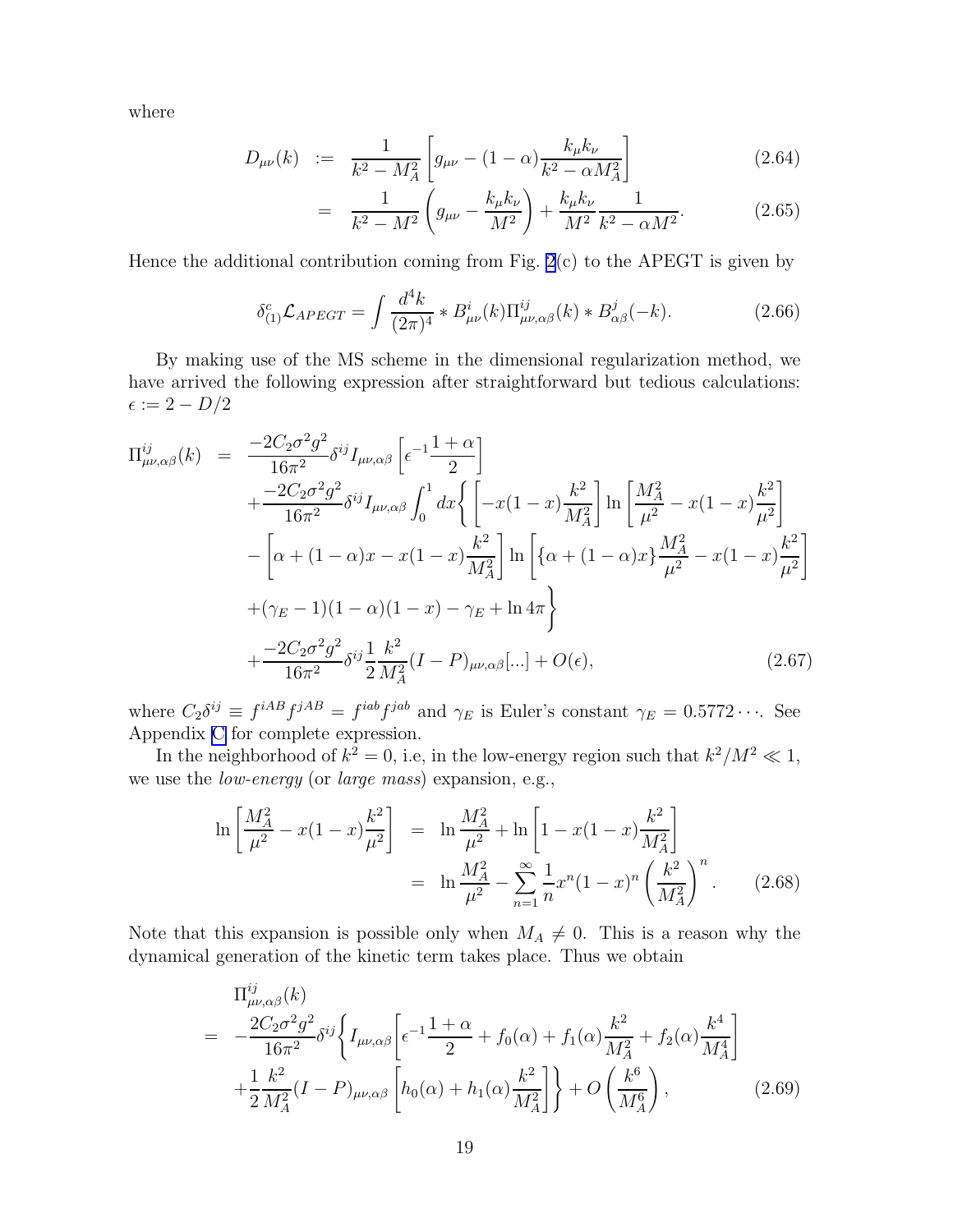where

$$
f_0(\alpha) := -\frac{1+\alpha}{2} \ln \frac{M_A^2}{\mu^2} + (\gamma_E - \ln 4\pi - 1)(1-\alpha)\frac{1}{2} - \gamma_E + \ln 4\pi + \frac{1}{1-\alpha} \left[ \frac{\alpha^2}{2} \ln \alpha + \frac{1}{4} - \frac{1}{4} \alpha^2 \right],
$$
\n(2.70)

$$
f_1(\alpha) := \int_0^1 dx \ x(1-x)\{1 + \ln[\alpha + (1-\alpha)x]\}
$$
\n
$$
= \frac{1}{6} + \frac{1}{(1-\alpha)^3} \left\{ \frac{\alpha^3}{3} \ln \alpha - \frac{\alpha^3}{9} + \frac{1}{9} - (1+\alpha) \left[ \frac{\alpha^2}{2} \ln \alpha - \frac{\alpha^2}{4} + \frac{1}{4} \right] + \alpha(\alpha \ln \alpha - \alpha + 1) \right\},\tag{2.72}
$$

$$
f_2(\alpha) := \int_0^1 dx \left[ x^2 (1-x)^2 - \frac{1}{2} \frac{x^2 (1-x)^2}{\alpha + (1-\alpha)x} \right]
$$
 (2.73)

$$
= \frac{1}{30} - \frac{1}{(1-\alpha)^5} \left[ \frac{1}{24} - \frac{1}{3}\alpha + \frac{1}{3}\alpha^3 - \frac{1}{24}\alpha^4 - \frac{1}{2}\alpha^2 \ln \alpha \right].
$$
 (2.74)

The function  $f = f_1(\alpha)$  is a monotonically increasing function in  $\alpha$  defined for  $\alpha > 0$ and positive  $f_1(\alpha) > 0$  when  $\alpha > 0$ . In particular,  $f_1(0) = 0.0278, f_1(1) = 1/6$ , and  $f_1(11/3) = 0.302$ . On the other hand,  $f_2(\alpha)$  is a monotonically increasing function defined for  $\alpha > 0$ . Hence,  $0 < f_2(\alpha) < 1/30$  for  $\alpha_0 < \alpha < +\infty$  and  $-0.00833 <$  $f_2(\alpha) < 0$  for  $0 < \alpha < \alpha_0$  with  $\alpha_0 \approx 0.12$ . Incidentally,  $f_2(1) = 1/60$ ,  $f_2(2) = 0.0220$ ,  $f_2(11/3) = 0.0258.$ 

In the following derivation, we don't need the explicit form of the functions  $h_i(\alpha)$ . This is because it can be shown that the term proportional to  $(I - P)$  (the so-called boundary term) does not contribute to the area law. Moreover, if we impose the gauge fixing condition  $\partial^{\mu} * B_{\mu\nu} = 0$ , then such terms give vanishing contributions. See Appendix [C](#page-58-0) and a subsequent paper[[72\]](#page-80-0) for more details.

In the configuration space, therefore, we obtain  $9$ 

$$
\delta_{(1)}^c \mathcal{L}_{APEGT} = \int d^4 x \frac{C_2 \sigma^2 g^2}{8\pi^2} * B_{\mu\nu}^i(x) I^{\mu\nu,\alpha\beta} \left[ f_0(\alpha) - f_1(\alpha) \frac{\partial_\lambda \partial^\lambda}{M_A^2} + f_2(\alpha) \frac{(\partial_\lambda \partial^\lambda)^2}{M_A^4} \right] * B_{\alpha\beta}^i(x). \tag{2.75}
$$

The first term in the RHS of  $\delta_{(1)}^c$  L<sub>APEGT</sub> gives a piece of the counter terms of the  $\mathcal{L}_{APEGT}^0$  (together with a finite part of  $\delta_3$ ) and the remaining parts give new terms which can not be absorbed into the bare part, the non-renormalizable contribution. In the limit  $M_A \to \infty$ , the non-renormalizable terms disappear. It is very important to notice that the kinetic term for the auxiliary tensor field  $B_{\mu\nu}$  is generated due to radiative corrections and hence  $B_{\mu\nu}$  is regarded as the massive propagating field (at least in the low-energy region less than  $M_A$ ). This is one of the main results of this paper. The implications of this fact to low-energy QCD will be discussed in what follows. The other contributions from Fig.  $2(a)$ , (b) can also be evaluated in the similar

<sup>&</sup>lt;sup>9</sup>For an antisymmetric tensor  $A_{\mu\nu}$ , it is easy to see  $I_{\mu\nu,\alpha\beta}A^{\alpha\beta} = A_{\mu\nu}$  and  $A^{\mu\nu}I_{\mu\nu,\alpha\beta} = A_{\alpha\beta}$ .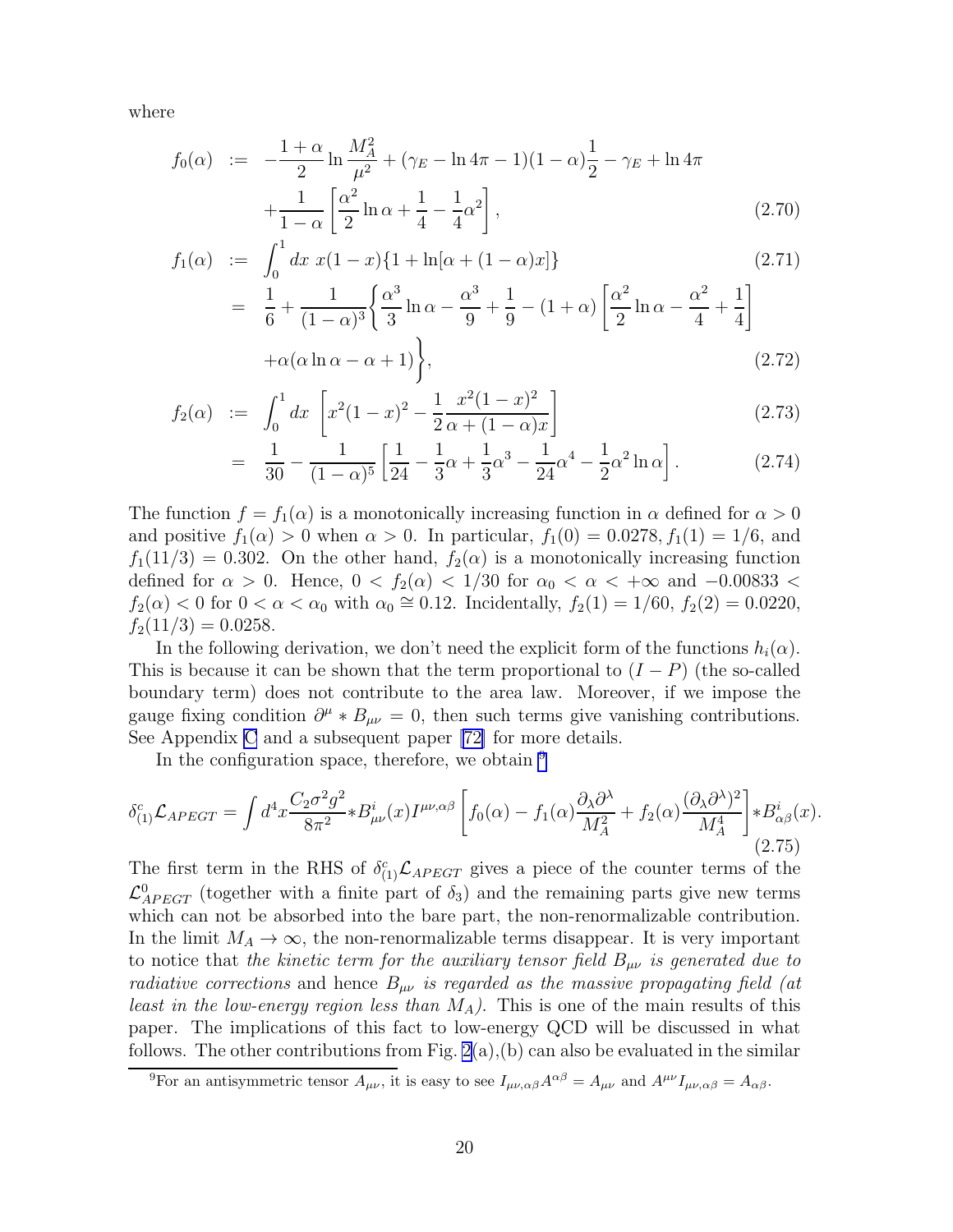manner. Explicit form will be given in a subsequent paper, since we don't need them in this paper.

Thus, we have obtained the improved version of the APEGT where the VEV of the functional  $f[a, h]$  of  $a, h$  is given by

$$
\langle f[a,h] \rangle_{APEGT} = Z_{APEGT}^{-1} \int \mathcal{D}a_{\mu}^{i} \mathcal{D}h_{\mu\nu}^{i} \exp \left\{ iS_{APEGT}[a,h] \right\} f[a,h], \qquad (2.76)
$$

using the action

$$
S_{APEGT}[a,h] = \int d^4x \left[ \mathcal{L}_e[a] + \frac{1}{2} \rho K^{-1/2} h^i_{\mu\nu} f^{\mu\nu i} + \mathcal{L}_d[h] \right], \quad (2.77)
$$

$$
\mathcal{L}_e[a] := -\frac{1 - \rho^2}{4} (f_{\mu\nu}^i)^2 + O\left(\frac{f^4}{M_A^4}\right), \quad (2.78)
$$

$$
\mathcal{L}_d[h] := -\frac{1}{4} (h^i_{\mu\nu})^2 - \frac{1}{4\eta^2} h^i_{\mu\nu} \partial_\lambda \partial^\lambda h^{\mu\nu i} + \frac{1}{4\gamma^4} h^i_{\mu\nu} (\partial_\lambda \partial^\lambda)^2 h^{\mu\nu i} + O\left(\frac{(\partial^2)^3}{M_A^6}\right), \tag{2.79}
$$

where we have introduced the rescaling factor K and the rescaled tensor field  $h_{\mu\nu}$  by

$$
K := 1 + \frac{C_2 \sigma^2 g^2}{2\pi^2} f_0(\alpha) > 0,
$$
\n(2.80)

$$
h_{\mu\nu}^{i}(x) := K^{1/2} * B_{\mu\nu}^{i}(x), \qquad (2.81)
$$

and two quantities  $\eta$  and  $\gamma$  with mass dimension by

$$
\eta^2 := f_1(\alpha)^{-1} \frac{2\pi^2}{g^2 C_2 \sigma^2} K M_A^2, \qquad (2.82)
$$

$$
\gamma^4 := f_2(\alpha)^{-1} \frac{2\pi^2}{g^2 C_2 \sigma^2} K M_A^4.
$$
\n(2.83)

The action  $S_{APEGT}[a, h]$  has U(1) invariance of  $a_{\mu} \to a_{\mu} + \partial_{\mu} \theta$ , i.e.,

$$
S_{APEGT}[a+d\theta,h] = S_{APEGT}[a,h].
$$
\n(2.84)

Note that the Lagrangian of the modified APEGT is still bilinear in the fields,  $f_{\mu\nu}$ and  $B_{\mu\nu}$ .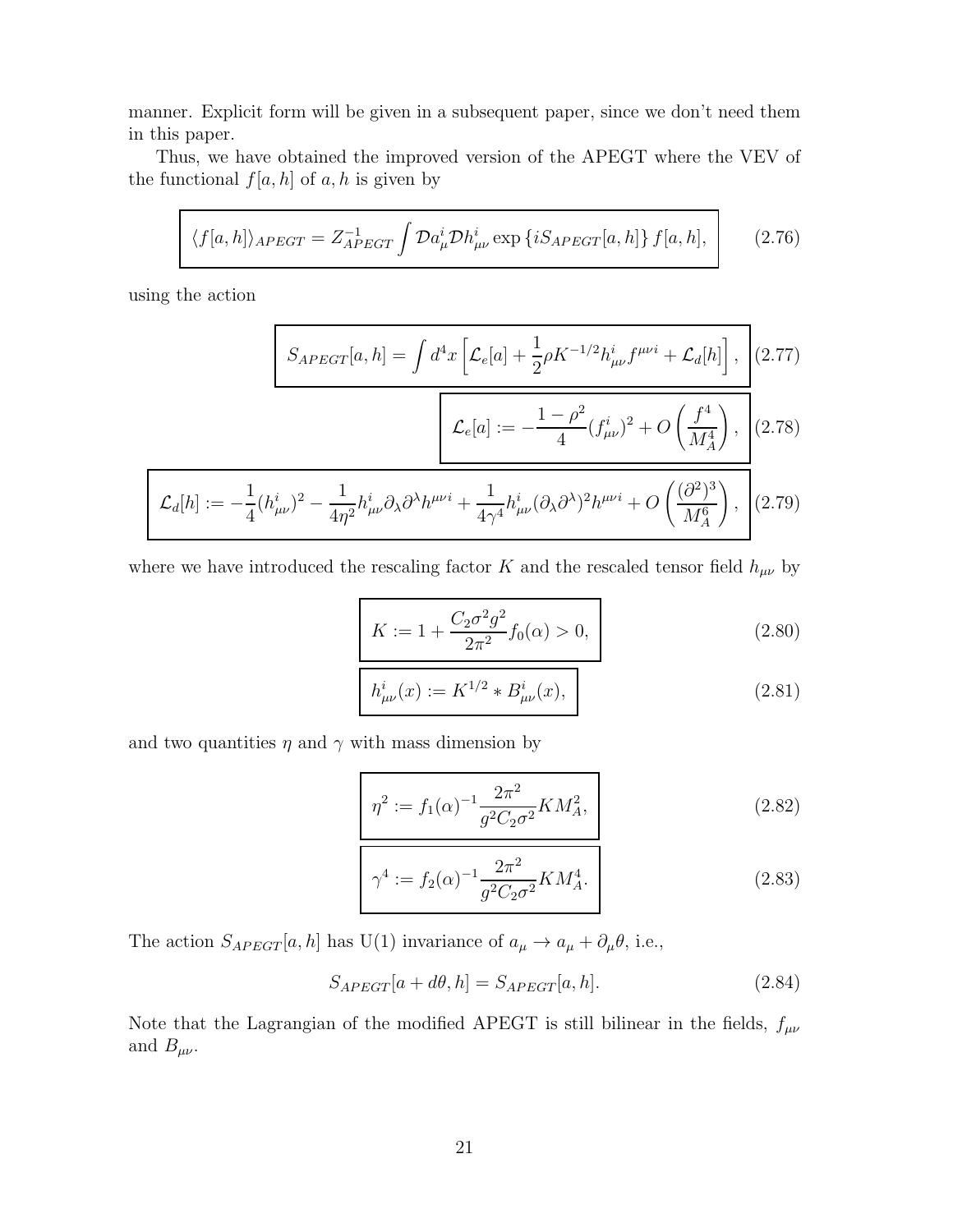# <span id="page-23-0"></span>2.8 Step 7: Dual transformations

We use an idea inspired by the (Abelian) electric-magnetic duality to calculate the Abelian field correlators in the cumulant expansion [\(2.25\)](#page-10-0). Note that the Abelian diagonal field correlation functions  $\langle f_{\mu\nu}^{\xi}(x) f_{\rho\sigma}^{\xi}(y) \rangle_{YM}$  can be calculated in the APEGT, since the APEGT is obtained by integrating out all off-diagonal components. Hence we have

$$
\langle f_{\mu\nu}^{\xi}(x) f_{\rho\sigma}^{\xi}(y) \rangle_{YM} = \langle f_{\mu\nu}^{\xi}(x) f_{\rho\sigma}^{\xi}(y) \rangle_{APEGT}.
$$
 (2.85)

Then the expectation value of the Wilson loop obeys

$$
\langle W(C) \rangle_{YM}
$$
  
=  $\int d\mu_C(\xi) \exp \left[ -\frac{J^2 g^2}{2} \int_{S_C} dS^{\mu\nu}(x) \int_{S_C} dS^{\rho\sigma}(y) \langle f_{\mu\nu}^{\xi}(x) f_{\rho\sigma}^{\xi}(y) \rangle_{APEGT} + \cdot (2.86) \right]$ 

We use repeatedly the integration by parts to rewrite the expectation value of the electric quantity into that of the magnetic quantity as follows: $^{10}$ 

$$
Z_{APEGT}\langle f^{\mu\nu}(x)f^{\rho\sigma}(y)\rangle_{APEGT}
$$
\n
$$
= \int \mathcal{D}a_{\mu}\mathcal{D}h_{\mu\nu} \exp\left\{i\int d^{4}x \left(\mathcal{L}_{e}[a] + \mathcal{L}_{d}[h]\right)\right\}
$$
\n
$$
\times \left(\frac{2K^{1/2}}{i\rho}\right)^{2} \frac{\delta}{\delta h_{\mu\nu}(x)} \frac{\delta}{\delta h_{\rho\sigma}(y)} \exp\left\{i\int d^{4}x \frac{1}{2}\rho K^{-1/2}h_{\mu\nu}f^{\mu\nu}\right\}
$$
\n
$$
= \int \mathcal{D}a_{\mu}\mathcal{D}h_{\mu\nu} \exp\left\{i\int d^{4}x \frac{1}{2}\rho K^{-1/2}h_{\mu\nu}f^{\mu\nu}\right\} \left(\frac{2K^{1/2}}{i\rho}\right)^{2}
$$
\n
$$
\times \frac{\delta}{\delta h_{\rho\sigma}(y)} \frac{\delta}{\delta h_{\mu\nu}(x)} \exp\left\{i\int d^{4}x \left(\mathcal{L}_{e}[a] + \mathcal{L}_{d}[h]\right)\right\}
$$
\n
$$
= \int \mathcal{D}a_{\mu}\mathcal{D}h_{\mu\nu} \exp\left\{i\int d^{4}x \left(\frac{1}{2}\rho K^{-1/2}h_{\mu\nu}f^{\mu\nu} + \mathcal{L}_{e}[a]\right)\right\} \left(\frac{2K^{1/2}}{i\rho}\right)^{2}
$$
\n
$$
\times \frac{\delta}{\delta h_{\rho\sigma}(y)} \frac{\delta}{\delta h_{\mu\nu}(x)} \exp\left\{i\int d^{4}x \mathcal{L}_{d}[h]\right\}.
$$
\n(2.87)

The functional derivatives are performed as

$$
\frac{\delta}{\delta h_{\rho\sigma}(y)} \frac{\delta}{\delta h_{\mu\nu}(x)} \exp\left\{i \int d^4x \mathcal{L}_d[h]\right\}
$$
\n
$$
= \frac{\delta}{\delta h_{\rho\sigma}(y)} \left(\frac{1}{i} \mathcal{D}[\partial_x] h_{\mu\nu}(x) \exp\left\{i \int d^4x \mathcal{L}_d[h]\right\}\right)
$$
\n
$$
= \left[\frac{1}{i} \mathcal{D}[\partial_x] \delta(x-y) (\delta_{\mu\rho} \delta_{\nu\sigma} - \delta_{\nu\rho} \delta_{\mu\sigma}) + (\frac{1}{i})^2 \mathcal{D}[\partial_x] h_{\mu\nu}(x) \mathcal{D}[\partial_y] h_{\rho\sigma}(y)\right]
$$
\n
$$
\times \exp\left\{i \int d^4x \mathcal{L}_d[h]\right\},
$$
\n(2.88)

<sup>10</sup> Here we have used a property of the measure  $\mathcal{D}h$ ,  $\int \mathcal{D}h \frac{\delta}{\delta h}(\cdots) = 0$ .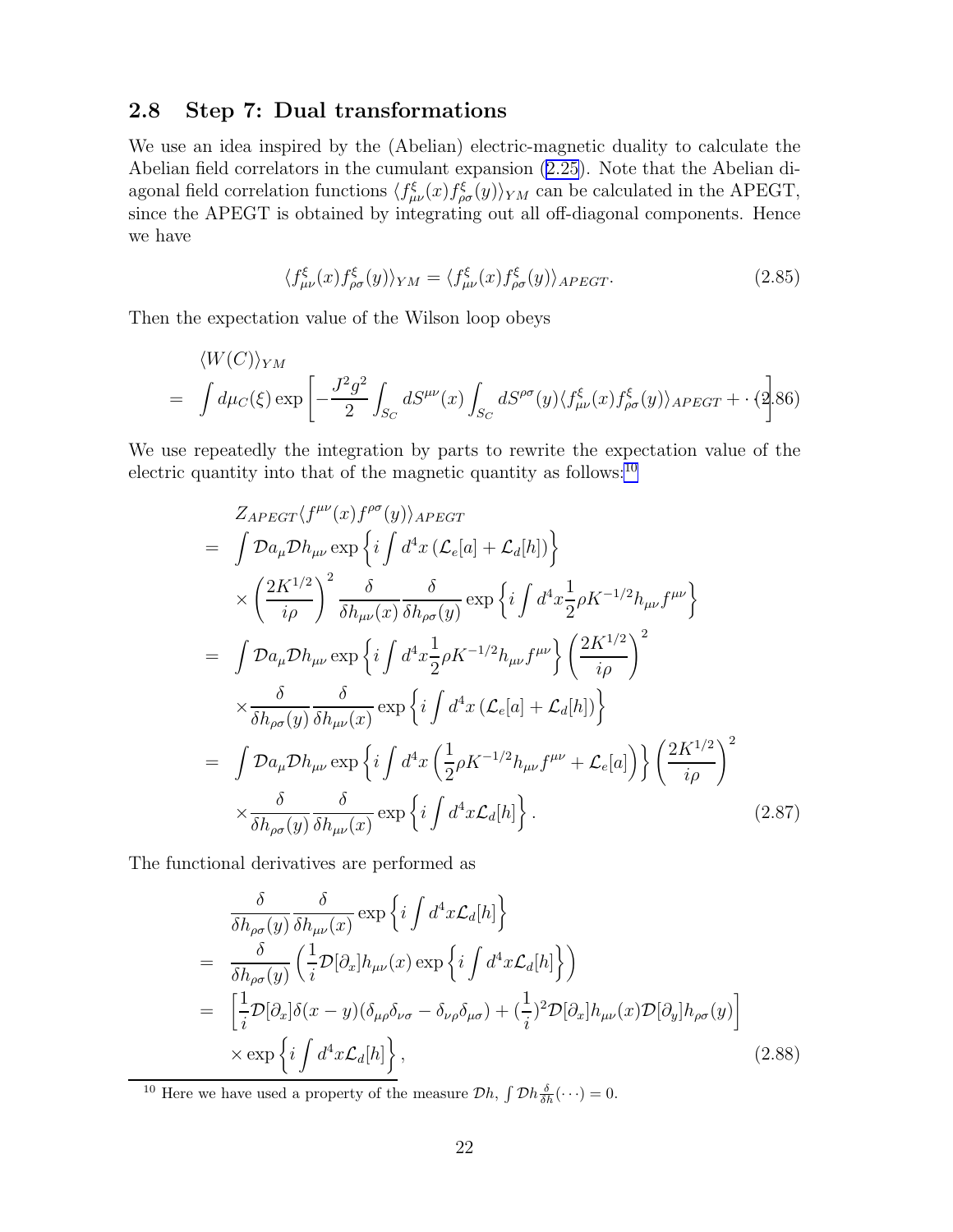where we have defined an operator,

$$
\mathcal{D}[\partial] := 1 + \frac{\partial^2}{\eta^2} - \frac{\partial^4}{\gamma^4}.
$$
\n(2.89)

Here  $\mathcal{D}[\partial]$  denotes quantum corrections for the h field.

Therefore, we obtain the relationship reflecting the duality between electric and magnetic sector,

$$
\langle f_{\mu\nu}(x) f_{\rho\sigma}(y) \rangle_{APEGT}
$$
\n
$$
= \left( \frac{2K^{1/2}}{i\rho} \right)^2 \left( \frac{1}{i} \right) \mathcal{D}[\partial_x] \delta(x - y) (\delta_{\mu\rho} \delta_{\nu\sigma} - \delta_{\nu\rho} \delta_{\mu\sigma})
$$
\n
$$
+ \left( \frac{2K^{1/2}}{i\rho} \right)^2 \left( \frac{1}{i} \right)^2 \langle \mathcal{D}[\partial_x] h_{\mu\nu}(x) \mathcal{D}[\partial_x] h_{\rho\sigma}(y) \rangle_{APEGT}.
$$
\n(2.90)

Thus the VEV of the Wilson loop in the Yang-Mills theory is rewritten in terms of the correlation functions of the magnetic quantity in the APEGT as

$$
\langle W(C) \rangle_{YM} = \int d\mu_C(\xi) \exp \left[ -2J^2 g^2 \rho^{-2} K \int_{S_C} dS^{\mu\nu}(x) \int_{S_C} dS^{\rho\sigma}(y) \right. \\ \times \langle \mathcal{D}[\partial_x] h_{\mu\nu}^{\xi}(x) \mathcal{D}[\partial_y] h_{\rho\sigma}^{\xi}(y) \rangle_{APEGT} + \cdots \right]. \tag{2.91}
$$

This is identified as the cumulant expansion of

$$
\langle W(C) \rangle_{YM} = e^{[\cdots]} \int d\mu_C(\xi) \langle \exp \left[ 2i\rho^{-1} K^{1/2} Jg \int_{S_C} dS^{\mu\nu}(x) \mathcal{D}[\partial_x] h^{\xi}_{\mu\nu}(x) \right] \rangle_{APEGT} , \tag{2.92}
$$

where  $[\cdots]$  denotes the field-independent-constant part (a phase factor) in the first term in the RHS of (2.90) in which we have no interest. It should be remarked that the above result is totally independent from the explicit form of  $\mathcal{L}_e[a]$ , even if we include higher order corrections of low-energy expansions.

The above result implies that we can calculate the Wilson loop by making use of the magnetic theory which is written in terms of tensor field  $h_{\mu\nu}$  alone. By performing the integration over  $a_{\mu}$  field, we can obtain such a dual magnetic theory.

By including the gauge fixing term of  $a^i_\mu$  into the action  $S_{APEGT}[a, h]$ ,

$$
\mathcal{L}_{GF}[a] := -\frac{1}{2\beta} (\partial^{\mu} a_{\mu}^{i})^{2},\tag{2.93}
$$

the action  $S_{APEGT}[a, h]$  reads

$$
S_{APEGT}[a,h] = \int d^4x \left\{ \mathcal{L}_e^{tot}[a] - \rho K^{-1/2} a^{\nu i} \partial^{\mu} h_{\mu\nu}^i + \mathcal{L}_d[h] \right\}, \tag{2.94}
$$

 $where<sup>11</sup>$ 

$$
\mathcal{L}_e^{tot}[a] := \mathcal{L}_e[a] + \mathcal{L}_{GF}[a]
$$
  
=  $\frac{1}{2}a^i_\mu \left[ (1 - \rho^2) g^{\mu\nu} \partial^2 - (1 - \rho^2 - \beta^{-1}) \partial^\mu \partial^\nu \right] a^i_\nu + O\left(\frac{f^4}{M_A^4}\right)$ . (2.95)

<sup>11</sup> It should be understood that  $\mathcal{L}_e^{tot}[a]$  is obtained after integrating out  $B^i, C^i, \bar{C}^i$ .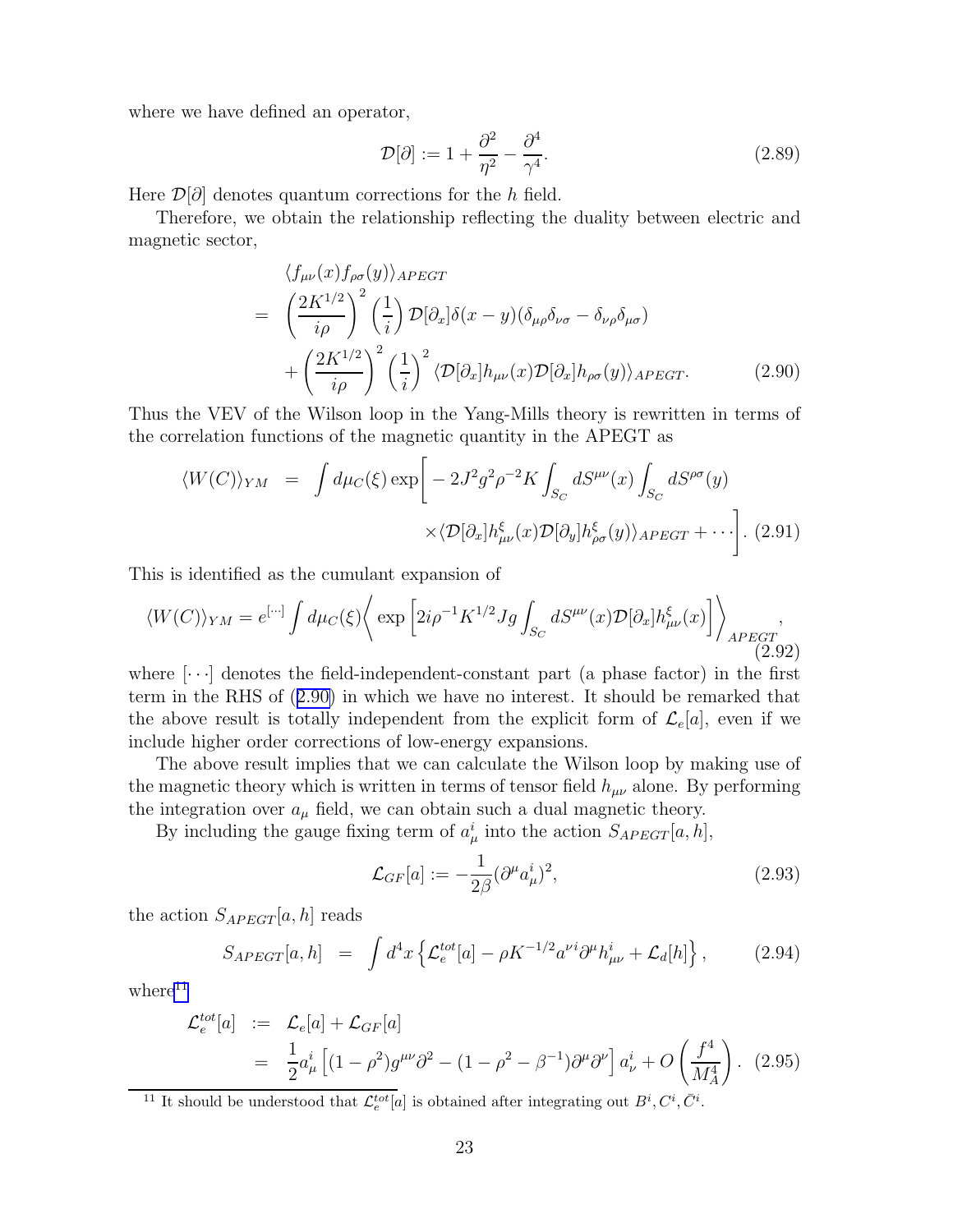<span id="page-25-0"></span>For  $\rho \neq 1$ , integrating out the  $a_{\mu}$  field yields

$$
\mathcal{L}_{d}[h]' = \mathcal{L}_{d}[h] + \frac{\rho^2 K^{-1}}{2(1 - \rho^2)} \partial^{\tau} h_{\tau\mu}^i \frac{1}{\partial^4} \left\{ g^{\mu\nu} \partial^2 - [1 - (1 - \rho^2)\beta] \partial^{\mu} \partial^{\nu} \right\} \partial^{\lambda} h_{\lambda\nu}^i
$$
  
=  $\mathcal{L}_{d}[h] + \frac{\rho^2 K^{-1}}{2(1 - \rho^2)} \partial^{\tau} h_{\tau\mu}^i \frac{1}{\partial^2} g^{\mu\nu} \partial^{\lambda} h_{\lambda\nu}^i.$  (2.96)

Thus the VEV of the Wilson operator is calculated from

$$
\langle W(C) \rangle_{YM} = \int d\mu_C(\xi) \left\langle \exp \left[ 2i \rho^{-1} K^{1/2} Jg \int_{S_C} dS^{\mu\nu}(x) \mathcal{D}[\partial_x] h_{\mu\nu}^{\xi}(x) \right] \right\rangle_d (2.97)
$$
  
=  $Z_d^{-1} \int \mathcal{D} h_{\mu\nu}^i \exp \left\{ i \int d^4 x \mathcal{L}_d[h] \right\} \mathcal{J}[h],$  (2.98)

where

$$
\mathcal{J}[h] := \exp\left[2i\rho^{-1}K^{1/2}Jg\int_{S_C} dS^{\mu\nu}(x)\mathcal{D}[\partial_x]h^{\xi}_{\mu\nu}(x)\right].\tag{2.99}
$$

When  $\rho = 1$ ,  $\mathcal{L}_e[a]$  contains only the higher-order terms. In the limit  $\rho \to 1$ , the second term in (2.96) yields the constraint  $\delta(\partial^{\lambda}h_{\lambda\nu}^{i})$  in the measure,

$$
\langle W(C) \rangle_{YM} = Z_d^{-1} \int \mathcal{D}h_{\mu\nu}^i \delta(\partial^\lambda h_{\lambda\nu}^i) \exp\left\{ i \int d^4x \mathcal{L}_d[h] \right\} \mathcal{J}[h]. \tag{2.100}
$$

If we integrate out tensor field  $h_{\mu\nu}$  in  $S_{APEGT}[a, h]$ , we will obtain the electric theory which is written in terms of the diagonal gluon field  $a_{\mu}$  alone. This theory can lead to the area law too, as will be discussed in a subsequent paper[[72\]](#page-80-0).

## 2.9 Step 8: Recovery of hypergauge symmetry and gauge fixing

The action  $S_{APEGT}[a, h]$  has the U(1) gauge invariance for the gauge transformation of the diagonal gluon field:  $a_{\mu} \to a_{\mu} + \partial_{\mu} \theta$ , i.e.,  $S_{APEGT}[a + d\theta, h] = S_{APEGT}[a, h]$ . In this section we consider the symmetry for the tensor field h.

Now we introduce the field strength  $H$  of an antisymmetric tensor field  $h$  (the so-called Kalb-Ramond field),  $H := dh$ , i.e,

$$
H_{\mu\nu\lambda} := \partial_{\lambda} h_{\mu\nu} + \partial_{\mu} h_{\nu\lambda} + \partial_{\nu} h_{\lambda\mu} \tag{2.101}
$$

Note that the field strength H is invariant,  $H_{\mu\nu\lambda} \rightarrow H_{\mu\nu\lambda}$ , under the hypergauge transformation,  $h \to h + d\zeta$ , i.e.,

$$
h_{\mu\nu} \to h^{\zeta}_{\mu\nu} := h_{\mu\nu} + \partial_{\mu}\zeta_{\nu} - \partial_{\nu}\zeta_{\mu}.
$$
\n(2.102)

We require the invariance of the measure  $\mathcal{D}h_{\mu\nu}$  under the hypergauge transformation. However, the Lagrangian  $\mathcal{L}_{APEGT}[a, h]$  or  $\mathcal{L}_{d}[h]'$  does not have the invariance under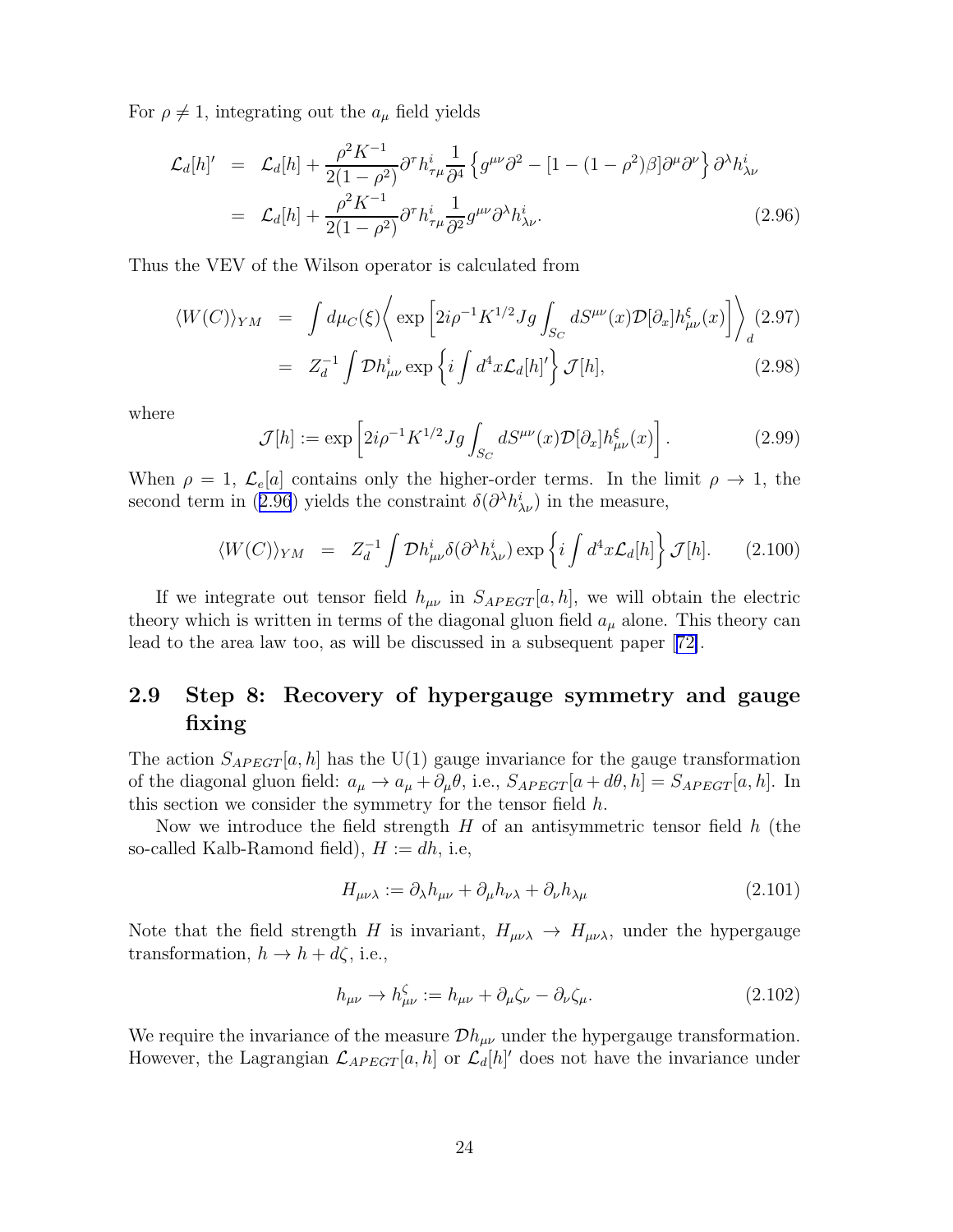<span id="page-26-0"></span>the hypergauge transformation due to the existence of the mass term  $(h_{\mu\nu})^2$ . Nevertheless, we can recover the invariance by introducing new degrees of freedom<sup>12</sup>  $\Lambda$ <sub>*u*</sub> where  $\Lambda_{\mu}$  transforms as

$$
\Lambda_{\mu} \to \Lambda_{\mu}^{\zeta} := \Lambda_{\mu} - \zeta_{\mu}.
$$
\n(2.103)

In fact, the combination  $h^{\Lambda} := h + d\Lambda$ , i.e.,

$$
h_{\mu\nu}^{\Lambda} = h_{\mu\nu} + \partial_{\mu}\Lambda_{\nu} - \partial_{\nu}\Lambda_{\mu}, \qquad (2.104)
$$

is invariant under the combined transformations, [\(2.102](#page-25-0)) and (2.103). Therefore, the Lagrangian,

$$
\mathcal{L}_m[h,\Lambda] := \mathcal{L}_m[h^{\Lambda}] = -\frac{1}{4}(h_{\mu\nu}^i + \partial_{\mu}\Lambda_{\nu}^i - \partial_{\nu}\Lambda_{\mu}^i)^2 + \frac{1}{12\eta^2}(H_{\mu\nu\lambda}^i)^2 + \frac{1}{4\gamma^4}(\partial^{\lambda}H_{\lambda\mu\nu}^i)^2, \tag{2.105}
$$

is also invariant, i.e.,  $\mathcal{L}_m[h,\Lambda] = \mathcal{L}_m[h^{\zeta},\Lambda^{\zeta}].$ 

As we have recovered the hypergauge invariance, we need to fix the hypergauge invariance in quantizing the dual magnetic theory  $\mathcal{L}_m[h,\Lambda]$ . From this viewpoint, we adopt the condition,<sup>13</sup>

$$
\partial^{\nu}h_{\mu\nu}^{i} = 0, \tag{2.106}
$$

as a gauge fixing condition for the antisymmetric tensor field.<sup>14</sup> Under this condition, the derivative terms of  $h_{\mu\nu}$  in  $\mathcal{L}_m[h^{\Lambda}]$  recover the corresponding terms of  $\mathcal{L}_d[h]$ ,

$$
(H^i_{\mu\nu\lambda})^2 = -3h^i_{\mu\nu}\partial^2 h^i_{\mu\nu} - 6\partial_\mu h^i_{\mu\nu}\partial_\lambda h^{\nu\lambda i} \to -3h^i_{\mu\nu}\partial_\lambda \partial^\lambda h^{\mu\nu i},\tag{2.107}
$$

$$
(\partial^{\lambda} H_{\lambda\mu\nu}^{i})^{2} = (\partial^{\lambda}\partial_{\lambda}h_{\mu\nu} + \partial_{\mu}\partial^{\lambda}h_{\nu\lambda} + \partial_{\nu}\partial^{\lambda}h_{\lambda\mu})^{2} \to h_{\mu\nu}^{i}(\partial_{\lambda}\partial^{\lambda})^{2}h^{\mu\nu i}.
$$
 (2.108)

Here it turns out that all the terms proportional to  $(1 - P)$  in  $\delta_{(1)}^c \mathcal{L}_{APEGT}$  vanish under this condition. Therefore,  $\mathcal{L}_m[h,\Lambda]$  under the condition reduces to

$$
\mathcal{L}_m[h,\Lambda] = -\frac{1}{4}(h^i_{\mu\nu} + \partial_\mu \Lambda^i_\nu - \partial_\nu \Lambda^i_\mu)^2 - \frac{1}{4\eta^2}h^i_{\mu\nu}\partial_\lambda\partial^\lambda h^{\mu\nu i} + \frac{1}{4\gamma^4}h^i_{\mu\nu}(\partial_\lambda\partial^\lambda)^2 h^{\mu\nu i}.\tag{2.109}
$$

It is shown that the theory with  $\mathcal{L}_m[h,\Lambda]$  reduces to the original theory given by  $\mathcal{L}_d[h]$ by integrating out  $\Lambda$  field after fixing the gauge freedom of  $\Lambda_{\mu}$ , see Appendix [D.](#page-62-0)

Thus we obtain an alternative dual description of low-energy Gluodynamics in terms of  $h_{\mu\nu}$  and  $\Lambda_{\mu}$ . Especially, for  $G = SU(2)$ , we obtain

$$
\langle W(C) \rangle_{YM} = Z_M^{-1} \int \mathcal{D}h_{\mu\nu} \delta(\partial^\nu h_{\mu\nu}) \int \mathcal{D}\Lambda_\mu \exp\left\{ i S_M[h^\Lambda; C] \right\},\tag{2.110}
$$

 $12$ This field plays the similar role to the Stückelberg field in the massive vector theory which recovers the gauge invariance of the vector field.

<sup>13</sup>In section [3.3](#page-36-0) we discuss the relationship between this condition and the setting up of the previous paper[[11\]](#page-77-0).

<sup>&</sup>lt;sup>14</sup>In the manifestly covariant quantization of the gauge theory, we need to introduce the ghost as is well known. However, it is not enough for the antisymmetric tensor gauge theory, since we need to introduce the ghost for ghost in order to completely fix the gauge degrees of freedom. Such a theory is called a reducible theory. In this subsection we treat the theory in a naive manner. However, the result is unchanged if we take into account the reducibility of the theory. See Appendix [D.](#page-62-0)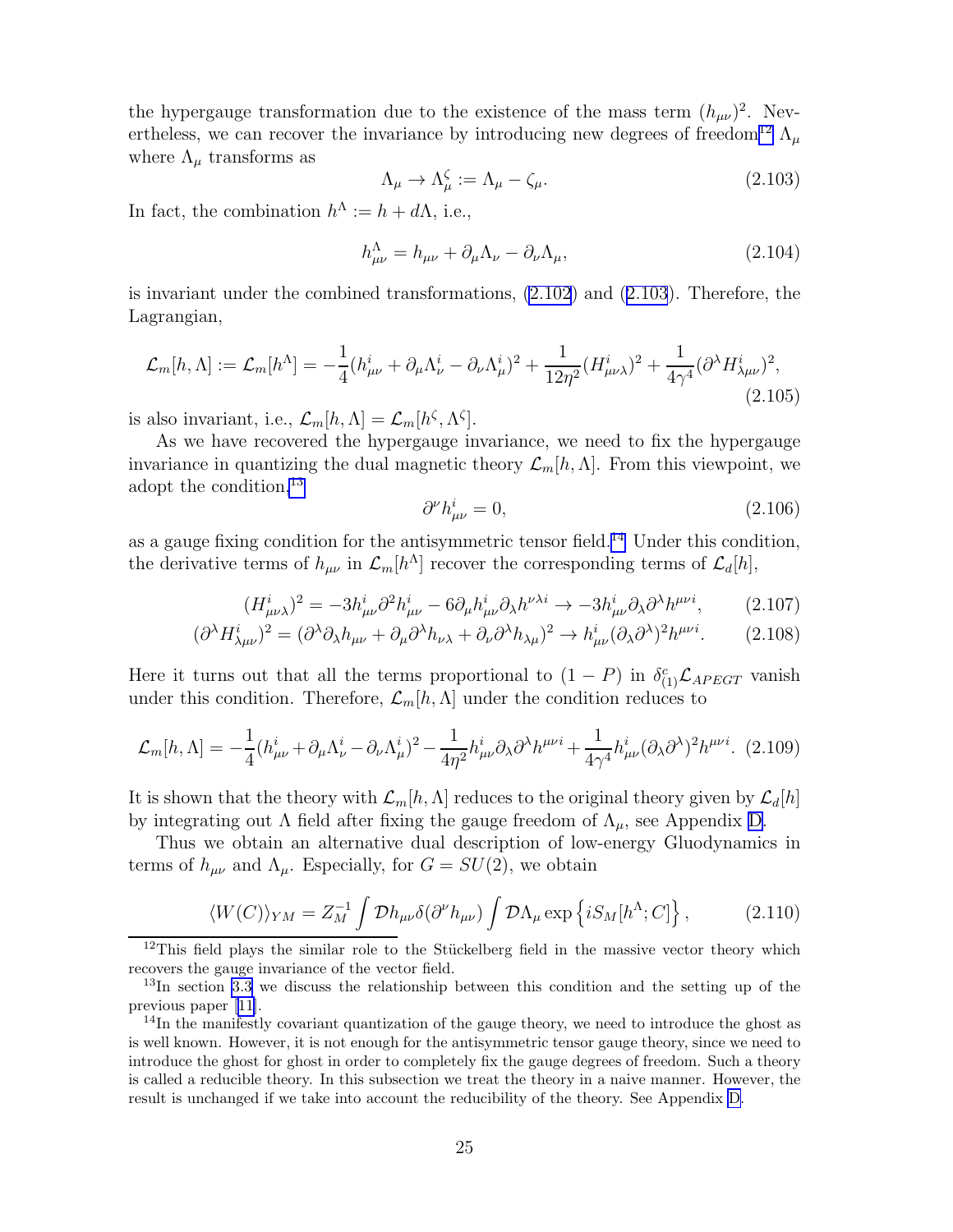<span id="page-27-0"></span>where

$$
S_M[h^{\Lambda};C] = \int d^4x \mathcal{L}_m[h^{\Lambda}] + 2\rho^{-1} K^{1/2} Jg \int_{S_C} dS^{\mu\nu}(x) \mathcal{D}[\partial_x] h_{\mu\nu}(x). \tag{2.111}
$$

Apartfrom the third term in  $\mathcal{L}_m[h]$ , the above action ([2.105](#page-26-0)) coincides with the action of confining string proposed by Polyakov [\[25](#page-78-0)] in the weak field limit, see section [6.](#page-48-0)

## 2.10 Step 9: Change of variables (path-integral duality transformation)

We proceed to rewrite the LEET  $(2.111)$  into another form which is useful to derive the dual Ginzburg-Landau theory.

First of all, we rewrite the surface integral in  $S_{APEGT}[h^{\Lambda};C]$  into the volume integral as follows. Let  $\sigma = (\sigma^1, \sigma^2)$  be two-dimensional coordinate on the surface which is bounded by the Wilson loop  $C$ . Then

$$
\int_{S_C} dS^{\mu\nu}(x(\sigma))\tilde{h}_{\mu\nu}(x(\sigma)) = \frac{1}{2} \int d^2 \sigma \epsilon^{ab} \frac{\partial x^{\mu}}{\partial \sigma^a} \frac{\partial x^{\nu}}{\partial \sigma^b} \tilde{h}_{\mu\nu}(x(\sigma)) \n= \frac{1}{2} \int d^2 \sigma X^{\mu\nu}(\sigma) \tilde{h}_{\mu\nu}(x(\sigma)) \n= \frac{1}{2} \int d^2 \sigma X^{\mu\nu}(\sigma) \int d^4 x \tilde{h}_{\mu\nu}(x) \delta^4(x - x(\sigma)) \n= \int d^4 x \tilde{h}_{\mu\nu}(x) \Theta_{\mu\nu}(x) \n= \int d^4 x h_{\mu\nu}(x) \tilde{\Theta}_{\mu\nu}(x),
$$
\n(2.113)

where we have introduced the Jacobian,

$$
X^{\mu\nu}(\sigma) := \epsilon^{ab} \frac{\partial x^{\mu}}{\partial \sigma^a} \frac{\partial x^{\nu}}{\partial \sigma^b} = \frac{\partial (x^{\mu}, x^{\nu})}{\partial (\sigma^1, \sigma^2)},
$$
\n(2.114)

and an antisymmetric tensor of rank two,

$$
\Theta_{\mu\nu}(x) := \frac{1}{2} \int d^2 \sigma X^{\mu\nu}(\sigma) \delta^4(x - x(\sigma)) = -\Theta_{\nu\mu}(x). \tag{2.115}
$$

We call  $\Theta_{\mu\nu}(x)$  the vorticity tensor current which has the support on the surface spanned by the Wilson loop C. Note that

$$
\Theta^{\mu\nu}(x) = \frac{1}{2} \int_{S} d^{2} S^{\mu\nu}(x(\sigma)) \delta^{4}(x - x(\sigma)), \quad d^{2} S^{\mu\nu} := d\sigma^{1} d\sigma^{2} \frac{\partial(x^{\mu}, x^{\nu})}{\partial(\sigma^{1}, \sigma^{2})}.
$$
 (2.116)

Hence we can start from the action,

$$
S_M[h^{\Lambda}; \Theta] = \int d^4x \left\{ \mathcal{L}_m[h^{\Lambda}] + 2Jg\rho^{-1} K^{1/2} h_{\mu\nu}(x) \tilde{\Theta}_{\mu\nu}(x) \right\},\tag{2.117}
$$

and the expectation value of the Wilson loop is given by

$$
\langle W(C) \rangle_{YM} = Z_M[h^{\Lambda}; \Theta] / Z_M[h^{\Lambda}; 0], \qquad (2.118)
$$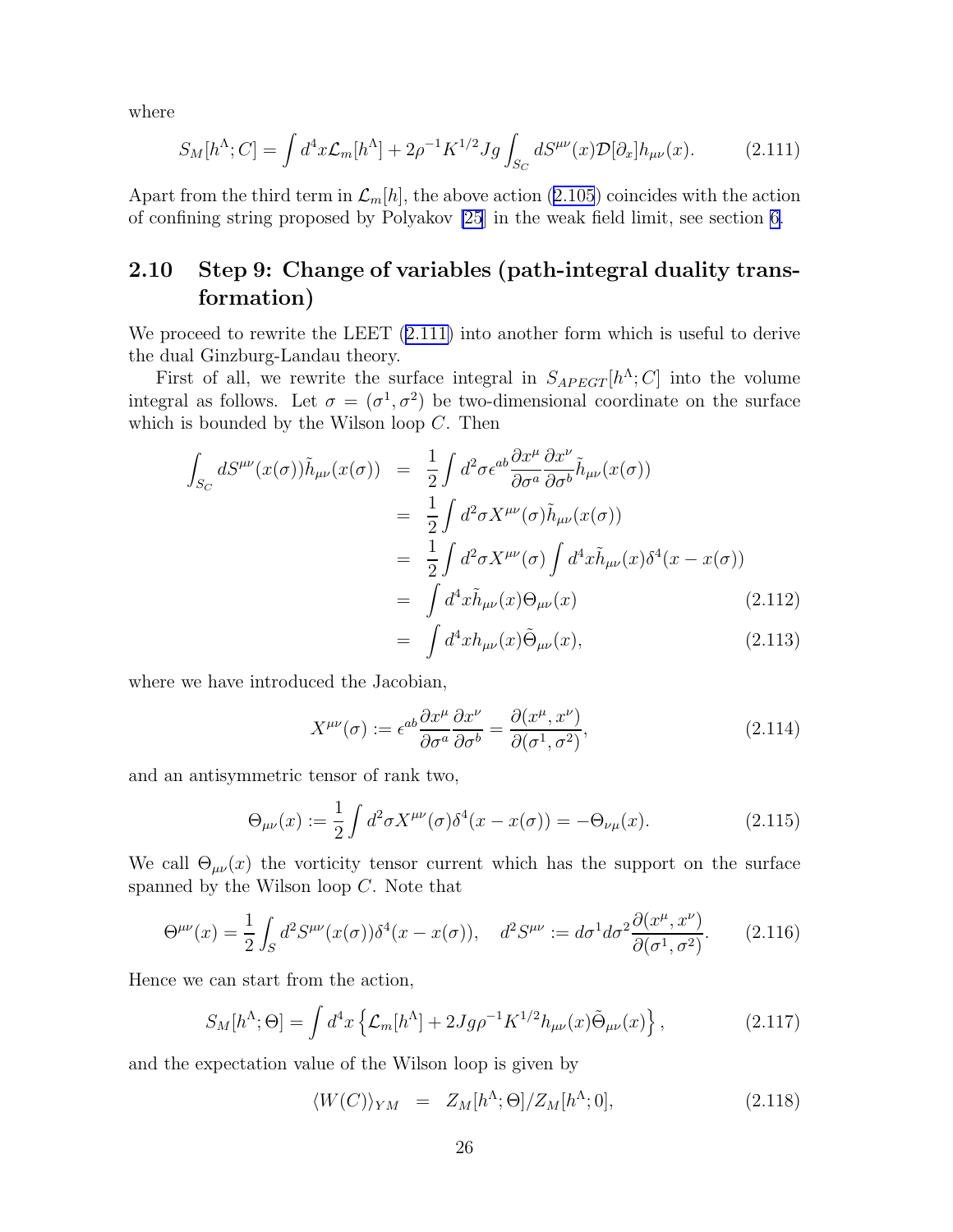where

$$
Z_M[h^{\Lambda};\Theta] := \int \mathcal{D}h_{\mu\nu}\delta(\partial^{\nu}h_{\mu\nu}) \int \mathcal{D}\Lambda_{\mu} \exp\left\{iS_M[h^{\Lambda};\Theta]\right\}.
$$
  
\n
$$
= \int \mathcal{D}h_{\mu\nu}\delta(\partial^{\nu}h_{\mu\nu}) \exp\left\{i\int d^4x \left[\frac{1}{12\eta^2}(H_{\lambda\mu\nu})^2 + \frac{1}{4\gamma^4}(\partial^{\lambda}H_{\lambda\mu\nu})^2\right]\right\} \times \exp\left\{i\int d^4x 2Jg\rho^{-1}K^{1/2}h_{\mu\nu}(x)\tilde{\Theta}_{\mu\nu}(x)\right\} \times \int \mathcal{D}\zeta_{\mu} \exp\left\{i\int d^4x \frac{-1}{4}(h_{\mu\nu}^{\zeta})^2\right\}.
$$
 (2.119)

Note that the path integral transformation holds,

$$
\int \mathcal{D}\zeta_{\mu} \exp\left\{i \int d^4x \frac{-1}{4} (h^{\zeta}_{\mu\nu})^2 \right\}
$$
\n
$$
= \int \mathcal{D}\ell_{\mu\nu} \delta(\epsilon^{\mu\nu\rho\sigma} \partial_{\rho} (\ell_{\mu\nu} - h_{\mu\nu})) \exp\left\{i \int d^4x \frac{-1}{4} (\ell_{\mu\nu})^2 \right\}, \tag{2.120}
$$

where the constraint,

$$
\epsilon^{\mu\nu\rho\sigma}\partial_{\rho}(\ell_{\mu\nu} - h_{\mu\nu}) = 0, \tag{2.121}
$$

is solved by

$$
\ell_{\mu\nu} - h_{\mu\nu} = \partial_{\mu}\zeta_{\nu} - \partial_{\nu}\zeta_{\mu}, \quad i.e, \quad \ell_{\mu\nu} = h_{\mu\nu}^{\zeta}.
$$
 (2.122)

Moreover, we introduce the auxiliary (Abelian) vector field  $b_\mu$  by

$$
\delta(\epsilon^{\mu\nu\rho\sigma}\partial_{\rho}(\ell_{\mu\nu}-h_{\mu\nu})) = \int \mathcal{D}b_{\mu} \exp\left\{-i \int d^4x * b_{\mu\nu}(\ell_{\mu\nu}-h_{\mu\nu})\right\},\qquad(2.123)
$$

where  $b_{\mu\nu}$  is the (dual) field strength defined by

$$
b_{\mu\nu} := \partial_{\mu}b_{\nu} - \partial_{\nu}b_{\mu}.
$$
\n(2.124)

By using the identity (2.123), the integration over  $\ell_{\mu\nu}$  in (2.120) can be performed as

$$
(2.120)
$$
\n
$$
= \int \mathcal{D}b_{\mu} \exp \left\{ i \int d^{4}x * b_{\mu\nu}(h_{\mu\nu}) \right\} \int \mathcal{D}\ell_{\mu\nu} \exp \left\{ i \int d^{4}x \left[ \frac{-1}{4} (\ell_{\mu\nu})^{2} - *b_{\mu\nu} \ell_{\mu\nu} \right] \right\}
$$
\n
$$
= \int \mathcal{D}b_{\mu} \exp \left\{ i \int d^{4}x \left[ -(b_{\mu\nu})^{2} + *b_{\mu\nu}(h_{\mu\nu}) \right] \right\}.
$$
\n(2.125)

Another way of deriving the equality just derived, i.e,

$$
\int \mathcal{D}\zeta_{\mu} \exp \left\{ i \int d^{4}x \frac{-1}{4} (h_{\mu\nu}^{\zeta})^{2} \right\} = \int \mathcal{D}b_{\mu} \exp \left\{ i \int d^{4}x \left[ -(b_{\mu\nu})^{2} + *b_{\mu\nu} (h_{\mu\nu}) \right] \right\} (2.126)
$$

is as follows. The argument of the exponential in the LHS is

$$
(h + d\zeta, h + d\zeta) = (h, h) + (h, d\zeta) + (d\zeta, h) + (d\zeta, d\zeta) \sim (h, h) + (d\zeta, d\zeta), (2.127)
$$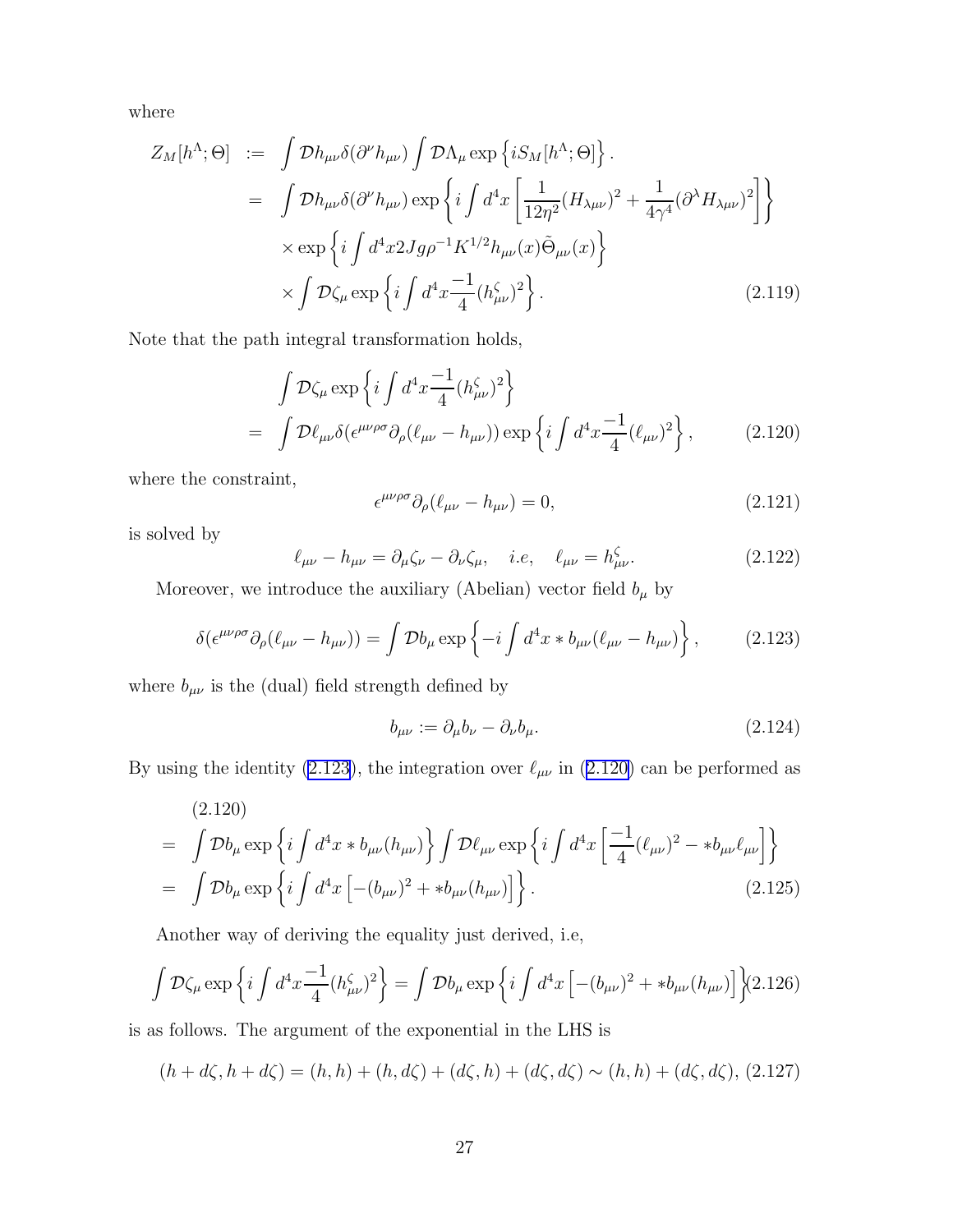<span id="page-29-0"></span>under the condition  $\delta h = 0$ . The last term decouples after the Gaussian integration of  $\zeta$ . On the other hand, the argument of the the exponential in the RHS is cast into

$$
\int d^4x \left[ (b_{\mu\nu})^2 - *b_{\mu\nu} (h_{\mu\nu}) \right] = (db, db) - (*db, h) = (b, \delta db) - (b, *dh). \tag{2.128}
$$

Suppose the Lorentz type gauge condition  $\delta b = 0$ . We introduce the NL (zero-form) field  $\phi$ . Then the Gaussian integration over  $b_{\mu}$  field yields

$$
(b, \Delta b) - (b, *dh) - (\delta b, \phi) = (b, \Delta b) - (b, *dh + d\phi)
$$
  
\n
$$
\rightarrow (*dh + d\phi, \frac{1}{\Delta} * dh + d\phi) = (h, \frac{\delta d}{\Delta}h) + (\phi, \frac{\delta d}{\Delta}\phi) \sim (h, h) + (\phi, \phi), (2.129)
$$

under the condition  $\delta h = 0$ . In this derivation, we must insert the constraint  $\delta(\partial^{\mu}b_{\mu})$ in the measure  $\mathcal{D}b_{\mu}$ . The identity implies that there are many ways of extracting the transverse modes of h.

Thus, the theory is rewritten in terms of  $b_{\mu}$  and  $h_{\mu\nu}$  as

$$
Z_M[b, h; \Theta]
$$
  
=  $\int \mathcal{D}b_{\mu} \exp \left\{ i \int d^4x \left[ -(b_{\mu\nu})^2 \right] \right\} \int \mathcal{D}h_{\mu\nu} \delta(\partial^{\nu} h_{\mu\nu})$   
 $\times \exp \left\{ i \int d^4x \left[ *b_{\mu\nu} h_{\mu\nu} + \frac{1}{12\eta^2} (H_{\lambda\mu\nu})^2 + \frac{1}{4\gamma^4} (\partial^{\lambda} H_{\lambda\mu\nu})^2 \right] \right\}$   
 $\times \exp \left\{ i \int d^4x 2Jg\rho^{-1} K^{1/2} h_{\mu\nu}(x) \tilde{\Theta}_{\mu\nu}(x) \right\}.$  (2.130)

By change of variable  $b_{\mu\nu} \to b_{\mu\nu} - 2\rho^{-1} K^{1/2} Jg * \tilde{\Theta}_{\mu\nu}$ , we arrive at the expression,

$$
Z_M[b, h; \Theta]
$$
\n
$$
= \int \mathcal{D}b_{\mu} \exp\left\{ i \int d^4x \left[ -(b_{\mu\nu} - 2\rho^{-1} K^{1/2} Jg * \tilde{\Theta}_{\mu\nu})^2 \right] \right\}
$$
\n
$$
\times \int \mathcal{D}h_{\mu\nu} \delta(\partial^{\nu} h_{\mu\nu}) \exp\left\{ i \int d^4x \left[ *b_{\mu\nu} h_{\mu\nu} + \frac{1}{12\eta^2} (H_{\lambda\mu\nu})^2 + \frac{1}{4\gamma^4} (\partial^{\lambda} H_{\lambda\mu\nu})^2 \right] \right\}.
$$
\n(2.131)

## 2.11 Step 10: Dual Ginzburg-Landau theory in the London limit

First of all, we examine a special case  $\gamma = \infty$  for simplicity, although our derivation suggest  $\gamma < \infty$ . So the last term in (2.131) is neglected. The case of a finite  $\gamma$  is treated in the next section. We change the variable  $h_{\mu\nu}$  into the new variable  $V_{\mu}$  as follows.<sup>15</sup>

$$
\int \mathcal{D}h_{\mu\nu}\delta(\partial^{\nu}h_{\mu\nu})\exp\left\{i\int d^4x\left[\frac{1}{12\eta^2}(H_{\lambda\mu\nu})^2 + *b_{\mu\nu}h_{\mu\nu}\right]\right\}
$$

<sup>&</sup>lt;sup>15</sup> From  $\delta h^{(2)} = 0$ , there exists a three-form  $Y^{(3)}$  such that  $h^{(2)} = \delta Y^{(3)} = \delta * W^{(1)} = *dW^{(1)}$ . Then  $H^{(3)} := dh^{(2)} = d * dW^{(1)} = * \delta dW^{(1)} = *V^{(1)}$ , or  $V^{(1)} = *H^{(3)}$ . Therefore,  $\delta V^{(1)} = \delta * H^{(3)} =$  $*dH^{(3)} = *ddh^{(2)} = 0.$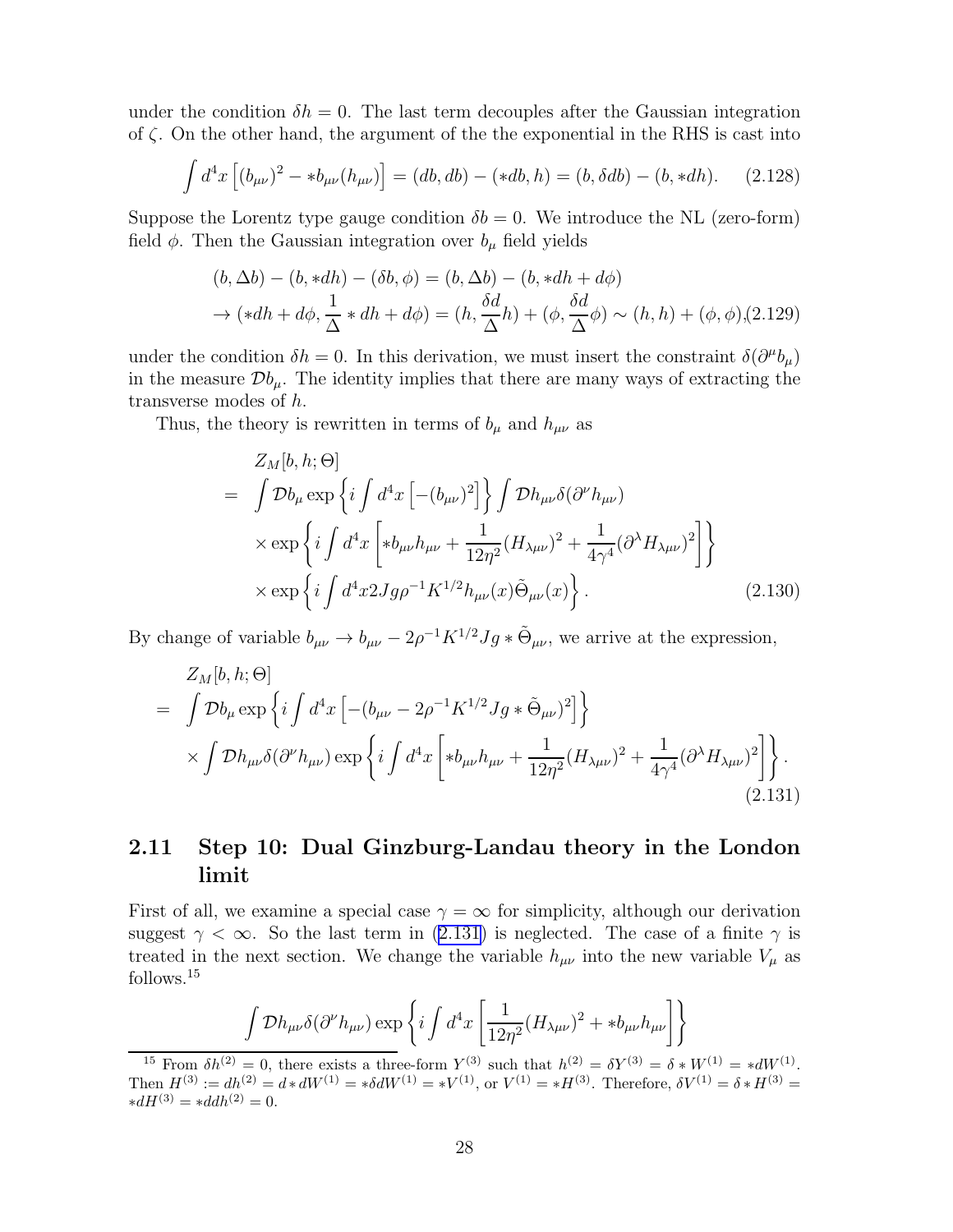<span id="page-30-0"></span>
$$
= \int \mathcal{D}h_{\mu\nu}\delta(\partial^{\nu}h_{\mu\nu}) \exp\left\{i \int d^4x \left[\frac{1}{12\eta^2}(H_{\lambda\mu\nu})^2 + \epsilon^{\mu\nu\rho\sigma}b_{\mu}\partial_{\nu}h_{\rho\sigma}\right]\right\} \quad (2.132)
$$

$$
= \int \mathcal{D}V_{\mu}\delta(\partial_{\mu}V^{\mu}) \exp\left\{i \int d^4x \left[\frac{-1}{2\eta^2}V_{\mu}^2 + 2b_{\mu}V^{\mu}\right]\right\},\tag{2.133}
$$

since the constraint  $\partial_\mu V^\mu = 0$  can be solved by an antisymmetric tensor field in the form,

$$
V^{\mu} := \frac{1}{2} \epsilon^{\mu\nu\rho\sigma} \partial_{\nu} h_{\rho\sigma} = \frac{1}{6} \epsilon^{\mu\nu\rho\sigma} H_{\nu\rho\sigma} = \partial_{\nu} * h^{\mu\nu}.
$$
 (2.134)

The massive antisymmetric tensor field  $h_{\mu\nu}$  denotes the massive spin-1 field  $V_{\mu}$  whose canonical mass dimensions is three.<sup>16</sup> In this step, the number of independent degrees of freedom is conserved, since  $V_{\mu}$  and  $h_{\mu\nu}$  have three independent components.

Furthermore, the integration over  $V_{\mu}$  is performed after introducing the new variable  $\theta$  to remove the delta function of the constraint  $\partial_{\mu}V^{\mu} = 0$ , <sup>17</sup>

$$
(2.133) = \int \mathcal{D}V_{\mu} \int \mathcal{D}\theta \exp\left\{ \int d^4x \left[ \frac{-i}{2\eta^2} V_{\mu}^2 + 2iV^{\mu}b_{\mu} + i\theta \partial_{\mu}V^{\mu} \right] \right\} (2.135)
$$

$$
= \int \mathcal{D}V_{\mu} \int \mathcal{D}\theta \exp\left\{ i \int d^4x \left[ \frac{-1}{2\eta^2} V_{\mu}^2 + V^{\mu} (2b_{\mu} - \partial_{\mu}\theta) \right] \right\} \tag{2.136}
$$

$$
= \int \mathcal{D}\theta \exp\left\{ i \int d^4x \left[ \frac{1}{2} \eta^2 (2b_\mu - \partial_\mu \theta)^2 \right] \right\}.
$$
 (2.137)

Finally, we obtain the dual Abelian gauge theory,

$$
Z_M[b,\theta;\Theta]
$$
  
=  $\int \mathcal{D}b_\mu \int \mathcal{D}\theta \exp\left\{i \int d^4x \left[ -\frac{1}{4} (b_{\mu\nu} + b_{\mu\nu}^S)^2 + \frac{1}{2} \eta^2 (b_\mu - \partial_\mu \theta)^2 \right] \right\}$ , (2.138)

where

$$
b^S_{\mu\nu}(x) := 4\rho^{-1} K^{1/2} Jg * \tilde{\Theta}_{\mu\nu}(x), \qquad (2.139)
$$

$$
\partial^{\nu} * b^{S}_{\mu\nu}(x) = \rho^{-1} K^{1/2} \mathcal{D}[\partial] J^{S}_{\mu}, \quad J^{S}_{\mu} := 4Jg \int_{0}^{1} d\tau \frac{dx_{\mu}(\tau)}{d\tau} \delta^{4}(x - x(\tau)) (2.140)
$$

and g is the Yang-Mills coupling constant of the original Yang-Mills theory.

This model has dual  $U(1)$  symmetry, say  $U(1)<sub>m</sub>$  symmetry,

$$
b_{\mu} \to b_{\mu} + \partial_{\mu} \vartheta, \quad \theta \to \theta + \vartheta. \tag{2.141}
$$

This model is identified with the London limit  $\lambda \to \infty$  of the dual Abelian Higgs model or the dual Ginzburg-Landau theory with the Lagrangian,

$$
\mathcal{L}_{DGL}[b,\phi] = \frac{-1}{4}(b_{\mu\nu} + b_{\mu\nu}^S)^2 + |(\partial_\mu - ig_m b_\mu)\phi|^2 - \lambda(|\phi|^2 - v^2)^2 \tag{2.142}
$$

<sup>&</sup>lt;sup>16</sup>The massless antisymmetric tensor field stands for the massless spin-0 field, see [\[38](#page-78-0), [39](#page-79-0), [40](#page-79-0)].

<sup>&</sup>lt;sup>17</sup> In view of the definition (2.134), the  $V_\mu$  plays the similar role to the magnetic monopole current  $k_{\mu}$  defined in the next section. Here the variable  $\theta$  is introduced to keep the constraint  $\partial^{\mu}k_{\mu}=0$ . In other words, the introduction of  $\theta$  keeps the magnetic  $U(1)_m$  symmetry. So, putting  $\theta = 0$  breaks the  $U(1)_m$  symmetry.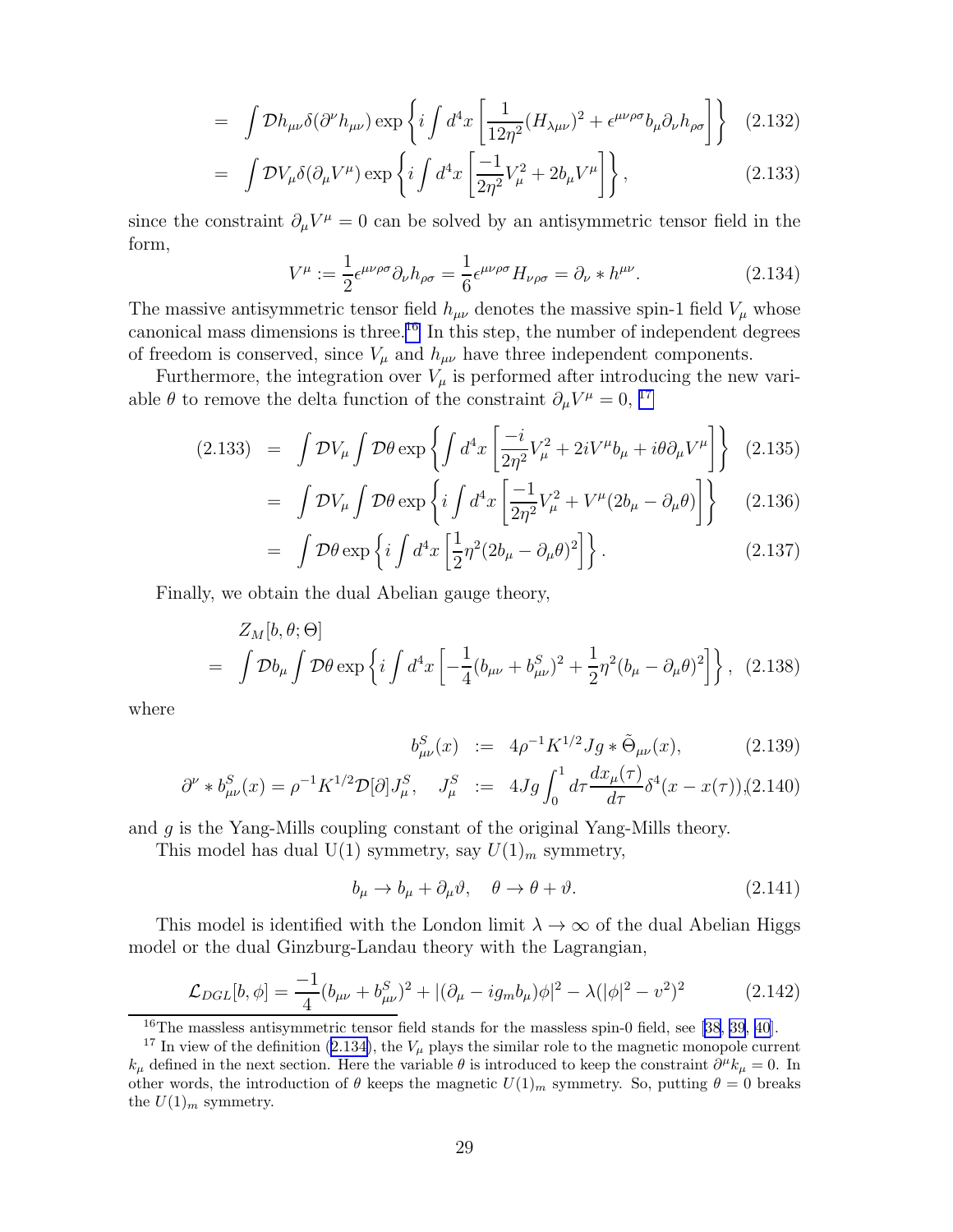<span id="page-31-0"></span>where  $g_m$  is the magnetic charge subject to the Dirac quantization condition,

$$
g_m g = 4\pi. \tag{2.143}
$$

The London limit is equivalent to putting  $|\phi(x)| = v = const.$ , i.e,  $\phi(x) = v \exp[i\theta(x)]$ . The dual  $U(1)$  symmetry is broken in the London limit,

$$
\mathcal{L}_{DGL}[b] = \frac{-1}{4} (b_{\mu\nu} + b_{\mu\nu}^S)^2 + \frac{1}{2} m_b^2 b_\mu b^\mu.
$$
 (2.144)

This corresponds to the infinitesimaly thin flux tube connecting the quark and antiquark. In the London limit, the Higgs mass  $m_{\phi} = 2\sqrt{\lambda}v$  diverges, i.e.,  $m_{\phi} = \infty$  or  $m_{\phi}^{-1} = 0$ . This is the extreme case of the type II superconductor where  $m_{\phi} > m_b$ . It turns out that the mass  $m_b$  of the dual gauge field  $b_\mu$  is given by  $\eta$ ,

$$
\eta = m_b = \sqrt{2}g_m v \equiv \frac{\sqrt{2}4\pi}{g}v.
$$
\n(2.145)

The monopole condensation is shown to occur in section [5.](#page-42-0)

# 3 Final step: Dual Ginzburg-Landau theory of the general type

Inthis section, we discuss how the LEET given by  $(2.131)$  $(2.131)$  is related to the dual Ginzburg-Landau theory of type II. In section [5](#page-42-0), we give another evidence of equivalence between the LEET([2.131\)](#page-29-0) and the dual Ginzburg-Landau theory on the border between type II and type I.

### 3.1 Dual gauge theory

We return to eq. $(2.131)$  $(2.131)$ :

$$
Z_M[b, h; \Theta]
$$
  
=  $\int \mathcal{D}b_{\mu} \exp \left\{ i \int d^4x \left[ -(b_{\mu\nu} - 2\rho^{-1} K^{1/2} Jg * \Theta_{\mu\nu})^2 \right] \right\}$   
 $\times \int \mathcal{D}h_{\mu\nu} \delta(\partial^{\nu} h_{\mu\nu}) \exp \left\{ i \int d^4x \left[ *b_{\mu\nu} h_{\mu\nu} + \frac{1}{12\eta^2} (H_{\lambda\mu\nu})^2 + \frac{1}{4\gamma^4} (\partial^{\lambda} H_{\lambda\mu\nu})^2 \right] \right\}.$ 

Bymaking use of the change of variable ([2.134\)](#page-30-0), we change the variable  $h_{\mu\nu}$  into the new variable  $V_\mu$ ,

$$
\int \mathcal{D}h_{\mu\nu}\delta(\partial^{\nu}h_{\mu\nu}) \exp\left\{i\int d^4x \left[ *b_{\mu\nu}h_{\mu\nu} + \frac{1}{12\eta^2}(H_{\lambda\mu\nu})^2 + \frac{1}{4\gamma^4}(\partial^{\lambda}H_{\lambda\mu\nu})^2 \right] \right\}
$$
  
= 
$$
\int \mathcal{D}h_{\mu\nu}\delta(\partial^{\nu}h_{\mu\nu}) \exp\left\{i\int d^4x \left[ \epsilon^{\mu\nu\rho\sigma}b_{\mu}\partial_{\nu}h_{\rho\sigma} + \frac{1}{12\eta^2}(H_{\lambda\mu\nu})^2 + \frac{1}{4\gamma^4}(\partial^{\lambda}H_{\lambda\mu\nu})^2 \right] \right\}
$$
  
= 
$$
\int \mathcal{D}V_{\mu}\delta(\partial_{\mu}V^{\mu}) \exp\left\{i\int d^4x \left[ 2b_{\mu}V^{\mu} - \frac{1}{2\eta^2}V_{\mu}^2 - \frac{1}{4\gamma^4}(\partial_{\mu}V_{\nu} - \partial_{\nu}V_{\mu})^2 \right] \right\}.
$$
 (3.1)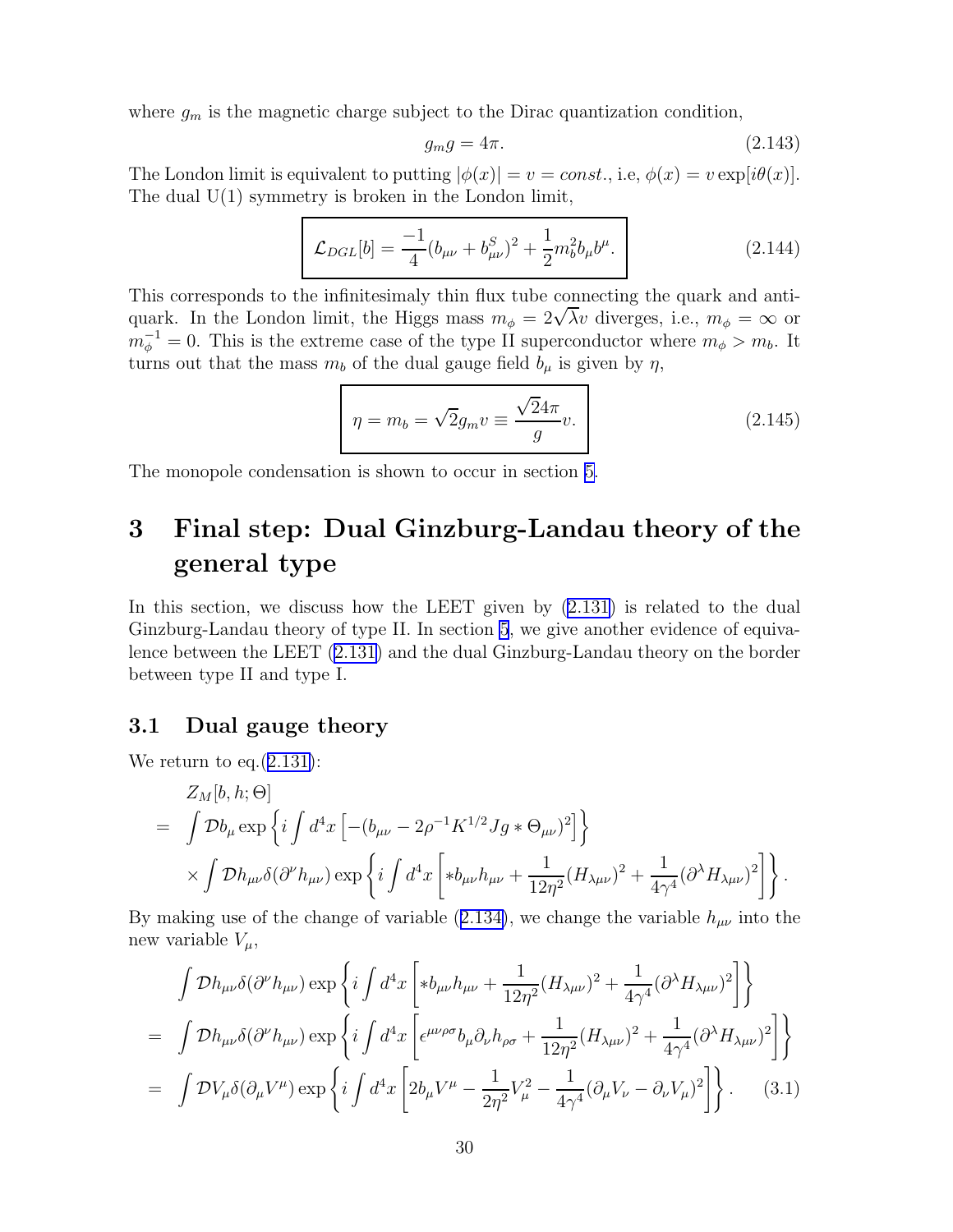<span id="page-32-0"></span>After introducing the Lagrange multiplier field  $\theta$  for the constraint  $\partial_{\mu}V^{\mu} = 0$ , the  $V_{\mu}$ integration is performed as

(3.1)  
\n
$$
= \int \mathcal{D}V_{\mu} \int \mathcal{D}\theta \exp\left\{ i \int d^{4}x \left[ (2b_{\mu} - \partial_{\mu}\theta)V^{\mu} - \frac{1}{2\eta^{2}}V_{\mu}^{2} - \frac{1}{4\gamma^{4}}(\partial_{\mu}V_{\nu} - \partial_{\nu}V_{\mu})^{2} \right] \right\}
$$
\n
$$
= \int \mathcal{D}\theta \exp\left\{ i \int d^{4}x \left[ \frac{1}{2}(2b_{\mu} - \partial_{\mu}\theta) \frac{\gamma^{4}}{\Delta - \gamma^{4}/\eta^{2}} \left( g^{\mu\nu} - \frac{\eta^{2}}{\gamma^{4}}\partial^{\mu}\partial^{\nu} \right) (2b_{\nu} - \partial_{\nu}\theta) \right] \right\}.
$$
\n(3.2)

Then we obtain

$$
Z_M[b, \theta; \Theta]
$$
  
=  $\int \mathcal{D}b_{\mu}\delta(\partial^{\mu}b_{\mu}) \int \mathcal{D}\theta \exp\left\{ i \int d^4x \left[ -\frac{1}{4} (b_{\mu\nu} + b_{\mu\nu}^S)^2 + \frac{1}{2} (b_{\mu} - \partial_{\mu}\theta) \frac{\gamma^4}{\Delta - \gamma^4/\eta^2} \left( g^{\mu\nu} - \frac{\eta^2}{\gamma^4} \partial^{\mu}\partial^{\nu} \right) (b_{\nu} - \partial_{\nu}\theta) \right] \right\},$  (3.3)

where we have inserted the delta function  $\delta(\partial^{\mu}b_{\mu})$  for fixing the gauge for  $b_{\mu}$ . Note that (3.3) reproduces the London limit when  $\gamma \to \infty$ . In the case of finite  $\gamma$ ,

$$
\frac{1}{2}(b_{\mu} - \partial_{\mu}\theta)\eta^{2} \left(1 - \frac{\eta^{2}}{\gamma^{4}}\Delta\right)^{-1} \left(g^{\mu\nu} - \frac{\eta^{2}}{\gamma^{4}}\partial^{\mu}\partial^{\nu}\right) \left(b_{\nu} - \partial_{\nu}\theta\right) \tag{3.4}
$$

$$
\sim \frac{1}{2}b_{\mu}\eta^2 \left(1 + \frac{\eta^2}{\gamma^4} \Delta + \cdots \right) b^{\mu} - \frac{1}{2}\eta^2 \theta \Delta \theta + O(\Delta^2)
$$
 (3.5)

$$
= \frac{1}{2}\eta^2 b_\mu b^\mu + \frac{1}{2}\frac{\eta^4}{\gamma^4}b_\mu \Delta b^\mu - \frac{1}{2}\eta^2 \theta \Delta \theta + O(\Delta^2),\tag{3.6}
$$

where we have used  $\partial^{\mu}b_{\mu}=0$ . Thus we arrive at a LEET of the Yang-Mills theory,

$$
Z_{APEGT}[b,\theta;0] = \int \mathcal{D}b_{\mu}\delta(\partial^{\mu}b_{\mu}) \exp\bigg\{i\int d^{4}x \mathcal{L}_{K}[b,\theta]\bigg\},\tag{3.7}
$$

$$
\mathcal{L}_K[b, \theta] := -\frac{1}{4} \left( 1 + \frac{\eta^4}{\gamma^4} \right) (b_{\mu\nu})^2 + \frac{1}{2} \eta^2 b_\mu b^\mu - \frac{1}{2} \eta^2 \theta \Delta \theta. \tag{3.8}
$$

The LEET just obtained is of the same form as [\(2.138\)](#page-30-0), except for the renormalization of the kinetic term of the dual gauge field. The dual gauge field becomes massive, whereas the  $\theta$  field remains massless. This is reasonable, since the field  $\theta$  corresponds to the Nambu-Goldstone (NG) mode associated with the spontaneous breakdown of the magnetic  $U(1)$  symmetry.

### 3.2 Low-energy effective theory of dual Abelian Higgs model

In the following we discuss how this theory (3.8) is related to the dual Ginzburg-Landau theory of type II. We remember that the London limit  $m_H \to \infty$  corresponds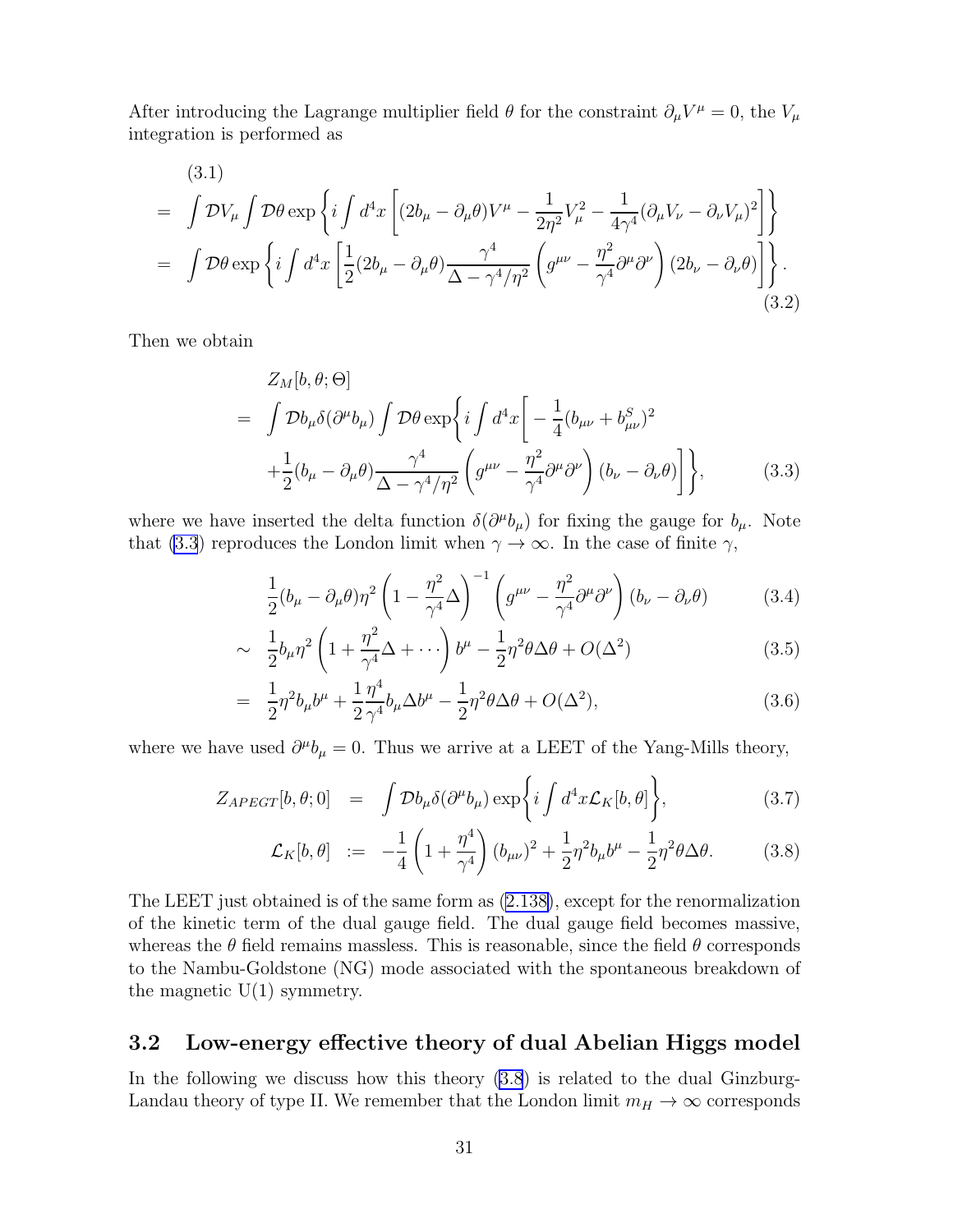tothe limit  $\gamma = \infty$ . Therefore, we expect that the LEET with the Lagrangian ([3.8](#page-32-0)) can be reproduced from the dual Abelian Higgs model, in the region  $0 = m_{\theta} \ll m_b \ll$  $m_H$ .

We show that the dual Abelian Higgs model with the Lagrangian,

$$
\mathcal{L}_{DGL}[b,\phi] = \frac{-1}{4}(b_{\mu\nu} + b_{\mu\nu}^S)^2 + |(\partial_\mu - ig_m b_\mu)\phi|^2 - \lambda(|\phi|^2 - v^2)^2,\tag{3.9}
$$

reduces to the LEET with the Lagrangian [\(3.8](#page-32-0)) in the low-energy region. We adopt the renormalizable gauge[[41, 42](#page-79-0)],

$$
\partial^{\mu}b_{\mu} + \xi m_b \varphi_2 = 0, \qquad (3.10)
$$

where the scalar field  $\phi$  is parameterized as

$$
\phi(x) = \frac{1}{\sqrt{2}} [v + \varphi_1(x) + i\varphi_2(x)].
$$
\n(3.11)

The GF+FP term of the renormalizable gauge is given by

$$
\mathcal{L}_{GF+FP} = -\frac{1}{2\xi} (\partial^{\mu}b_{\mu} + \xi m_b \varphi_2)^2 + i\bar{c}(\partial^2 + \xi m_b^2)c + ig_m \xi m_b \bar{c}c\varphi_1.
$$
 (3.12)

Even in th Abelian gauge theory, the renormalizable gauge require the FP ghost and anti-ghost which have a non-trivial interaction with the Higgs scalar  $\varphi_1$ . A merit of the renormalizable gauge is that the mixing term  $m_b b_\mu \partial^\mu \varphi_2$  between  $b_\mu$  and  $\varphi_2$  in  $\mathcal{L}_{GF+FP}$  cancels the same term in the original Lagrangian,

$$
|D_{\mu}[b]\phi|^{2} = |(\partial_{\mu} - ig_{m}b_{\mu})\phi|^{2}
$$
\n
$$
= \frac{1}{2}(\partial_{\mu}\varphi_{1} + g_{m}b_{\mu}\varphi_{2})^{2} + \frac{1}{2}(\partial_{\mu}\varphi_{2} - g_{m}b_{\mu}\varphi_{1})^{2}
$$
\n
$$
-g_{m}vb^{\mu}(\partial_{\mu}\varphi_{1} + gb_{\mu}\varphi_{1}) + \frac{g^{2}v^{2}}{2}b_{\mu}b^{\mu}.
$$
\n(3.14)

Note that  $\varphi_2$  is the would-be Nambu-Goldstone (NG) boson which corresponds to the phase factor  $\theta$  in the polar coordinate,

$$
\phi(x) = \frac{1}{\sqrt{2}} [v + \rho(x)] e^{i\theta(x)}.
$$
\n(3.15)

However, we don't use this parameterization in this section, since it is not suitable for performing the loop calculation. Then the total Lagrangian of the DGL theory

$$
\mathcal{L}_{DGL}[b,\phi,c,\bar{c}] = \frac{-1}{4}(b_{\mu\nu})^2 + |(\partial_{\mu} - ig_m b_{\mu})\phi|^2 - \lambda(|\phi|^2 - v^2)^2 + \mathcal{L}_{GF+FP}, \quad (3.16)
$$

is decomposed into the free part and the interaction part as

$$
\mathcal{L}_{0} = \frac{1}{2} [(\partial_{\mu}\varphi_{1})^{2} - m_{\varphi_{1}}^{2}\varphi_{1}^{2}] + \frac{1}{2} [(\partial_{\mu}\varphi_{2})^{2} - m_{\varphi_{2}}\varphi_{2}^{2}] \n- \frac{1}{4} (\partial_{\mu}b_{\nu} - \partial_{\nu}b_{\mu})^{2} + \frac{1}{2} m_{b}^{2}b_{\mu}b^{\mu} - \frac{1}{2\xi} (\partial^{\mu}b_{\mu})^{2} + i\bar{c}(\partial^{2} + \xi m_{b}^{2})c, \quad (3.17) \n\mathcal{L}_{1} = g_{m}b_{\mu}(\partial^{\mu}\varphi_{1}\varphi_{2} - \partial^{\mu}\varphi_{2}\varphi_{1}) + g^{2}vb_{\mu}b^{\mu}\varphi_{1} + \frac{1}{2}g_{m}^{2}b_{\mu}b^{\mu}(\varphi_{1}^{2} + \varphi_{2}^{2}) \n- \lambda v\varphi_{1}(\varphi_{1}^{2} + \varphi_{2}^{2}) - \frac{\lambda}{4}(\varphi_{1}^{2} + \varphi_{2}^{2})^{2} + ig_{m}\xi m_{b}\bar{c}c\varphi_{1}, \quad (3.18)
$$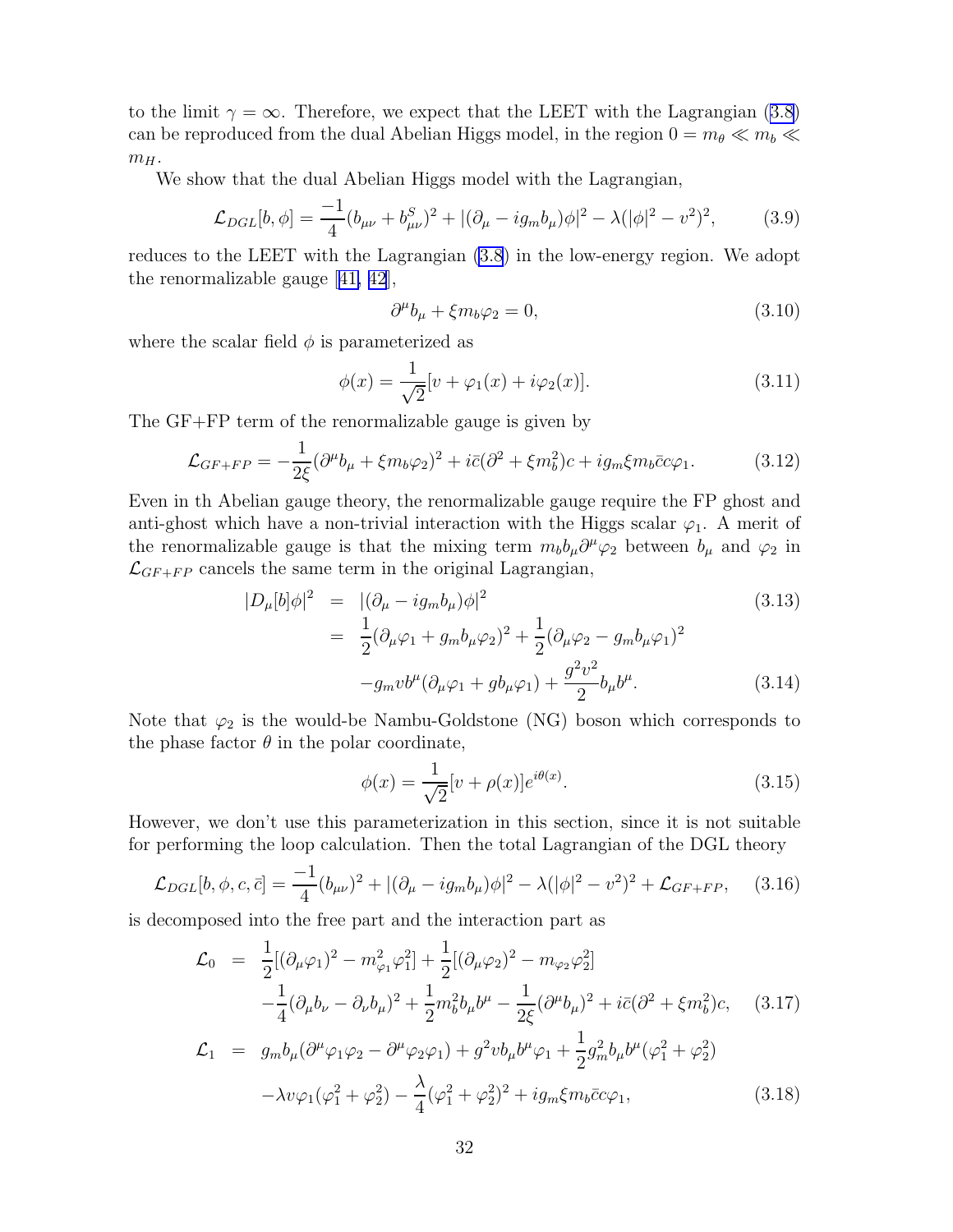<span id="page-34-0"></span>where the dual gauge boson mass  $m_b$ , the Higgs scalar mass  $m_{\varphi_1}$  and the would-be Nambu-Goldstone mass  $m_{\varphi_2}$  are given by

$$
m_b := g_m v, \quad m_{\varphi_1}^2 = 2\mu^2 = \lambda v^2, \quad m_{\varphi_2} := \xi m_b^2. \tag{3.19}
$$

The Feynman rules is given in Fig. [3.](#page-35-0) The propagators are given as follows. Propagators:

(a) Higgs scalar  $\varphi_1$  propagator:

$$
iD_1(k) = \frac{i}{k^2 - m_{\varphi_1}^2 + i\epsilon}, \quad (m_{\varphi_1}^2 = 2\mu^2 = \lambda v^2). \tag{3.20}
$$

(b) Would-be Nambu-Goldstone boson  $\varphi_2$  propagator:

$$
iD_2(k) = \frac{i}{k^2 - m_{\varphi_2}^2 + i\epsilon}, \quad (m_{\varphi_2}^2 = \xi m_b^2 = \xi g_m^2 v^2). \tag{3.21}
$$

(c) Gauge boson  $b_{\mu}$  propagator:

$$
iD_{\mu\nu}(k) = \frac{-i}{k^2 - m_b^2 + i\epsilon} \left[ g_{\mu\nu} - (1 - \xi) \frac{k_{\mu}k_{\nu}}{k^2 - \xi m_b^2 + i\epsilon} \right].
$$
 (3.22)

(d) Ghost (anti-ghost)  $c(\bar{c})$  propagator:

$$
iD_c(k) = \frac{i}{k^2 - \xi m_b^2 + i\epsilon}.
$$
\n(3.23)

The relevant vertices in the Feynmann rules are given in (e) to (j) of Fig[.3](#page-35-0).

The basic strategy of showing the equivalence is to integrate out the massive scalar (dual Higgs) field  $\varphi_1$  with mass squared  $m_{\varphi_1}^2 = 2\mu^2 = \lambda v^2$ , since the theory [\(3.3](#page-32-0)) is written in terms of  $b_\mu$  and  $\theta$  ( $\theta \sim \varphi_2/\eta$ ). The renormalized mass  $m_H = m_{\varphi_2}$ of the heavy field is made large while all other parameters are held finite. The  $m_b$ and  $m_{\varphi_1}$  are the masses of the light fields. The decoupling theorem [\[18\]](#page-77-0) asserts that phenomena on energy scales much less than the Higgs mass  $m_H = m_{\varphi_2}$  are described by a low-energy effective theory with the Lagrangian

$$
\mathcal{L}_b = -\frac{1}{4}(\partial_\mu b_\nu - \partial_\nu b_\mu)^2 + \frac{1}{2}m_b^2 b_\mu b^\mu
$$
  
= 
$$
-\frac{1}{4}Z_b(\partial_\mu b_\nu^R - \partial_\nu b_\mu^R)^2 + \frac{1}{2}m_b^2 Z_b b_\mu^R b^{\mu R},
$$
(3.24)

where we have substituted the renormalization relation,  $b_{\mu} := Z_b^{1/2}$  $b^{1/2}b^R_\mu$ . On the other hand, the renormalized Lagrangian with the counter term is given by

$$
\mathcal{L}_b = -\frac{1}{4}(\partial_\mu b_\nu^R - \partial_\nu b_\mu^R)^2 + \frac{1}{2}(m_b^R)^2 b_\mu^R b^\mu - \frac{1}{4}\delta_b(\partial_\mu b_\nu^R - \partial_\nu b_\mu^R)^2 + \frac{1}{2}\delta_m b_\mu^R b^\mu R. \quad (3.25)
$$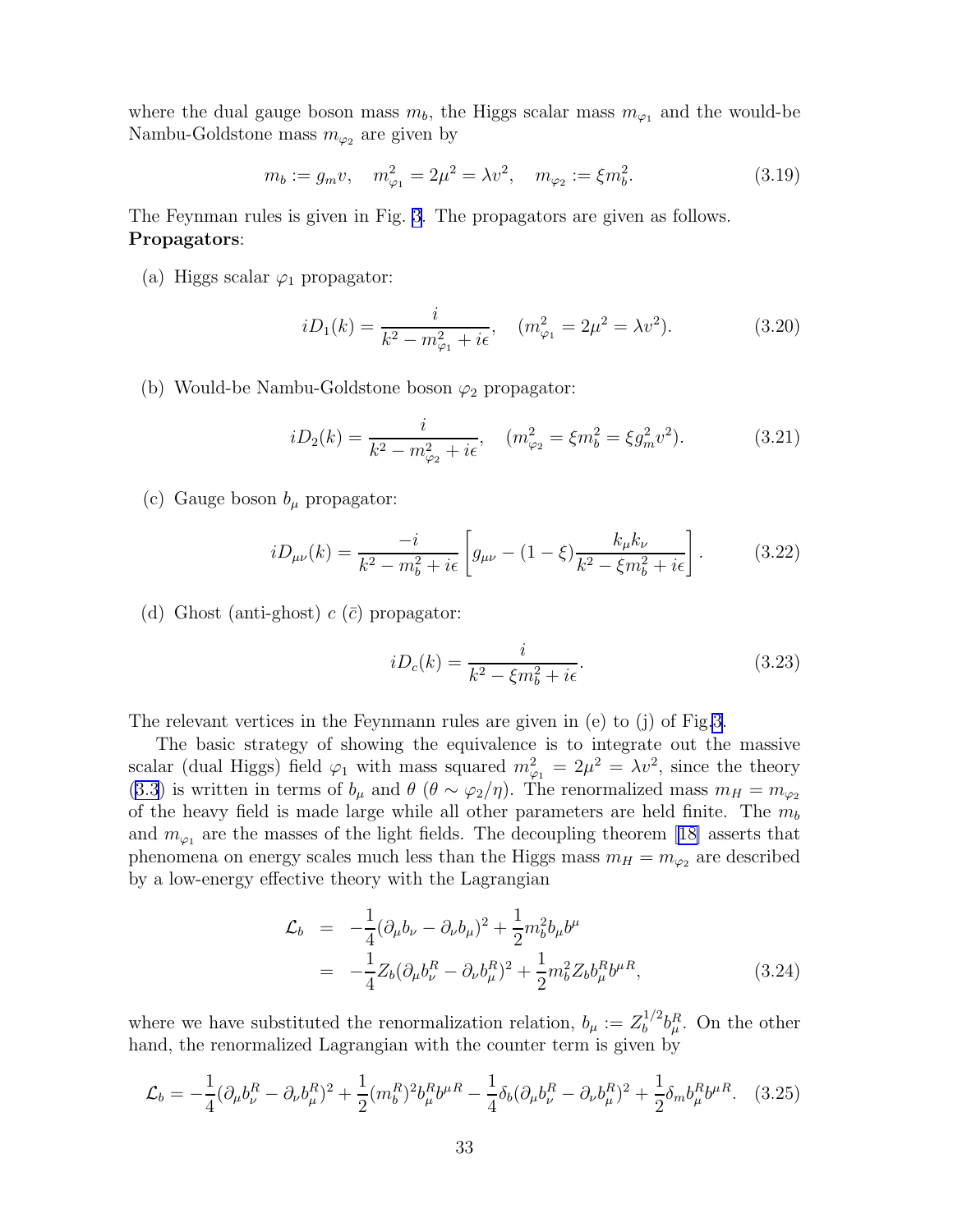<span id="page-35-0"></span>

Figure 3: Feynman rules for the dual Ginzburg-Landau model: Propagators: (a) Higgs scalar  $\varphi_1$  propagator, (b) Would-be Nambu-Goldstone boson  $\varphi_2$  propagator: (c) Gauge boson  $b_{\mu}$  propagator, (d) ghost C propagator; Vertices: (e)  $\varphi_1 - \varphi_2 - b$ , (f)  $\varphi_1 - b - b$ , (g)  $\varphi_1 - \varphi_1 - b - b$ ,  $\varphi_2 - \varphi_2 - b - b$ , (h)  $\varphi_1 - \varphi_1 - \varphi_1$ ,  $\varphi_1 - \varphi_2 - \varphi_2$ , (i)  $\varphi_1 - \varphi_1 - \varphi_1 - \varphi_1, \varphi_1 - \varphi_1 - \varphi_2 - \varphi_2, \varphi_2 - \varphi_2 - \varphi_2 - \varphi_2, (j) \varphi_1 - c - \bar{c}$ .

Equating $(3.24)$  $(3.24)$  and  $(3.25)$ , we obtain the relationship,

$$
\delta_b := Z_b - 1, \quad \delta_m := Z_b m_b^2 - (m_b^R)^2. \tag{3.26}
$$

We use the renormalized perturbation theory in the (dual) coupling constant

$$
g_m := \frac{4\pi}{g}.\tag{3.27}
$$

In order to see coincidence of the resultant theory with Lagrangian([3.8\)](#page-32-0), it is useful to choose the Landau gauge  $\xi = 0$  in which the would-be NG boson  $\varphi_2$  is massless, since  $m_{\varphi_2}^2 = \xi m_b^2$ . In Appendix [E,](#page-67-0) we evaluate one-loop graphs for the self-energy of the would-be NG boson  $\varphi_2$  and the vacuum polarization of the dual gauge boson  $b_{\mu}$  as shown in Fig. [5](#page-67-0) and Fig.[6](#page-68-0) respectively, based on the Feynman rules given in Fig. 3. The radiative correction causes the mass renormalization and wavefunction renormalization of  $b_{\mu}$  field, while the would-be NG boson field  $\varphi_2$  field remains massless for  $\xi = 0$ .

Now the renormalized mass is written as

$$
(m_b^R)^2 = Z_b m_b^2 - \delta_m = m_b^2 + m_b^2 \delta_b - \delta_m, \qquad (3.28)
$$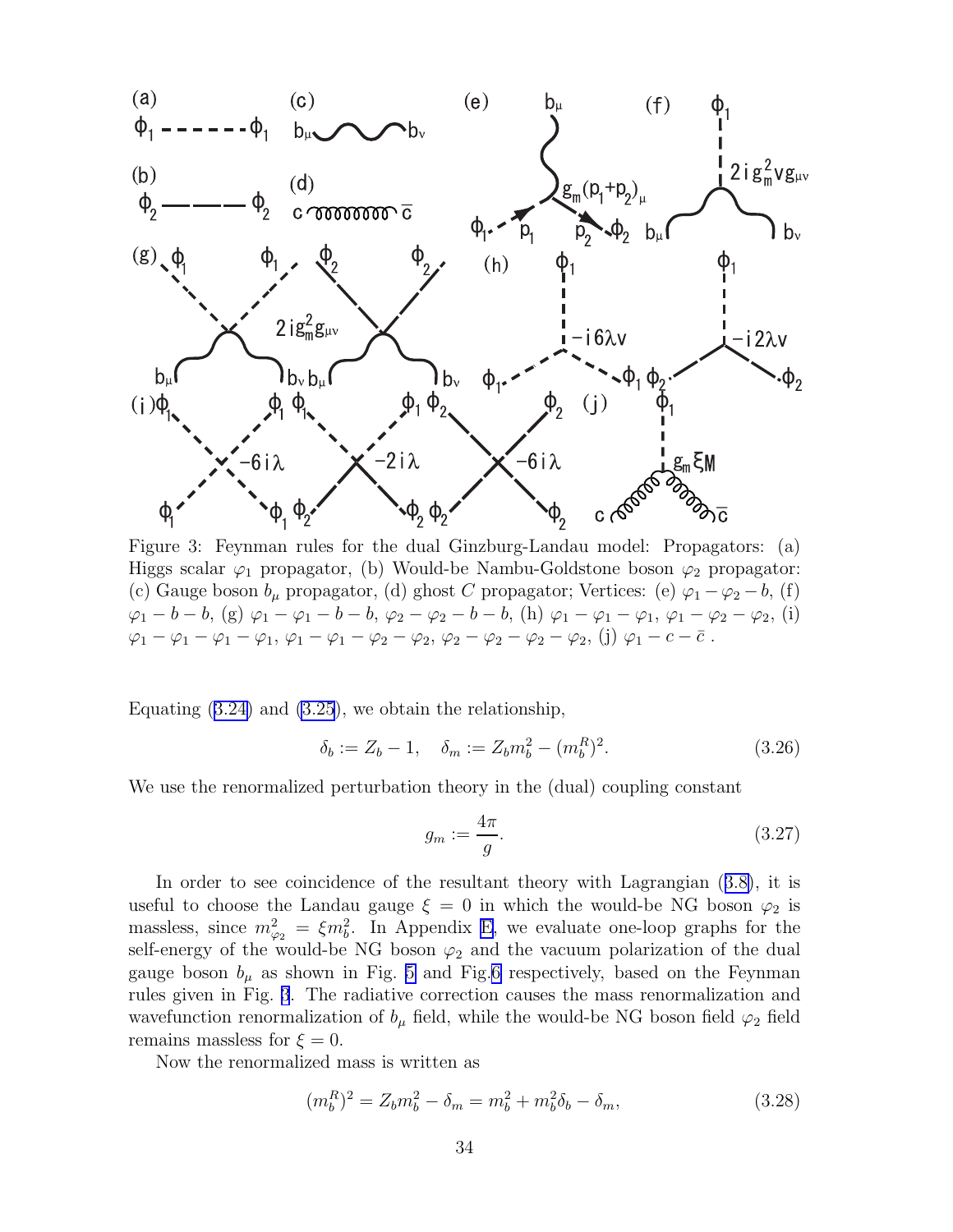where  $(m_b^R)^2$  is of order  $g_m^2 m_b^2$ , whereas  $\delta_m$  is of order  $g_m^2 m_b^2$  or  $g_m^2 m_H^2$ . Actual calculations in Appendix [E](#page-67-0) give

$$
\delta_b = -\frac{g_m^2}{(4\pi)^2} \left( \frac{N_\epsilon}{3} + \frac{13}{36} + 6 \ln \frac{m^2}{\mu^2} \right) + O(g_m^4),
$$
\n
$$
\delta_m = \frac{4g_m^2}{(4\pi)^2} m_b^2 \left[ \frac{3}{4} (N_\epsilon + 1) - \frac{m_H^2 \ln \frac{m_H^2}{\mu^2} - m_b^2 \ln \frac{m_b^2}{\mu^2}}{m_H^2 - m_b^2} - \frac{1}{8} \frac{m_H^2}{m_b^2} \left( -1 + 2 \ln \frac{m_H^2}{\mu^2} \right) \right]
$$
\n
$$
-\frac{g_m^2}{(4\pi)^2} m_H^2 \left( -N_\epsilon + \frac{1}{2} + \ln \frac{m_H^2}{\mu^2} \right) + O(g_m^4),
$$
\n(3.29)

where

$$
N_{\epsilon} := \frac{1}{\epsilon} + \ln 4\pi - \gamma_E. \tag{3.30}
$$

Substituting (3.29) into([3.28\)](#page-35-0), we obtain

$$
(m_b^R)^2 = m_b^2 - \frac{g_m^2}{(4\pi)^2} m_H^2 \left(\frac{4}{3}N_\epsilon + \frac{49}{36} + 5\ln\frac{m_H^2}{\mu^2} - \ln\frac{m_b^2}{\mu^2}\right) - \frac{4g_m^2}{(4\pi)^2} m_b^2 \left[\frac{3}{4}(N_\epsilon + 1) - \frac{m_H^2\ln\frac{m_H^2}{\mu^2} - m_b^2\ln\frac{m_b^2}{\mu^2}}{m_H^2 - m_b^2}\right] + O(g_m^4). \quad (3.31)
$$

In order to keep the physical mass  $m_b^R$  of  $b_\mu$  finite even for the large dual Higgs mass,  $m_H \to \infty$ , we must let  $m_b^2$  have a term proportional to  $g_m^2 m_H^2$ ,

$$
m_b^2 = \text{finite term} + \frac{g_m^2}{(4\pi)^2} m_H^2 \left(\frac{4}{3} N_\epsilon + \frac{49}{36} + 5 \ln \frac{m_H^2}{\mu^2} - \ln \frac{m_b^2}{\mu^2}\right). \tag{3.32}
$$

Thus we arrive at the conclusion,

$$
(m_b^R)^2 = \text{finite term in } m_b
$$
  

$$
-\frac{4g_m^2}{(4\pi)^2}m_b^2 \left[ \frac{3}{4}(N_{\epsilon}+1) - \frac{m_H^2 \ln\frac{m_H^2}{\mu^2} - m_b^2 \ln\frac{m_b^2}{\mu^2}}{m_H^2 - m_b^2} \right] + O(g_m^4). \quad (3.33)
$$

The comparison with([3.8\)](#page-32-0) implies that

$$
Z_b = 1 + \frac{\eta^4}{\gamma^4}, \quad (m_b)^2 Z_b = \eta^2. \tag{3.34}
$$

### 3.3 Comparison with the previous work

In the previous paper [\[11\]](#page-77-0), we have used the Hodge decomposition for the two-form B,

$$
B = db + *d\chi,\tag{3.35}
$$

with two one-forms b and  $\chi$ . Then the definition of h yields

$$
h := *B = *db + * *d\chi = \delta * b - d\chi, \tag{3.36}
$$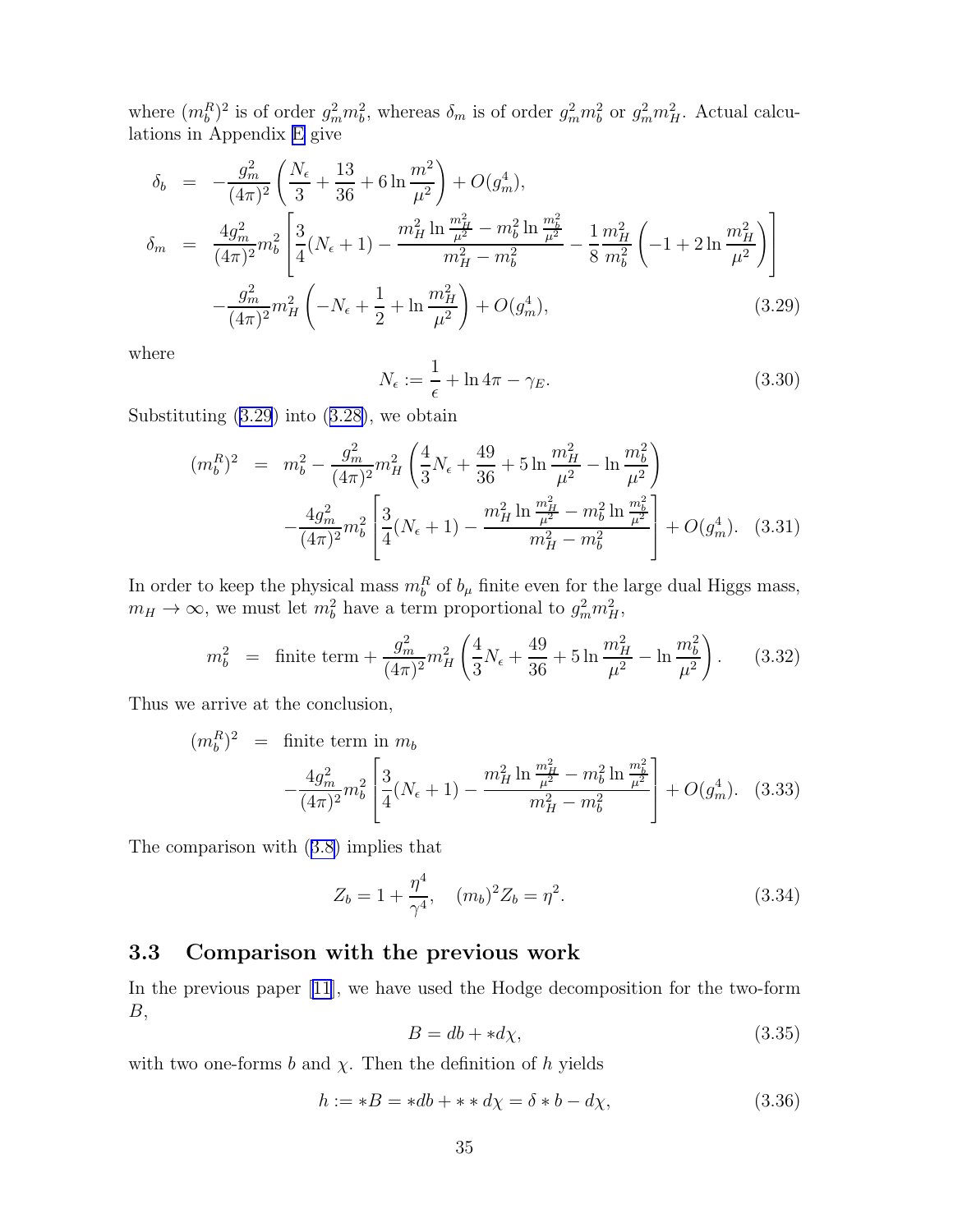which leads to

$$
\delta h = -\delta d\chi,\tag{3.37}
$$

$$
H := dh = d\delta * b = * \delta db, \tag{3.38}
$$

where we have used  $dd = 0 = \delta\delta$ . Moreover,

$$
\delta H = \delta dh = \delta * \delta db = *d\delta db = *d(\delta d + d\delta)b = *d\Delta b. \tag{3.39}
$$

Hence, if we require  $\delta h = 0$ , then  $\Delta \chi = 0$  under the gauge fixing condition  $\delta \chi = 0$ . It is known [\[34](#page-78-0)] that a p-form  $\omega$  is harmonic  $(\Delta \omega = 0)$  if and only if  $\omega$  is closed  $(d\omega = 0)$ and co-closed ( $\delta\omega = 0$ ). The harmonic form  $\omega$  does not exist on the topologically trivial manifold, since the dimension of the set of exact  $p$ -forms is equal to the Betti number, i.e., dim  $\text{Harm}^p(M) = b^p$ . In this case,  $\chi$  is divergenceless and rotation free vector field on the four-dimensional Minkowski spacetime. Hence we can eliminate the variable  $\chi$  and hence  $\chi$  does not appear in the result. This corresponds to the situation discussed in the paper [\[11\]](#page-77-0).

It is instructive to compare the above result with the previous one. Replacing  $V^{\mu} = \partial_{\nu} * h^{\mu\nu}$  with the magnetic monopole current  $k_{\mu}$  (this definition is suggested from  $h \sim *B$  since  $k \sim \delta B$ ), we obtain the theory,

$$
Z_{APEGT}[b, k; \Theta] = \int \mathcal{D}b_{\mu} \int \mathcal{D}k_{\mu} \exp\left\{ i \int d^{4}x \left[ -\frac{1}{4} (b_{\mu\nu} + b_{\mu\nu}^{S})^{2} + b_{\mu}k^{\mu} + \frac{1}{2\eta^{2}} k_{\mu}^{2} + \frac{1}{2\gamma^{4}} (k, \Delta k) \right] \right\}.
$$
 (3.40)

After integrating out the dual gauge field  $b_{\mu}$ , this action leads to the theory of magnetic monopole written in terms only of the monopole current  $k_{\mu}$ . See section [5](#page-42-0).

#### 3.4 How to determine the parameters  $\rho, \sigma, \alpha$

It has been shown[[17, 11](#page-77-0), [35\]](#page-78-0) that the renormalization of the Yang-Mills coupling constant g does not depend on  $\rho$ ,  $\sigma$  and the gauge parameter  $\alpha$ . Therefore, the  $\beta$ function is also independent of the choice of  $\rho$ ,  $\sigma$  and of the gauge parameter  $\alpha$ . The resulting  $\beta$ -function exactly coincides with the one-loop  $\beta$ -function of the original  $SU(N)$  Yang-Mills theory,

$$
\beta(g_{\rm R}) := \mu \frac{\partial g_{\rm R}}{\partial \mu} = -g_{\rm R} \mu \frac{\partial}{\partial \mu} \ln Z_g = -\frac{b_0}{(4\pi)^2} g_{\rm R}^3 + O(g_{\rm R}^5), \quad b_0 = \frac{11}{3} C_2(G), \quad (3.41)
$$

exhibiting the asymptotic freedom. Moreover, some of the anomalous dimensions have been calculated.<sup>18</sup> The anomalous dimensions of the fields in the  $SU(N)$  Yang-Mills

<sup>&</sup>lt;sup>18</sup>The anomalous dimensions of the fields  $a^i_\mu$ ,  $B^i_{\mu\nu}$  and the parameters  $\rho$ ,  $\beta$  are calculated in the previous paper [\[35](#page-78-0)]. To obtain the anomalous dimension for  $\sigma$ ,  $\alpha$ , we need to calculate more Feynman graphsthan those in [[35\]](#page-78-0), see [[72\]](#page-80-0). For  $G = SU(2)$ ,  $Z_{\alpha}$  and  $Z_{\zeta}$  were calculated by Hata and Niigata [\[32](#page-78-0)] and Schaden [\[19\]](#page-77-0), $Z_A$  by Schaden [[19\]](#page-77-0) and  $Z_{C^a}$  by Quandt and Reinhardt [[17\]](#page-77-0).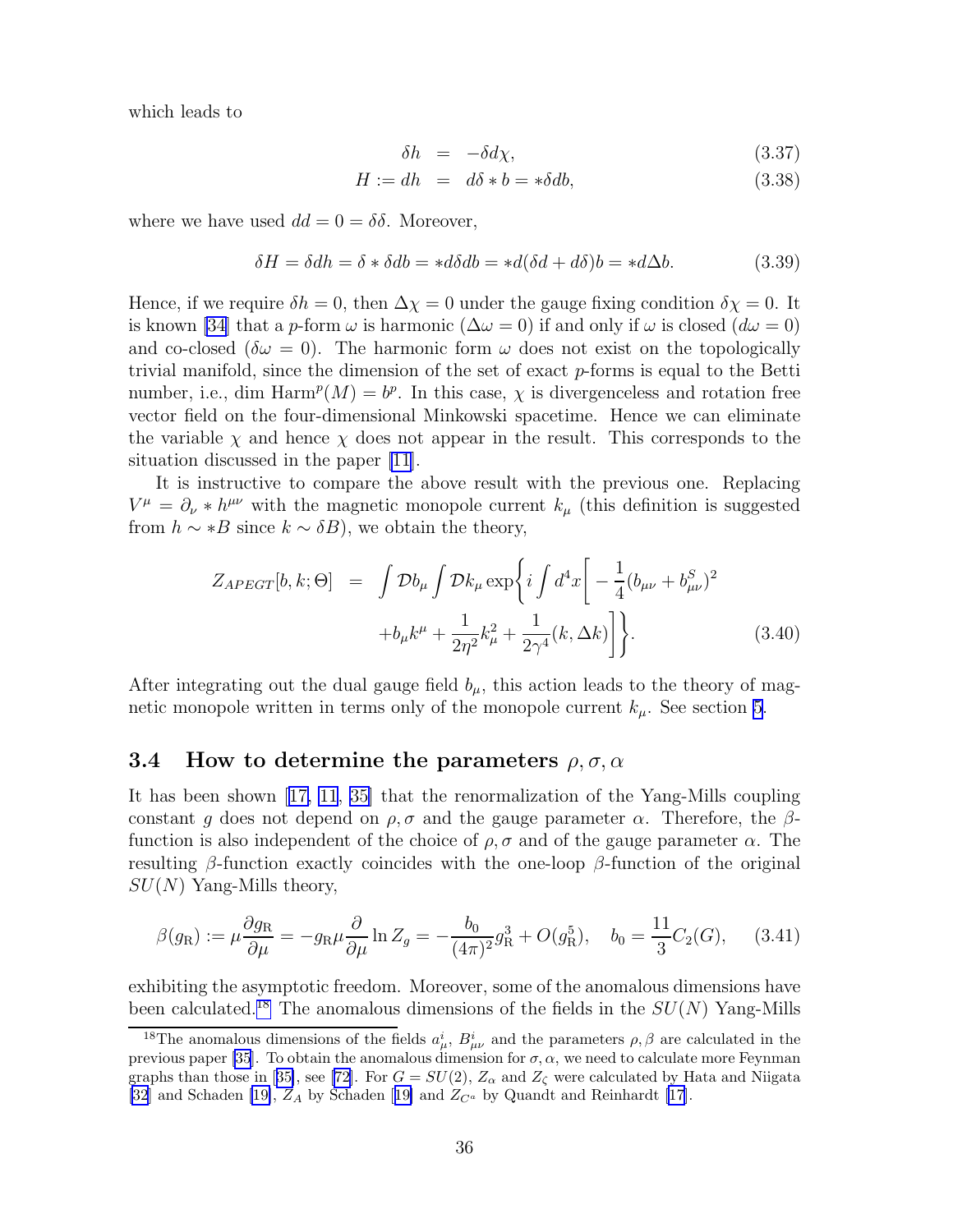<span id="page-38-0"></span>theory are evaluated as

$$
\gamma_{a^{i}}(g) := \frac{1}{2}\mu \frac{\partial}{\partial \mu} \ln Z_{a} = \frac{11}{3}C_{2}(G)\frac{g_{R}^{2}}{(4\pi)^{2}} \quad [SU(N)],
$$
  
\n
$$
\gamma_{B^{i}}(g) := \frac{1}{2}\mu \frac{\partial}{\partial \mu} \ln Z_{B} = -\frac{1+\alpha_{R}}{2}\sigma_{R}^{2}C_{2}(G)\frac{g_{R}^{2}}{(4\pi)^{2}} \quad [SU(N)],
$$
  
\n
$$
\gamma_{A^{a}}(g) := \frac{1}{2}\mu \frac{\partial}{\partial \mu} \ln Z_{A} = \left(\frac{22}{3} - \frac{9}{2} - \frac{\alpha_{R}}{2} - \beta_{R}\right)C_{2}(G)\frac{g_{R}^{2}}{(4\pi)^{2}} \quad [SU(2)].
$$
  
\n
$$
\gamma_{C^{a}}(g) := \frac{1}{2}\mu \frac{\partial}{\partial \mu} \ln Z_{C^{a}} = (\beta_{R} - 3)\frac{g_{R}^{2}}{(4\pi)^{2}} \quad [SU(2)],
$$
  
\n
$$
\gamma_{C^{i}}(g) := \frac{1}{2}\mu \frac{\partial}{\partial \mu} \ln Z_{C^{i}} = ?,
$$
  
\n(3.42)

where ? denotes that the result is not yet unavailable. For the parameters  $\rho, \sigma, \alpha, \beta$ and  $\zeta$ ,

$$
\gamma_{\rho}(g) := \mu \frac{\partial \rho_R}{\partial \mu} = -\rho_R \mu \frac{\partial}{\partial \mu} \ln Z_{\rho}
$$
  
\n
$$
= -\rho_R \left[ -\frac{11}{6} - \frac{\sigma_R^2}{2} + 2\frac{\sigma_R}{\rho_R} - \frac{1 - \alpha_R}{2} \left( \frac{\sigma_R}{\rho_R} - \frac{\sigma_R^2}{2} \right) \right] C_2(G) \frac{g_R^2}{(4\pi)^2} \quad [SU(N)],
$$
  
\n
$$
\gamma_{\sigma}(g) := \mu \frac{\partial \sigma_R}{\partial \mu} = -\sigma_R \mu \frac{\partial}{\partial \mu} \ln Z_{\sigma} = ?
$$
  
\n
$$
\gamma_{\alpha}(g) := \mu \frac{\partial \alpha_R}{\partial \mu} = -\alpha_R \mu \frac{\partial}{\partial \mu} \ln Z_{\alpha} = -\alpha_R \left( \frac{3}{\alpha_R} + 6 - \frac{22}{3} + \alpha_R \right) \frac{g_R^2}{8\pi^2} \quad [SU(2)],
$$
  
\n
$$
\gamma_{\beta}(g) := \mu \frac{\partial \beta_R}{\partial \mu} = -\beta_R \mu \frac{\partial}{\partial \mu} \ln Z_{\alpha} = -2\gamma_{a^i}(g) \beta_R \quad [SU(N)],
$$
  
\n
$$
\gamma_{\zeta}(g) := \mu \frac{\partial \zeta_R}{\partial \mu} = -\zeta_R \mu \frac{\partial}{\partial \mu} \ln Z_{\zeta} = \alpha_R (1 + \zeta_R) \left( \zeta_R + \frac{3}{\alpha_R^2} \right) \quad [SU(2)]. \tag{3.43}
$$

Note that the parameters  $\rho, \sigma, \alpha, \beta$  do run and changes according to the scale  $\mu$ . We would like to obtain the renormalization scale  $\mu$  independent result. The simplest way is to search for the fixed point for these parameters on which the parameters are kept fixed irrespective of the renormalization scale  $\mu$ . The fixed point is determined by solving the simultaneous equations,  $\gamma_{\rho}(g) = 0$ ,  $\gamma_{\sigma}(g) = 0$ ,  $\gamma_{\alpha}(g) = 0$  and  $\gamma_{\zeta}(g) = 0$ .

Finally, we give a simple argument how to determine the parameters  $\rho, \sigma, \alpha$  in our theory. The parameter  $\rho$  obeys the differential equation,

$$
\gamma_{\rho}(g) := \mu \frac{\partial \rho_R}{\partial \mu} = \frac{1}{2} \left[ \left( \frac{11}{3} + \frac{1+\alpha}{2} \sigma^2 \right) \rho_R - (3+\alpha)\sigma \right] C_2(G) \frac{g_R^2}{(4\pi)^2}.
$$
 (3.44)

This implies that the point  $\rho = \rho^*$ ,

$$
\rho = \rho^* := \frac{3 + \alpha}{\frac{11}{3} + \frac{1 + \alpha}{2}\sigma^2},\tag{3.45}
$$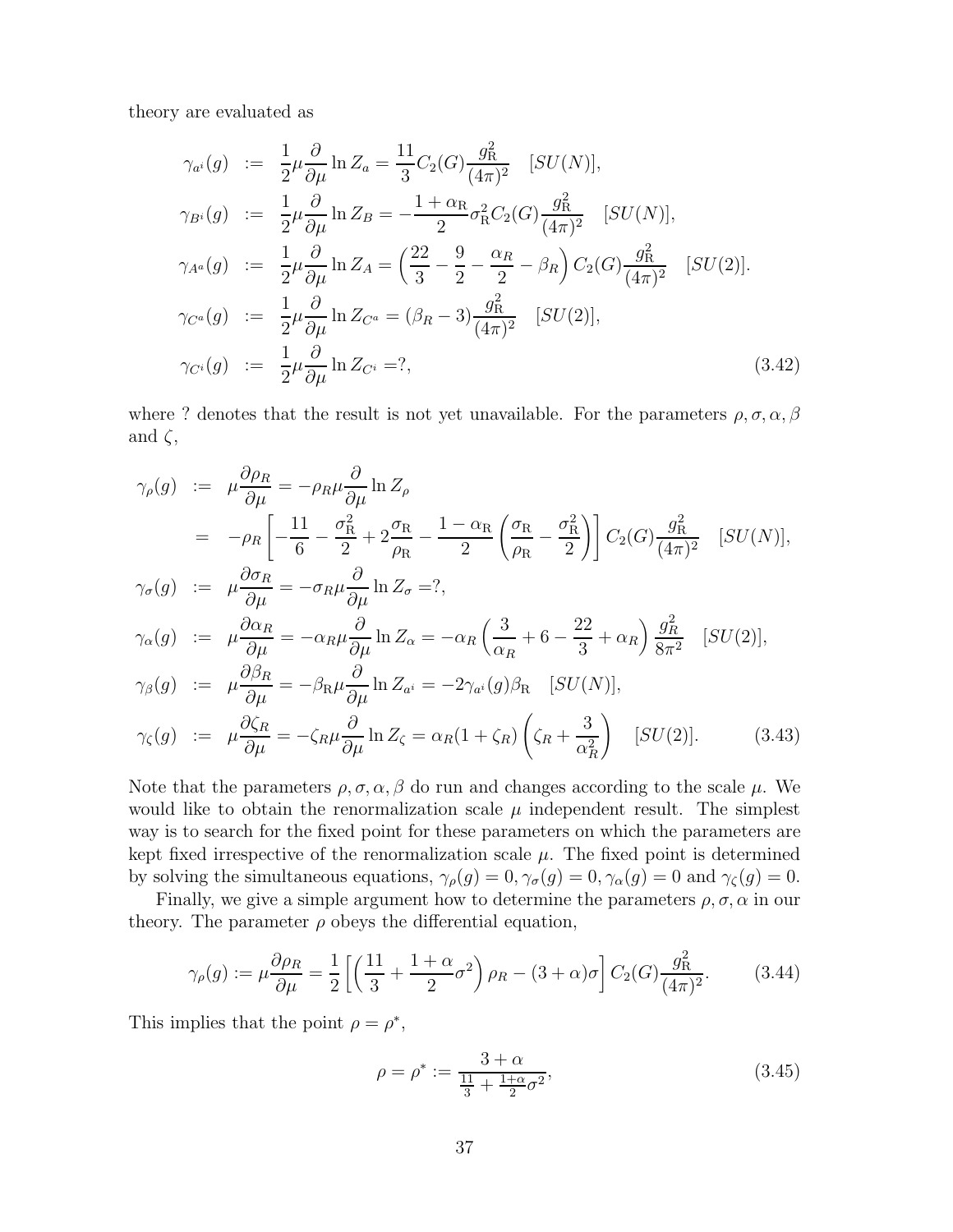<span id="page-39-0"></span>

Figure 4: Higher order terms for obtaining corrections of APEGT.

is the infrared fixed point, as far as  $\frac{11}{3} + \frac{1+\alpha}{2}$  $\frac{1}{2}\sigma^2 > 0$ . At least in the present stage of investigations, the simplest choice of the parameters is

$$
\alpha_R = 1, \quad \sigma_R = 1. \tag{3.46}
$$

The choice  $\alpha = 1$  greatly simplifies the evaluation and the expression of the result for the vacuum polarization of  $B_{\mu\nu}$ . The choice  $\sigma = 1$  completely eliminates the quartic gluoninteraction, see ([2.45\)](#page-14-0). Usually, the auxiliary field  $B_{\mu\nu}$  is introduced so as to achieve this situation. In this case, the value

$$
\rho_R = \frac{6}{7} \tag{3.47}
$$

isthe infrared fixed point. However, ([3.43\)](#page-38-0) implies that  $\alpha_R(\mu)$  monotonically decreasing in  $\mu$  and that there is no fixed point for  $\alpha$  in the  $SU(2)$  case, although the  $SU(N)$ case can be different from the  $SU(2)$  case.

The complete list of the anomalous dimensions in the  $SU(N)$  case and the details of the RG properties of the APEGT will be given in a subsequent paper [\[72\]](#page-80-0).

### 4 Estimation of neglected higher-order terms

We proceed to discuss the issue whether the neglected terms in the above derivation do not invalidate the above result in the range of parameters and the energy scale in question.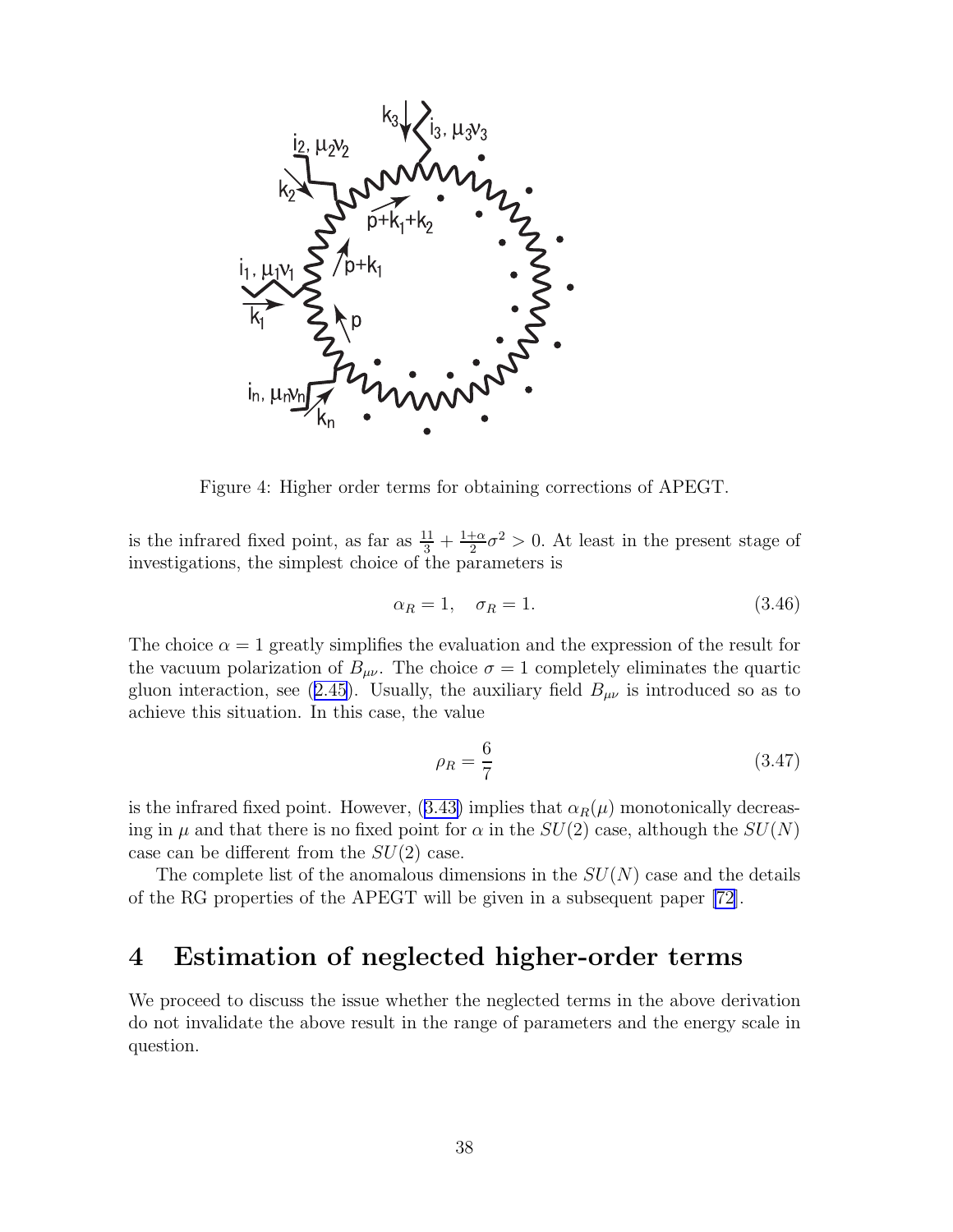### 4.1 Higher-order cumulants and large N suppression

In this paper we have obtained the APEGT which is bilinear with respect to the diagonal fields,  $a_{\mu}$  and  $B_{\mu\nu}$ . Hence the bilocal approximation in section [2.3](#page-10-0) is exact within this framework. In the framework of large  $N$  expansion, moreover, neglecting higher-order cumulants can be justified as follows.<sup>19</sup> In the large N expansion,  $\lambda :=$  $g^2N$  is kept fixed.

For example, we consider the diagram in Fig.[4](#page-39-0) with n external  $B_{\mu\nu}$  lines. According to the Feynman rules in Fig. [1,](#page-16-0) it corresponds to

$$
\Pi_{\mu_1\nu_1,\dots,\mu_n\nu_n}^{i_1\cdots i_n}(k_1,\dots,k_n)
$$
\n
$$
= \frac{1}{n} \int \frac{d^4 p}{(2\pi)^4} D_{\sigma_n\rho_1}^{d_{n}c_1}(p) [-2g\sigma f^{i_1c_1d_1} I_{\mu_1\nu_1,\rho_1\sigma_1}]
$$
\n
$$
\times D_{\sigma_1\rho_2}^{d_1c_2}(p+k_1) [-2g\sigma f^{i_2c_2d_2} I_{\mu_2\nu_2,\rho_2\sigma_2}]
$$
\n
$$
\dots
$$
\n
$$
\times D_{\sigma_{n-1}\rho_n}^{d_{n-1}c_n}(p+k_1+\dots+k_{n-1}) [-2g\sigma f^{i_n c_n d_n} I_{\mu_n\nu_n,\rho_n\sigma_n}].
$$
\n(4.1)

This quantity is proportional to the factor,

$$
g^n \delta^{d_n c_1} f^{i_1 c_1 d_1} \delta^{d_1 c_2} f^{i_2 c_2 d_2} \cdots \delta^{d_{n-1} c_n} f^{i_n c_n d_n}.
$$
 (4.2)

For  $n = 2$ , the factor reads

$$
g^2 \delta^{d_2 c_1} f^{i_1 c_1 d_1} \delta^{d_1 c_2} f^{i_2 c_2 d_2} = g^2 f^{i_1 c_1 c_2} f^{i_2 c_2 c_1} = -g^2 C_2 \delta^{i_1 i_2} = -g^2 N \delta^{i_1 i_2} \sim O(N^0). \tag{4.3}
$$

For  $n = 3$ , it is identically zero,

$$
g^3 \delta^{d_3 c_1} f^{i_1 c_1 d_1} \delta^{d_1 c_2} f^{i_2 c_2 d_2} \delta^{d_2 c_3} f^{i_3 c_3 d_3} = g^3 f^{i_1 c_1 c_2} f^{i_2 c_2 c_3} f^{i_3 c_3 c_1} = 0.
$$
 (4.4)

For  $n = 4$ , it is of order  $O(N^{-2})$  for large N, since

$$
g^{4}\delta^{d_{4}c_{1}}f^{i_{1}c_{1}d_{1}}\delta^{d_{1}c_{2}}f^{i_{2}c_{2}d_{2}}\delta^{d_{2}c_{3}}f^{i_{3}c_{3}d_{3}}\delta^{d_{3}c_{4}}f^{i_{4}c_{4}d_{4}} = g^{4}f^{i_{1}c_{1}c_{2}}f^{i_{2}c_{2}c_{3}}f^{i_{3}c_{3}c_{4}}f^{i_{4}c_{4}c_{1}} = g^{4}\frac{N}{N+1}(\delta^{i_{1}i_{2}}\delta^{i_{3}i_{4}} + \delta^{i_{1}i_{3}}\delta^{i_{2}i_{4}} + \delta^{i_{1}i_{4}}\delta^{i_{2}i_{3}}) \sim O(N^{-2}).
$$
\n(4.5)

The last equality is obtained as follows. From the symmetry under the exchange of the indices  $i_1, i_2, i_3, i_4$ , we can put

$$
f^{i_1c_1c_2}f^{i_2c_2c_3}f^{i_3c_3c_4}f^{i_4c_4c_1} = A(\delta^{i_1i_2}\delta^{i_3i_4} + \delta^{i_1i_3}\delta^{i_2i_4} + \delta^{i_1i_4}\delta^{i_2i_3}).
$$
\n(4.6)

By contracting  $i_3$  and  $i_4$ , we obtain

$$
LHS = f^{i_1c_1c_2}f^{i_2c_2c_3}f^{i_3c_3c_4}f^{i_3c_4c_1} = -f^{i_1c_1c_2}f^{i_2c_2c_3}\delta^{c_1c_3} = N\delta^{i_1i_2},\qquad(4.7)
$$

$$
RHS = A[\delta^{i_1 i_2}(N-1) + 2\delta^{i_1 i_2}] = A(N+1)\delta^{i_1 i_2}, \tag{4.8}
$$

<sup>&</sup>lt;sup>19</sup> The author would like to thank Toru Shinohara for helpful discussion on this point.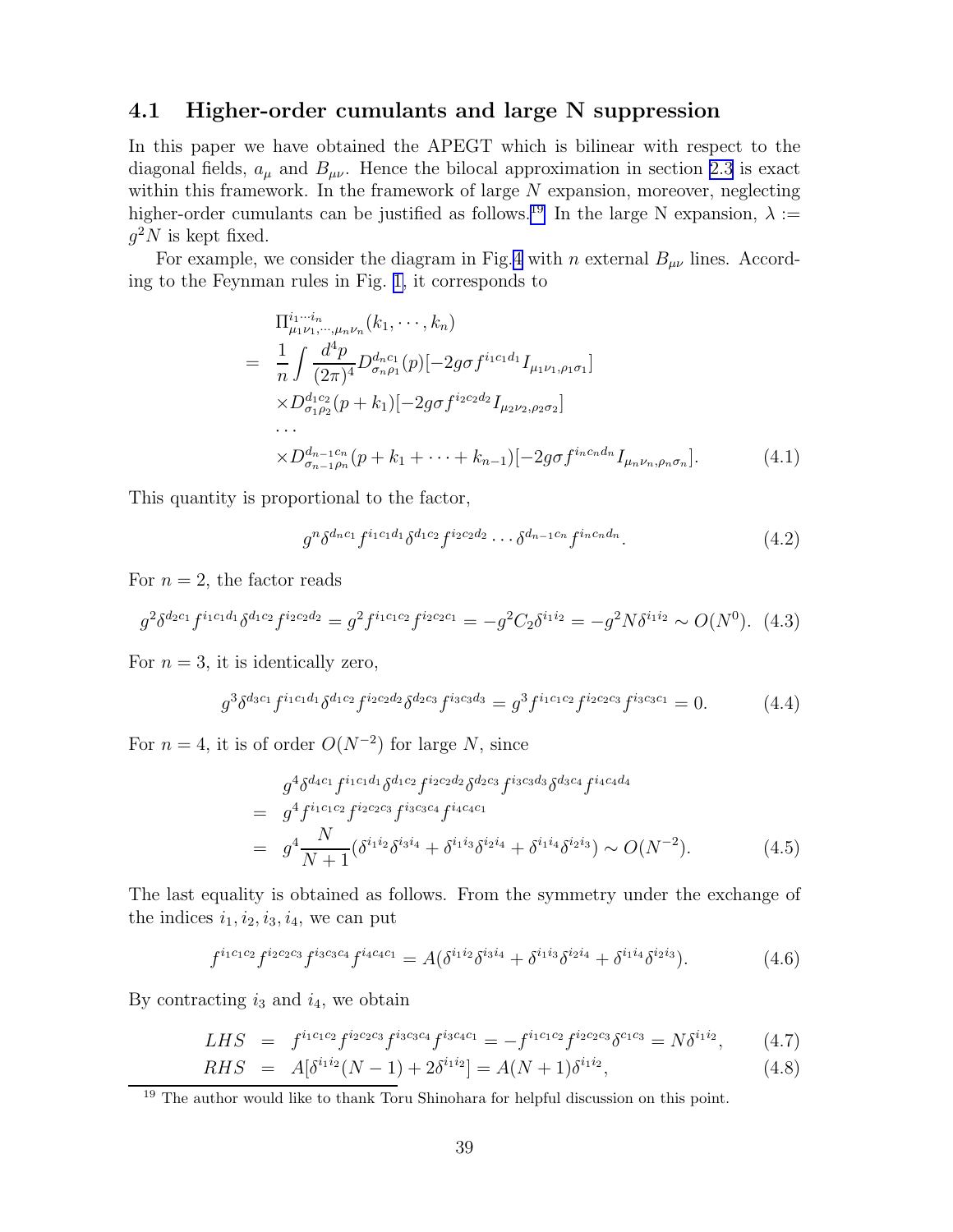wherewe have used the formula ([A.3\)](#page-56-0). Hence we obtain  $A = N/(N + 1)$ . This argument can be extended to arbitrary n. Thus it turns out that the higher-order terms with *n* external lines of the tensor fields *B* are suppressed by  $1/N^2$  in the large N expansion for  $n \geq 4$ .

Thus the contribution from the diagrams with  $n$  external lines of diagonal fields is suppressed by a factor  $1/N^2$  for  $n \geq 4$  where n is the total number of external diagonal gluon fields  $a^i_\mu$  and external tensor gauge fields  $B^i_{\mu\nu}$  in the off-diagonal one-gluonloop or one-ghost-loop diagram. This is because every three-point vertex  $(c)$ , $(d)$ , $(e)$ in Feynman rules has a common factor  $gf^{iab}$ . In the leading order of the large N expansion, we have only to take into account the diagrams with two external lines and hence the resulting APEGT is bilinear in the diagonal fields,  $a^i_\mu$  (or  $f^i_{\mu\nu}$ ) and  $B^i_{\mu\nu}$ . In this limit, therefore, the bilocal approximation of neglecting the higher-order cumulants is exact within our approach. In this sense, the bilocal approximation is consistent within the framework of the APEGT. This situation is in sharp contrast to the bilocal approximation in the analytical treatment of the stochastic vacuum model, although the validity is confirmed by the numerical calculations on a lattice[\[30\]](#page-78-0).

### 4.2 Higher-order terms of low-energy or large mass expansion and the decoupling theorem

We have neglected higher-order terms of the large mass or the derivative expansion in powers of  $p^2/M_A^2$ . This approximation will be valid in the low-energy region below  $M_A$ . This is considered as an example of the Appelquist-Carazzone decoupling theorem[\[18](#page-77-0)].

First, we recall the case of QED. A typical example of applying the decoupling theorem is a derivative expansion of the photon effective action (known as the Euler-Heisenberg Lagrangian) obtained by integrating out the electron field in QED as

$$
\begin{split}\n&= -i \ln \int [d\psi][d\bar{\phi}] \exp \{i S_{QED}\} \\
&= \frac{-1}{4} \int d^4 x f_{\mu\nu} f^{\mu\mu} - \frac{e^2}{3(4\pi)^2} z(\mu) \int d^4 x f_{\mu\nu} f^{\mu\mu} - \frac{e^2}{15(4\pi)^2 M^2} \int d^4 x f_{\mu\nu} \partial^2 f^{\mu\mu} \\
&+ \frac{e^4}{90(4\pi)^2 M^4} \int d^4 x \left[ (f_{\mu\nu} f^{\mu\nu})^2 + \frac{7}{4} (f_{\mu\nu} * f^{\mu\nu})^2 \right] + \left(\frac{p^2}{M^2}\right)^3,\n\end{split}
$$
\n(4.10)

where  $M$  is the electron mass and

$$
z(\mu) := \frac{2}{\epsilon} + \ln 4\pi - \gamma_E - \ln \frac{M^2}{\mu^2}.
$$
 (4.11)

It turns out that the terms that do not decouple in the  $M \to \infty$  limit have the same form as those appearing in the original Lagrangian and therefore they can be absorbed in the wavefunction renormalization. The new structures appear as nonrenormalizable terms and they vanish in the limit  $M \to \infty$ . This is an example of the decoupling theorem [\[18](#page-77-0)]. The theorem states that, under some given conditions, the effects of the heavy particle only appear in the light particle physics through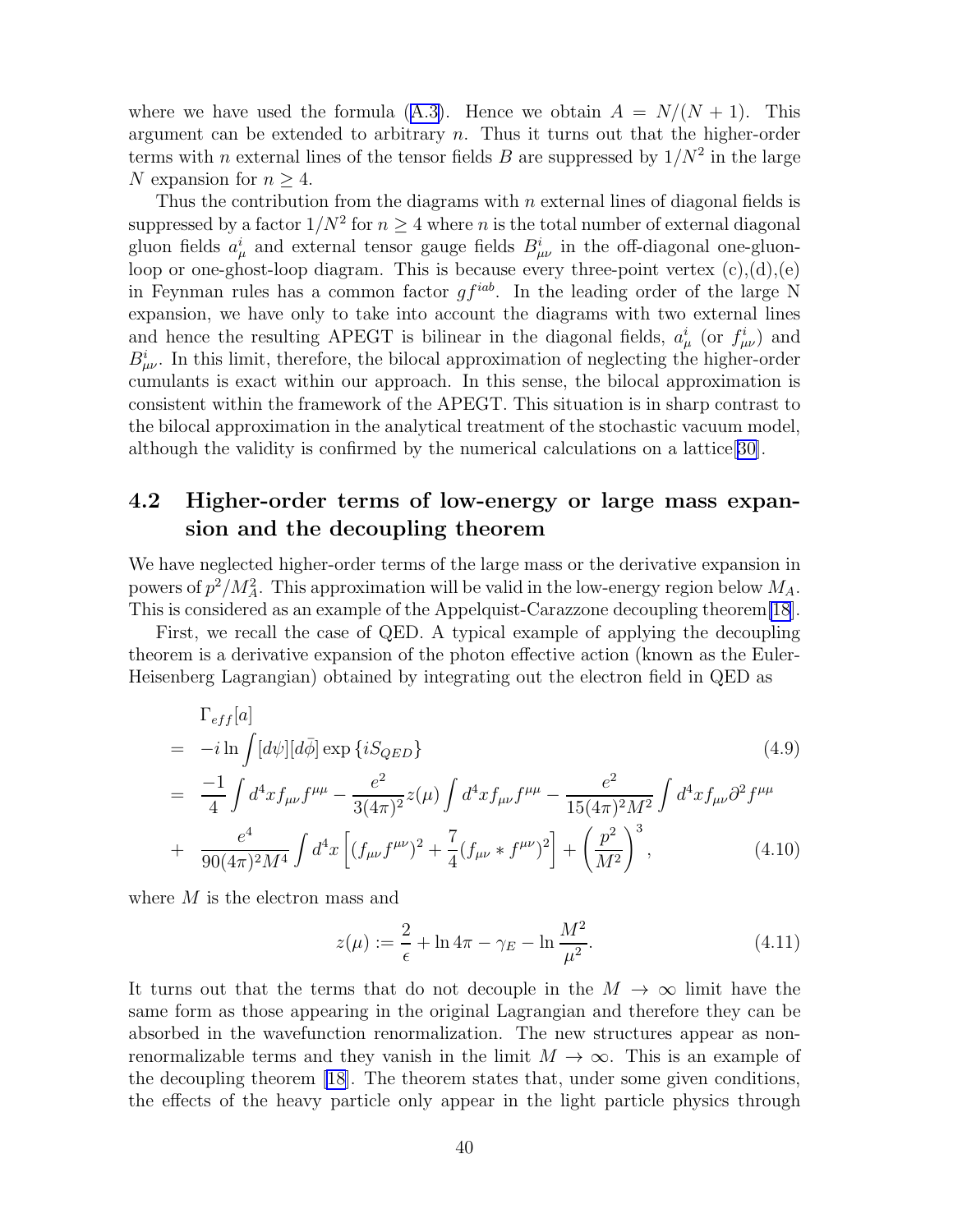<span id="page-42-0"></span>corrections proportional to a negative power of M or through renormalization. The validity of this approach is limited to energies much lower than the mass M.

In the low-energy effective action of the Yang-Mills theory, all the terms including more than two diagonal fields can be suppressed in the large N limit, as we discussed in the above. Of course, this argument does not hold for the relatively small N. Even in the case of not-so-large N (e.g.,  $N = 2$ ), however, such terms are suppressed by the power of the inverse (off-diagonal-gluon) mass  $1/M_A$ . In the limit  $M_A \to \infty$ , the off-diagonal gluons affect the physics described by the diagonal gluons only through renormalization. In the case of small N, the validity of our approach is limited to low energies lower than the off-diagonal gluon mass  $M_A$ . More quantitative estimate of the higher order terms will be given in a subsequent paper[[72](#page-80-0)].

### 5 Magnetic monopole condensation and area law

In this section, we show that the LEET given by([2.131\)](#page-29-0) reproduces the same results as those obtained by the supposed dual Ginzburg-Landau theory of type II. Here the dual Ginzburg-Landau theory can include the type II on the border of type I. Therefore, two extreme limits, London limit and Bogomol'nyi limit, are special cases.

#### 5.1 Monopole action and monopole condensation

In order to obtain the monopole action, we return to the action [\(2.117\)](#page-27-0),

$$
S_M[h; \Theta] = \int d^4x \left\{ \mathcal{L}_m[h] + 2Jg\rho^{-1} K^{1/2} h_{\mu\nu}(x) \tilde{\Theta}_{\mu\nu}(x) \right\},\tag{5.1}
$$

where the expectation value of the Wilson loop is evaluated as

$$
\langle W(C) \rangle_{YM} = Z_M[h; \Theta] / Z_M[h; 0], \qquad (5.2)
$$

$$
Z_M[h; \Theta] \quad := \quad \int \mathcal{D}h_{\mu\nu} \delta(\partial^{\nu} h_{\mu\nu}) \exp\left\{i S_M[h; \Theta]\right\}.
$$

We define the monopole current  $k_{\mu}$  by

$$
k_{\mu} := g_m \partial^{\nu} * h_{\mu\nu} = g_m K^{1/2} \partial^{\nu} B_{\mu\nu}, \qquad (5.4)
$$

which satisfies the (topological) conservation law,  $\partial^{\mu}k_{\mu} = 0$ . Conversely, the tensor field h is written in terms of the monopole current  $k$  as

$$
h_{\mu\nu} = g_m^{-1} \epsilon_{\mu\nu\rho\sigma} \frac{1}{\partial^2} \partial^\rho k^\sigma = g_m^{-1} \frac{1}{2} \epsilon_{\mu\nu\rho\sigma} \frac{1}{\partial^2} (\partial^\rho k^\sigma - \partial^\sigma k^\rho), \tag{5.5}
$$

which is subject to the constraint,  $\partial^{\mu}h_{\mu\nu} = 0$ . It is easy to show that

$$
\int d^4x \frac{g_m^2}{2}(h_{\mu\nu})^2 = (k, \Delta^{-1}k) + (\delta h, \Delta^{-1}\delta h) \sim (k, \Delta^{-1}k),
$$
 (5.6)

$$
-\int d^4x \frac{g_m^2}{6} (H_{\lambda\mu\nu})^2 = (k,k),\tag{5.7}
$$

$$
\int d^4x \frac{g_m^2}{2} (\partial^\lambda H_{\lambda\mu\nu})^2 = (k, \Delta k), \tag{5.8}
$$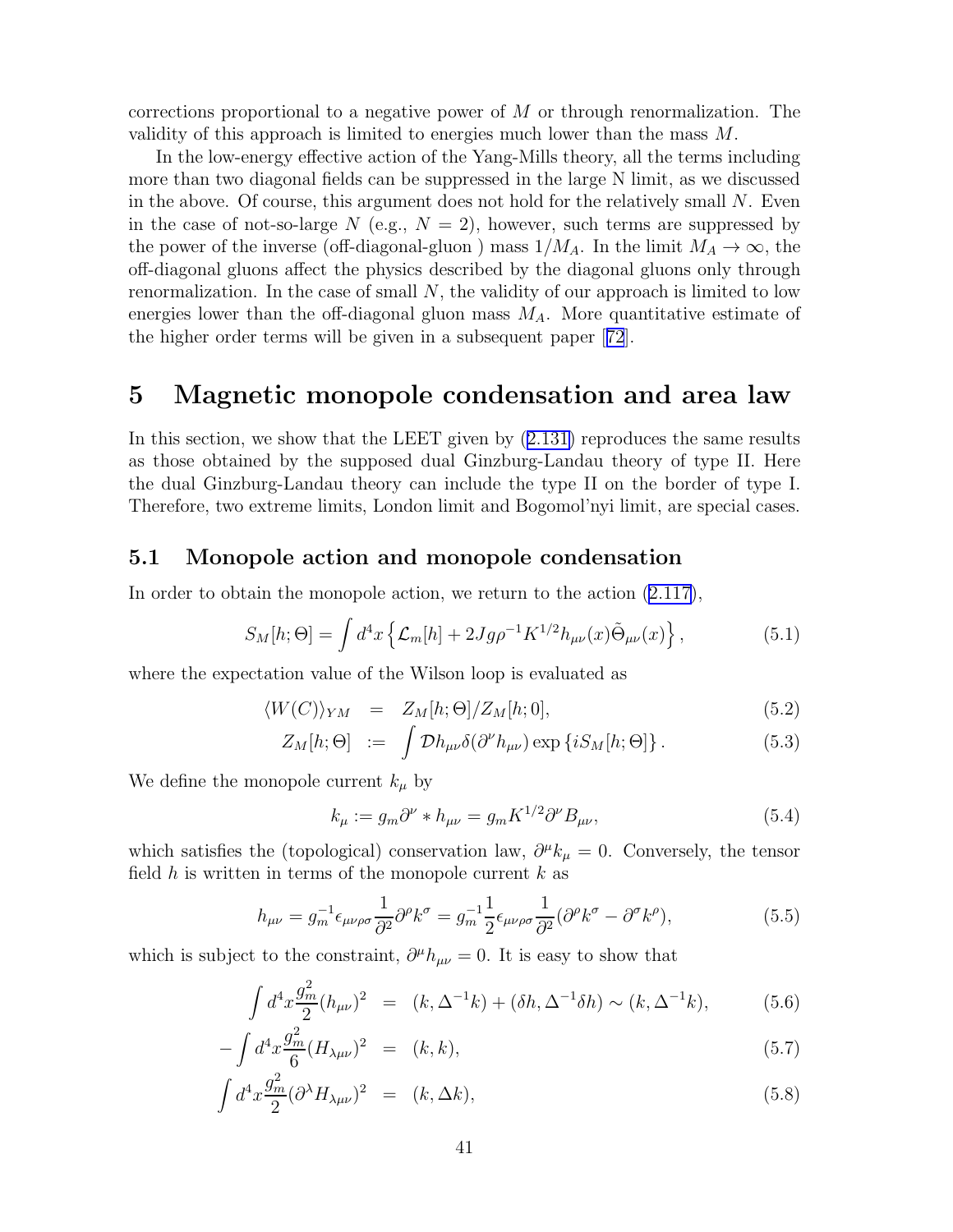<span id="page-43-0"></span>where we have defined  $\Delta := d\delta + \delta d$  and used  $\delta h = 0$ . Thus, we obtain the magnetic monopole theory as a LEET of Yang-Mills theory,

$$
S_{MP}[k] = \int d^4x \frac{1}{g_m^2} \left[ \frac{-1}{2} (k, \Delta^{-1}k) - \frac{1}{2\eta^2} (k,\mu)^2 + \frac{1}{2\gamma^4} (k, \Delta k) + O\left(\frac{(k, \Delta^2 k)}{M_A^6}\right) \right],
$$
\n(5.9)

where  $\eta$  and  $\gamma$  are given by [\(2.82](#page-22-0)) and [\(2.83](#page-22-0)) respectively. Hence the expectation value of the Wilson loop is obtained from

$$
\langle W(C) \rangle_{YM} = Z_{MP}[k; \Xi] / Z_{MP}[k; 0], \qquad (5.10)
$$

and

$$
Z_{MP}[k;\Xi] := \int \mathcal{D}k_{\mu} \exp\left\{ iS_{MP}[k] + i2Jg\rho^{-1}K^{1/2}g_{m}^{-1} \int d^{4}x k_{\mu} \mathcal{D}[\partial]\Xi^{\mu} \right\}, \quad (5.11)
$$

where  $\Xi_\mu$  denotes the four-dimensional solid angle under which the surface<sup>20</sup> S with the two-dimensional coordinate  $(\sigma^1, \sigma^2)$  is seen by an observer at the point x,

$$
\Xi_{\mu}(x) := \frac{1}{2} \epsilon_{\mu\nu\rho\sigma} \partial_x^{\nu} \int_S dS^{\rho\sigma}(x(\sigma)) \Delta^{-1}(x - x(\sigma)) \tag{5.12}
$$

$$
= \frac{1}{8\pi^2} \epsilon_{\mu\nu\rho\sigma} \partial_x^{\nu} \int_S dS^{\rho\sigma}(x(\sigma)) \frac{1}{(x - x(\sigma))^2}.
$$
 (5.13)

Here note that the total number of independent degrees of freedom is unchanged under the change of variables from  $h_{\mu\nu}$  to  $k_{\mu}$  and that the associated Jacobian in the integration measure  $\mathcal{D}k_{\mu}$  is field independent and hence omitted.

From the monopole action, we can demonstrate that the monopole condensation does really occur in the sense  $\langle k^{\mu}k_{\mu}\rangle\neq 0$ . In the London limit  $\gamma^{-1}=0$ , the propagator of the monopole current is given by

$$
\langle k_{\mu}(x)k_{\nu}(y)\rangle = g_{\mu\nu} \int \frac{d^4p}{(2\pi)^4 i} \left(\frac{1}{p^2} - \frac{1}{\eta^2}\right)^{-1} e^{ip(x-y)} = \eta^2 g_{\mu\nu} \int \frac{d^4p}{(2\pi)^4 i} \frac{p^2}{\eta^2 - p^2} e^{ip(x-y)}.
$$
\n(5.14)

Therefore, we obtain non-vanishing monopole condensation for non-vanishing offdiagonal gluon mass,

$$
\langle k_{\mu}(x)k_{\mu}(x)\rangle = 4\int \frac{d^4p}{(2\pi)^4} \frac{\eta^2 p^2}{\eta^2 - p^2} = \frac{1}{4\pi^2} \eta^6 \left(\ln 4\pi - \gamma_E + 1 - \ln \eta^2\right),\tag{5.15}
$$

where we have used the MS scheme of the dimensional regularization. This should be compared with the mass  $m_b$  of the dual gauge field  $b_\mu$ . An close relationship between the monopole condensation and the mass of the dual gauge field was conjectured in

 $^{20}$ An apparent S dependence should drop out after summing over branches of the multivalued potential.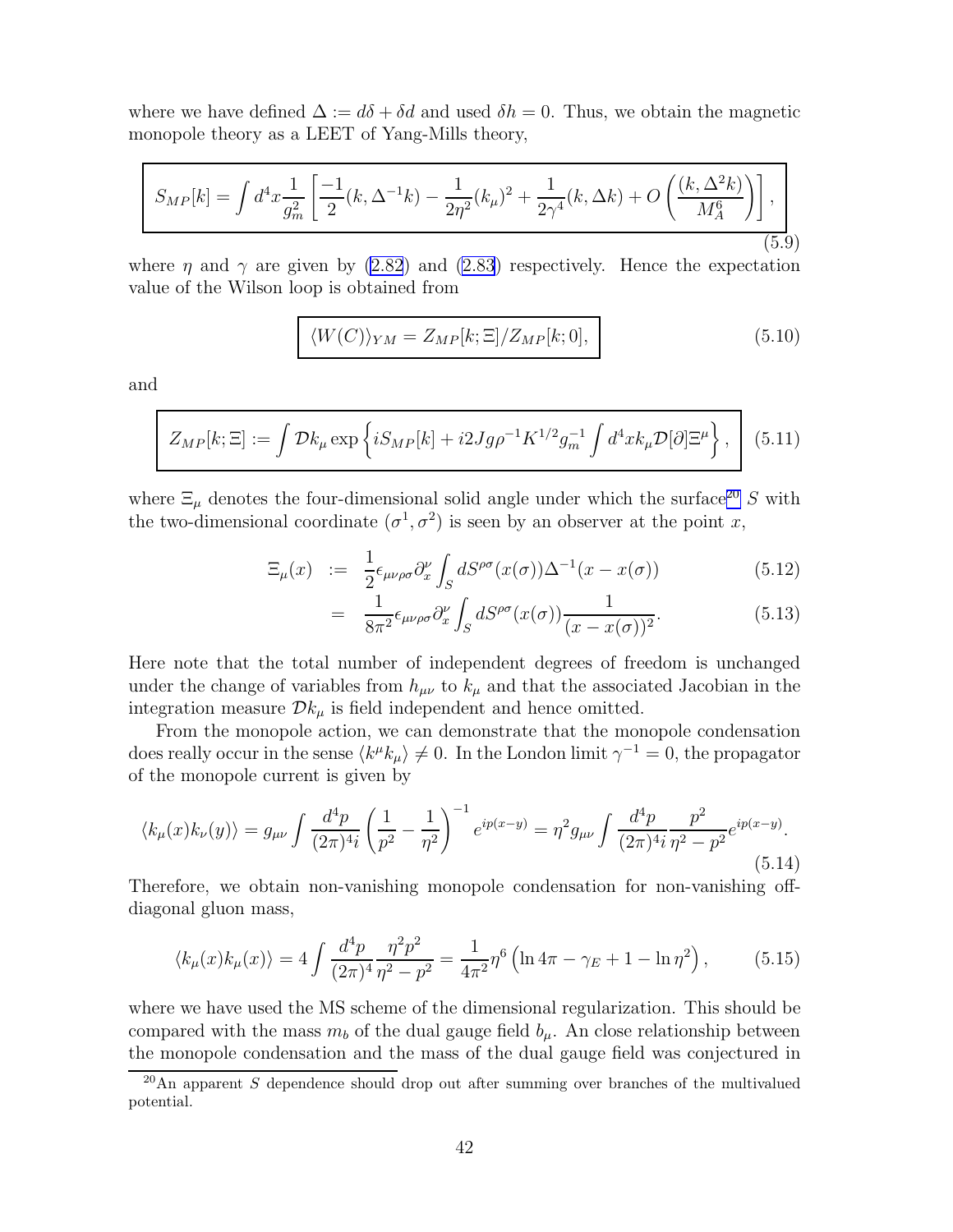<span id="page-44-0"></span>the previous work[[11\]](#page-77-0). In fact, the above propagator for the monopole current leads to

$$
\langle k_{\mu}(x)k_{\nu}(y)\rangle = -\eta^{2}\delta_{\mu\nu}\int \frac{d^{4}p}{(2\pi)^{4}}\left(1 - \frac{\eta^{2}}{p^{2}}\right)^{-1}e^{ip(x-y)} = -\eta^{2}\delta_{\mu\nu}\delta(x-y) + O(\eta^{4}), \tag{5.16}
$$

whichis nothing but eq.(4.22) predicted in the previous paper [[11\]](#page-77-0). In this paper we have shown that the origin of monopole condensation is the existence of off-diagonal gluon mass  $M_A$  which provides also the mass  $m_b$  of the dual gauge field  $b_\mu$ ,

$$
\langle k_{\mu}k_{\mu}\rangle \neq 0 \leftrightarrow M_A \neq 0 \leftrightarrow m_b \neq 0. \tag{5.17}
$$

The monopole action([5.9\)](#page-43-0) is written in the form,

$$
S_{MP}[k] = -\frac{1}{2g_m^2}(\tilde{k}, D_m(p^2)\tilde{k}),\tag{5.18}
$$

where the inverse of  $D_m(p)$  is the propagator given by

$$
D_m^{-1}(p^2) := \left(\frac{1}{p^2} - \frac{1}{\eta^2} + \frac{p^2}{\gamma^4}\right)^{-1} = \chi \left(\frac{p^2}{p^2 - m_1^2} - \frac{p^2}{p^2 - m_2^2}\right),\tag{5.19}
$$

where

$$
m_{1,2}^2 := \frac{\gamma^4}{2\eta^2} \left( 1 \pm \sqrt{1 - 4\eta^4/\gamma^4} \right) \quad (m_1 \ge m_2), \tag{5.20}
$$

$$
\chi := \frac{m_1^2 m_2^2}{m_1^2 - m_2^2} = \frac{\eta^2}{\sqrt{1 - 4\eta^4/\gamma^4}}.
$$
\n(5.21)

Finally, the monopole condensation is calculated according to

$$
\langle k_{\mu}k_{\mu}\rangle = 4 \int \frac{d^D p}{(4\pi)^D} D_m^{-1}(p),\tag{5.22}
$$

which yields

$$
\langle k_{\mu}k_{\mu}\rangle = \frac{\chi}{4\pi^2} \left[ (\ln 4\pi - \gamma_E + 1)(m_1^4 - m_2^4) - m_1^4 \ln m_1^2 + m_2^4 \ln m_2^2 \right]. \tag{5.23}
$$

Thus we obtain non-zero monopole condensate.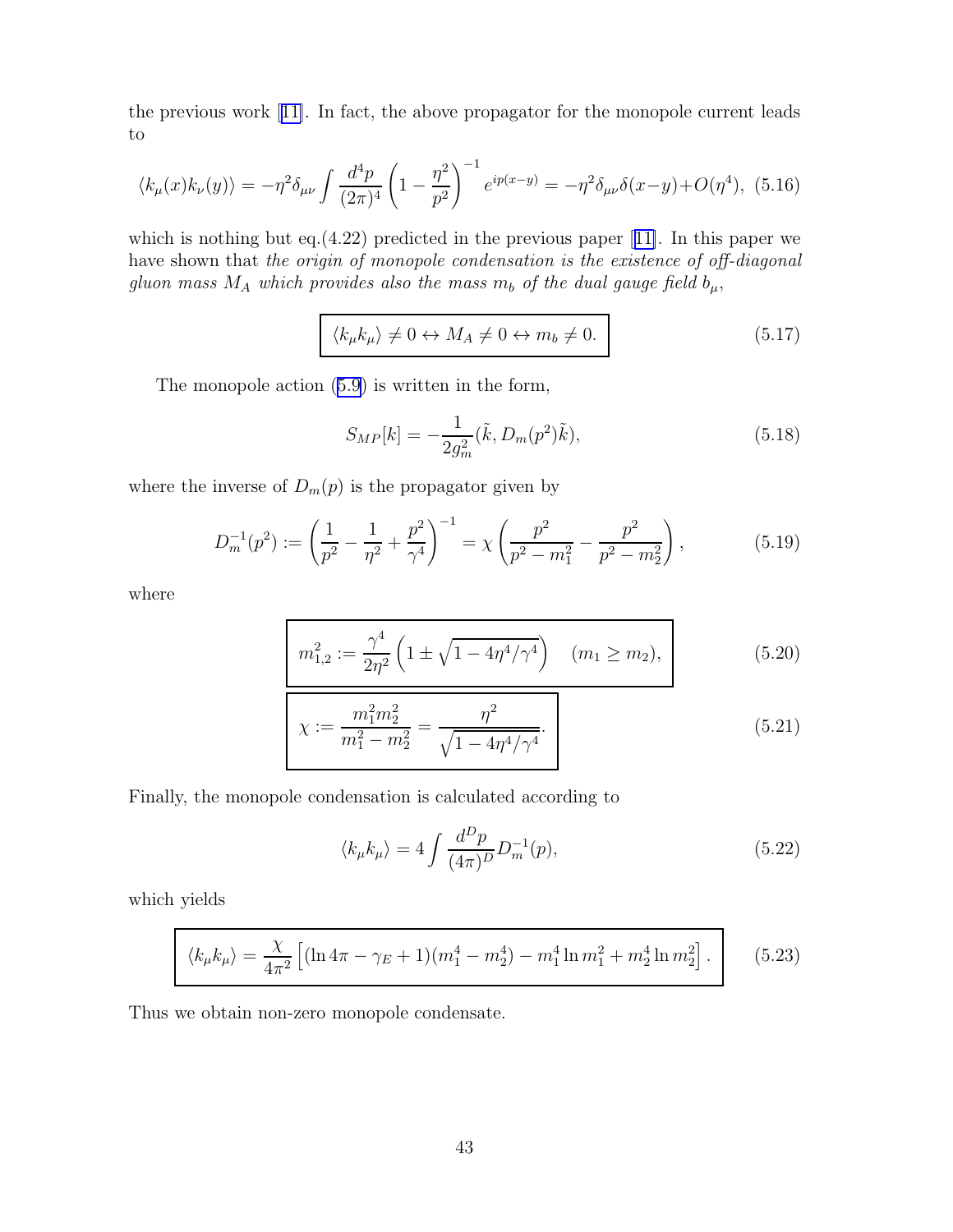### 5.2 Area law of the Wilson loop

Thanks to the NAST, the Wilson loop operator has an alternative form expressed in terms of the monopole current. The expectation value is expressed by([5.11\)](#page-43-0). By making use of the monopole action([5.18\)](#page-44-0), the VEV of the large Wilson loop is calculated by performing the Gaussian integration over  $k_{\mu}$  as

$$
\langle W(C) \rangle_{YM} = \exp \left\{ -\frac{1}{2} (2Jg \rho^{-1} K^{1/2})^2 (\tilde{\Xi}_{\mu}, D_m^{-1} \tilde{\Xi}^{\mu}) \right\}.
$$
 (5.24)

It is not difficult to show (see Appendix [F\)](#page-72-0) that (5.24) leads to the area law,

$$
\langle W(C) \rangle_{YM} \cong \exp[-\sigma_{st} A(C)], \qquad (5.25)
$$

for the large Wilson loop. The string tension is obtained as

$$
\sigma_{st} = \frac{J^2 g^2}{2\pi} \rho^{-2} K \chi \ln \frac{m_1^2}{m_2^2}.
$$
\n(5.26)

This is one of main results of this paper. The static potential is defined for the rectangular loop with side lengths  $T, R$  as

$$
V(R) := -\lim_{T \to \infty} \frac{1}{T} \ln \langle W(C) \rangle_{YM}.
$$
\n(5.27)

Then we obtain the linear static potential,

$$
V(R) = \sigma_{st}R,\tag{5.28}
$$

for large separation  $R$ . This result is consistent with the claim that the QCD vacuum is the dual superconductor (of type II). This result indicates that quark in any representation is confined in the  $SU(2)$  case. For  $SU(3)$ , our result can be applied only to quark in the fundamental representation due to a restriction coming from NAST.

The factor  $\rho^{-2}K$  is estimated as follows. In particular, when  $\alpha = 1$ ,  $f_0$  is given by

$$
f_0 = -\ln \frac{M_A^2}{\mu^2} - \gamma_E + \ln 4\pi = -\ln \frac{g^2}{16\pi^2} - 1 + \frac{16\pi^2}{b_0 g^2},
$$
 (5.29)

wherewe have used the expression of off-diagonal gluon mass  $(2.40)$  $(2.40)$ . Then K reads

$$
K := 1 + \frac{Ng^2}{2\pi^2} \sigma^2 f_0 = 1 + \frac{24}{11} \sigma^2 - \frac{Ng^2}{2\pi^2} \sigma^2 \left( \ln \frac{g^2}{16\pi^2} + 1 \right) := K(g), \tag{5.30}
$$

since  $C_2 = N$  and  $b_0 = \frac{11}{3}N$  for  $G = SU(N)$ . For the choice  $\sigma = 1$  and  $\rho = 6/7$  in [\(3.47](#page-39-0)), the factor reads

$$
\rho^{-2}K = \frac{49}{36} \left[ \frac{35}{11} - \frac{Ng^2}{2\pi^2} \left( \ln \frac{g^2}{16\pi^2} + 1 \right) \right],\tag{5.31}
$$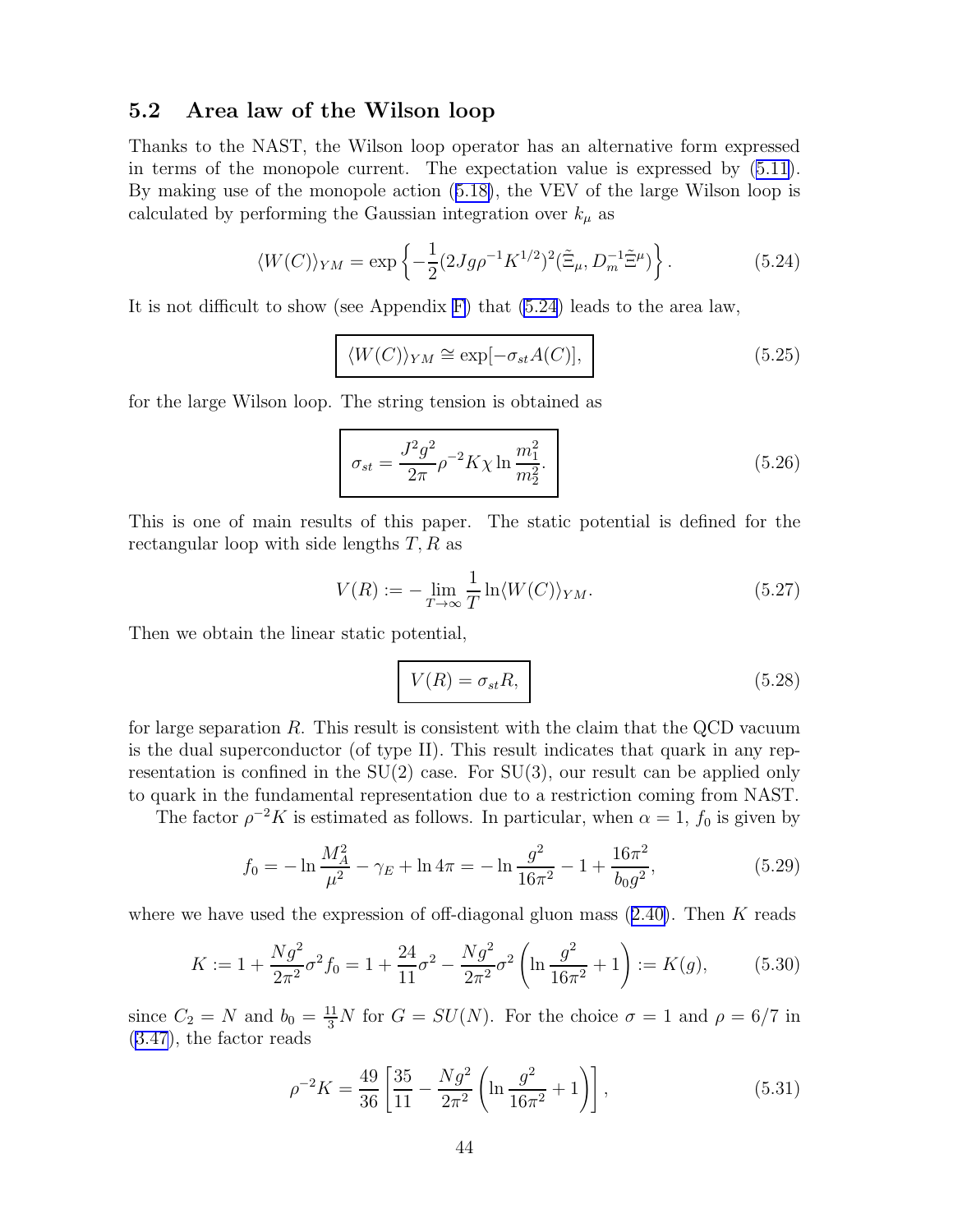which is positive for  $0 \leq g < 9.6$  and monotonically increases from [4.3, 6.5] for  $g \in [0, 4.6]$  with a peak at  $g \cong 4.6$  and monotonically decreases with [6.5,0] for  $g \in [4.6, 9.6]$ . Therefore, we can put  $\rho^{-2}K \cong 5$  for  $g \cong 2$  in the SU(2) case. The numerical estimation of  $\chi, m_1, m_2$  will be given in section [7.](#page-53-0)

From the viewpoint of dual Ginzburg-Landau theory, two constants  $m_1$  and  $m_2$ may be regarded as the coherence length  $m_{\phi}$  and the penetration depth  $m_{b}$  (apart from a factor  $\sqrt{2}$ ). Therefore, we can identify

$$
m_1 \to m_\phi = 2\sqrt{\lambda}v, \quad m_2 \to m_b = \sqrt{2}g_m v,\tag{5.32}
$$

which leads to the ratio given by

$$
\frac{m_1^2}{m_2^2} = \frac{\lambda g^2}{8\pi^2} = 2\frac{\lambda}{g_m^2}.
$$
\n(5.33)

In the Bogomolny limit, the coupling  $\lambda$  is solely given by the Yang-Mills coupling constant g as  $\lambda = 8\pi^2/g^2$ . The value of  $\lambda$  in the Bogomolny limit is smaller than that in the London limit, but it is still large  $\lambda \sim 20$  even for  $g \sim 2$ , see section [7](#page-53-0).

In the Bogomolny limit  $m_1 = m_2$ , the mass satisfies

$$
m_1^2 = m_2^2 = m^2 = \gamma^2 = 2\eta^2. \tag{5.34}
$$

The string tension in the Bogomolny limit is given by

$$
\sigma_{st} \cong \frac{J^2 g^2}{2\pi} \rho^{-2} K \eta^2 = \frac{J^2 g^2}{4\pi} \rho^{-2} K m^2 @,
$$
\n(5.35)

since  $\ln(m_1^2/m_2^2) = \ln(1 + \sqrt{1 - 4\eta^4/\gamma^4}) - \ln(1 - \sqrt{1 - 4\eta^4/\gamma^4}) \approx 2\sqrt{1 - 4\eta^4/\gamma^4}$ . In this limit, the monopole condensate reads

$$
\langle k_{\mu}k_{\mu}\rangle = \frac{1}{4\pi^2} \left[2(\ln 4\pi - \gamma_E) + 1 - 2\ln m^2\right] m^6.
$$
 (5.36)

In the London limit,  $m_2$  reduces to the mass  $m_b$  of the dual gauge field and  $m_1$  to the diverging mass  $m_{\phi}$  of the Higgs field,

$$
m_2^2 \to \eta^2 (= m_b^2), \quad m_1^2 \to \frac{\gamma^4}{\eta^2} (= m_\phi^2 \to \infty).
$$
 (5.37)

Actually, in the near London case of type II, we have

$$
\sigma_{st} \cong \frac{J^2 g^2}{2\pi} \rho^{-2} K \eta^2 \ln \frac{\gamma^2}{\eta^2},\tag{5.38}
$$

which diverges in the naive London limit  $\gamma \to \infty$ .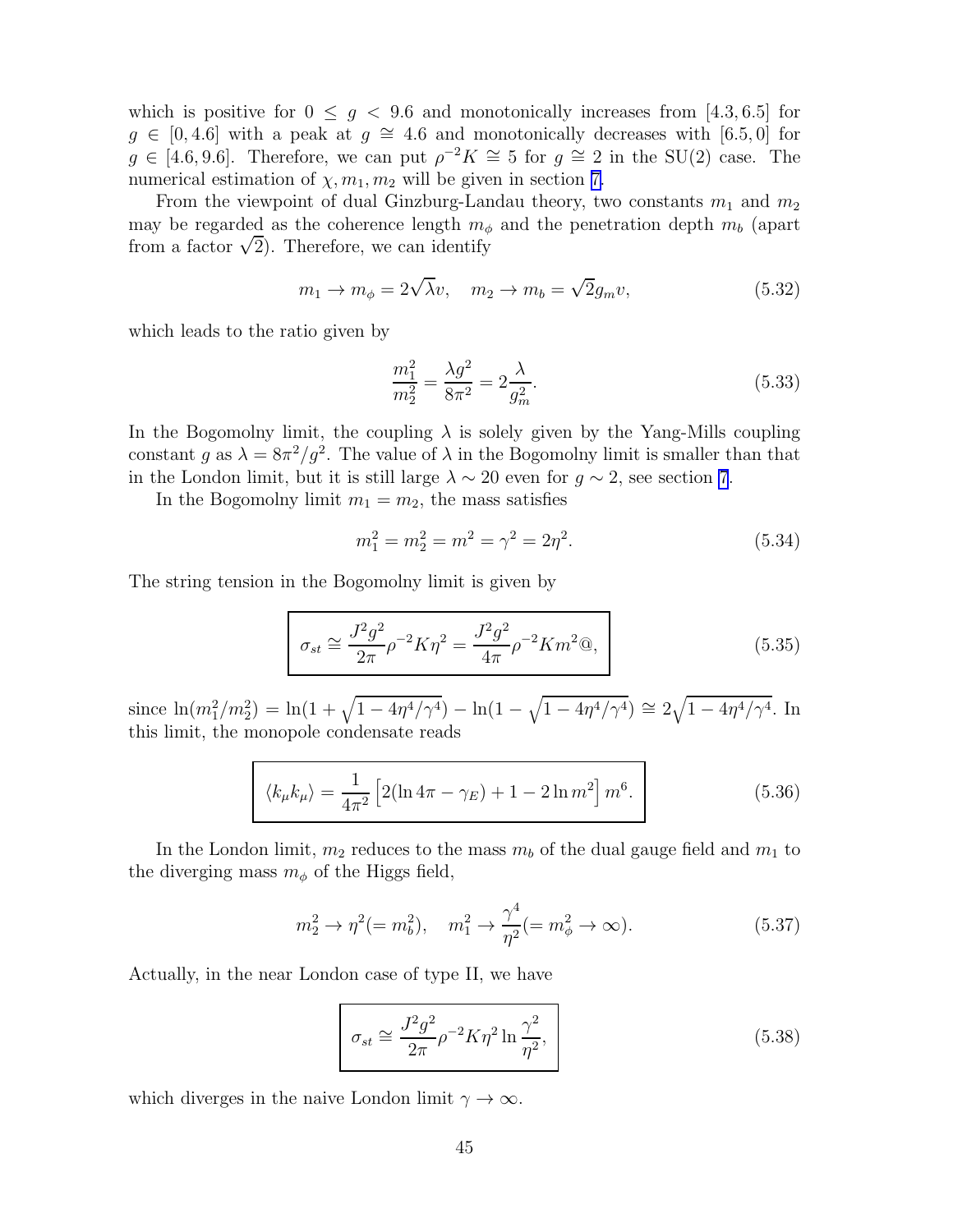### 5.3 Type of dual superconductivity

In the LEET, the ratio  $\eta^4/\gamma^4$  determines the type of the QCD vacuum as the dual superconductor,

$$
\frac{\eta^4}{\gamma^4} = \frac{2\pi^2}{g^2 C_2 \sigma^2} \frac{f_2(\alpha)}{f_1(\alpha)^2} K.
$$
\n(5.39)

If the ratio  $\eta^4/\gamma^4$  is in the range [0, 1/4), the QCD vacuum is the type II dual superconductor. Then  $\sigma = 0$  seems to be excluded. If this ratio is zero, the QCD vacuum is the dual superconductor in the London limit. On the other hand, if the ratio  $\eta^4/\gamma^4$ approaches 1/4, the dual superconductor is on the border between type II and type I. The Bogomolny limit  $m_1 = m_2$  is achieved if the ratio is  $\eta^2/\gamma^2 = 1/2$ . The function  $f_2(\alpha)/f_1(\alpha)^2$  is positive for  $\alpha > \alpha_0$  and it has a peak 0.21 at  $\alpha \approx 2.65$ , although it approaches zero slowly as  $\alpha$  increases. The negative factor can come from  $\ln \frac{M_A^2}{\mu^2}$  in K. We can reproduce both types of the dual superconductor by choosing  $\mu$ . depending on the ratio  $M_A/\mu$ .

Finally, we discuss how the above results change if we consider the effect of  $\mathcal{D}[\partial]$ .

$$
D_m(p^2)\mathcal{D}[p]^2 = \left(\frac{1}{p^2} - \frac{1}{\eta^2} + \frac{p^2}{\gamma^4}\right) \left(1 - \frac{p^2}{\eta^2} - \frac{p^4}{\gamma^4}\right)^2
$$
  
= 
$$
\frac{1}{p^2} - \frac{3}{\eta^2} + p^2 \left(\frac{3}{\eta^4} - \frac{1}{\gamma^4}\right),
$$
 (5.40)

Therefore, the effect is equivalent to the following replacement of the parameters,

$$
\eta^2 \to \frac{1}{3} \eta^2, \quad \frac{1}{\gamma^4} \to \frac{3}{\eta^4} - \frac{1}{\gamma^4}.
$$
 (5.41)

Consequently,  $m_1, m_2, \chi$  are modified as

$$
m_{1,2}^2 = \frac{\eta^2}{2\left(1 - \frac{1}{3}\frac{\eta^4}{\gamma^4}\right)} \left(1 \pm \frac{2}{3}\sqrt{\frac{\eta^4}{\gamma^4} - \frac{3}{4}}\right),\tag{5.42}
$$

$$
\chi = \frac{1}{2} \frac{\eta^2}{\sqrt{\frac{\eta^4}{\gamma^4} - \frac{3}{4}}}.
$$
\n(5.43)

For  $m_{1,2}^2$  to be real and positive,  $\eta^4/\gamma^4$  must be in the range [3/4, 3). The type II theory lies in between the London limit  $\eta/\gamma \to 0$  and the Bogomolny limit  $\eta^4/\gamma^4 \to 3/4$ . Therefore, the dual superconductivity of type II is excluded. This result suggests that the dual superconductivity of QCD is of type I or on the border between type I and type II. Therefore, the correction is important to determine the type of dual supercoductivity. The above result will be compared with the lattice results in section [7.](#page-53-0)

A simple estimation is as follows. When  $\alpha = 1, \sigma = 1, \eta$  and  $\gamma$  are

$$
\eta^2 = 6 \frac{2\pi^2}{Ng^2} K M_A^2 = 10F(g) M_A^2,
$$
  

$$
\gamma^2 = \frac{2\sqrt{30}}{\sqrt{Ng^2}} K^{1/2} M_A^2 = 10F(g)^{1/2} M_A^2,
$$
 (5.44)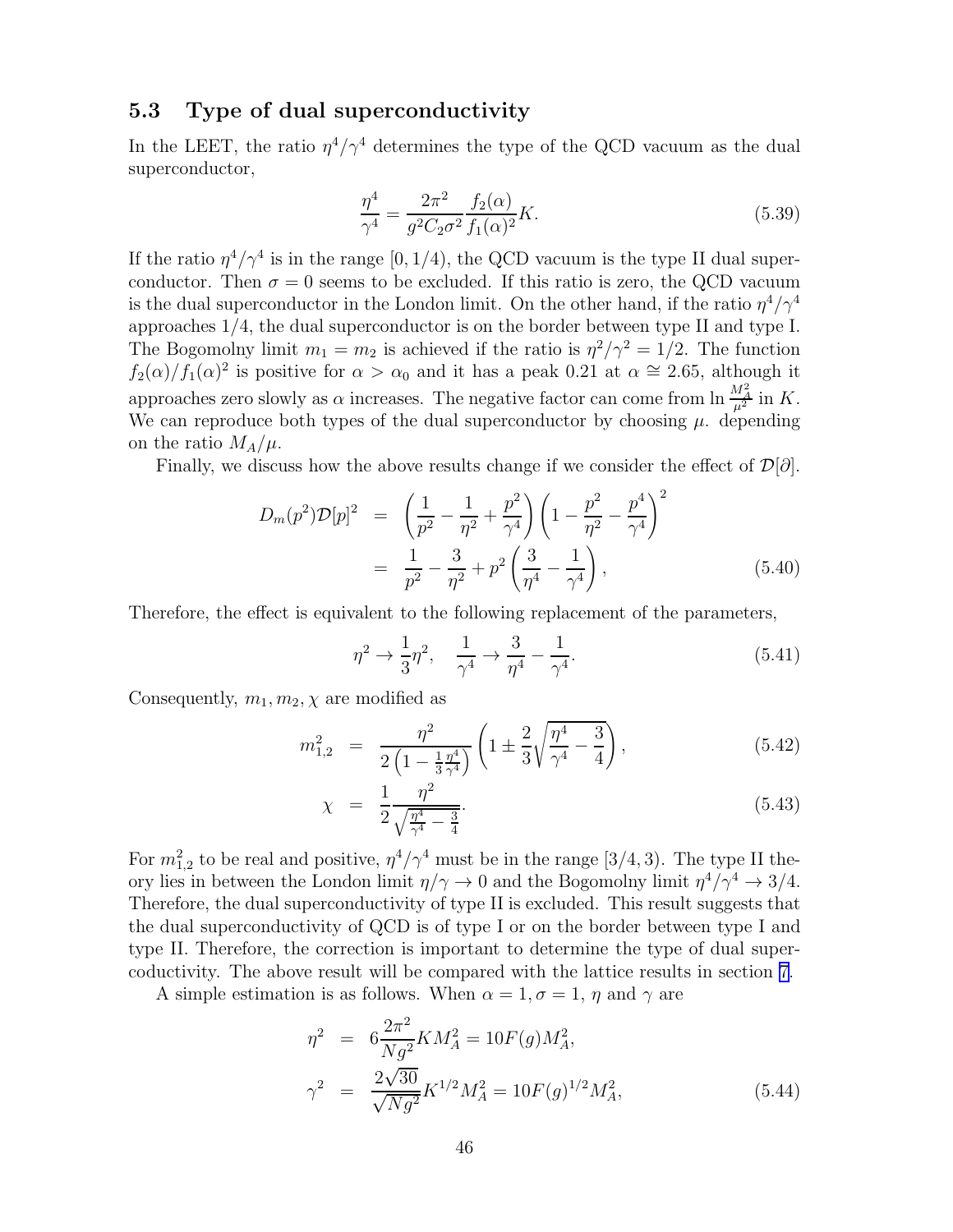and the ratio is

$$
\frac{\eta^4}{\gamma^4} = \frac{2\pi^2}{Ng^2} \frac{3}{5} K = \frac{2\pi^2}{Ng^2} \frac{3}{5} \left[ 1 + \frac{24}{11}\sigma^2 - \frac{Ng^2}{2\pi^2}\sigma^2 \left( \ln \frac{g^2}{16\pi^2} + 1 \right) \right] := F(g). \tag{5.45}
$$

The function  $F = F(q)$  is monotonically decreasing in q and goes into the negative region for  $q > 9.6$  which is beyond the reach of the analyses of this paper. Finally, the string tension in SU(2) Yang-Mills theory is expressed as a function of the Yang-Mills coupling constant g as

$$
\frac{\sigma_{st}}{M_A^2} = \frac{J^2 g^2}{2\pi} 5\left(\frac{7}{6}\right)^2 K(g) \frac{F(g)}{\sqrt{F(g) - \frac{3}{4}}} \ln \frac{1 + \frac{2}{3}\sqrt{F(g) - \frac{3}{4}}}{1 - \frac{2}{3}\sqrt{F(g) - \frac{3}{4}}},\tag{5.46}
$$

where  $F(g) := \frac{2\pi^2}{Ng^2}$  $\frac{2\pi^2}{Ng^2} \frac{3}{5}K(g)$ . More details will be given in a subsequent paper.

## 6 Confining string theory and string tension

Finally, we derive the confining string theory as a LEET of Gluodynamics. The final expression of the string action indicates the area law of the Wilson loop or the linear static interquark potential where the string tension is represented as a proportional constant. It is an old idea that the confining phase of gauge theories can be formulated as a string theory, see a review  $[44]$  $[44]$  $[44]$ . Especially, the large-N QCD might be exactly reformulated as a string theory[\[45](#page-79-0)]. For earlier approaches of QCD (gluon) string in the last century, see the references [\[46](#page-79-0), [47](#page-79-0), [48, 49, 50, 51, 52](#page-79-0), [53](#page-79-0), [25](#page-78-0)].

We can decompose the phase variable  $\theta$  as  $\theta := \theta^r + \theta^s$  where  $\theta^r$  is the regular pieceand  $\theta^s$  the singular piece. Then it is shown [[54](#page-79-0)] that the integration measure  $\mathcal{D}\theta$  over the field  $\theta$  factorizes into the product of measures, i.e.,  $\mathcal{D}\theta = \mathcal{D}\theta^r \mathcal{D}\theta^s$ . The singularity of the phase of the scalar field  $\phi$  just takes place at the string world sheet. The location of the world sheet,  $x = x(\sigma)$ , is determined by the condition  $\phi(x(\sigma)) = 0$ which implies  $|\phi(x)| = 0$  on the world sheet where the angle  $\theta(x)$  is not determined uniquely. The singular piece  $\theta^s(x)$  describes a configuration of the vortex string whose world-sheet obeys the equation,

$$
\frac{1}{4\pi} \epsilon^{\mu\nu\rho\sigma} (\partial_{\rho} \partial_{\sigma} - \partial_{\sigma} \partial_{\rho}) \theta^{s}(x) = \Theta_{\mu\nu}(x). \tag{6.1}
$$

On the other hand, the regular piece  $\theta^r$  describes a single-valued fluctuation around the string configuration just mentioned above. From the correspondence (6.1), the integration over  $\theta^s$  corresponds to the integration over the world-sheet  $x_\mu(\sigma)$  of the string, so that the integration measure is transformed as

$$
\mathcal{D}\theta^s(x) \to \mathcal{D}x_\mu(\sigma)J[x],\tag{6.2}
$$

where  $J[x]$  is the Jacobian for the change of the integration variables.<sup>21</sup>

<sup>&</sup>lt;sup>21</sup>TheJacobian  $J[x]$  has been evaluated in [[54\]](#page-79-0) for the world-sheet of the closed string. The Jacobian exactly cancels the conformal anomaly. Such a possibility was already suggested in the paper [\[60](#page-79-0)]. Therefore, the vortex string might be self-consistent in  $D = 4$  space-time dimensions at least in the long-distance limit. See also reference [\[56, 57, 58](#page-79-0), [55](#page-79-0)].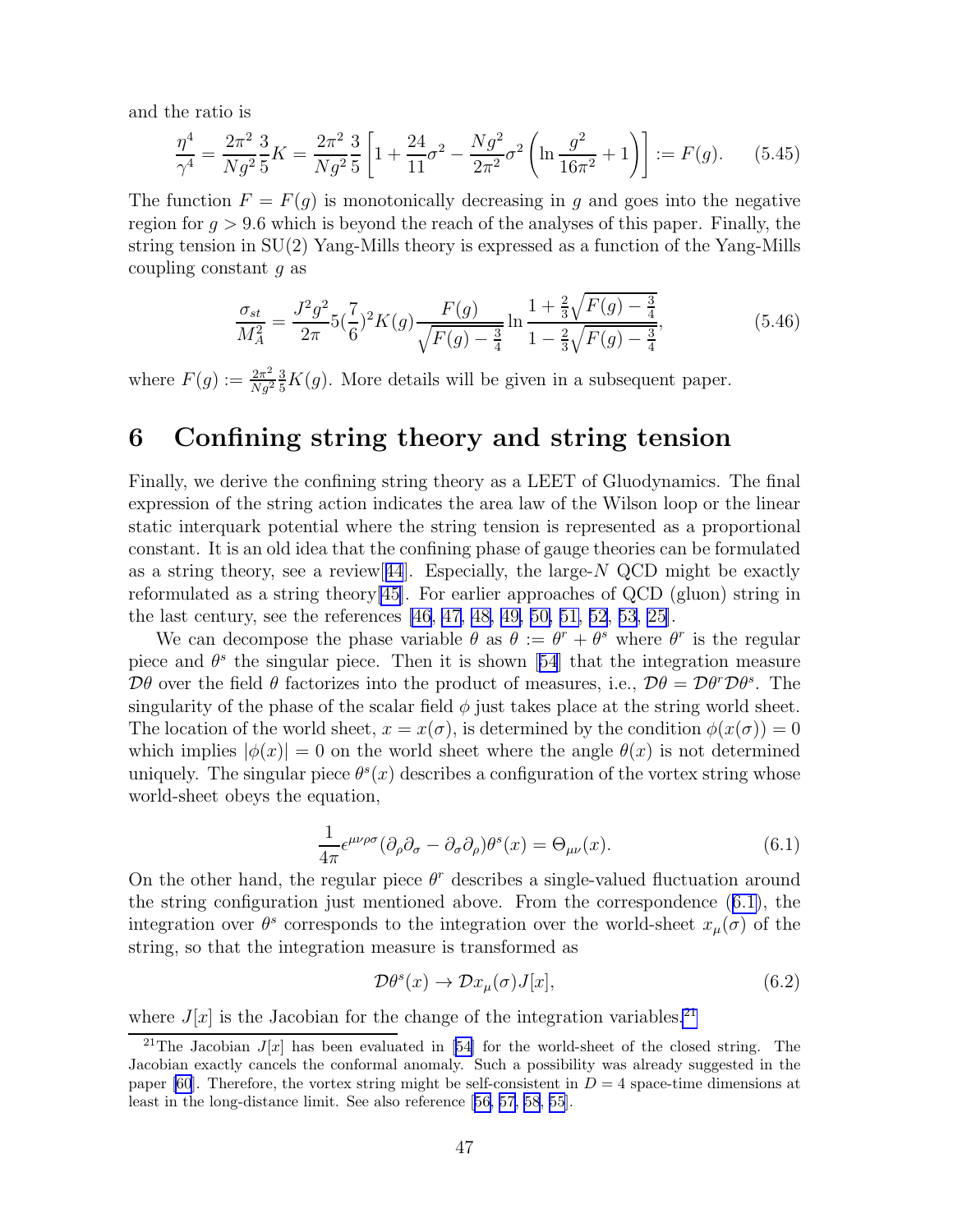<span id="page-49-0"></span>We return to the expression of the VEV of the Wilson loop([2.118\)](#page-27-0) for the action [\(2.117\)](#page-27-0), i.e.,

$$
S_{APEGT} = (h, \Delta D_m h) + 2Jg\rho^{-1} K^{1/2}(h, \tilde{\Theta}).
$$
\n(6.3)

Performing the Gaussian integration over the Kalb-Ramond field  $h_{\mu\nu}$ , we obtain the an action written in terms of the vorticity tensor,,

$$
S_{cs} = \int d^4x \int d^4y (2Jg\rho^{-1}K^{1/2})^2 \tilde{\Theta}_{\mu\nu}(x) \left( \frac{\chi}{\Delta - m_2^2} - \frac{\chi}{\Delta - m_1^2} \right)(x, y) \tilde{\Theta}^{\mu\nu}(y), \tag{6.4}
$$

for the expectation value of the Wilson loop,

$$
\langle W(C) \rangle_{YM} = Z_{cs}[C]/Z_{cs}[0], \quad Z_{cs}[C] = \int \mathcal{D}x_{\mu}(\sigma)J[x] \exp\{iS_{cs}[x]\}.
$$
 (6.5)

Here  $m_2, m_2, \chi$  are the same as those defined in section [5,](#page-42-0)

$$
m_{1,2}^2 := \frac{\gamma^4}{2\eta^2} \left( 1 \pm \sqrt{1 - 4\eta^4/\gamma^4} \right) \quad (m_1 \ge m_2),
$$
\n
$$
m_1^2 m_2^2 = \frac{\eta^2}{2\eta^2} \qquad (6.6)
$$
\n
$$
(6.7)
$$

$$
\chi := \frac{m_1^2 m_2^2}{m_1^2 - m_2^2} = \frac{\eta^2}{\sqrt{1 - 4\eta^4/\gamma^4}}.
$$
\n(6.7)

Let  $\sigma = (\sigma^1, \sigma^2)$  be a two-dimensional coordinate on the world sheet  $x_{\mu} = x_{\mu}(\sigma)$ . Then the infinitesimal surface element,

$$
dS_{\mu\nu}(x(\sigma)) = \sqrt{g(\sigma)} t_{\mu\nu}(\sigma) d^2 \sigma,
$$
\n(6.8)

is expressed by the determinant  $g(\sigma) = \det ||g_{ab}(\sigma)||$  calculated from the induced metric tensor of the surface defined by

$$
g_{ab}(\sigma) = \partial_a x_\mu(\sigma) \partial_b x_\mu(\sigma) \tag{6.9}
$$

with the derivative,

$$
\partial_a = \frac{\partial}{\partial \sigma^a} \quad (a = 1, 2), \tag{6.10}
$$

and the so-called extrinsic curvature tensor of the surface,

$$
t_{\mu\nu}(\sigma) = \frac{\epsilon^{ab}}{\sqrt{g(\sigma)}} \partial_a x_\mu(\sigma) \partial_b x_\nu(\sigma). \tag{6.11}
$$

Given the theory with the action of the form,

$$
S = (\Theta, \frac{\kappa}{\Delta^2 - m^2} \Theta), \tag{6.12}
$$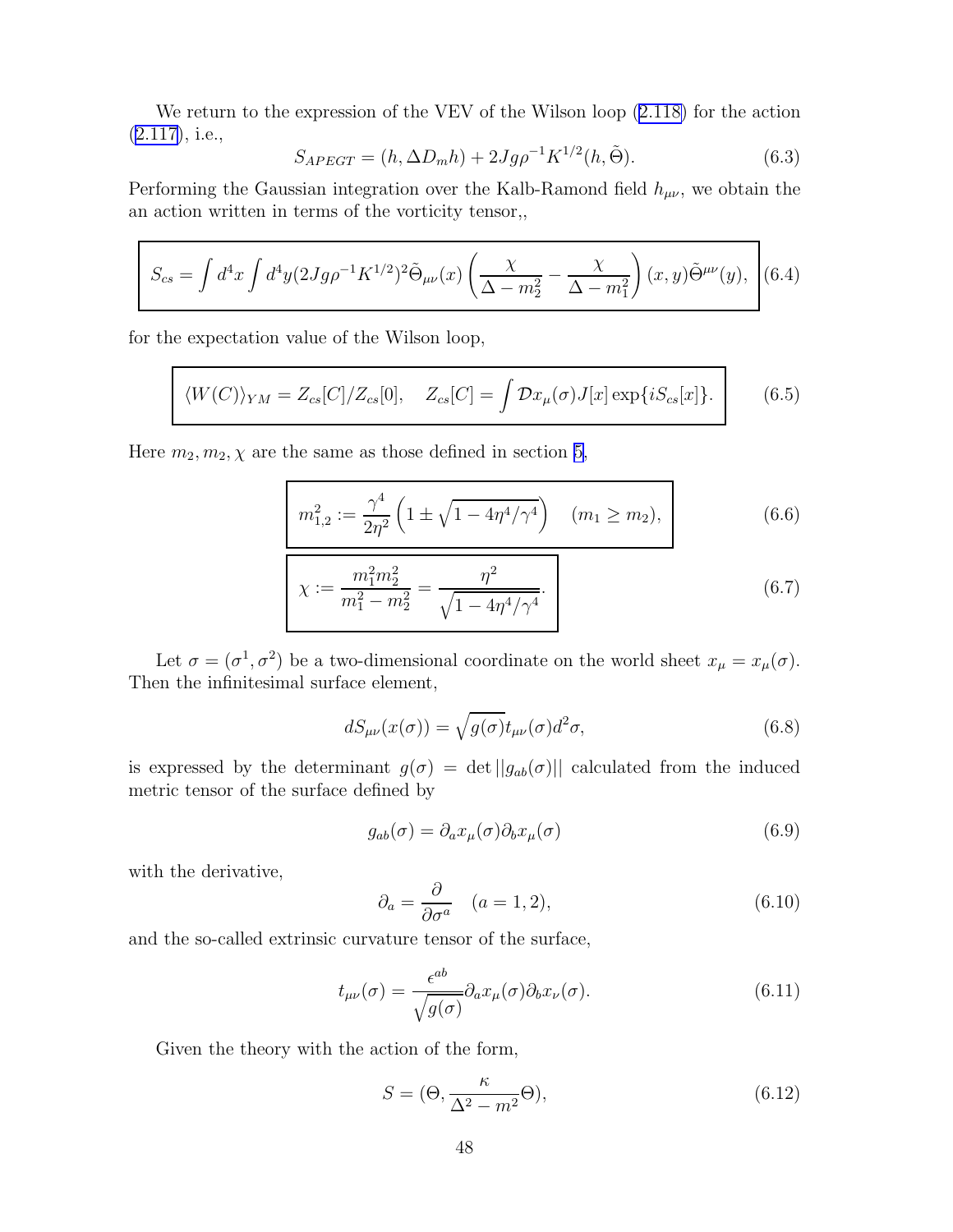<span id="page-50-0"></span>the low-energy limit is obtained by performing a derivative expansion of this action. The derivative expansion is equivalent to an expansion in powers of  $1/m$ . This procedure is well know in the literatures, see e.g.[[61, 63](#page-80-0), [64](#page-80-0), [65, 66, 67](#page-80-0), [68](#page-80-0)] and Appendix [G](#page-74-0). The result is the Nambu-Goto action with a rigidity term,

$$
S_{cs} = \sigma_{st}^0 \int_S d^2 \sigma \sqrt{g} + \frac{1}{\alpha_0} \int d^2 \sigma \sqrt{g} g^{ab} \partial_a t_{\mu\nu} \partial_b t^{\mu\nu} + \kappa_t \int d^2 \sigma \sqrt{g} R + \cdots. \tag{6.13}
$$

The string tension of the Nambu-Goto term is given by

$$
\sigma_{st}^0 = \frac{\kappa}{4\pi} K_0 \left(\frac{m}{\Lambda}\right),\tag{6.14}
$$

where  $K_0(x)$  is the modified Bessel function and  $\Lambda$  is the ultraviolet cut-off.<sup>22</sup> Moreover, it has been shown that the coefficient of the extrinsic curvature term is a negative constant,

$$
\frac{1}{\alpha_0} = -\frac{1}{128\pi} < 0,\tag{6.15}
$$

which is independent of  $\kappa, m, \Lambda$ .

In the naive confining string theory based on the action (6.13), the string tension diverges  $\sigma_{st} \to \infty$  as  $\Lambda \to \infty$ , since  $K_0(0) = +\infty$ . This pathology can be automatically avoided in the confining string theory derived in this paper. It is easy to see that the rigidity term cancels in the confining string theory([6.4\)](#page-49-0). Therefore, the action [\(6.4](#page-49-0)) is cast into the confining string action,

$$
S_{cs} = \sigma_{st} \int_{S} d^2 \sigma \sqrt{g} + \frac{1}{\alpha_0} \int d^2 \sigma \sqrt{g} g^{ab} \partial_a t_{\mu\nu} \partial_b t^{\mu\nu} + \kappa_t \int d^2 \sigma \sqrt{g} R + \cdots, \qquad (6.16)
$$

with the string tension,

$$
\sigma_{st} = (2Jg\rho^{-1}K^{1/2})^2 \frac{\chi}{4\pi} \left[ K_0 \left( \frac{m_2}{\Lambda} \right) - K_0 \left( \frac{m_1}{\Lambda} \right) \right]. \tag{6.17}
$$

Note that the asymptotic behavior of the modified Bessel function  $K_0(z)$  for  $z \ll 1$ is given by

$$
K_0(z) \approx -(\gamma_E + \ln \frac{z}{2}) = \ln \frac{2e^{-\gamma_E}}{z},
$$
 (6.18)

with  $\gamma_E$  being Euler's constant  $\gamma_E = 0.5772 \cdots$ . Thus, for sufficiently large  $\Lambda$ , we obtain the  $\Lambda$ -independent *finite* result,<sup>23</sup>

$$
\sigma_{st} \cong \frac{(2Jg)^2}{4\pi} \rho^{-2} K \chi \ln\left(\frac{m_1}{m_2}\right),\tag{6.19}
$$

<sup>&</sup>lt;sup>22</sup>In the setting up of this paper, the role of the ultraviolet cutoff  $\Lambda$  is played by the Higgs mass  $m_H/\sqrt{2} = m_1$ , as shown below.

<sup>&</sup>lt;sup>23</sup>The string tension is a free energy per unit length of the string. It is well know that the free energy has a logarithmic dependence in the Ginzburg-Landau theory. The London limit corresponds to  $m_1 \to \infty$ . Hence, the string tension reduces to the expression,  $\sigma_{st} = (2Jg\rho^{-1}K^{1/2})^2 \frac{\chi}{4\pi} K_0(\frac{m_2}{\Lambda})$ , since  $K_0(m_1/\Lambda) \to 0$ .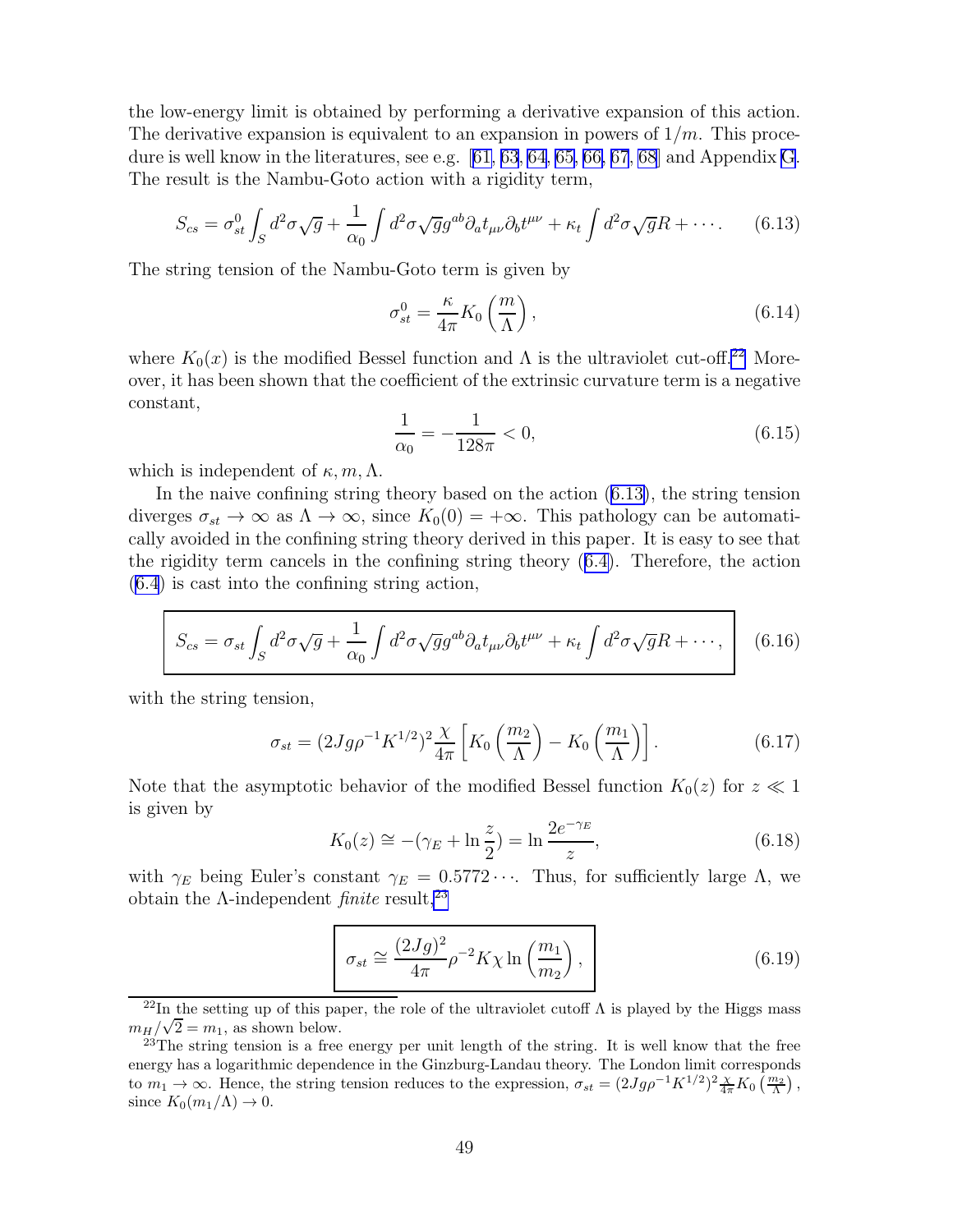where  $J = 1/2$  for the fundamental and  $J = 1$  for the adjoint quark (sources) in the case of  $SU(2)$ , and  $J = 1/3$  for the fundamental quark in the case of  $SU(3)$ . The string tension just obtained agrees with that obtained from the monopole action [\(5.18](#page-44-0)). The mass  $m_1$  can be viewed as a dual Higgs mass  $m_H$  and  $1/m_1$  corresponds to a finite thickness of the string. The limit  $m_1 \rightarrow \infty$  corresponds to the London limit, the thin string. This is consistent with a fact that the naive confining string theory with the string tension([6.14\)](#page-50-0) is obtained from the DAH model in the London limit.

When the theory is near the London limit  $m_1 \gg m_2$ , the expression of the string tension reduces to

$$
\sigma_{st} \cong \frac{(2Jg)^2}{8\pi} \rho^{-2} K m_b^2 \ln\left(\frac{m_H}{m_b}\right)^2, \tag{6.20}
$$

whichis similar to the result obtained by Suganuma, Sasaki and Toki [[43\]](#page-79-0). In this case, it is again cast into the form,

$$
\sigma_{st} \cong \frac{(2Jg)^2}{4\pi} \rho^{-2} K m_b^2 K_0 \left(\sqrt{2} \frac{m_b}{m_H}\right),\tag{6.21}
$$

which agrees with the result of Suzuki  $[8]$  up to a numerical factor. Thus our results agree with those predicted based on the hypothetical DGL theory. This fact also supports that the DGL theory is one of the LEET's of Gluodynamics.

The coefficient of the rigidity term is a negative constant,

$$
\alpha_0^{-1} = -J^2 g^2 \rho^{-2} K \frac{1}{\pi} < 0. \tag{6.22}
$$

Finally, the  $\kappa$  is a positive constant,

$$
\kappa = \frac{2}{3}J^2 g^2 \rho^{-2} K \frac{1}{\pi} = -\frac{2}{3} \alpha_0^{-1} > 0.
$$
 (6.23)

String theory was originally developed as dual resonance models to explain hadronic physics. It was almost abandoned after the invention of QCD and the discovery of asymptotic freedom. Nevertheless, string theory might be useful by offering an alternative but tractable method of solving the strong coupling problem at long distance or low energies to which QCD has not yet given the definite answer. Indeed, it is known that ordinary strings have the notorious troubles such as tachyons and conformal anomaly (critical dimensions). However, they disappear asymptotically at large distance as shown e.g. by Olesen[\[58](#page-79-0)]. In other words, a string theory becomes a consistent model at large distances, although it is in a strict sense inconsistent in four dimensions. Therefore, the large-distance QCD can be described by a string model. Of course, such a description breaks down at some distance, since QCD does not contain tachyons and is Lorentz invariant in spacetime dimensions D less than or equal to four. In view of this, it should be worthwhile to mention that the static potential for the Nambu-Goto model (i.e., bosonic string model with Nambu-Goto action) has been computed to leading order in the  $1/D$  expansion by Alvarez [\[56\]](#page-79-0) and exactly in thewhole range of R by Arvis [[57\]](#page-79-0) in arbitrary dimension  $D$ ,

$$
V(R) = \sigma_{st} \left( R^2 - R_c^2 \right)^{1/2}, \quad R_c = \sqrt{\frac{\pi (D - 2)}{12 \sigma_{st}}}.
$$
 (6.24)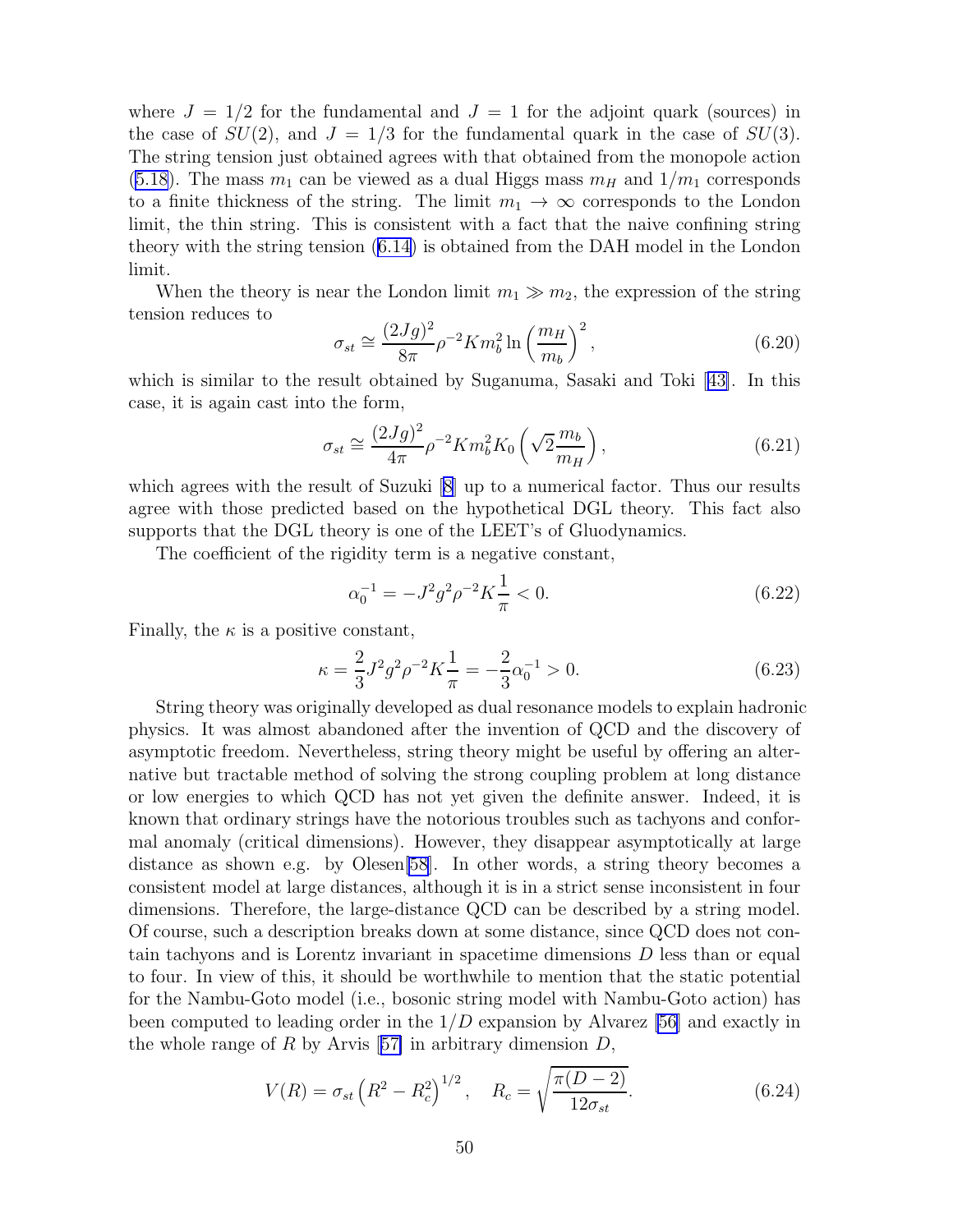In the long-distance region  $R > R_c$ ,  $V(R)$  is expanded into

$$
V(R) = \sigma_{st}R - \frac{\pi(D-2)}{24R} + (1/R^3). \tag{6.25}
$$

For the large  $R$ , therefore, the static interquark potential is given by the linear potential where the string tension  $\sigma_{st}$  is the proportional coefficient. Moreover, the static potential has an additional long-distance Coulomb term which agrees with the earlier observation of L¨uscher, Symanzik and Weisz[[59\]](#page-79-0). The long-distance Coulomb term is the universal term depending only on the dimensionality of spacetime due to the transverse displacement  $x_T$  of the string with fixed end points, under the assumption that  $x<sub>T</sub>$  is the only relevant dynamical variable at large distances (This is not the case for the superstring [\[58](#page-79-0)]). The second term should not be confused with the shortdistance Coulomb potential which is consistent with the asymptotic freedom of QCD. We see that the expression of  $V(R)$  loses the meaning at short distance  $R < R_c$ .

In this paper we have shown that the Nambo-Goto action can be a piece of the effective string action as a LEET of QCD. Therefore, QCD should possess a longdistance Coulomb potential. If the string theory which is capable of describing the whole energy range of QCD exists, the string theory must reduce in the long-distance limit to the above string theory derived in this paper.

The large  $N$  expansion can give another link between QCD and string theory, as pointed out by 't Hooft[\[45\]](#page-79-0). The leading order of this expansion is some kind of free string theory that has yet to be identified. In a free string theory, the surfaces in the sum should be dominated by smooth surfaces with no surface tension and without self-intersections. The Nambu-Goto model describes fundamental string without a transverse extension. The string describing color electric flux tubes in QCD must be thick strings with a fundamental transverse length scale  $m_H^{-1}$  (The London limit  $m_H \rightarrow \infty$  $m_H \rightarrow \infty$  $m_H \rightarrow \infty$  corresponds to a thin string) [[55\]](#page-79-0). If so, the string action should be responsible to the bending rigidity due to the finite width of the string. In order to take into account these features, the string model with the extrinsic curvature (the so-called rigid string) has been introduced by Polyakov[[47](#page-79-0)] and Kleinert [\[48](#page-79-0)]. The extrinsic curvature stiffness was expected to suppress the crumpled surface with a large number of self-intersectoins. However, it turns out that the new term is infrared irrelevant, see[[64\]](#page-80-0) and references therein for more details.

Recently, new string theories (so-called the confining string theory) of describing the confining phase in gauge theories were proposed by Polyakov[[25](#page-78-0)] and by Kleinert and Chervyakov [\[61\]](#page-80-0). The confining string theory has a non-local interaction between world-sheet elements and a negative stiffness. The confining string theories are very promising, since they seem to solve all the problems of rigid strings. Especially, a negative stiffness is crucial in order to match the correct high-temperature behavior oflarge  $N$  QCD  $[62, 61]$  $[62, 61]$  $[62, 61]$ . The confining string theory can be explicitly derived for Abelian gauge theories, compact  $U(1)$  gauge theory [\[63\]](#page-80-0), Abelian Higgs model[[66](#page-80-0)] and so on, see a review [\[68](#page-80-0)]. In this paper we have derived the confining string with a negative stiffness directly from QCD at least in the low-energy regime. This is performed by integrating out the antisymmetric tensor field in the improved version of the APEGT (originally proposed by the author in the paper[\[11](#page-77-0)]) which was derived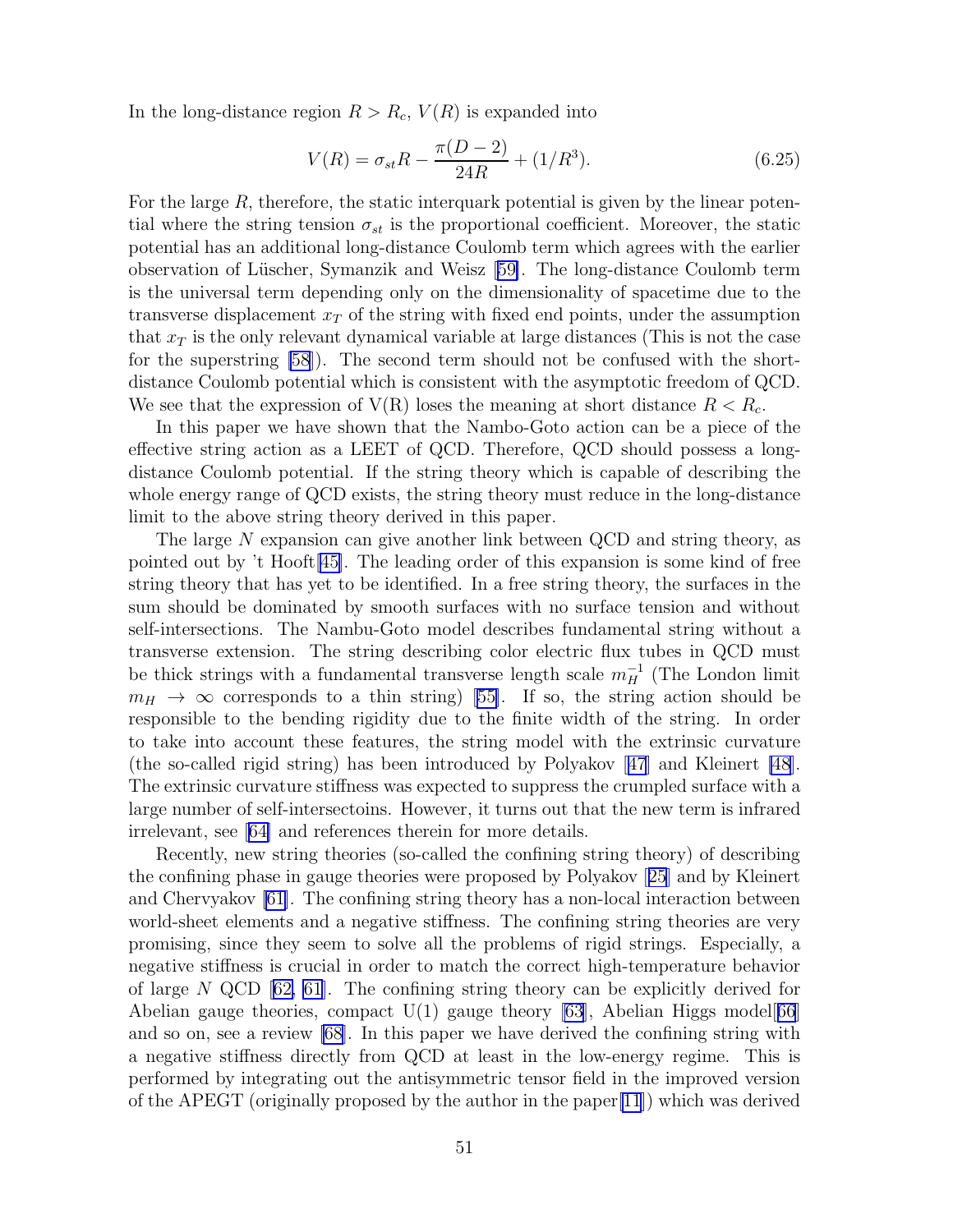<span id="page-53-0"></span>directly from QCD. The action realizes explicitly the necessary zig-zag invariance of confining string [\[69, 70\]](#page-80-0).

# 7 Parameter fitting for numerical estimation

For the numerical estimation of physical quantities, we can use the following values which seem to be mutually consistent.

### 7.1 Dual Ginzburg-Landau theory

Weuse the values suggested in [[8\]](#page-77-0) For the dimensionful quantities,

$$
m_b = \sqrt{2}g_m v = \sqrt{2}\frac{4\pi}{g}v \sim 0.88 \text{GeV}, \quad m_H = 2\sqrt{\lambda}v \sim 18 \text{GeV}, \quad v \sim 0.1 \text{GeV}, \tag{7.1}
$$

and for the dimensionless coupling constants,

$$
\alpha_s := \frac{g^2}{4\pi} \sim 0.24 \ (g \sim 1.7). \quad \lambda \sim 8 \times 10^3. \tag{7.2}
$$

These values are consistent with the string tension,

$$
\sigma_{st} \sim (0.42 \text{GeV})^2 \sim 0.18 (\text{GeV})^2. \tag{7.3}
$$

The off-diagonal gluon mass obtained by Monte Carlo simulation [\[23](#page-78-0)] for  $SU(2)$  is

$$
M_A = 1.2 \text{GeV}.\tag{7.4}
$$

### 7.2 Monopole action

In the paper [\[24](#page-78-0)] the following lattice monopole action was adopted,

$$
S[k] = \sum_{s,s',\mu} k_{\mu}(s)D_0(s-s')k_{\mu}(s'),\tag{7.5}
$$

where  $D_0$  is parameterized by three parameters as

$$
D_0(s - s') = \bar{\alpha}\delta_{s,s'} + \bar{\beta}\Delta_L^{-1}(s - s') + \bar{\gamma}\Delta_L(s - s'),
$$
\n(7.6)

with the lattice Laplacian  $\Delta_L(s - s') := -\partial \partial'$ . This leads to  $D_0(p) = \bar{\alpha} + \bar{\beta}/p^2 + \bar{\gamma}p^2$ . Its inverse is

$$
D_0^{-1}(p) = \kappa \left( \frac{m_1^2}{p^2 + m_1^2} - \frac{m_2^2}{p^2 + m_2^2} \right),\tag{7.7}
$$

where

$$
m_1^2 + m_2^2 = \bar{\alpha}/\bar{\gamma}, \quad m_1^2 m_2^2 = \bar{\beta}/\bar{\gamma}, \quad \kappa := \bar{\gamma}^{-1}/(m_1^2 - m_2^2). \tag{7.8}
$$

The string tension is obtained as  $\sigma_{tot} = \sigma_{cl} + \sigma_q$  with

$$
\sigma_{cl} = \frac{\pi}{2} \kappa \ln \frac{m_1}{m_2},\tag{7.9}
$$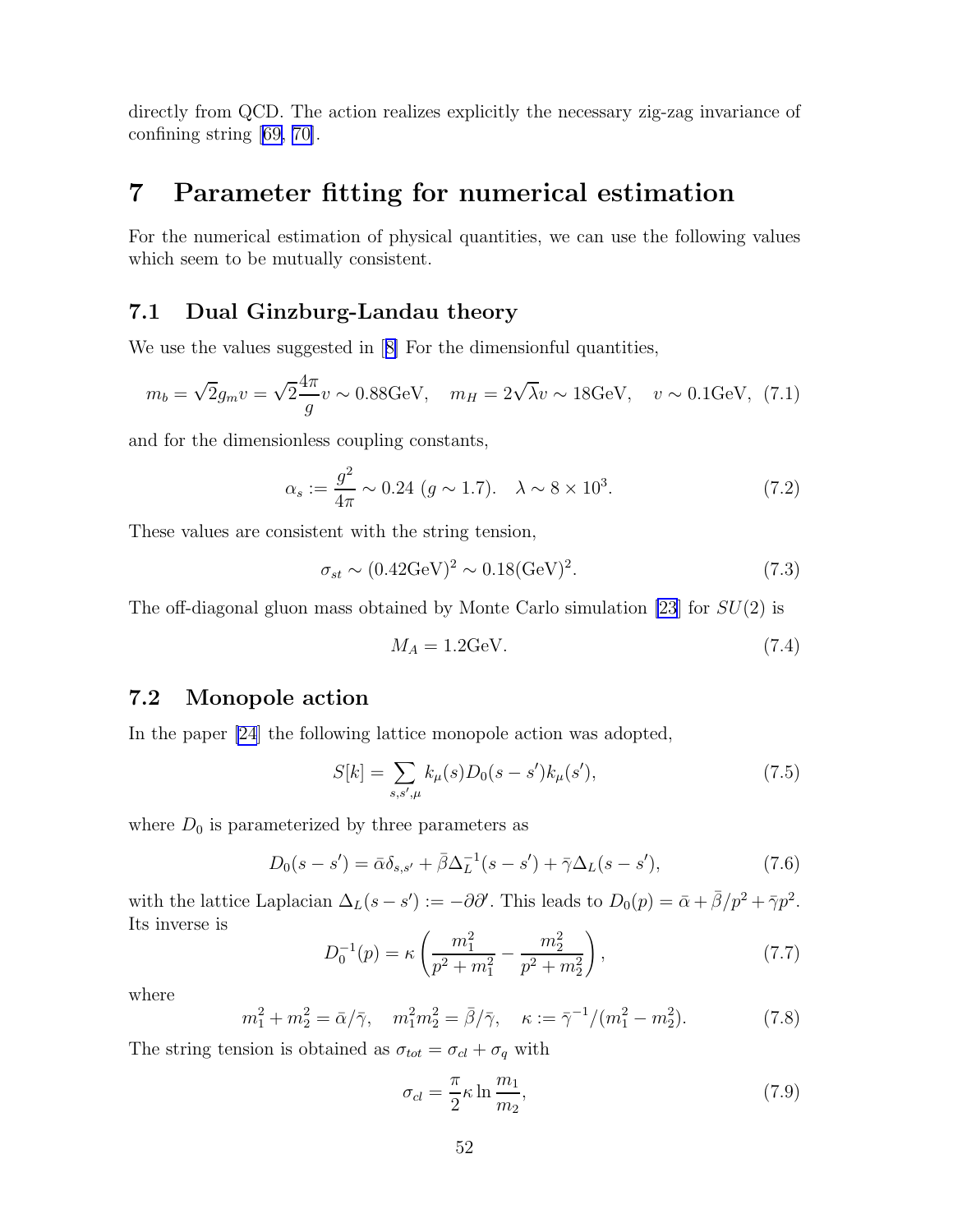and  $\sigma_q$  being negligible. The results of [\[24](#page-78-0)] are

 $m_1 \cong 1.0 \times 10^4$ ,  $m_2 \cong 12$ ,  $\kappa = 4.83$ , (7.10)

and the parameters of the monopole action are obtained as

$$
\bar{\alpha} = 0.207(0.435), \quad \bar{\beta} = 2.49, \quad \bar{\gamma} = 2.07(9.15) \times 10^{-5},
$$
\n(7.11)

and

$$
\sigma_{phys} \cong (0.44 \text{GeV})^2, \quad \sigma_{phys} / \sigma_{cl} \sim (1.4)^{-2} \sim 0.51. \tag{7.12}
$$

Note that our parameterization is

$$
m_1^2 + m_2^2 = \gamma^4 / \eta^2, \quad m_1^2 m_2^2 = \gamma^4, \quad m_1^2 - m_2^2 = (\gamma^4 / \eta^2) \sqrt{1 - 4\eta^4 / \gamma^4}.
$$
 (7.13)

Hence the correspondence of the parameters in our theory to the lattice result[[24](#page-78-0)] are given by

$$
\eta^2 \to \bar{\beta}/\bar{\alpha} = 10, \quad \gamma^4 \to \bar{\beta}/\bar{\gamma} = 10^5. \tag{7.14}
$$

Hence we obtain

$$
m_1 \approx 10^2
$$
,  $m_2 \approx 1$ ,  $\chi = 10$ . (7.15)

### 7.3 Confining string

The confining string action has the following parameters (see section 2.1 of the paper [[68\]](#page-80-0)),

$$
\sigma \cong 0.2(\text{GeV})^2, \quad \kappa_t \cong 0.003, \quad \frac{1}{\alpha_0} \cong -0.005.
$$
 (7.16)

They are obtained from the so-called correlation length of the vacuum and the gluon condensate,

$$
T_g \cong 0.65(\text{GeV})^{-1} (T_g^{-1} \cong 1.5\text{GeV}), \quad \alpha_s \langle (\mathcal{F}_{\mu\nu}^A)^2 \rangle \sim 0.038(\text{GeV})^2. \tag{7.17}
$$

### 8 Conclusion and discussion

In this paper, by improving the strategy suggested in the previous paper[[11](#page-77-0)], we have derived three equivalent LEET's of Gluodynamics, i.e., dual Ginzburg-Landau theory, magnetic monopole theory and confining string theory. Although each of them has already been proposed and analyzed as a LEET by various authors, we have given a first-principle derivation of these theories directly from Gluodynamics, i.e., Yang-Mills theory. In other words, we have shown their equivalence in this paper as is obvious from the derivation. Especially, we have shown that the monopole condensation occurs due to non-zero mass of off-diagonal gluons.

The very origin of our nontrivial results is reduced to quantum correction to the diagonal fields  $a_{\mu}$  and  $B_{\mu\nu}$  arising from the massive off-diagonal gluons and offdiagonal ghosts. This is a novel viewpoint examined in this paper in analyzing the low-energy Gluodynamics. In the conventional analytical approaches, the off-diagonal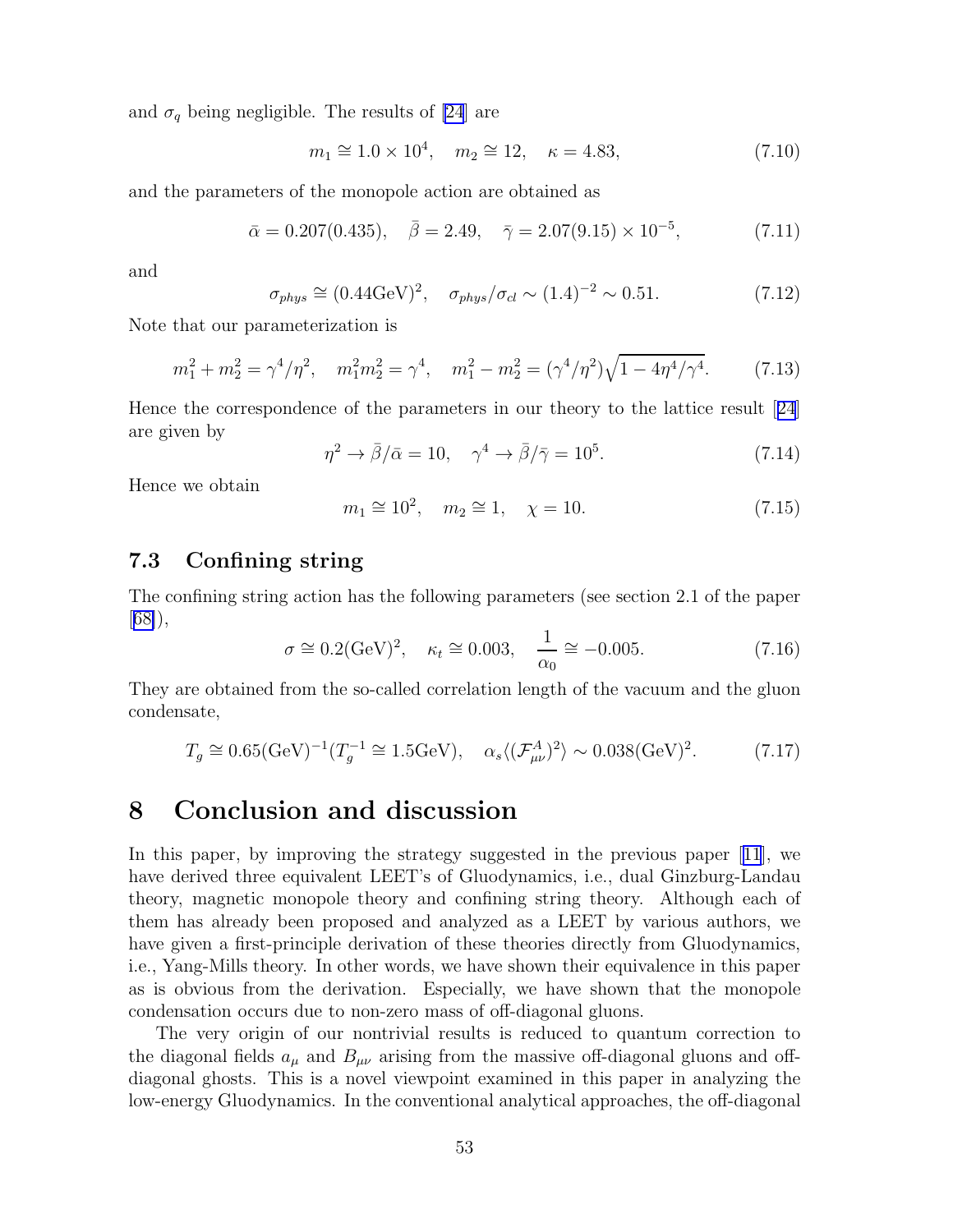components are completely neglected from the beginning by virtue of the infrared Abelian dominance. However, we notice that it is the off-diagonal components that convey the characteristic properties of the original non-Abelian gauge theory to the LEET written in terms of the diagonal field alone. The reproduction of the  $\beta$  function of the original Yang-Mills theory in the LEET is a good example of this fact.

As a mechanism for mass generation of the off-diagonal component, we have used the ghost–anti-ghost condensation caused by the quartic ghost interaction in the modified MA gauge (section [2.5](#page-13-0)). To author's knowledge, any other analytical derivation of off-diagonal gluon mass is not known for the Yang-Mills theory in the MA gauge. However, the following steps after section [2.5](#page-13-0) can be performed irrespective of the origin of the off-diagonal gluon mass, once we regard the massive off-diagonal gluons. Therefore, even if the off-diagonal gluons become massive due to other mechanism, we obtain the same LEET's as given in this paper.

The LEET's of the SU(N) Yang-Mills theory have been obtained by way of the APEGT. The APEGT is bilinear in the diagonal fields,  $a_{\mu}$  and  $B_{\mu\nu}$ . This result is regarded as the leading order result of the large N expansion. The (higher-order) correction terms are suppressed by a factor  $N^{-2}$ . Since we have obtained the confining string theory by rewriting the APEGT, this is consistent with the claim that the Yang-Mills theory in the large N limit is equivalent to a certain string theory [\[45](#page-79-0)]. Therefore, our result may shed more light on the relationship between the gauge theory and the string theory. However, we have used the derivative (or low-energy) expansion or weak field approximation[[25\]](#page-78-0) to derive the confining string theory. Therefore, it is not clear where the multi-valuedness of the confining string action comes from. Multi-valuedness is considered as a reflection of the compactness of the residual Abelian gauge group which is embedded in the original compact non-Abelian gauge group. This problem will be discussed elsewhere.

By way of LEET's, we have succeeded to calculate the string tension of QCD (gluon) string. The non-zero value of the string tension implies area law of the Wilson loop, i.e., quark confinement. However, the string tension obtained in this way depends on the parameters  $\rho$ ,  $\sigma$  which were introduced to rewrite the Yang-Mills theory into the dual Abelian gauge theory. It is possible for the string tension to be independentof the renormalization scale  $\mu$ . In a subsequent paper [[72](#page-80-0)], we will discuss in detail the issue how those parameters are determined within the same framework as that proposed in this paper. We will give a simple model (toy model for the gauge theory) in which the role of parameters introduced in the auxiliary field formalism is clarified in more tractable way. We will also give more quantitative argument so that the LEET's derived in this paper can reproduce the experimental values of physical quantities and predict unobserved quantities, e.g., the glueball mass. We hope to discuss the spontaneous chiral symmetry breaking which is expected to occur simultaneously with quark confinement.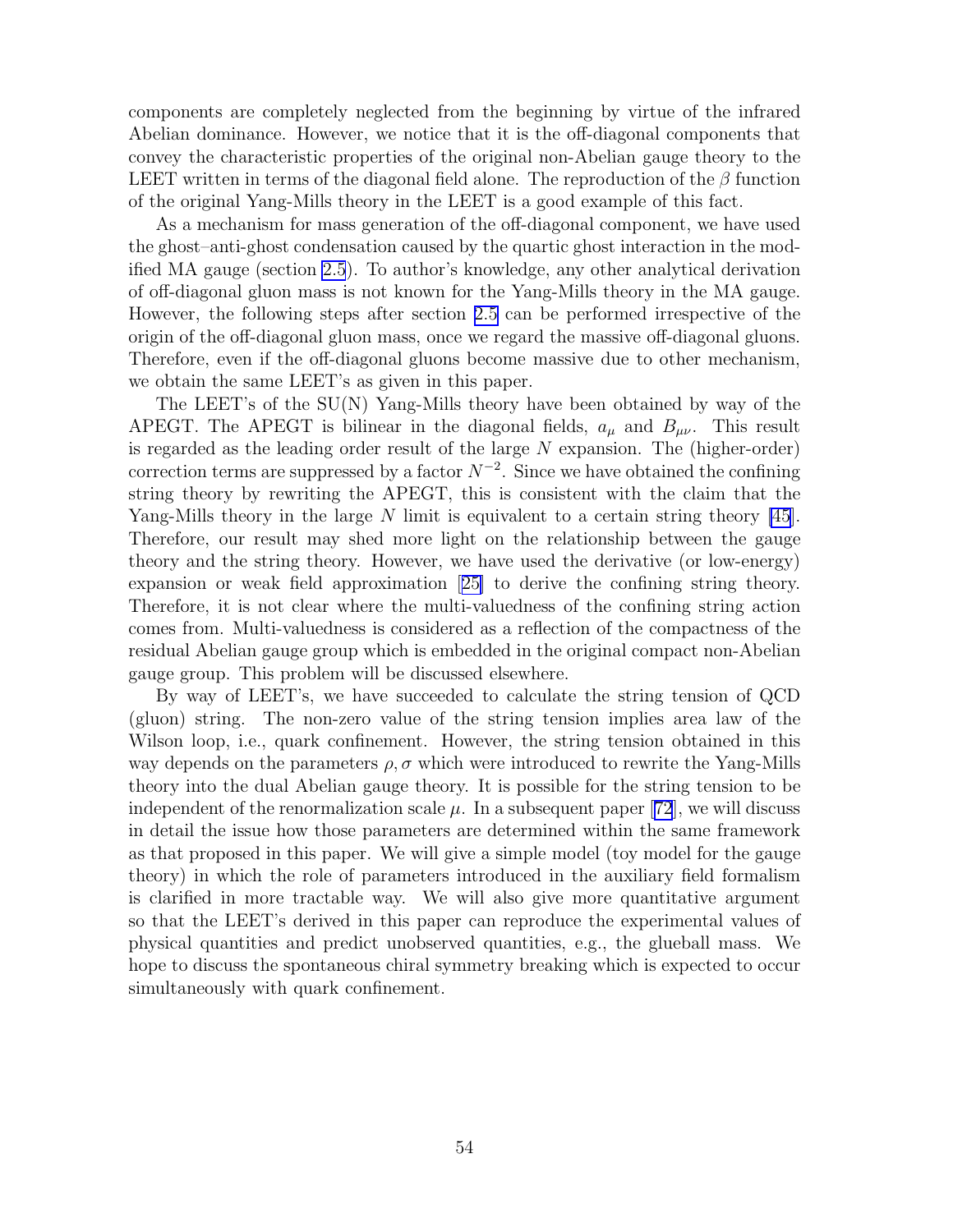### <span id="page-56-0"></span>Acknowledgments

The author would like to thank Atsushi Nakamura for helpful discussion on Appendix [D](#page-62-0) and bringing his attention to the reference[[76\]](#page-80-0), and Seikou Kato for sending the reference[[24](#page-78-0)] prior to the publication. He is grateful to Takahito Imai for drawing Figures 3, 4, 5 and 6. He also thanks Toru Shinohara, Takeharu Murakami and T.-S. Lee for helpful discussions. This work is supported in part by the Grant-in-Aid for Scientific Research from the Ministry of Education, Science and Culture (10640249).

# A Useful formulae

#### A.1 Structure constants

Note that

$$
f^{ACD}f^{BCD} = C_2 \delta^{AB},\tag{A.1}
$$

where  $C_2$  is called the quadratic Casimir (operator). This implies that

$$
f^{icd}f^{jcd} = C_2 \delta^{ij},\tag{A.2}
$$

since the structure constant with two and three diagonal indices are zero,  $f^{ijc} = 0$  = f<sup>ijk</sup> according to  $f^{ABC} = -2\sqrt{-1}\text{tr}\{[T^A, T^B]T^C\}$ . Combining the identity,

$$
f^{iac}f^{ibc} = \delta^{ab},\tag{A.3}
$$

with (A.1) leads to

$$
f^{acd}f^{bcd} = (C_2 - 2)\delta^{ab}.
$$
\n(A.4)

### A.2 Differential forms

For the p-form,

$$
\omega := \frac{1}{p!} \omega_{\mu_1 \cdots \mu_p} dx^{\mu_1} \wedge \cdots \wedge dx^{\mu_p}, \tag{A.5}
$$

the dual form  $*\omega$  in four dimensional Minkowski space is defined by

$$
*\omega: = \frac{1}{(4-p)!} * \omega_{\mu_1 \cdots \mu_{4-p}} dx^{\mu_1} \wedge \cdots \wedge dx^{\mu_{4-p}}, \qquad (A.6)
$$

$$
\omega_{\mu_1 \cdots \mu_{4-p}} \; := \; \frac{1}{p!} \epsilon_{\mu_1 \cdots \mu_{4-p} \nu_1 \cdots \nu_p} \omega^{\nu_1 \cdots \nu_p}.
$$
\n(A.7)

The identity,

$$
\epsilon_{\mu_1 \cdots \mu_p \alpha_1 \cdots \alpha_{4-p}} \epsilon^{\mu_1 \cdots \mu_p \beta_1 \cdots \beta_{4-p}} = -g^{-1} p! (4-p)! \delta^{\alpha_1}_{[\beta_1} \cdots \delta^{\alpha_{4-p}}_{\beta_{4-p}]}, \tag{A.8}
$$

leads to

$$
**\omega = g^{-1}(-1)^p \omega,
$$
\n(A.9)

since

$$
\epsilon^{\mu_1\cdots\mu_p\beta_1\cdots\beta_{4-p}} = g^{-1}\epsilon_{\mu_1\cdots\mu_p\beta_1\cdots\beta_{4-p}}, \quad g := \det(g_{\mu\nu}).\tag{A.10}
$$

Note that  $g = -1$  for Minkowski spacetime with a Lorentz metric, while  $g = 1$  for Euclidean space.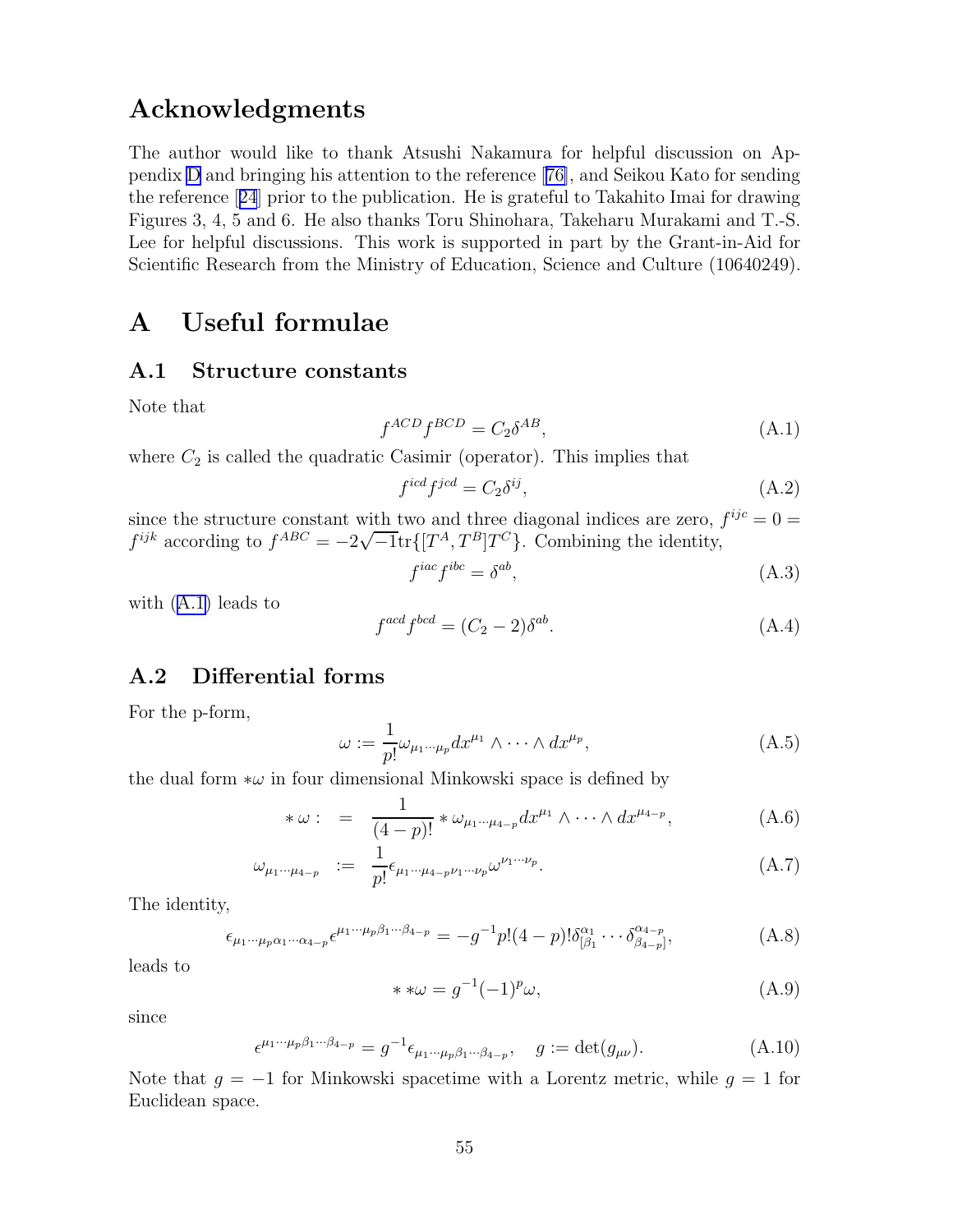### A.3 Integration formula by dimensional regularization

Define

$$
\epsilon := 2 - \frac{D}{2} \tag{A.11}
$$

In Minkowski space,

$$
\int \frac{d^D k}{i(2\pi)^D} \ln(m^2 + 2p \cdot k - k^2) = -\frac{\Gamma(\epsilon - 2)}{(4\pi)^{2-\epsilon}} (m^2 + p^2)^{2-\epsilon}, \tag{A.12}
$$

$$
\int \frac{d^D k}{i(2\pi)^D} \frac{1}{(m^2 + 2p \cdot k - k^2)^a} = \frac{\Gamma(\epsilon + a - 2)}{(4\pi)^{2-\epsilon}\Gamma(a)} (m^2 + p^2)^{2-a-\epsilon},
$$
\n(A.13)

$$
\int \frac{d^D k}{i(2\pi)^D} \frac{k_\mu}{(m^2 + 2p \cdot k - k^2)^a} = \frac{\Gamma(\epsilon + a - 2)}{(4\pi)^{2-\epsilon}\Gamma(a)} p_\mu(m^2 + p^2)^{2-a-\epsilon},\tag{A.14}
$$

$$
\int \frac{d^D k}{i(2\pi)^D} \frac{k_{\mu}k_{\nu}}{(m^2 + 2p \cdot k - k^2)^a}
$$
\n
$$
= \frac{1}{(4\pi)^{2-\epsilon}\Gamma(a)} \left[ \Gamma(\epsilon + a - 2)p_{\mu}p_{\nu}(m^2 + p^2)^{2-a-\epsilon} - \Gamma(\epsilon + a - 3)\frac{1}{2}g_{\mu\nu}(m^2 + p^2)^{3-a-\epsilon} \right],
$$
\n(A.15)

where  $m^2$  is understood as  $m^2 - i\delta$ ,  $\delta > 0$ , i.e.,  $Im(m^2) < 0$ .

### A.4 Gamma function

The Laurent expansion of the Gamma function is as follows.

$$
\Gamma(\epsilon) = \frac{1}{\epsilon} - \gamma_E + O(\epsilon), \tag{A.16}
$$

$$
\Gamma(\epsilon - 1) = -\frac{1}{\epsilon} + \gamma_E - 1 + O(\epsilon), \tag{A.17}
$$

$$
\Gamma(\epsilon - 2) = \frac{1}{\epsilon} - \gamma_E + \frac{3}{2} + O(\epsilon), \tag{A.18}
$$

$$
\Gamma(\epsilon - n) = \frac{(-1)^n}{n!} \left[ \frac{1}{\epsilon} - \gamma_E + \sum_{k=1}^n \frac{1}{k} \right] + O(\epsilon), \tag{A.19}
$$

where  $\gamma_E$  is Euler's constant  $\gamma_E = 0.5772 \cdots$ .

# B Derivation of a version of non-Abelian Stokes theorem

In an expression of the non-Abelian Stokes theorem,

$$
W(C) = \int d\mu_C(\xi) \exp\left[ig \int_{S_C} dS^{\mu\nu} f_{\mu\nu}^{\xi}(x)\right],
$$
 (B.1)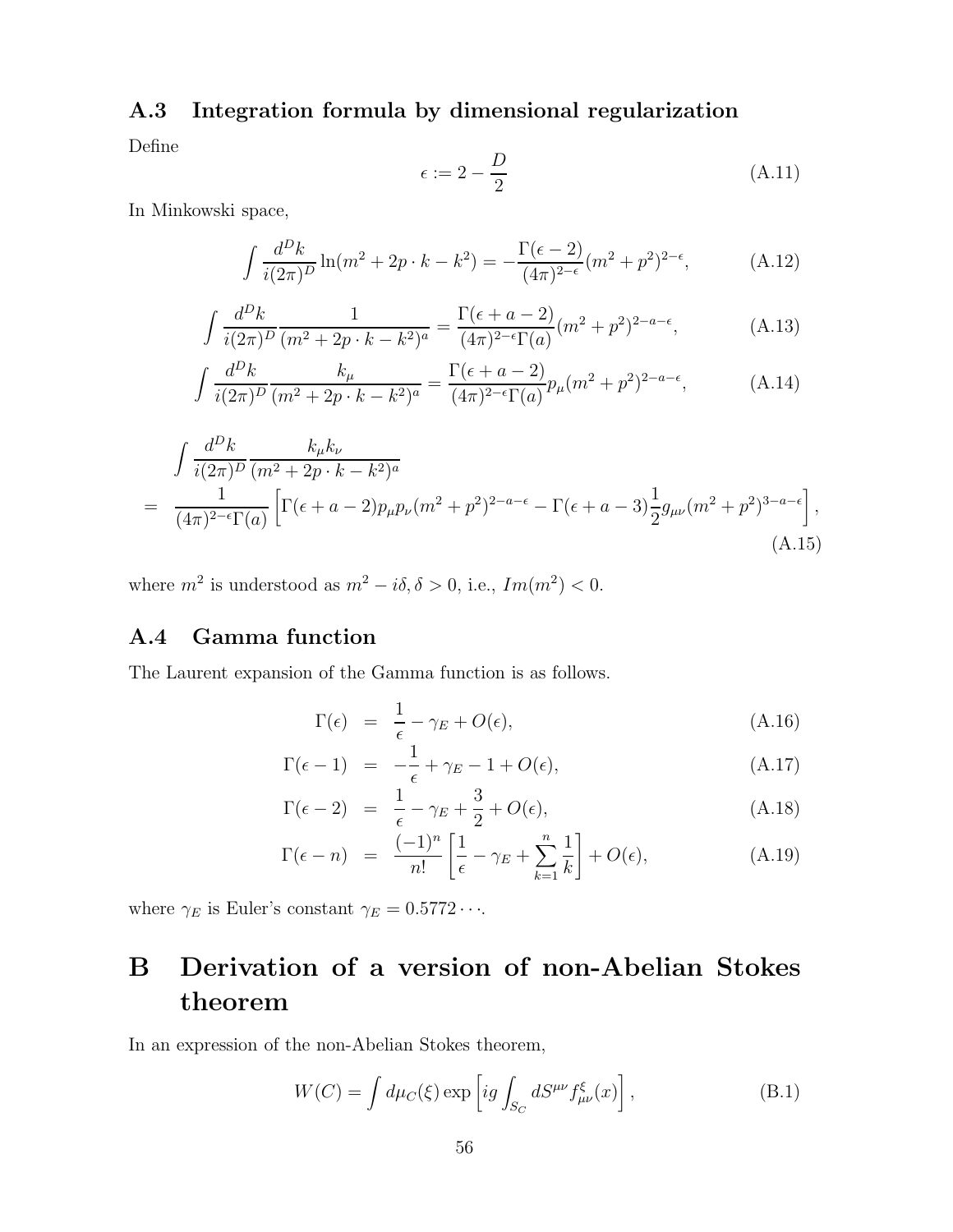the argument of the exponential is rewritten as follows. The target space coordinate of the surface spanned by the Wilson loop C is denoted by  $x(\sigma)$  where  $\sigma$  is the world sheet coordinate. The surface integral is rewritten in terms of the vorticity tensor as

$$
\frac{1}{2} \int_{S_C} dS^{\mu\nu}(x(\sigma)) f_{\mu\nu}(x(\sigma)) = \int d^4x \Theta^{\mu\nu}(x) f_{\mu\nu}(x)
$$
\n
$$
:= (\Theta, f) = (*\Theta, *f)
$$
\n
$$
= (*\Theta, \Delta^{-1}(d\delta + \delta d) * f)
$$
\n
$$
= (*\Theta, \Delta^{-1}d\delta * f) + (*\Theta, \Delta^{-1}\delta d * f)
$$
\n
$$
= (\delta\Delta^{-1} * \Theta, \delta * f) + (\Theta, * \Delta^{-1}\delta * \delta f)
$$
\n
$$
= (\delta\Delta^{-1} * \Theta \delta * f) + (\Theta, \Delta^{-1}d\delta f)
$$
\n
$$
= (\delta\Delta^{-1} * \Theta, k) + (\Delta^{-1}\delta\Theta, j),
$$
\n(B.3)

where  $k := \delta * f$  is the magnetic monopole current and  $j := \delta f$  is the electric current. Assuming the absence of the electric source  $j = 0$ , we obtain

$$
W(C) = \int d\mu_C(\xi) \exp \left[ ig(\Xi, k^{\xi}) + ig(N, j^{\xi}) \right], \tag{B.4}
$$

where  $N$  is one-form defined by

$$
\Xi := *d\Theta \Delta^{-1} = \delta * \Theta \Delta^{-1}, \quad N := \delta \Theta \Delta^{-1}.
$$
 (B.5)

with the components,

$$
\Xi^{\mu}(x) = \frac{1}{2} \epsilon^{\mu\nu\rho\sigma} \partial_{\nu}^{x} \int d^{4}y \Theta_{\rho\sigma}(y) \Delta^{-1}(y-x)
$$
 (B.6)

$$
= \frac{1}{2} \epsilon^{\mu\nu\rho\sigma} \partial_{\nu}^{x} \int_{S} d^{2} S_{\rho\sigma}(x(\sigma)) \Delta^{-1}(x(\sigma) - x), \tag{B.7}
$$

$$
N^{\mu}(x) = \partial_{\nu}^{x} \int d^{4}y \Theta^{\mu\nu}(y) \Delta^{-1}(y - x)
$$
 (B.8)

$$
= \frac{1}{2} \partial_{\nu}^{x} \int_{S} d^{2} S^{\mu \nu}(x(\sigma)) \Delta^{-1}(x(\sigma) - x). \tag{B.9}
$$

# C Calculation of the vacuum polarization for tensor fields

We shall evaluate the vacuum polarization of the tensor field B. The contribution from Fig. [2](#page-18-0) is calculated from

$$
\Pi^{ij}_{\mu\nu,\alpha\beta}(k) := \frac{1}{2} \int \frac{d^4p}{(2\pi)^4} D_{\sigma_1\sigma_2}(p) \delta^{d_1d_2} [-2\sigma g f^{ic_1d_1} I_{\mu\nu,\rho_1\sigma_1}]
$$
  
 
$$
\times D_{\rho_1\rho_2}(p+k) \delta^{c_1c_2} [-2\sigma g f^{jc_2d_2} I_{\alpha\beta,\rho_2\sigma_2}], \qquad (C.1)
$$

where

$$
I_{\mu\nu,\alpha\beta} := \frac{1}{2} (g_{\mu\alpha} g_{\nu\beta} - g_{\mu\beta} g_{\nu\alpha}),
$$
\n(C.2)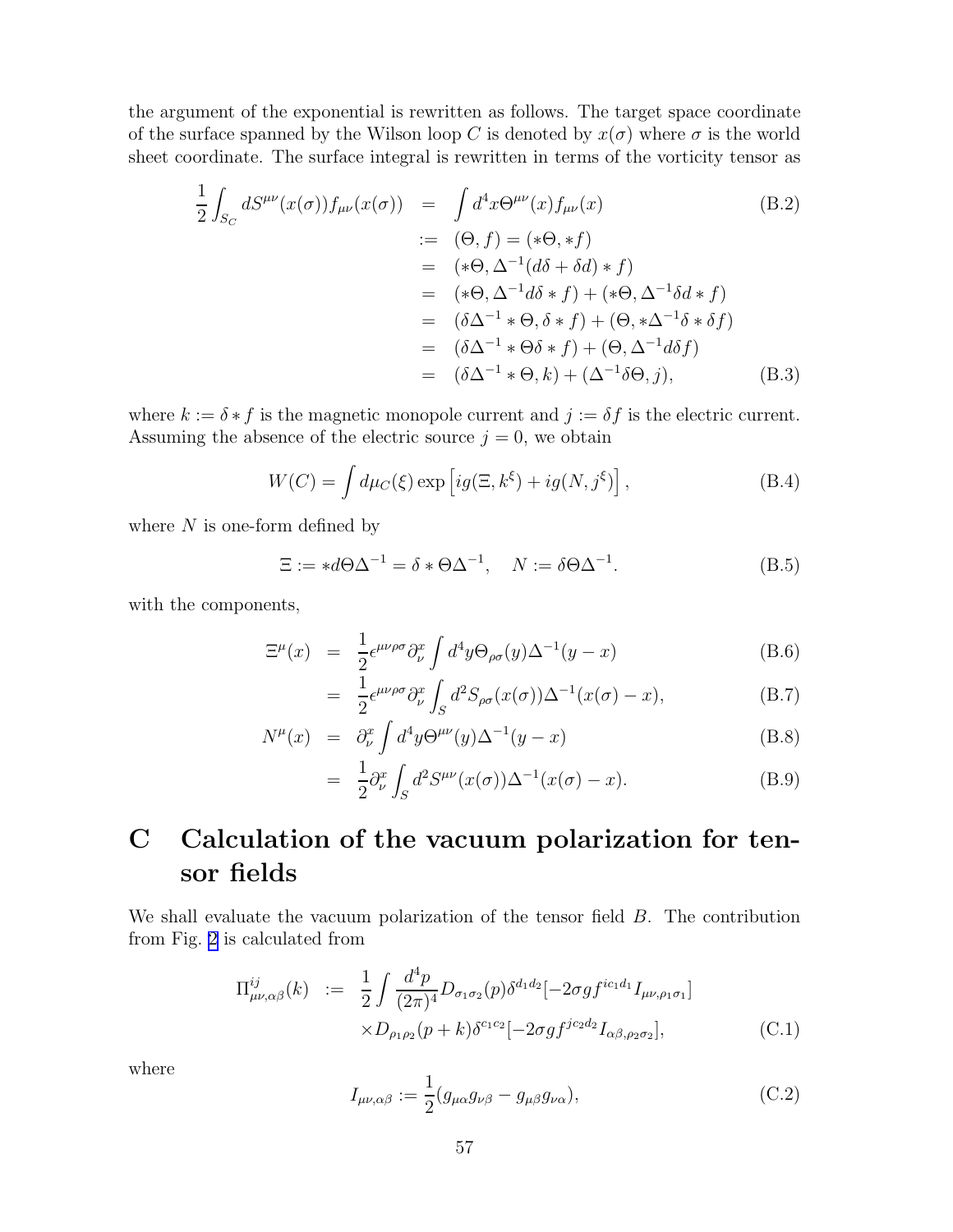and the the off-diagonal massive gluon propagator  $D_{\mu\nu}^{ab}(k) = \delta^{ab}D_{\mu\nu}(k)$  is given by

$$
D_{\mu\nu}(k) := \frac{1}{k^2 - M_A^2} \left[ g_{\mu\nu} - (1 - \alpha) \frac{k_{\mu} k_{\nu}}{k^2 - \alpha M_A^2} \right]
$$
(C.3)

$$
= \frac{1}{k^2 - M^2} \left( g_{\mu\nu} - \frac{k_{\mu} k_{\nu}}{M^2} \right) + \frac{k_{\mu} k_{\nu}}{M^2} \frac{1}{k^2 - \alpha M^2}
$$
(C.4)

$$
= \frac{1}{M^2} \left[ \frac{M^2 g_{\mu\nu} - k_{\mu} k_{\nu}}{k^2 - M^2} + \frac{k_{\mu} k_{\nu}}{k^2 - \alpha M^2} \right]. \tag{C.5}
$$

Hence the additional term to the APEGT is given by

$$
\delta_{(1)}^c \mathcal{L}_{APEGT} = \int \frac{d^4k}{(2\pi)^4} * B^i_{\mu\nu}(k) \Pi^{ij}_{\mu\nu,\alpha\beta}(k) * B^j_{\alpha\beta}(-k). \tag{C.6}
$$

Using the identity,

$$
\delta^{d_1 d_2} f^{ic_1 d_1} \delta^{c_1 c_2} f^{jc_2 d_2} = f^{ic_1 d_1} f^{jc_1 d_1} = C_2 \delta^{ij}, \tag{C.7}
$$

we obtain

$$
\Pi_{\mu\nu,\alpha\beta}^{ij}(k) := \frac{[-2\sigma g]^2}{2} C_2 \delta^{ij} I_{\mu\nu,\rho_1\sigma_1} I_{\alpha\beta,\rho_2\sigma_2} \int \frac{d^4 p}{(2\pi)^4} D_{\sigma_1\sigma_2}(p) D_{\rho_1\rho_2}(p+k) \quad \text{(C.8)}
$$
\n
$$
= \frac{2\sigma^2 g^2 C_2 \delta^{ij}}{M^4} I_{\mu\nu,\rho_1\sigma_1} I_{\alpha\beta,\rho_2\sigma_2} \int \frac{d^4 p}{(2\pi)^4} \Bigg[
$$
\n
$$
\frac{M^2 g_{\sigma_1\sigma_2} - p_{\sigma_1} p_{\sigma_2}}{p^2 - M^2} \frac{M^2 g_{\rho_1\rho_2} - (p+k)_{\rho_1}(p+k)_{\rho_2}}{(p+k)^2 - M^2} \quad \text{(C.9)}
$$

$$
+\frac{M^2 g_{\sigma_1 \sigma_2} - p_{\sigma_1} p_{\sigma_2} (p+k)_{\rho_1} (p+k)_{\rho_2}}{p^2 - M^2} \tag{C.10}
$$

$$
+\frac{p_{\sigma_1}p_{\sigma_2}}{p^2-\alpha M^2}\frac{M^2g_{\rho_1\rho_2}-(p+k)_{\rho_1}(p+k)_{\rho_2}}{(p+k)^2-M^2}
$$
(C.11)

$$
+\frac{p_{\sigma_1}p_{\sigma_2}}{p^2 - \alpha M^2} \frac{(p+k)_{\rho_1}(p+k)_{\rho_2}}{(p+k)^2 - \alpha M^2} \bigg].
$$
 (C.12)

Using the Feynman parameter formulas, two denominators are combined into one denominator, e.g,

$$
\frac{1}{p^2 - \alpha M^2} \frac{1}{(p+k)^2 - \beta M^2} = \int_0^1 dx \frac{1}{[p^2 + 2xk \cdot p + \{xk^2 - (x\beta - x\alpha + \alpha)M^2\}]^2},
$$
\n(C.13)

we have

$$
\Pi_{\mu\nu,\alpha\beta}^{ij}(k) = \frac{2\sigma^2 g^2 C_2 \delta^{ij}}{M^4} I_{\mu\nu,\rho_1\sigma_1} I_{\alpha\beta,\rho_2\sigma_2} \int_0^1 dx \Bigg[
$$
  

$$
\int \frac{d^4 p}{(2\pi)^4} \frac{[M^2 g_{\sigma_1\sigma_2} - p_{\sigma_1} p_{\sigma_2}][M^2 g_{\rho_1\rho_2} - (p+k)_{\rho_1} (p+k)_{\rho_2}]}{[p^2 + 2xk \cdot p + \{xk^2 - M^2\}]^2} (C.14)
$$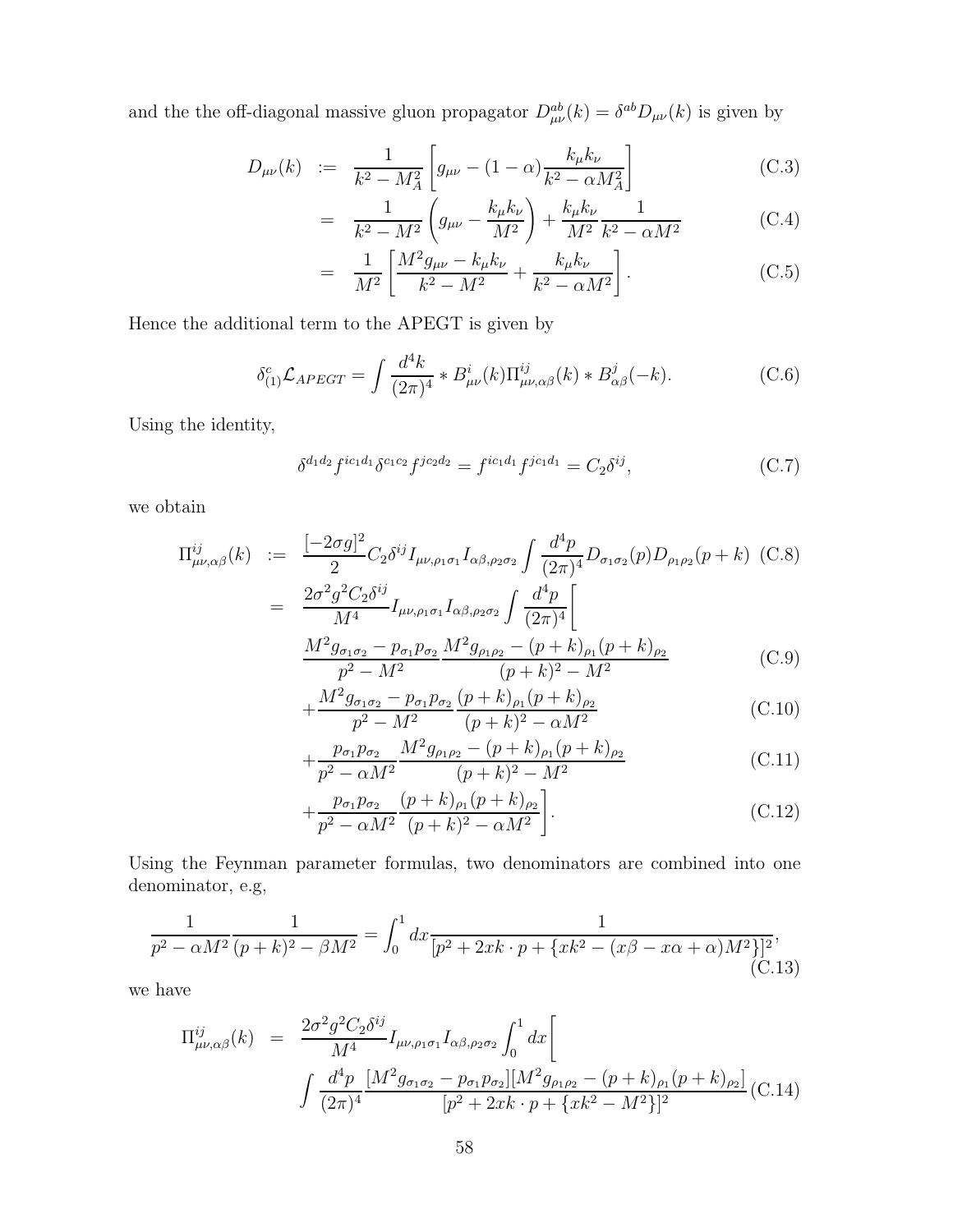$$
+\int \frac{d^4p}{(2\pi)^4} \frac{[M^2g_{\sigma_1\sigma_2} - p_{\sigma_1}p_{\sigma_2}][(p+k)_{\rho_1}(p+k)_{\rho_2}]}{[p^2 + 2xk \cdot p + \{xk^2 - (x\alpha - x + 1)M^2\}]^2}
$$
(C.15)

$$
+ \int \frac{d^4 p}{(2\pi)^4} \frac{[p_{\sigma_1} p_{\sigma_2}][M^2 g_{\rho_1 \rho_2} - (p+k)_{\rho_1} (p+k)_{\rho_2}]}{[p^2 + 2xk \cdot p + \{xk^2 - (x - x\alpha + \alpha)M^2\}]^2}
$$
(C.16)

$$
+\int \frac{d^4p}{(2\pi)^4} \frac{[p_{\sigma_1}p_{\sigma_2}][(p+k)_{\rho_1}(p+k)_{\rho_2}]}{[p^2+2xk\cdot p+\{xk^2-\alpha M^2\}]^2} \Bigg].
$$
 (C.17)

The momentum integration can be performed by making use of the formula in Ap-pendix [A](#page-56-0) where  $\epsilon := 2 - D/2$ . After straightforward but tedious calculations, we are lead to

$$
\Pi_{\mu\nu,\alpha\beta}^{ij}(k)
$$
\n
$$
= -2C_{2}\sigma^{2}g^{2}\delta^{ij}iI_{\mu\nu,\alpha\beta}\int_{0}^{1} dx \frac{(4\pi)^{\epsilon}}{(4\pi)^{2}\Gamma(2)}
$$
\n
$$
\times \left\{\Gamma(\epsilon)[M^{2} - x(1-x)k^{2}]^{-\epsilon} + M^{-2}\Gamma(-1+\epsilon)[M^{2} - x(1-x)k^{2}]^{1-\epsilon} - \frac{1}{2}M^{-2}\Gamma(-1+\epsilon)[\{\alpha + (1-\alpha)x\}M^{2} - x(1-x)k^{2}]^{1-\epsilon} - \frac{1}{2}M^{-2}\Gamma(-1+\epsilon)[\{\alpha + (1-\alpha)x\}M^{2} - x(1-x)k^{2}]^{1-\epsilon} \right\}
$$
\n
$$
-2C_{2}\sigma^{2}g^{2}\delta^{ij}i\frac{1}{2}k^{2}(I-P)_{\mu\nu,\alpha\beta}\int_{0}^{1} dx \frac{(4\pi)^{\epsilon}}{(4\pi)^{2}\Gamma(2)}
$$
\n
$$
\times \left\{-M^{-2}\Gamma(\epsilon)[M^{2} - x(1-x)k^{2}]^{-\epsilon}(2x^{2} + 2x + 1) - \frac{1}{2}M^{-4}\Gamma(-1+\epsilon)[M^{2} - x(1-x)k^{2}]^{1-\epsilon} \qquad (C.18)
$$
\n
$$
+M^{-2}\Gamma(\epsilon)[\{\alpha + (1-\alpha)x\}M^{2} - x(1-x)k^{2}]^{-\epsilon}(x^{2} + 2x + 1)
$$

$$
+\frac{1}{2}M^{-4}\Gamma(-1+\epsilon)[\{\alpha+(1-\alpha)x\}M^{2}-x(1-x)k^{2}]^{1-\epsilon}
$$
(C.19)

$$
+M^{-2}\Gamma(\epsilon)[\{\alpha+(1-\alpha)x\}M^{2}-x(1-x)k^{2}]^{-\epsilon}x^{2}+\frac{1}{2}M^{-4}\Gamma(-1+\epsilon)[\{\alpha+(1-\alpha)x\}M^{2}-x(1-x)k^{2}]^{1-\epsilon}
$$
(C.20)

$$
-\frac{1}{2}M^{-4}\Gamma(-1+\epsilon)[\alpha M^2 - x(1-x)k^2]^{1-\epsilon}\bigg\},\tag{C.21}
$$

where the fourth term does not give the term proportional to  $I_{\mu\nu,\alpha\beta}$ . Here we have used the following properties of the projection operator,

$$
I_{\mu\nu,\alpha\beta} = -I_{\nu\mu,\alpha\beta} = I_{\alpha\beta,\mu\nu} = -I_{\mu\nu,\beta\alpha},\tag{C.22}
$$

$$
I_{\mu\nu,\rho\sigma}I_{\rho\sigma,\alpha\beta} = I_{\mu\nu,\alpha\beta},\tag{C.23}
$$

$$
k^{\rho_1} I_{\mu\nu,\rho_1\sigma} k^{\rho_2} I_{\alpha\beta,\rho_2\sigma} = \frac{1}{4} (k_{\mu} k_{\alpha} g_{\nu\beta} - k_{\mu} k_{\beta} g_{\nu\alpha} - k_{\nu} k_{\alpha} g_{\mu\beta} + k_{\nu} k_{\beta} g_{\mu\alpha})
$$
  

$$
= \frac{1}{2} k^2 (I - P)_{\mu\nu,\alpha\beta},
$$
 (C.24)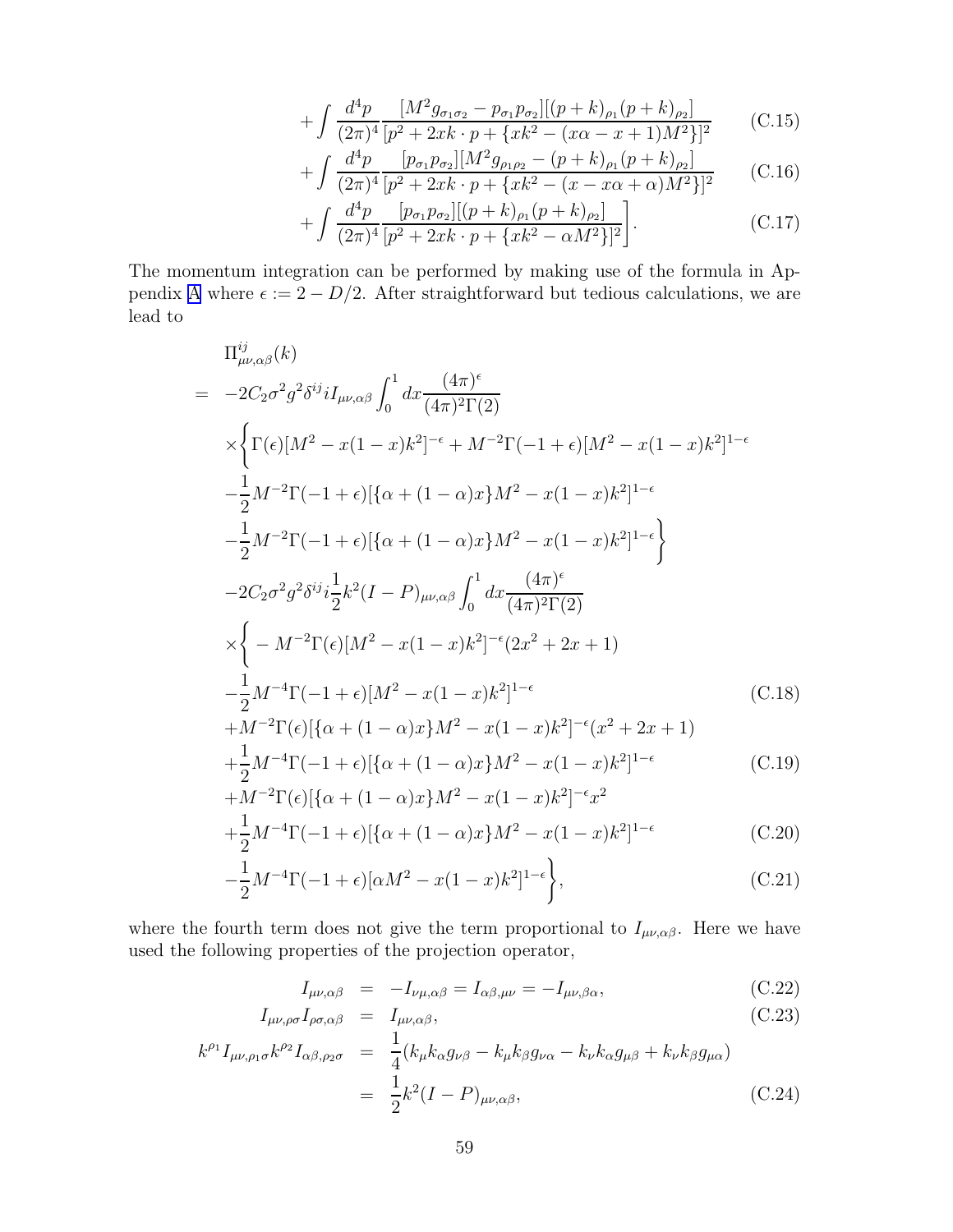where we have introduced

$$
P_{\mu\nu,\alpha\beta} := \frac{1}{2} (T_{\mu\alpha} T_{\nu\beta} - T_{\mu\beta} T_{\nu\alpha}), \quad T_{\mu\nu} := g_{\mu\nu} - \frac{k_{\mu} k_{\nu}}{k^2}.
$$
 (C.25)

Using the Laurent expansion of the Gamma function  $\Gamma(x)$ , we obtain

$$
\Pi_{\mu\nu,\alpha\beta}^{ij}(k) \qquad (C.26)
$$
\n
$$
= \frac{-2C_{2}\sigma^{2}g^{2}}{16\pi^{2}}\delta^{ij}I_{\mu\nu,\alpha\beta}\epsilon^{-1}\int_{0}^{1}dx[\alpha+(1-\alpha)x]
$$
\n
$$
+ \frac{-2C_{2}\sigma^{2}g^{2}}{16\pi^{2}}\delta^{ij}I_{\mu\nu,\alpha\beta}\int_{0}^{1}dx\left\{ \left[ -x(1-x)\frac{k^{2}}{M^{2}} \right] \ln\left[ \frac{M^{2}}{\mu^{2}} - x(1-x)\frac{k^{2}}{\mu^{2}} \right] - \left[ \alpha+(1-\alpha)x-x(1-x)\frac{k^{2}}{M^{2}} \right] \ln\left[ \left\{ \alpha+(1-\alpha)x\frac{M^{2}}{\mu^{2}} - x(1-x)\frac{k^{2}}{\mu^{2}} \right\} \right] + (\gamma_{E}-\ln 4\pi-1)(1-\alpha)(1-x) - \gamma_{E} + \ln 4\pi \right\}
$$
\n
$$
+ \frac{-2C_{2}\sigma^{2}g^{2}}{16\pi^{2}}\delta^{ij}\frac{1}{2}k^{2}(I-P)_{\mu\nu,\alpha\beta}
$$
\n
$$
\times \left[ M^{-2}\int_{0}^{1}dx(2x^{2}+2x+1)\left\{ \ln\left[ \frac{M^{2}}{\mu^{2}} - x(1-x)\frac{k^{2}}{\mu^{2}} \right] - \ln\left[ \left\{ \alpha+(1-\alpha)x\frac{M^{2}}{\mu^{2}} - x(1-x)\frac{k^{2}}{\mu^{2}} \right\} \right\} - \frac{1}{2}M^{-2}\int_{0}^{1}dx\left[ 1-x(1-x)\frac{k^{2}}{M^{2}} \right] \ln\left[ \frac{M^{2}}{\mu^{2}} - x(1-x)\frac{k^{2}}{\mu^{2}} \right] + M^{-2}\int_{0}^{1}dx\left[ \alpha-x(1-x)\frac{k^{2}}{M^{2}} \right] \ln\left[ \alpha\frac{M^{2}}{\mu^{2}} - x(1-x)\frac{k^{2}}{\mu^{2}} \right] + M^{-2}\int_{0}^{1}dx\left[ \alpha+(1-\alpha)x-x(1-x)\frac{k^{2}}{\mu^{2}} \right] + O(\epsilon). \qquad (C.27)
$$

Here note that the divergent term  $\epsilon^{-1}k^2(1-P)$  does not exist. In the neighborhood of  $k^2 = 0$ , i.e, in the low-energy region such that  $k^2/M^2 \ll 1$ ,

$$
\Pi_{\mu\nu,\alpha\beta}^{ij}(k) = -\frac{2C_2\sigma^2 g^2}{16\pi^2} \delta^{ij} \left\{ I_{\mu\nu,\alpha\beta} \left[ \epsilon^{-1} \frac{1+\alpha}{2} + f_0(\alpha) + f_1(\alpha) \frac{k^2}{M^2} + f_2(\alpha) \frac{k^4}{M^4} \right] + \frac{1}{2} \frac{k^2}{M^2} (I - P)_{\mu\nu,\alpha\beta} \left[ h_0(\alpha) + h_1(\alpha) \frac{k^2}{M^2} \right] \right\} + O\left(\frac{k^6}{M^6}\right),
$$
\n(C.28)

 ${\rm where}^{24}$ 

$$
f_0(\alpha) \quad := \quad -\frac{1+\alpha}{2} \ln \frac{M^2}{\mu^2} + (\gamma_E - \ln 4\pi - 1)(1-\alpha)\frac{1}{2} - \gamma_E + \ln 4\pi
$$

<sup>24</sup> The piece proportional to  $1 - P$  leads to the perimeter law. Therefore, it is neglected when we obtain the string tension.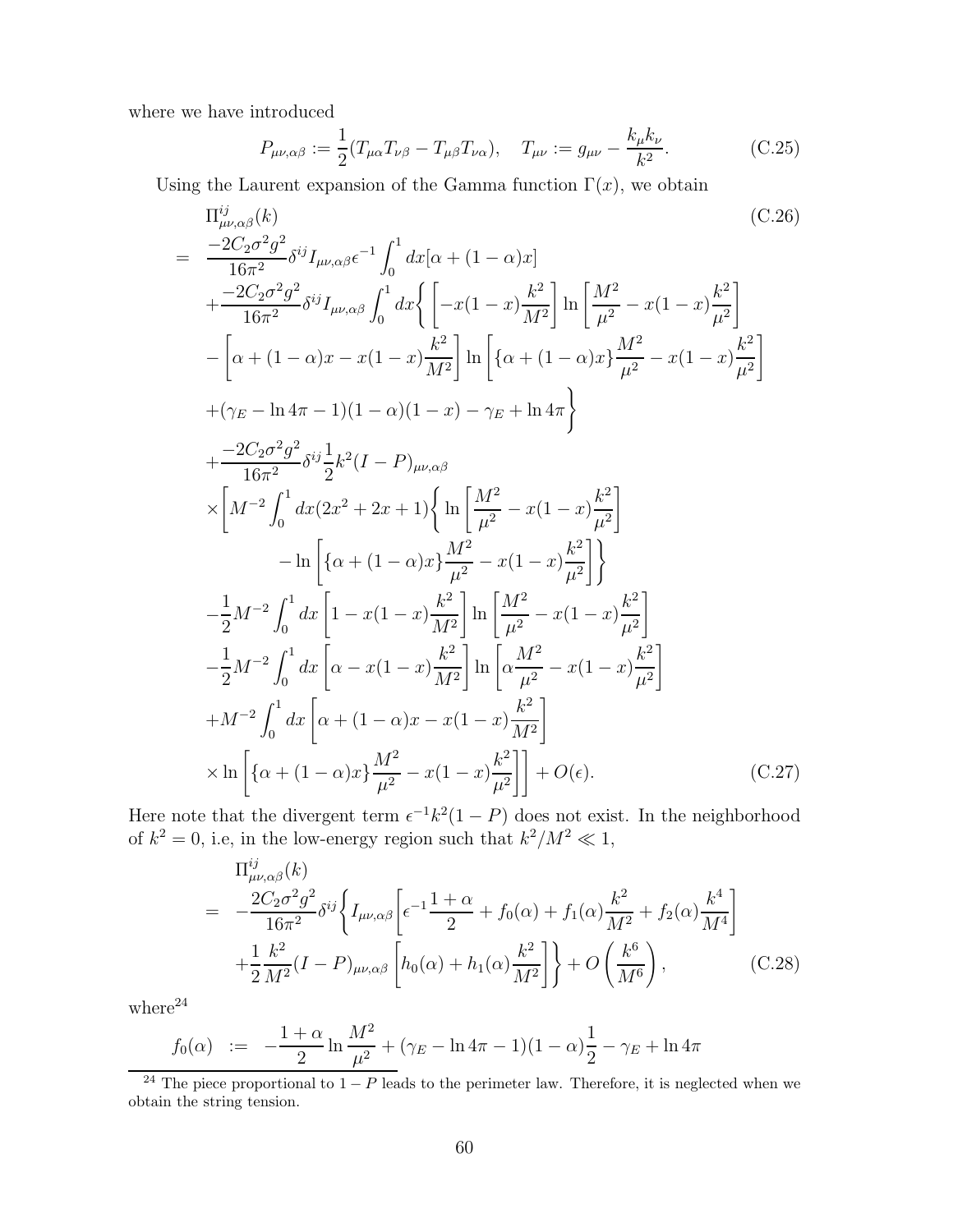<span id="page-62-0"></span>
$$
-\int_0^1 dx \left[ \alpha + (1 - \alpha)x \right] \ln[\alpha + (1 - \alpha)x]
$$
(C.29)  
= 
$$
-\frac{1 + \alpha}{2} \ln \frac{M^2}{\mu^2} + (\gamma_E - \ln 4\pi - 1)(1 - \alpha)\frac{1}{2} - \gamma_E + \ln 4\pi + \frac{1}{1 - \alpha} \left[ \frac{\alpha^2}{2} \ln \alpha + \frac{1}{4} - \frac{1}{4} \alpha^2 \right],
$$
(C.30)

$$
f_1(\alpha) := \int_0^1 dx \ x(1-x)\{1 + \ln[\alpha + (1-\alpha)x]\}
$$
(C.31)  
=  $\frac{1}{6} + \frac{1}{(1-\alpha)^3} \left\{ \frac{\alpha^3}{3} \ln \alpha - \frac{\alpha^3}{9} + \frac{1}{9} - (1+\alpha) \left[ \frac{\alpha^2}{2} \ln \alpha - \frac{\alpha^2}{4} + \frac{1}{4} \right] + \alpha(\alpha \ln \alpha - \alpha + 1) \right\},$ (C.32)

$$
f_2(\alpha) := \int_0^1 dx \left[ x^2 (1-x)^2 - \frac{1}{2} \frac{x^2 (1-x)^2}{\alpha + (1-\alpha)x} \right]
$$
 (C.33)

$$
= \frac{1}{30} - \frac{1}{(1-\alpha)^5} \left[ \frac{1}{24} - \frac{1}{3}\alpha + \frac{1}{3}\alpha^3 - \frac{1}{24}\alpha^4 - \frac{1}{2}\alpha^2 \ln \alpha \right],
$$
 (C.34)

and

$$
h_0(\alpha) := \int_0^1 dx \bigg\{ -\frac{1}{2}\alpha \ln \alpha + [\alpha + (1 - \alpha)x] \ln[\alpha + (1 - \alpha)x] - (2x^2 + 2x + 1) \ln[\alpha + (1 - \alpha)x] \bigg\},\tag{C.35}
$$

$$
h_1(\alpha) := \int_0^1 dx \bigg\{ (2x^2 + 2x + 1) \frac{(1 - \alpha)x(1 - x)^2}{\alpha + (1 - \alpha)x} + \frac{1}{2}x(1 - x)\ln \alpha - x(1 - x)\ln[\alpha + (1 - \alpha)x] \bigg\}.
$$
 (C.36)

For  $\alpha = 1$ , the results are greatly simplified;  $h_i = 0$  and  $f_0 = -\ln \frac{M^2}{\mu^2} - \gamma_E + \ln 4\pi$ ,  $f_1 =$  $1/6, f_2 = 1/60.$ 

# D Manifest covariant quantization of the second rank antisymmetric tensor gauge field

### D.1 Second-rank antisymmetric tensor gauge theory

We discuss the gauge fixing of a second-rank antisymmetric tensor gauge field  $A_{\mu\nu}$ whose Lagrangian is given by

$$
\mathcal{L}_0 = -\frac{1}{8} (\epsilon_{\mu\nu\rho\sigma} \partial^{\nu} A^{\rho\sigma})^2.
$$
 (D.1)

This Lagrangian is invariant under the hypergauge transformation,

$$
\delta A_{\mu\nu}(x) = \partial_{\mu}\xi_{\nu}(x) - \partial_{\nu}\xi_{\mu}(x). \tag{D.2}
$$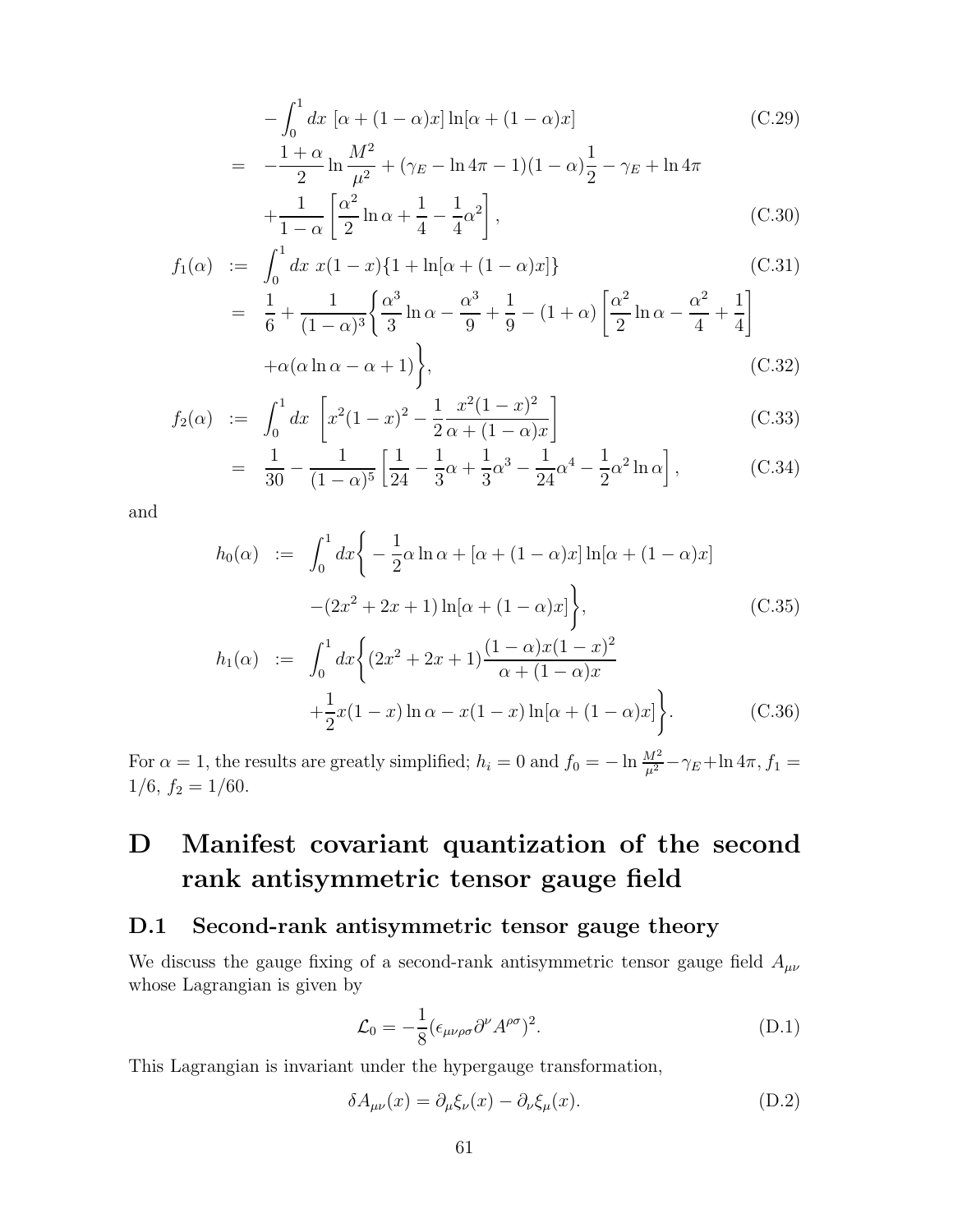In order to fix the gauge, we adopt the gauge fixing condition for  $A_{\mu\nu}$ ,

$$
\partial^{\nu} A_{\mu\nu} = 0. \tag{D.3}
$$

Then the gauge fixing (GF) and Faddeev-Popov (FP) ghost term is obtained based on the prescription of Kugo and Uehara[[73](#page-80-0)] as

$$
\mathcal{L}_1 := -i\delta_B \left[ \bar{C}^\nu (\partial^\mu A_{\mu\nu} + \frac{\alpha_1}{2} B_\nu) \right],\tag{D.4}
$$

where we have defined the nilpotent BRST transformation,

$$
\delta_B A_{\mu\nu}(x) = \partial_\mu C_\nu(x) - \partial_\nu C_\mu(x), \n\delta_B C_\mu(x) = i\partial_\mu d(x), \n\delta_B d(x) = 0, \n\delta_B \bar{C}_\mu(x) = iB_\mu(x), \n\delta_B B_\mu(x) = 0.
$$
\n(D.5)

Hence, the explicit form of  $\mathcal{L}_1$  reads

$$
\mathcal{L}_1 = B^{\nu} \partial^{\mu} A_{\mu\nu} + i \bar{C}^{\nu} \partial^{\mu} [\partial_{\mu} C_{\nu} - \partial_{\nu} C_{\mu}] + \frac{\alpha_1}{2} (B_{\mu})^2.
$$
 (D.6)

However, the Lagrangian  $\mathcal{L}_1$  and hence  $\mathcal{L}_0 + \mathcal{L}_1$  is still invariant under the transformation of the vector ghosts  $C_{\mu}$  and  $\bar{C}_{\mu}$ , i.e.,  $\delta C_{\mu}(x) = i \partial_{\mu} \theta(x)$ ,  $\delta \bar{C}_{\mu}(x) = i \partial_{\mu} \varphi(x)$ . Note that  $C_{\mu}$  and  $\bar{C}_{\mu}$  are independent fields and that  $C^{\dagger} = C, \tilde{C}^{\dagger} = \bar{C}$ . We consider the gauge fixing conditions,  $\partial^{\mu}\bar{C}_{\mu} = 0$  and  $\partial^{\mu}C_{\mu} = 0$ . Therefore, we must add an additional GF+FP term,

$$
\mathcal{L}_2 := -i\delta_B \left[ \bar{d} \left( \partial^\mu C_\mu + \alpha_2 P \right) \right] - i\delta_B \left[ N \left( \partial^\mu \bar{C}_\mu + \alpha_3 B^{(1)} \right) \right]. \tag{D.7}
$$

where the nilpotent BRST transformation of the additional fields is supplemented as

$$
\delta_B N(x) = P(x),
$$
  
\n
$$
\delta_B P(x) = 0,
$$
  
\n
$$
\delta_B \bar{d}(x) = B^{(1)}(x),
$$
  
\n
$$
\delta_B B^{(1)}(x) = 0,
$$
\n(D.8)

The explicit form of  $\mathcal{L}_2$  reads

$$
\mathcal{L}_2 = -iB^{(1)}\partial^{\mu}C_{\mu} - i\alpha_4 B^{(1)}P + \bar{d}\partial^{\mu}\partial_{\mu}d - iP\partial^{\mu}\bar{C}_{\mu} + N\partial^{\mu}B_{\mu},\tag{D.9}
$$

where we have defined  $\alpha_4 := \alpha_2 - \alpha_3$ . Note that P and  $B^{(1)}$  anti-commute. For the assignment of the ghost number of each field, see Table.1. Two vector fields  $C_{\mu}, \bar{C}_{\mu}$  are two primary ghosts, and three scalar fields  $d, \bar{d}, N$  are three secondary ghosts. Three fields  $B_{\mu}, P, B^{(1)}$  are the Lagrange multiplier fields for the condition,  $\partial^{\nu}A_{\mu\nu} = 0, \partial^{\mu}\bar{C}_{\mu} = 0, \dot{\partial}^{\mu}C_{\mu} = 0$ , respectively. Thus we obtain the GF+FP term for the Lagrangian  $\mathcal{L}_0$ , i.e.,  $\mathcal{L}_{GF+FP} = \mathcal{L}_1 + \mathcal{L}_2$ .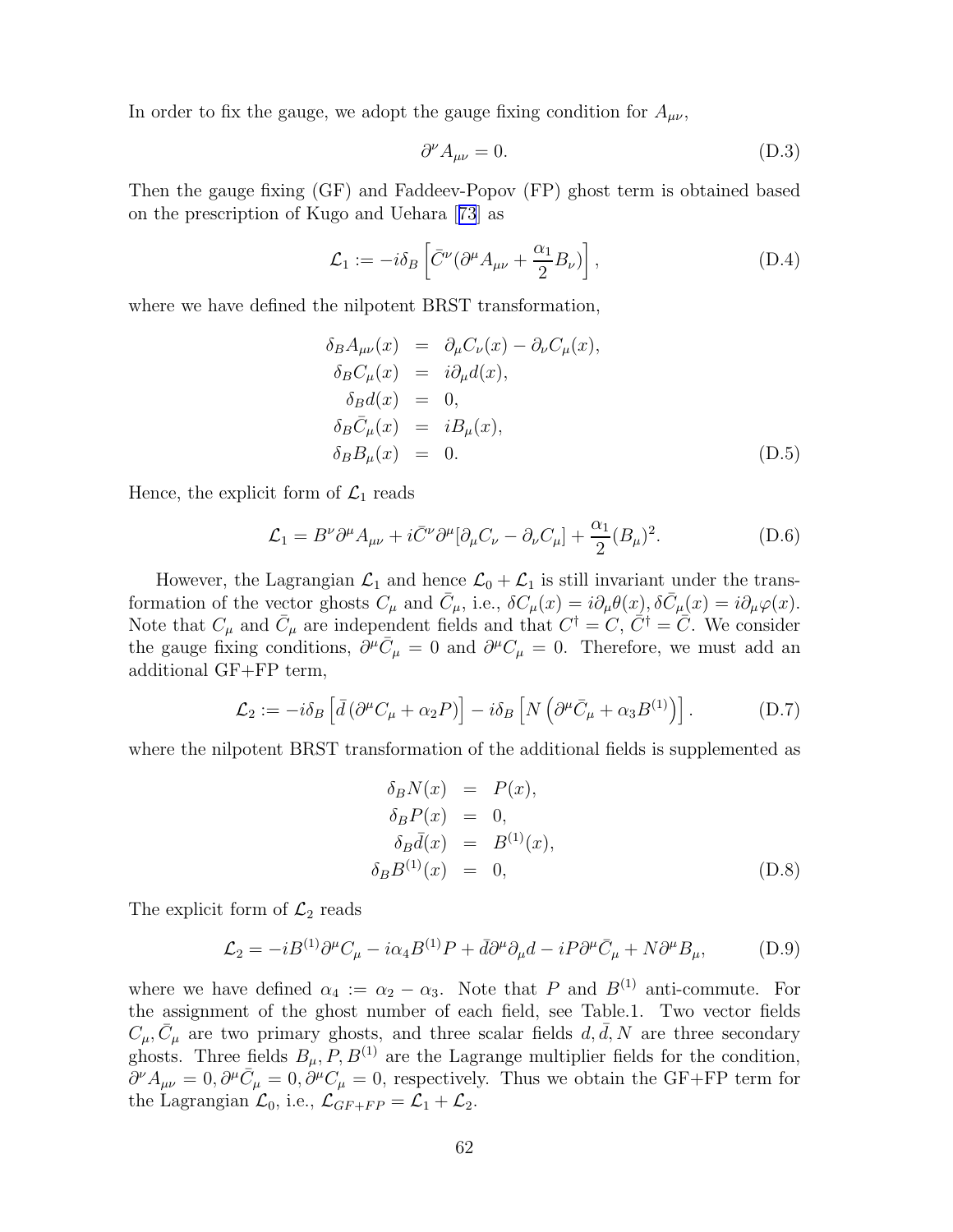| field                 |                | rank ghost number |
|-----------------------|----------------|-------------------|
| $\boldsymbol{A}$      | $\overline{2}$ | 0                 |
| $\, C \,$             | $\mathbf 1$    | $\mathbf 1$       |
|                       | 0              | $\overline{2}$    |
| $\frac{d}{\bar{C}}$   | 1              | $-1$              |
| $\boldsymbol{B}$      | $\mathbf 1$    | $\overline{0}$    |
| $\boldsymbol{N}$      | 0              | $\overline{0}$    |
| $\overline{P}$        | 0              | $\mathbf 1$       |
| $\bar{d}$             | 0              | $-2$              |
| $\mathcal{B}^{(1)}$   | 0              | $-1$              |
| $\Lambda$             | $\mathbf 1$    | $\overline{0}$    |
|                       | 0              | 1                 |
| $\bar{C}'$ $\bar{C}'$ | 0              | $-1$              |
| B'                    |                | 0                 |
|                       |                |                   |

Table 1: The ghost number of the field with the indicated rank.

Now all the gauge freedom is fixed. Thus the full Lagrangian density is given by

$$
\mathcal{L}_{tot} = \mathcal{L}_0 + \mathcal{L}_{GF+FP},
$$
\n
$$
= \mathcal{L}_0 + B^{\nu} \partial^{\mu} A_{\mu\nu} + i \bar{C}^{\nu} \partial^{\mu} [\partial_{\mu} C_{\nu} - \partial_{\nu} C_{\mu}] + \frac{\alpha_1}{2} (B_{\mu})^2
$$
\n
$$
-i B^{(1)} \partial^{\mu} C_{\mu} - i \alpha_4 B^{(1)} P + \bar{d} \partial^{\mu} \partial_{\mu} d - i P \partial^{\mu} \bar{C}_{\mu} + N \partial^{\mu} B_{\mu}. \tag{D.10}
$$

The massless antisymmetric tensor field stands for the massless spin-0 field as a physical mode. It is possible to show that all the unphysical modes decouple leaving correctly one physical mode [\[39\]](#page-79-0).

The above result is the summary of the results obtained by Townsend [\[38\]](#page-78-0), Hata, Kugo and Ohta [\[40](#page-79-0)] and Kimura[[39](#page-79-0)]. The same result can be obtained within the framework of the extended theory for the constrained system based on the canonical Hamiltonian formalism on the extended phase space, the so-called the Batalin-Fradkin-Vilkovisky (BFV)formalism, see e.g. the original papers and a review [\[74](#page-80-0)].

#### D.2 Inclusion of mass term

Next, we consider the theory of an antisymmetric tensor field with the mass term,

$$
\mathcal{L}_0^m[A] = -\frac{1}{8} (\epsilon_{\mu\nu\rho\sigma} \partial^\nu A^{\rho\sigma})^2 - \frac{1}{4} m^2 (A_{\mu\nu})^2. \tag{D.11}
$$

This Lagrangian with the mass term is no longer invariant under the hypergauge transformation of  $A_{\mu\nu}$ . However, the invariance is recovered by introducing an additional vector field  $\Lambda_{\mu}$  in such a way that

$$
\mathcal{L}_0^{m'}[A,\Lambda] = -\frac{1}{8} (\epsilon_{\mu\nu\rho\sigma} \partial^{\nu} A^{\rho\sigma})^2 - \frac{1}{4} (m A_{\mu\nu} + \partial_{\mu} \Lambda_{\nu} - \partial_{\nu} \Lambda_{\mu})^2. \tag{D.12}
$$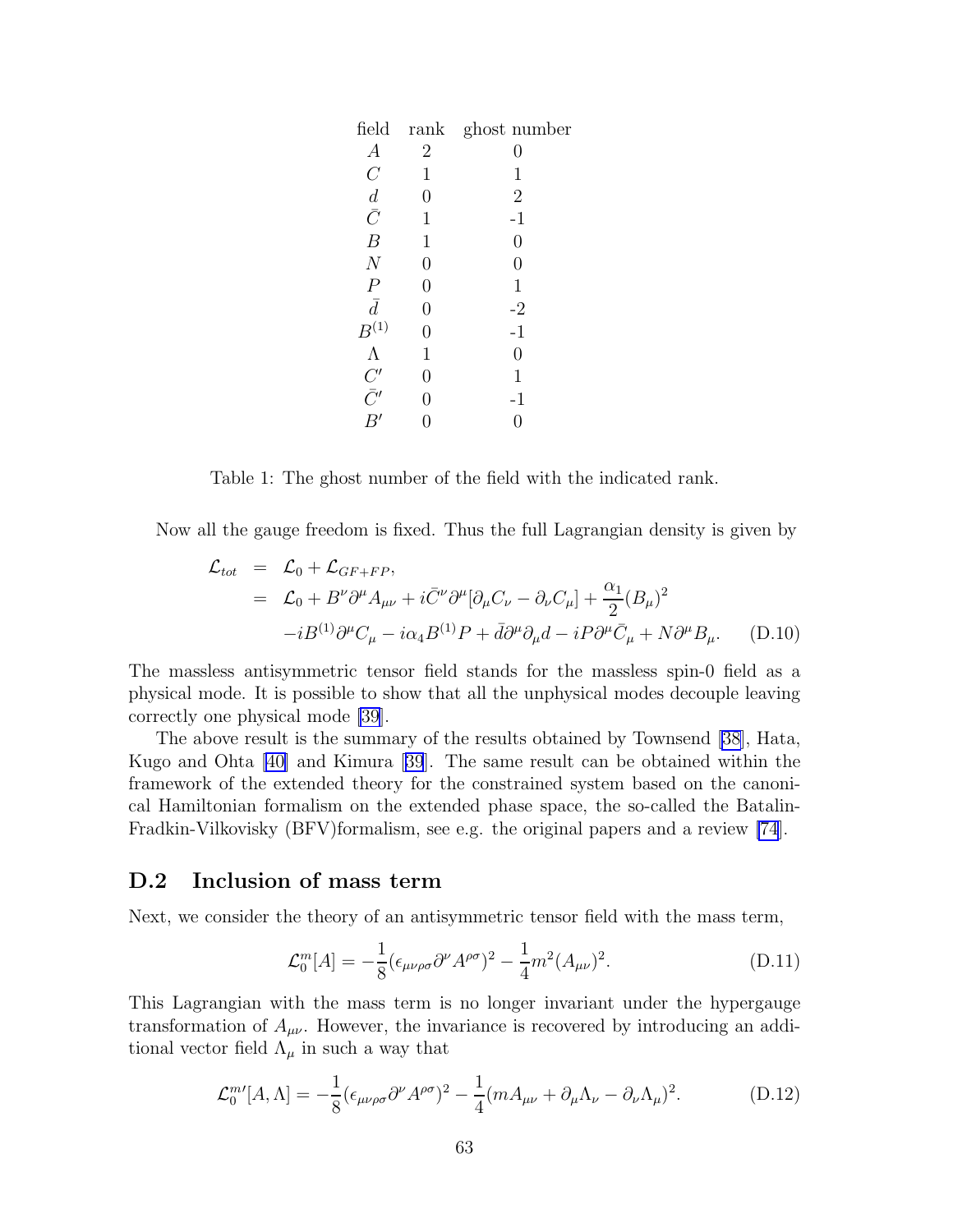Actually, this Lagrangian is invariant under the combined transformation,

$$
\delta A_{\mu\nu}(x) = \partial_{\mu}\xi_{\nu}(x) - \partial_{\nu}\xi_{\mu}(x), \quad \delta \Lambda_{\mu}(x) = -m\xi_{\mu}(x). \tag{D.13}
$$

Moreover, it has an additional invariance under the transformation,

$$
\delta A_{\mu\nu}(x) = 0, \quad \delta \Lambda_{\mu}(x) = \partial_{\mu}\omega(x). \tag{D.14}
$$

Therefore, we define the BRST transformation of the field  $\Lambda$  as

$$
\delta_B \Lambda_\mu(x) = -mC_\mu(x) + \partial_\mu C'(x),\tag{D.15}
$$

by introducing additional ghost  $C'$ . The BRST transformation of  $C'$  and  $\bar{C}'$  is defined by

$$
\delta_B C'(x) = imd(x), \tag{D.16}
$$

$$
\delta_B \bar{C}'(x) = iB'(x), \tag{D.17}
$$

$$
\delta_B B'(x) = 0. \tag{D.18}
$$

The first BRST transformation is determined by nilpotency of (D.15). Other two transformations are also suggested from nilpotency of BRST transformation. Thus the nilpotent BRST transformation is determined for all the fields. In order to fix the gauge freedom, we must obtain the GF+PF term  $\mathcal{L}_{GF+FP}$ . For  $\mathcal{L}'_{tot} := \mathcal{L}_{0}^{m} + \mathcal{L}_{GF+FP}$ , the generation functional of the theory is given by

$$
Z := \int \mathcal{D}A_{\mu\nu} \mathcal{D}\Lambda_{\mu} \mathcal{D}B_{\mu} \mathcal{D}C_{\mu} \mathcal{D}\bar{C}_{\mu} \mathcal{D}d\mathcal{D}\bar{d}\mathcal{D} \mathcal{N} \mathcal{D}P \mathcal{D}B^{(1)} \mathcal{D}C' \mathcal{D}\bar{C}' \mathcal{D}B' \exp\left[i \int d^4x \mathcal{L}_{tot}'\right].
$$
\n(D.19)

A good choice is  $2^5$ 

$$
\mathcal{L}_{GF+FP} = -i\delta_B \left[ \bar{C}^{\nu} \left( \partial^{\mu} A_{\mu\nu} - \partial_{\nu} N - a \Lambda_{\nu} + \frac{\alpha_1}{2} B_{\nu} \right) + \bar{d} \left( \partial^{\mu} C_{\mu} + b C' + \alpha_2 P \right) \right.
$$
  
\n
$$
+ \bar{C}' \left( \partial^{\mu} \Lambda_{\mu} + \frac{\alpha'}{2} B' \right) \right]
$$
  
\n
$$
= B^{\nu} \left( \partial^{\mu} A_{\mu\nu} - \partial_{\nu} N - a \Lambda_{\nu} + \frac{\alpha_1}{2} B_{\nu} \right)
$$
  
\n
$$
+ i \bar{C}^{\nu} [\partial^{\mu} (\partial_{\mu} C_{\nu} - \partial_{\nu} C_{\mu}) - \partial_{\nu} P - a (\partial_{\nu} C' - m C_{\nu})]
$$
  
\n
$$
- i B^{(1)} (\partial^{\mu} C_{\mu} + b C' + \alpha_2 P) + \bar{d} \partial^{\mu} \partial_{\mu} d + b m \bar{d} d
$$
  
\n
$$
+ B' (\partial^{\mu} \Lambda_{\mu} + \frac{\alpha'}{2} B') + i \bar{C}' \partial^{\mu} (\partial_{\mu} C' - m C_{\mu}), \qquad (D.21)
$$

where  $\alpha_1, \alpha_2, \alpha'$  are gauge fixing parameters and  $a, b$  are parameters specified later. From the naive viewpoint, this corresponds to the gauge fixing condition,  $\partial^{\mu} A_{\mu\nu} = 0$ ,  $\partial^{\mu}C_{\mu} = 0 = \partial^{\mu}\bar{C}_{\mu}$  and  $\partial^{\mu}\Lambda_{\mu} = 0$ . If we integrate over B and B', the sector containing  $A$  and  $\Lambda$  reads

2

$$
Z := \int \mathcal{D}A_{\mu\nu} \mathcal{D}\Lambda_{\mu} \mathcal{D}N \exp\left[i \int d^4x \mathcal{L}_{tot}''\right], \tag{D.22}
$$

<sup>&</sup>lt;sup>25</sup> The author would like to thank Atsushi Nakamura [\[75](#page-80-0)] for helpful discussions on this Appendix.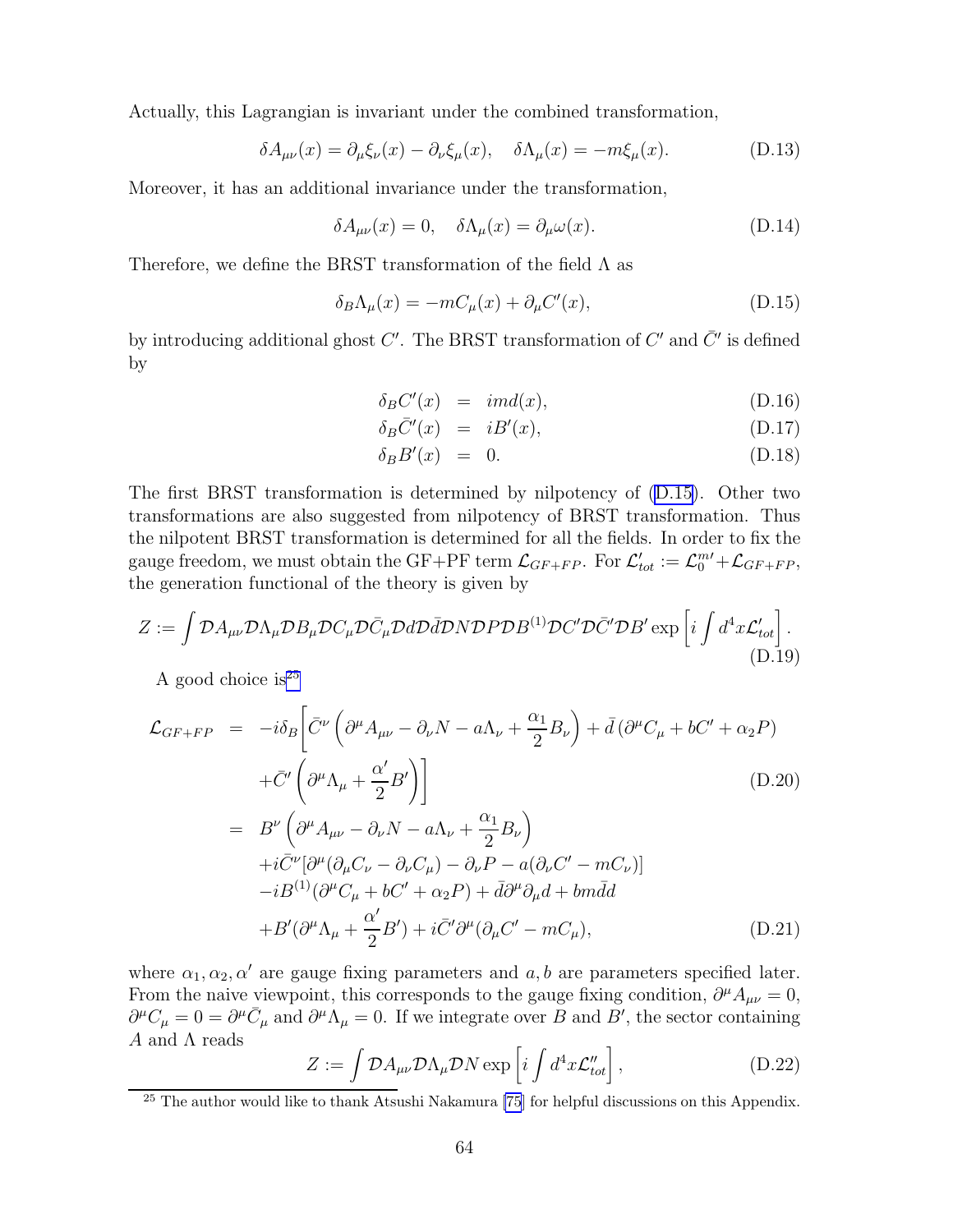where

$$
\mathcal{L}_{tot}'' = \mathcal{L}_0^m[A] - \frac{1}{2} m A_{\mu\nu} (\partial_\mu \Lambda_\nu - \partial_\nu \Lambda_\mu) - \frac{1}{4} m^2 (\partial_\mu \Lambda_\nu - \partial_\nu \Lambda_\mu)^2 - \frac{1}{2\alpha'} (\partial^\mu \Lambda_\mu)^2 + \frac{1}{2\alpha_1} (\partial^\nu A_{\mu\nu} - \partial_\mu N - a \Lambda_\mu)^2, \tag{D.23}
$$

since other fields decouple from the relevant sector. Then we perform the integration over N and obtain

$$
Z = \int \mathcal{D}A_{\mu\nu} \exp\left\{i \int d^4x \left(\mathcal{L}_0^m[A] + \frac{1}{2\alpha_1} (\partial^\nu A_{\mu\nu})^2\right)\right\} \times \int \mathcal{D}\Lambda_\mu \exp\left\{i \int d^4x \mathcal{L}_1^m[A,\Lambda]\right\},
$$
\n(D.24)

where

$$
\mathcal{L}_{1}^{m}[A,\Lambda] := -\frac{1}{2}mA_{\mu\nu}(\partial_{\mu}\Lambda_{\nu} - \partial_{\nu}\Lambda_{\mu}) - \frac{1}{4}m^{2}(\partial_{\mu}\Lambda_{\nu} - \partial_{\nu}\Lambda_{\mu})^{2} \n+ \frac{a^{2}}{2\alpha_{1}}(\Lambda_{\mu})^{2} + \frac{a}{\alpha_{1}}(\partial^{\nu}A_{\mu\nu})\Lambda_{\mu} + \frac{a^{2}}{2\alpha_{1}}(\partial^{\mu}\Lambda_{\mu})\Delta^{-1}(\partial^{\nu}\Lambda_{\nu}). \quad (D.25)
$$

If we choose  $a = m\alpha_1$ , the cross term  $(\partial^{\nu} A_{\mu\nu})\Lambda_{\mu}$  cancels with  $mA_{\mu\nu}(\partial_{\mu}\Lambda_{\nu} - \partial_{\nu}\Lambda_{\mu})$ . Hence,  $\mathcal{L}_1^m[A,\Lambda]$  becomes independent of A field. Thus the  $\Lambda$  field decouples from the theory of A,

$$
\mathcal{L}_1^m[\Lambda] = -\frac{1}{4}m^2(\partial_\mu \Lambda_\nu - \partial_\nu \Lambda_\mu)^2 + \frac{a^2}{2\alpha_1}(\Lambda_\mu)^2 + \frac{a^2}{2\alpha_1}(\partial^\mu \Lambda_\mu)\Delta^{-1}(\partial^\nu \Lambda_\nu).
$$
 (D.26)

By taking the Landau gauge  $\alpha_1 = 0$ , we recover the partition function,

$$
Z = \int \mathcal{D}A_{\mu\nu}\delta(\partial^{\nu}A_{\mu\nu}) \exp\left\{i \int d^4x \mathcal{L}_0^m[A]\right\}.
$$
 (D.27)

Moreover, it is possible to consider a simpler gauge [\[76\]](#page-80-0),

$$
\mathcal{L}_{GF+FP} = -i\delta_B \left[ \bar{C}^{\mu} \Lambda_{\mu} + \bar{d}C' \right] \tag{D.28}
$$

$$
= B^{\mu} \Lambda_{\mu} + i \bar{C}^{\mu} (\partial_{\mu} C' - m C_{\mu}) - i B^{(1)} C' + m \bar{d} d. \tag{D.29}
$$

This corresponds to the gauge fixing condition,  $\Lambda_{\mu} = 0$  and  $C' = 0$ . The integration over N, P and B' is trivial, since  $\mathcal{L}'_{tot}$  does not include them. The B integration leads to the constraint  $\delta(\Lambda_\mu)$ ,

$$
Z = \int \mathcal{D}A_{\mu\nu} \mathcal{D}\Lambda_{\mu}\delta(\Lambda_{\mu}) \int \mathcal{D}C_{\mu} \mathcal{D}\bar{C}_{\mu} \mathcal{D}d\mathcal{D}\bar{d}\mathcal{D}B^{(1)} \mathcal{D}C' \mathcal{D}\bar{C}' \exp\left[i\int d^4x \mathcal{L}_{tot}''\right], \quad (D.30)
$$

where

$$
\mathcal{L}_{tot}'' = \mathcal{L}_0^{m'}[A_{\mu\nu}, \Lambda_\mu] + i\bar{C}^\mu(\partial_\mu C' - mC_\mu) - iB^{(1)}C' + m\bar{d}d. \tag{D.31}
$$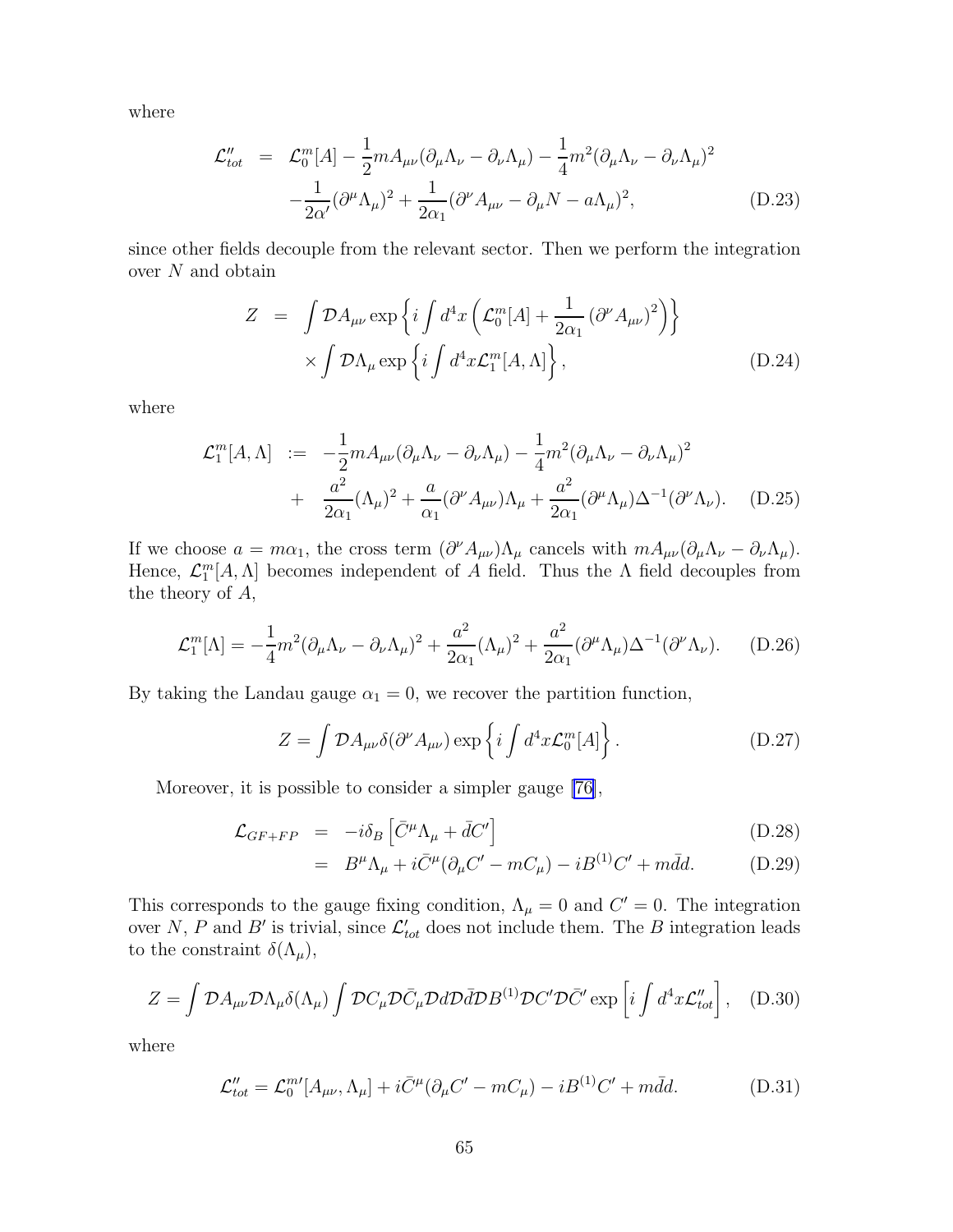<span id="page-67-0"></span>

Figure 5: Self-energy diagrams for the would-be Nambu-Goldstone particle  $\varphi_2$ .

When we consider the sector of A and  $\Lambda$ , the sector described by other fields decouples and we obtain

$$
Z = \int \mathcal{D}A_{\mu\nu} \mathcal{D}\Lambda_{\mu}\delta(\Lambda_{\mu}) \exp\left\{i \int d^4x \mathcal{L}_0^{m'}[A_{\mu\nu}, \Lambda_{\mu}]\right\} = \int \mathcal{D}A_{\mu\nu} \exp\left\{i \int d^4x \mathcal{L}_0^{m}[A_{\mu\nu}]\right\}.
$$
\n(D.32)

Therefore, we recover the original theory which is written by the A field only with the Lagrangian  $\mathcal{L}_0^m$ . Note that the massive antisymmetric tensor gauge theory stands for the massive spin-1 theory.

# E Renormalization of dual Abelian Higgs model

### E.1 Goldstone bosons remain massless in higher orders

We examine the self-energy diagrams for the would-be NG boson which are given in Fig. 5.

$$
\Sigma_a(0) := (-2i\lambda v) \frac{i}{-m^2} (-6i\lambda v) \frac{1}{2} \int \frac{d^4k}{(2\pi)^4} \frac{i}{k^2 - m^2} = -3\lambda I(m^2), \quad (E.1)
$$

$$
\Sigma_b(0) := (-2i\lambda)\frac{1}{2} \int \frac{d^4k}{(2\pi)^4} \frac{i}{k^2 - m^2} = \lambda I(m^2),
$$
\n(E.2)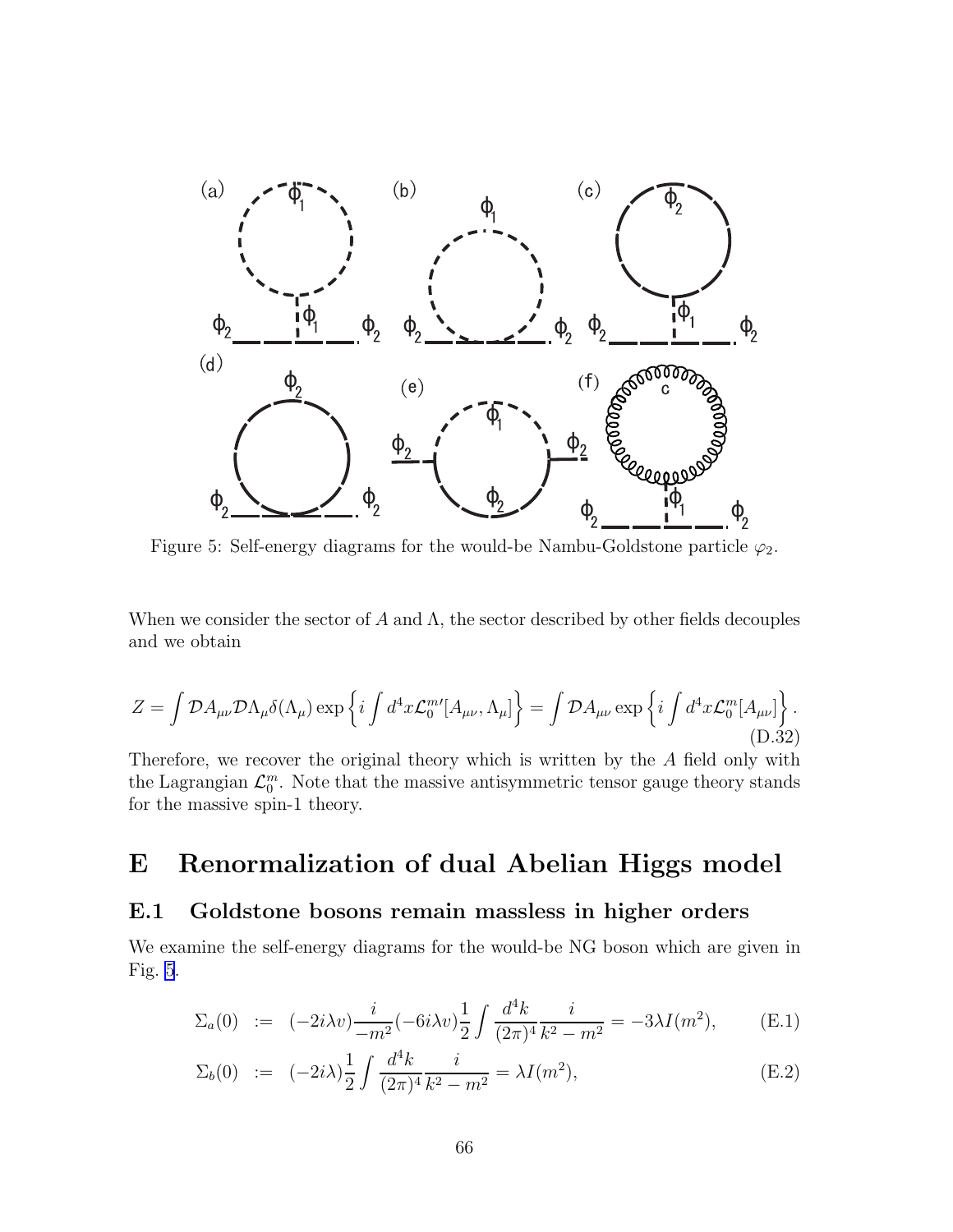

Figure 6: Vacuum polarization diagrams for the  $b_{\mu}$  particle.

$$
\Sigma_c(0) := (-2i\lambda v) \frac{i}{-m^2} (-2i\lambda v) \frac{1}{2} \int \frac{d^4k}{(2\pi)^4} \frac{i}{k^2 - \xi M^2} = -\lambda I(\xi M^2), \quad (E.3)
$$

$$
\Sigma_d(0) := (-6i\lambda)\frac{1}{2} \int \frac{d^4k}{(2\pi)^4} \frac{i}{k^2 - \xi M^2} = 3\lambda I(\xi M^2),
$$
\n(E.4)

$$
\Sigma_e(0) := (-2i\lambda v)^2 \int \frac{d^4k}{(2\pi)^4} \frac{i}{k^2 - \xi M^2} \frac{i}{k^2 - m^2}
$$
  
= 
$$
\frac{4\lambda^2}{2\lambda - \xi g^2} [I(m^2) - I(\xi M^2)],
$$
 (E.5)

$$
\Sigma_f(0) := (-2i\lambda v) \frac{i}{-m^2} (ig\xi M) \int \frac{d^4k}{(2\pi)^4} \frac{i}{k^2 - \xi M^2} = \xi g^2 I(\xi M^2), \quad (E.6)
$$

When  $\xi = 0$ , it is easy to check that the total sum of the above self-energy parts vanishes. This fact ensures that the Nambu-Goldstone particle remains massless even if we include the higher order corrections.

### E.2 Vacuum polarization

Next, we consider the vacuum polarization for the  $b_{\mu}$  field. The relevant diagrams to one loop are enumerated in Fig. 6. The vacuum polarization tensor for the dual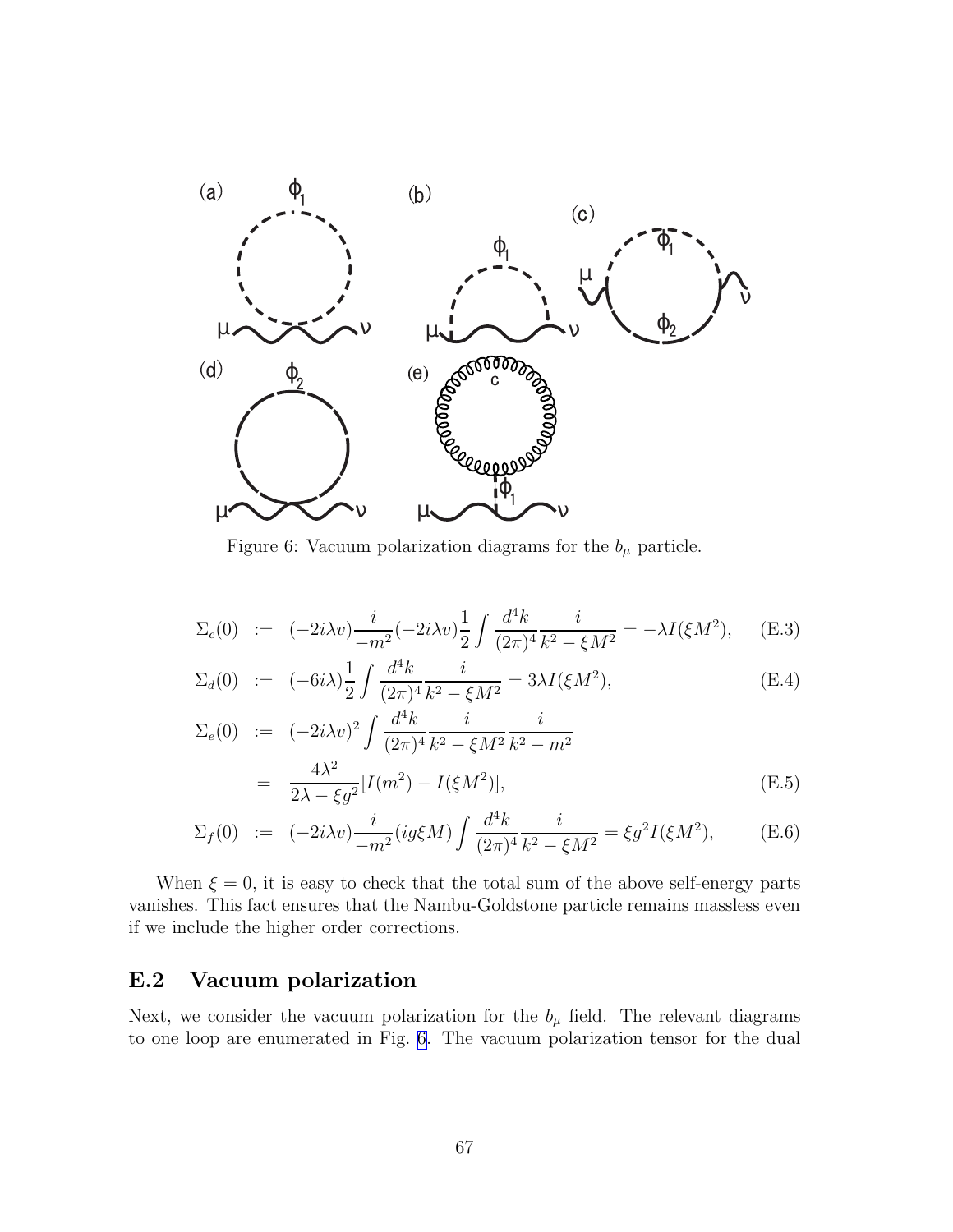vector field  $b_\mu$  is obtained by summing up the following contributions,

$$
\Pi_{\mu\nu}^{(a)}(p) := 2ig_m^2 g_{\mu\nu} \int \frac{d^4k}{(2\pi)^4} \frac{i}{k^2 - m^2}, \quad m^2 := 2\mu^2 = 2\lambda v^2,
$$
\n(E.7)

$$
\Pi_{\mu\nu}^{(b)}(p) := (2ig_m^2 v g_{\mu\rho})(2ig_m^2 v g_{\sigma\nu}) \int \frac{d^4k}{(2\pi)^4} \frac{i}{(p-k)^2 - m^2} \frac{-i}{k^2 - M^2} \times \left[ g_{\rho\sigma} - (1-\xi) \frac{k_{\rho} k_{\sigma}}{k^2 - \xi M^2} \right],
$$
\n(E.8)

$$
\Pi_{\mu\nu}^{(c)}(p) := g_m^2 \int \frac{d^4k}{(2\pi)^4} \frac{i}{(p-k)^2 - m^2} \frac{i}{k^2 - \xi M^2} (2k - p)_{\mu} (-2k + p)_{\nu}, \quad \text{(E.9)}
$$

$$
\Pi_{\mu\nu}^{(d)}(p) := 2ig_m^2 g_{\mu\nu} \int \frac{d^4k}{(2\pi)^4} \frac{i}{k^2 - \xi M^2},
$$
\n(E.10)

$$
\Pi_{\mu\nu}^{(e)}(p) := 2ig_m^2 v g_{\mu\nu} ig \xi M \int \frac{d^4k}{(2\pi)^4} \frac{i}{k^2 - \xi M^2} \frac{i}{-m^2}.
$$
\n(E.11)

First, the dimensional regularization yields

$$
\Pi_{\mu\nu}^{(a)}(p) := -2g_m^2 g_{\mu\nu} \int \frac{d^D k}{i(2\pi)^D} \frac{1}{k^2 - m^2} = i2g_m^2 g_{\mu\nu} \int \frac{d^D k}{i(2\pi)^D} \frac{1}{-k^2 + m^2} \text{(E.12)}
$$

$$
= i2g_m^2 g_{\mu\nu} \frac{\Gamma(\epsilon - 1)}{(4\pi)^{2-\epsilon}} (m^2)^{1-\epsilon}
$$
\n(E.13)

$$
= i2g_m^2 g_{\mu\nu} \frac{1}{(4\pi)^2} \left( -\frac{1}{\epsilon} + \gamma_E - 1 \right) m^2 (1 - \epsilon \ln m^2) (1 + \epsilon \ln 4\pi) \text{ (E.14)}
$$

$$
= i \frac{2g_m^2}{(4\pi)^2} g_{\mu\nu} m^2 \left( -N_{\epsilon} - 1 + \ln m^2 \right), \tag{E.15}
$$

where we have defined  $\epsilon := 2 - D/2$  and

$$
N_{\epsilon} := \frac{1}{\epsilon} + \ln 4\pi - \gamma_E. \tag{E.16}
$$

and used the Laurent expansion of the Gamma function  $\Gamma(\epsilon - 1)$ .

Second, we want to calculate

$$
\Pi_{\mu\nu}^{(b)}(p) = (2ig_m^2 v g_{\mu\rho})(2ig_m^2 v g_{\sigma\nu}) \int \frac{d^4k}{(2\pi)^4} \frac{i}{(p-k)^2 - m^2} \frac{-i}{k^2 - M^2} \left[ g_{\rho\sigma} - (1-\xi) \frac{k_{\rho}k_{\sigma}}{k^2 - \xi M^2} \right]
$$

$$
= -4g_m^4 v^2 \int \frac{d^4k}{(2\pi)^4} \frac{1}{-(p-k)^2 + m^2} \left[ \frac{g_{\mu\nu} - \frac{k_{\mu}k_{\nu}}{M^2}}{-k^2 + M^2} + \frac{\frac{k_{\mu}k_{\nu}}{M^2}}{-k^2 + \xi M^2} \right].
$$
 (E.17)

The Feynman parameter formula can combine two denominators into a common denominator. Then the dimensional regularization leads to

$$
\Pi_{\mu\nu}^{(b)}(p)
$$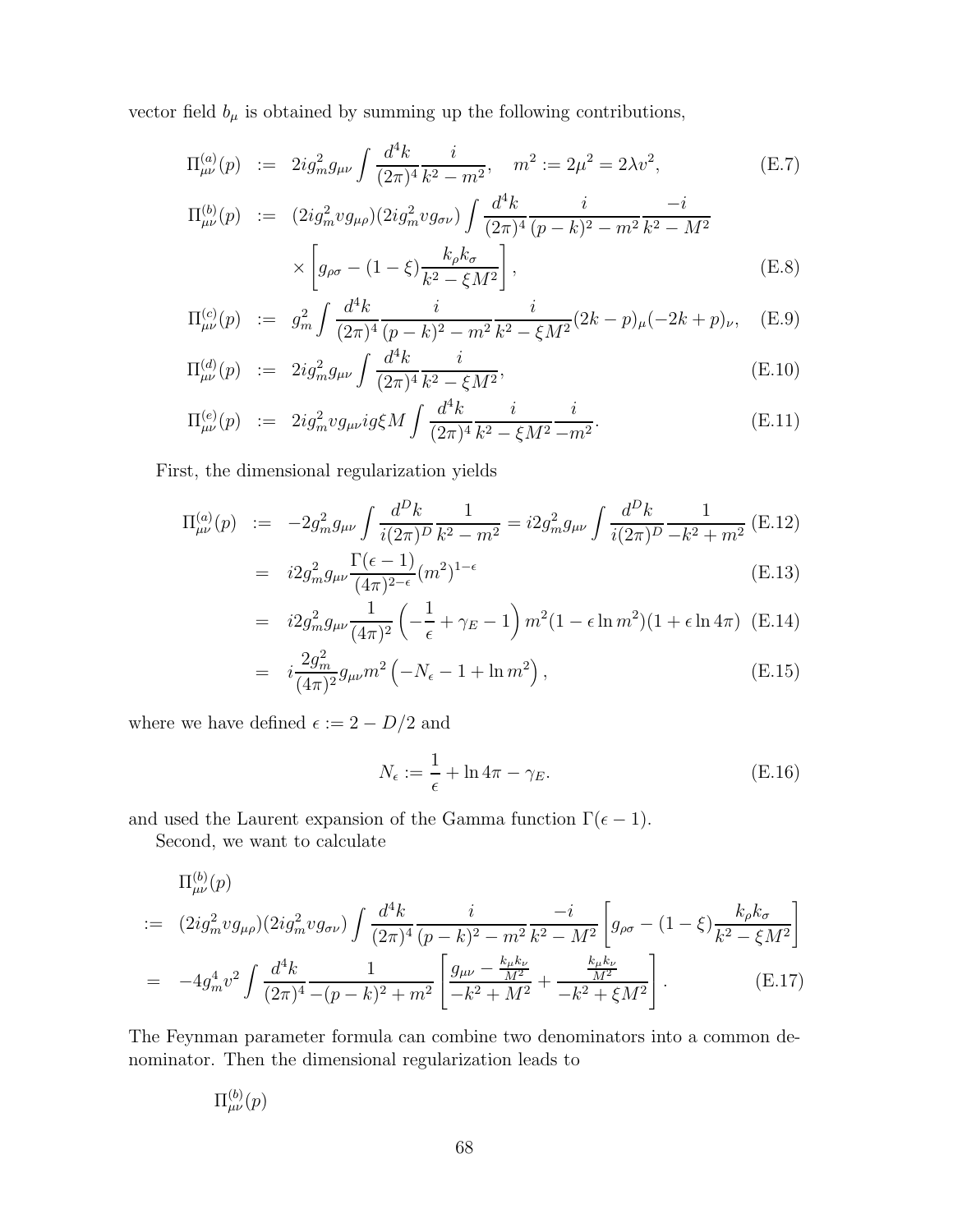$$
= -i4g_m^4v^2 \int_0^1 dx \Biggl\{ \int \frac{d^Dk}{i(2\pi)^D} \frac{\Biggl(g_{\mu\nu} - \frac{k_{\mu}k_{\nu}}{M^2}\Biggr)}{(-k^2 + 2xp \cdot k - xp^2 + xm^2 + (1 - x)M^2)^2} \n+ \int \frac{d^Dk}{i(2\pi)^D} \frac{\frac{k_{\mu}k_{\nu}}{M^2}}{[-k^2 + 2xp \cdot k - xp^2 + xm^2 + (1 - x)\xi M^2]^2} \Biggr\} \qquad (E.18)
$$
\n
$$
= \frac{-i4g_m^4v^2}{(4\pi)^{2-\epsilon}\Gamma(2)} \int_0^1 dx \Biggl\{ \Gamma(\epsilon)g_{\mu\nu}[(x^2 - x)p^2 + xm^2 + (1 - x)M^2]^{-\epsilon} \n- \Gamma(\epsilon)x^2 \frac{p_{\mu}p_{\nu}}{M^2} [(x^2 - x)p^2 + xm^2 + (1 - x)M^2]^{-\epsilon} \n+ \Gamma(\epsilon - 1) \frac{1}{2} \frac{g_{\mu\nu}}{M^2} [(x^2 - x)p^2 + xm^2 + (1 - x)M^2]^{1-\epsilon} \n+ \Gamma(\epsilon)x^2 \frac{p_{\mu}p_{\nu}}{M^2} [(x^2 - x)p^2 + xm^2 + (1 - x)\xi M^2]^{-\epsilon} \n- \Gamma(\epsilon - 1) \frac{1}{2} \frac{g_{\mu\nu}}{M^2} [(x^2 - x)p^2 + xm^2 + (1 - x)\xi M^2]^{1-\epsilon} \Biggr\}.
$$
\n(E.19)

Hence, using the Laurent expansion of the Gamma function  $\Gamma(\epsilon),$  we have

$$
\Pi_{\mu\nu}^{(b)}(p)
$$
\n
$$
= \frac{-i4g_m^4 v^2}{(4\pi)^2 \Gamma(2)} \int_0^1 dx \Big[ g_{\mu\nu} \Big\{ N_{\epsilon} - \ln[(x^2 - x)p^2 + xm^2 + (1 - x)M^2] \Big\} + \frac{1}{2} \frac{g_{\mu\nu}}{M^2} [(x^2 - x)p^2 + xm^2 + (1 - x)M^2] \Big\} \times \Big\{ -N_{\epsilon} - 1 + \ln[(x^2 - x)p^2 + xm^2 + (1 - x)M^2] \Big\} + \frac{1}{2} \frac{g_{\mu\nu}}{M^2} [(x^2 - x)p^2 + xm^2 + (1 - x)\xi M^2] \times \Big\{ N_{\epsilon} + 1 - \ln[(x^2 - x)p^2 + xm^2 + (1 - x)\xi M^2] \Big\} + x^2 \frac{p_{\mu}p_{\nu}}{M^2} \Big\{ + \ln[(x^2 - x)p^2 + xm^2 + (1 - x)M^2] - \ln[(x^2 - x)p^2 + xm^2 + (1 - x)\xi M^2] \Big\} + O(\epsilon).
$$
\n(E.20)

Using the low-energy expansion,

$$
\ln[(x^2 - x)p^2 + xm^2 + (1 - x)\xi M^2]
$$
  
= 
$$
\ln[xm^2 + (1 - x)\xi M^2] + \frac{x^2 - x}{xm^2 + (1 - x)\xi M^2}p^2 + O\left(\frac{p^4}{M^4}\right),
$$
 (E.21)

we obtain

$$
\Pi_{\mu\nu}^{(b)}(p) = \frac{-i4g_m^4 v^2}{(4\pi)^2 \Gamma(2)} \left[ g_{\mu\nu} \int_0^1 dx \left\{ N_\epsilon - \ln[xm^2 + (1-x)M^2] + \frac{x^2 - x}{xm^2 + (1-x)M^2} p^2 \right\} + \frac{1}{2} \frac{g_{\mu\nu}}{M^2} \int_0^1 dx [xm^2 + (1-x)M^2]
$$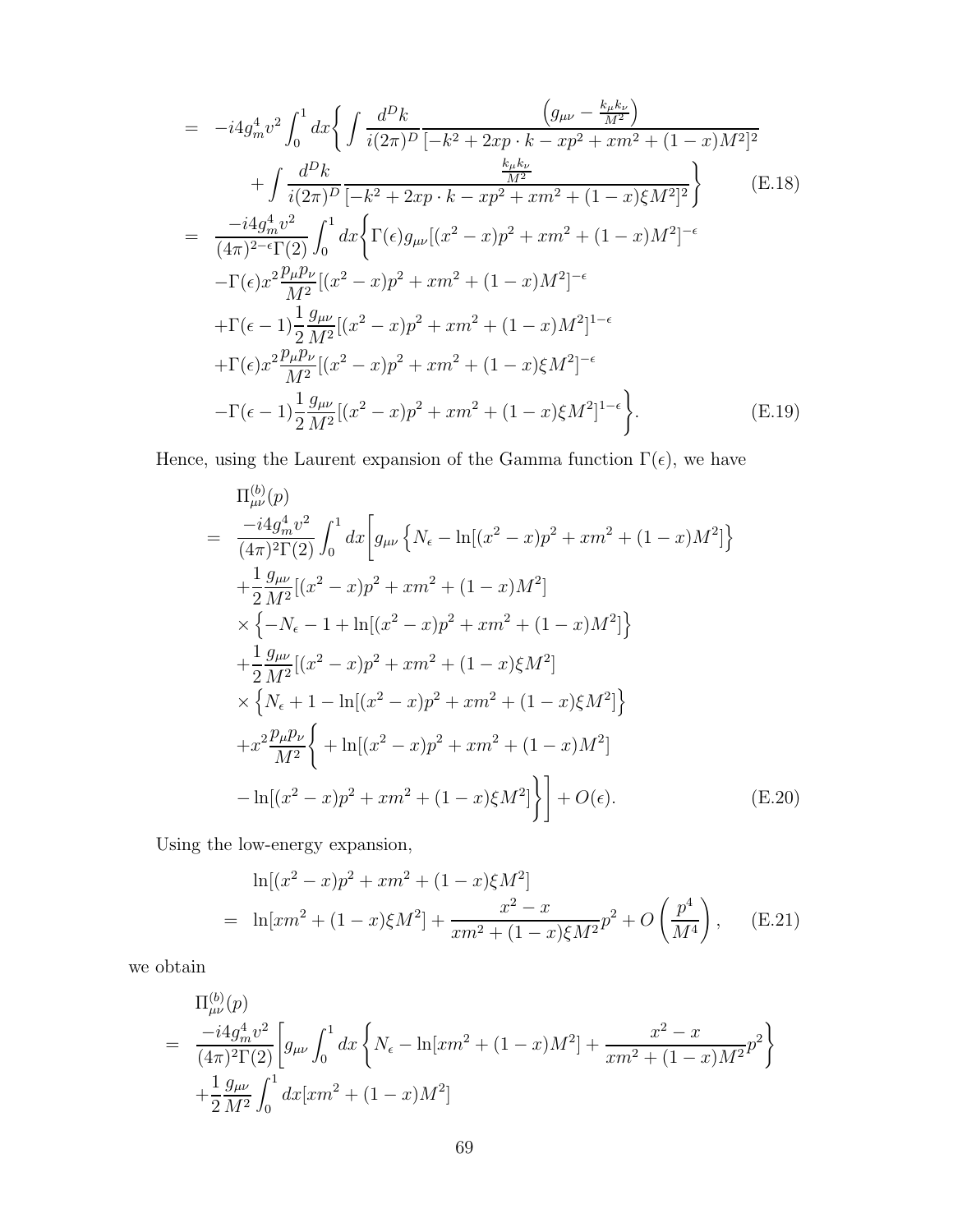$$
\times \left\{ -N_{\epsilon} - 1 + \ln[xm^{2} + (1 - x)M^{2}] + \frac{x^{2} - x}{xm^{2} + (1 - x)M^{2}} p^{2} \right\} \n+ \frac{1}{2} \frac{g_{\mu\nu}}{M^{2}} p^{2} \int_{0}^{1} dx (x^{2} - x) \left\{ -N_{\epsilon} - 1 + \ln[xm^{2} + (1 - x)M^{2}] \right\} \n+ \frac{1}{2} \frac{g_{\mu\nu}}{M^{2}} \int_{0}^{1} dx [xm^{2} + (1 - x)\xi M^{2}] \n\times \left\{ N_{\epsilon} + 1 - \ln[xm^{2} + (1 - x)\xi M^{2}] - \frac{x^{2} - x}{xm^{2} + (1 - x)\xi M^{2}} p^{2} \right\} \n+ \frac{1}{2} \frac{g_{\mu\nu}}{M^{2}} p^{2} \int_{0}^{1} dx (x^{2} - x) \left\{ N_{\epsilon} + 1 - \ln[xm^{2} + (1 - x)\xi M^{2}] \right\} \n+ \frac{p_{\mu}p_{\nu}}{M^{2}} \int_{0}^{1} dx x^{2} \left\{ + \ln[xm^{2} + (1 - x)M^{2}] - \ln[xm^{2} + (1 - x)\xi M^{2}] \right\} \n+ O(p^{4}). \tag{E.22}
$$

In particular, when  $\xi=0,$  we obtain

$$
\Pi_{\mu\nu}^{(b)}(p) = -i\frac{4g_m^4 v^2}{(4\pi)^2} g_{\mu\nu} \left[ \frac{3}{4} (N+1) - \frac{m^2 \ln m^2 - M^2 \ln M^2}{m^2 - M^2} - \frac{1}{8} \frac{m^2}{M^2} (-1 + 2 \ln m^2) \right] + O\left(\frac{p^2}{M^2}\right).
$$
\n(E.23)

Third, we can proceed in the similar way to (b) and obtain

$$
\Pi_{\mu\nu}^{(c)}(p) \qquad (E.24)
$$
\n
$$
= i \frac{g_m^2}{(4\pi)^2} \left[ g_{\mu\nu} (N_\epsilon + 1) \left( -\frac{1}{3} p^2 + m^2 - \xi M^2 \right) \right.
$$
\n
$$
-2g_{\mu\nu} \left\{ \int_0^1 dx [xm^2 + (1-x)\xi M^2] \ln[xm^2 + (1-x)\xi M^2] + p^2 \int_0^1 dx (x^2 - x) + p^2 \int_0^1 dx (x^2 - x) \ln[xm^2 + (1-x)\xi M^2] \right\} + \frac{1}{3} N_\epsilon p_\mu p_\nu - p_\mu p_\nu \int_0^1 dx (4x^2 - 4x + 1) \ln[xm^2 + (1-x)\xi M^2] + O(p^4 \text{E.25})
$$

In particular, when  $\xi = 0$ , we obtain

$$
\Pi_{\mu\nu}^{(c)}(p) = i \frac{g_m^2}{(4\pi)^2} \left\{ g_{\mu\nu} \left[ p^2 \left( -\frac{N_\epsilon}{3} - \frac{13}{36} - 6 \ln m^2 \right) + m^2 \left( N_\epsilon + \frac{3}{2} - \ln m^2 \right) \right] + p_\mu p_\nu \left[ \frac{N_\epsilon}{3} + \frac{4}{9} - \frac{1}{3} \ln m^2 \right] \right\} + O(p^4).
$$
\n(E.26)

The remaining quantities,  $\Pi_{\mu\nu}^{(d)}$  and  $\Pi_{\mu\nu}^{(e)}$  are calculated in the same manner as  $\Pi_{\mu\nu}^{(a)}$ . However, they vanish for  $\xi = 0$  in the dimensional regularization.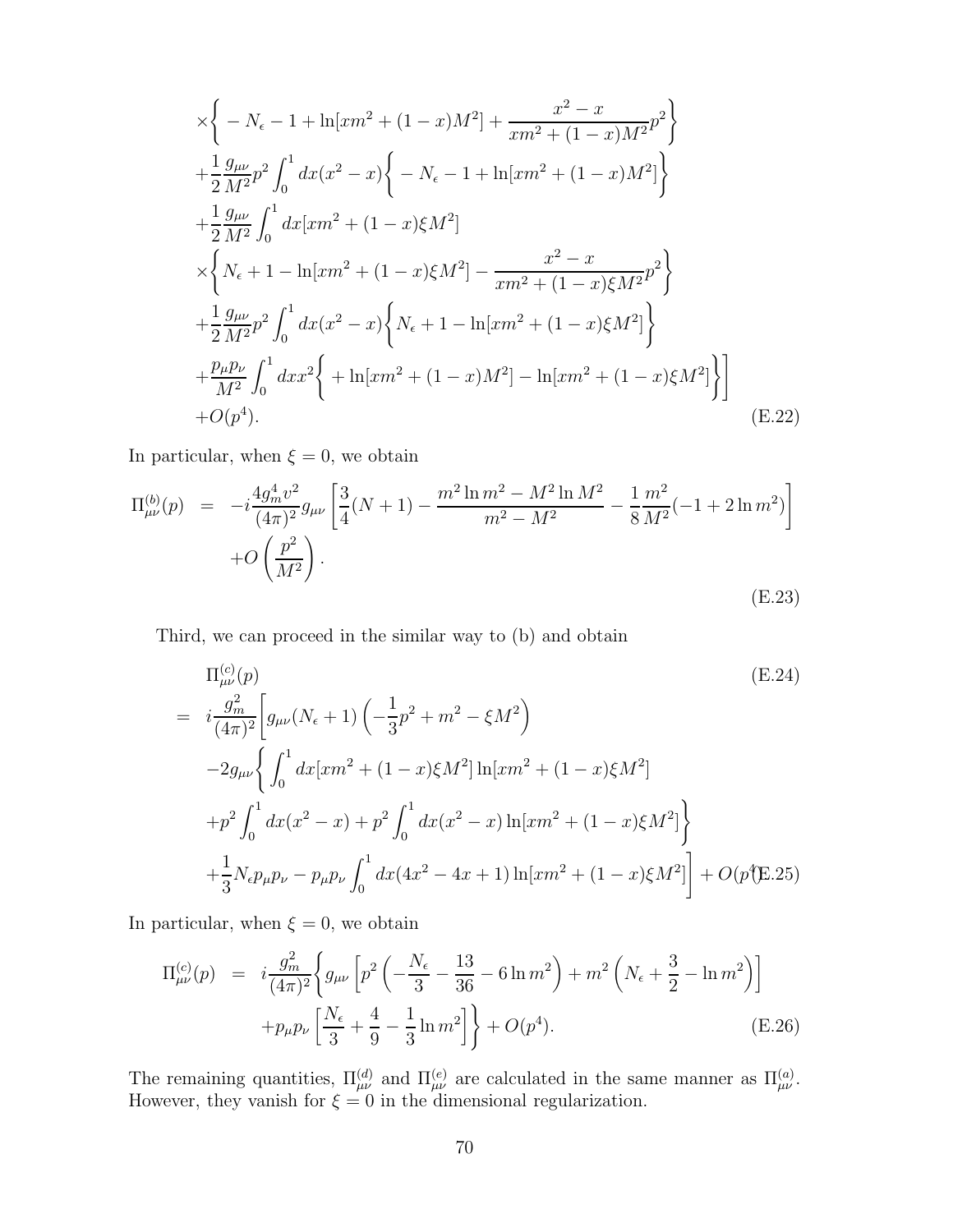Therefore, the total sum of the vacuum polarization for  $\xi = 0$  is given by

$$
i\Pi_{\mu\nu}(p)
$$
\n
$$
= -\frac{2g_m^2}{(4\pi)^2} m^2 g_{\mu\nu} \left( -N_{\epsilon} - 1 + \ln \frac{m^2}{\mu^2} \right)
$$
\n
$$
+ \frac{4g_m^2}{(4\pi)^2} (g_m v)^2 g_{\mu\nu} \left[ \frac{3}{4} (N_{\epsilon} + 1) - \frac{m^2 \ln \frac{m^2}{\mu^2} - M^2 \ln \frac{M^2}{\mu^2}}{m^2 - M^2} - \frac{1}{8} \frac{m^2}{M^2} \left( -1 + 2 \ln \frac{m^2}{\mu^2} \right) \right]
$$
\n
$$
- \frac{g_m^2}{(4\pi)^2} m^2 g_{\mu\nu} \left( N_{\epsilon} + \frac{3}{2} - \ln \frac{m^2}{\mu^2} \right)
$$
\n
$$
- \frac{g_m^2}{(4\pi)^2} \left\{ -p^2 g_{\mu\nu} \left( \frac{N_{\epsilon}}{3} + \frac{13}{36} + 6 \ln \frac{m^2}{\mu^2} \right) + p_{\mu} p_{\nu} \left[ \frac{N_{\epsilon}}{3} + \frac{4}{9} - \frac{1}{3} \ln \frac{m^2}{\mu^2} \right] \right\}
$$
\n
$$
+ O\left( \frac{p^2}{M^2} \right), \qquad (E.27)
$$

where  $m^2 = 2\lambda v^2$  and  $M^2 = g_m^2 v^2$ .

Finally, the renormalization factors are obtained as

$$
\delta_b = Z_b - 1 = -\frac{g_m^2}{(4\pi)^2} \left( \frac{N_\epsilon}{3} + \frac{13}{36} + 6 \ln \frac{m^2}{\mu^2} \right) + O(g_m^4),
$$
  
\n
$$
\delta_m = Z_b (M_b)^2 - (M_b^R)^2 = -\frac{2g_m^2}{(4\pi)^2} m^2 \left( -N_\epsilon - 1 + \ln \frac{m^2}{\mu^2} \right)
$$
  
\n
$$
+ \frac{4g_m^2}{(4\pi)^2} (g_m v)^2 \left[ \frac{3}{4} (N_\epsilon + 1) - \frac{m^2 \ln \frac{m^2}{\mu^2} - M^2 \ln \frac{M^2}{\mu^2}}{m^2 - M^2} - \frac{1}{8} \frac{m^2}{M^2} \left( -1 + 2 \ln \frac{m^2}{\mu^2} \right) \right]
$$
  
\n
$$
- \frac{g_m^2}{(4\pi)^2} m^2 \left( N_\epsilon + \frac{3}{2} - \ln \frac{m^2}{\mu^2} \right) + O(g_m^4).
$$
 (E.28)

## F Calculation of the Wilson loop

In the following we show that the area law decay of the Wilson loop is obtained from the result,

$$
\langle W(C) \rangle_{YM} = \exp\left\{-\frac{1}{2}(2Jg\rho^{-1}K^{1/2})^2(\tilde{\Xi}_{\mu}, D_m^{-1}\tilde{\Xi}^{\mu})\right\},\tag{F.1}
$$

where  $\Xi$  is the one-form defined by

$$
\Xi := *d\Theta \Delta^{-1} = \delta * \Theta \Delta^{-1},\tag{F.2}
$$

with the component,

$$
\Xi^{\mu}(x) = \frac{1}{2} \epsilon^{\mu \alpha \beta \gamma} \partial_{\alpha}^{x} \int d^{4}y \Theta_{\beta \gamma}(y) \Delta^{-1}(y - x)
$$
\n(F.3)

$$
= \frac{1}{2} \epsilon^{\mu \alpha \beta \gamma} \partial_{\alpha}^{x} \int_{S} d^{2} S_{\beta \gamma}(x') \Delta^{-1}(x'-x). \tag{F.4}
$$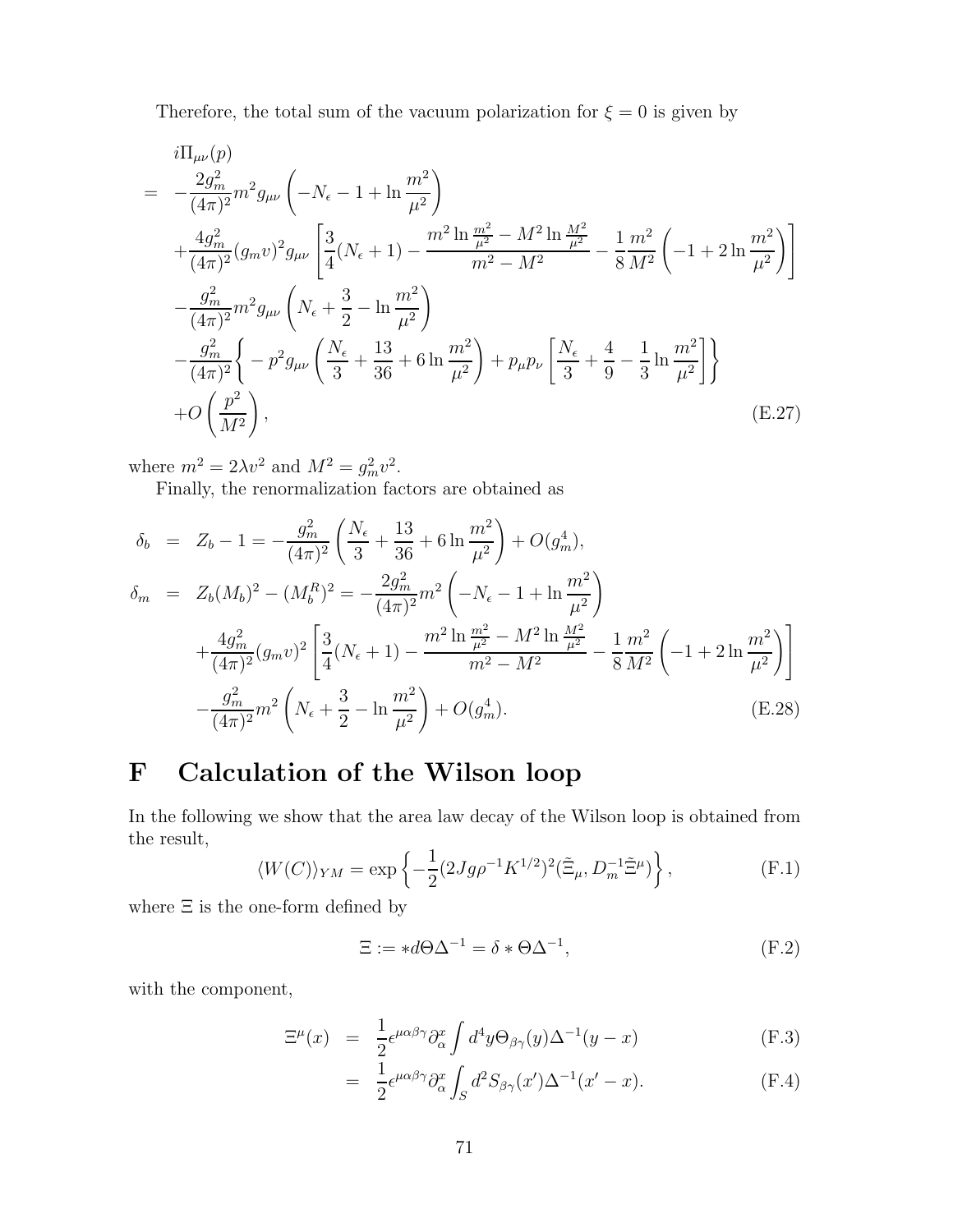<span id="page-73-0"></span>Then the argument of the exponential is cast into the following form,

$$
(\Xi_{\mu}, D_m^{-1}\Xi^{\mu}) = (\delta \ast \Theta \Delta^{-1}, D_m^{-1}\delta \ast \Theta \Delta^{-1})
$$
  
\n
$$
= (\Theta, \Delta^{-1} \ast d\delta \ast d\Delta^{-1} D_m^{-1}\Theta)
$$
  
\n
$$
= (\Theta, \Delta^{-1}\delta d\Delta^{-1} D_m^{-1}\Theta)
$$
  
\n
$$
= (\Theta, \Delta^{-1} D_m^{-1}(\Delta)\Theta) - (\Theta, \Delta^{-1} d\delta \Delta^{-1} D_m^{-1}\Theta)
$$
  
\n
$$
= (\Theta, \Delta^{-1} D_m^{-1}(\Delta)\Theta) - (\delta \Theta, \Delta^{-2} D_m^{-1}\delta\Theta).
$$
 (F.5)

For the rectangular loop with side lengths T and R in the  $x_1 - x_4$  plane, we take

$$
\Theta_{\alpha\beta}(z) = \delta_{\alpha1}\delta_{\beta4}\delta(z_2)\delta(z_3)\theta(z_1)\theta(R-z_1)\theta(z_4)\theta(T-z_4). \tag{F.6}
$$

Then the Fourier transformation is given by

$$
\Theta_{\alpha\beta}(p) \equiv \int d^4 z \Theta_{\alpha\beta}(z) e^{-ip \cdot z} \n= \delta_{\alpha 1} \delta_{\beta 4} \int_0^R dz_1 e^{-ip_1 z_1} \int_0^T dz_4 e^{-ip_4 z_4} \n= \delta_{\alpha 1} \delta_{\beta 4} \frac{2}{p_1} e^{-i\frac{p_1 R}{2}} \sin \frac{p_1 R}{2} \frac{2}{p_4} e^{-i\frac{p_4 T}{2}} \sin \frac{p_4 T}{2}.
$$
\n(F.7)

In the momentum representation, we have

$$
(\Theta, \Delta^{-1}D_m^{-1}\Theta) = \int \frac{d^4p}{(2\pi)^4} \Theta_{\alpha\beta}(p)\Theta_{\alpha\beta}(-p)[\Delta^{-1}D_m^{-1}](p). \tag{F.8}
$$

If we use the formula following [\[24](#page-78-0)],

$$
\lim_{R \to \infty} \left(\frac{\sin aR}{a}\right)^2 = \pi R \delta(a),\tag{F.9}
$$

for large  $R$  and large  $T$ , then we obtain

$$
(\Theta, \Delta^{-1}D_m^{-1}\Theta) \cong \int \frac{d^4p}{(2\pi)^4} (2\pi)^2 TR\delta(p_1)\delta(p_4)[\Delta^{-1}D_m^{-1}](p)
$$
  

$$
= TR \int \frac{d^2p}{(2\pi)^2} [\Delta^{-1}D_m^{-1}](0, p_2, p_3, 0)
$$
  

$$
= -TR \int \frac{d^2p}{(2\pi)^2} \kappa \left[ \frac{1}{p_2^2 + p_3^2 + m_1^2} - \frac{1}{p_2^2 + p_3^2 + m_2^2} \right]. \quad (F.10)
$$

Here the logarithmic divergence of the integral is removed by introducing the ultraviolet cutoff  $\Lambda$  as

$$
(\Theta, \Delta^{-1}D_m^{-1}\Theta) = -TR \int \frac{d^2p}{(2\pi)^2} \kappa \left[ \frac{1}{p_2^2 + p_3^2 + m_1^2} - \frac{1}{p_2^2 + p_3^2 + m_2^2} \right]
$$
  
\n
$$
= -TR \lim_{\Lambda \to \infty} \int_0^{\Lambda^2} \frac{d|p|^2}{4\pi} \kappa \left[ \frac{1}{|p|^2 + m_1^2} - \frac{1}{|p|^2 + m_2^2} \right]
$$
  
\n
$$
= TR \frac{\kappa}{4\pi} \lim_{\Lambda \to \infty} \ln \frac{m_1^2}{\Lambda^2 + m_1^2} \frac{\Lambda^2 + m_2^2}{m_2^2}
$$
  
\n
$$
= TR \frac{\kappa}{4\pi} \ln \frac{m_1^2}{m_2^2}.
$$
 (F.11)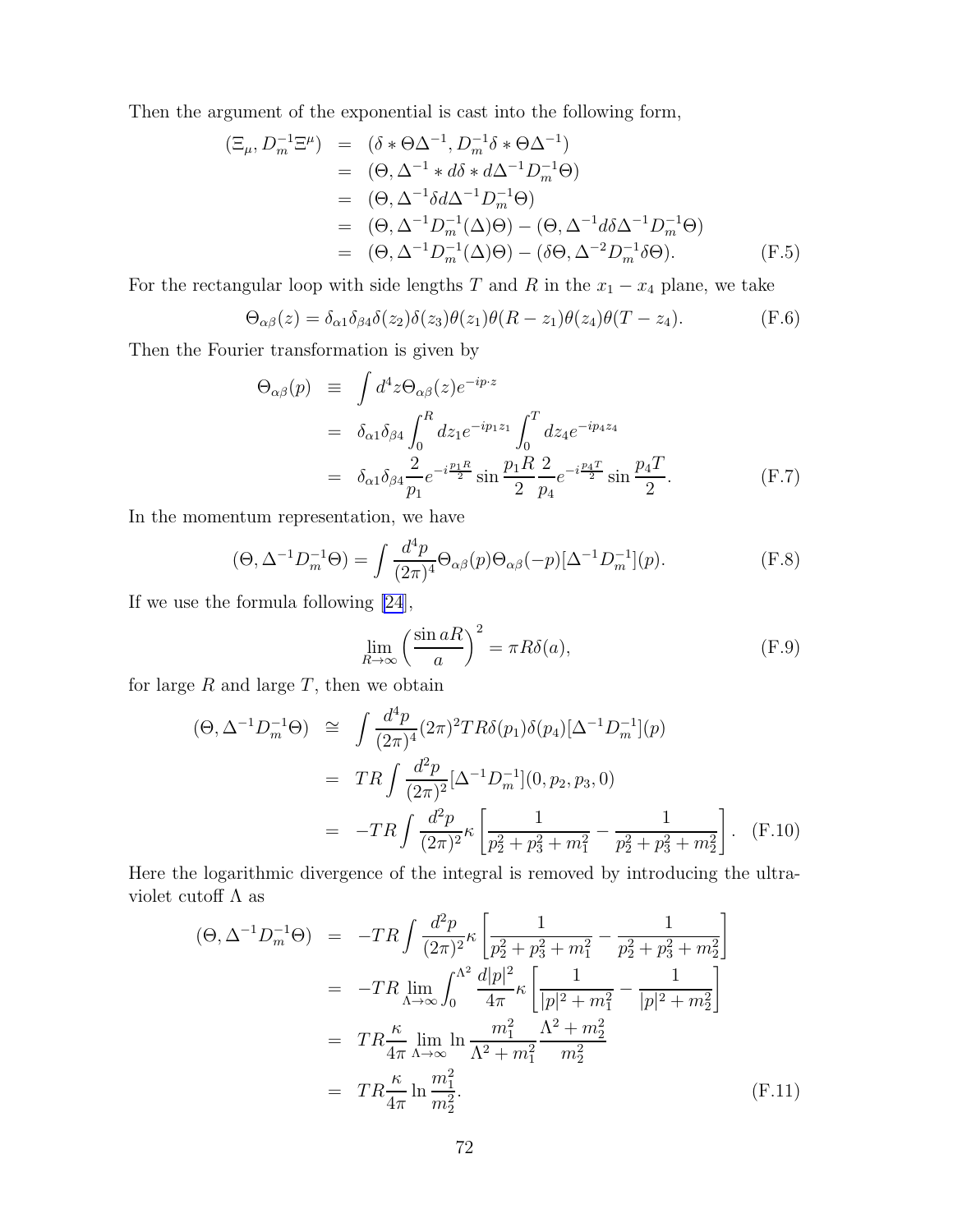<span id="page-74-0"></span>Sowe obtain the  $\Lambda$ -independent result. The last term in  $(F.5)$  $(F.5)$  gives a perimeter decay part, since  $\delta\Theta$  is the boundary of the rectangular surface. The dominant term in the large loop is given by the contribution [\(F.11\)](#page-73-0) which exhibits the area law. Thus we arrive at the result [\(5.26](#page-45-0)).

## G Derivative expansion of the string

In this section, we begins with the expression,

$$
\langle W(C) \rangle_{YM} = \exp \left[ - \int_{S_C} dS^{\mu\nu}(x) \int_{S_C} dS^{\rho\sigma}(y) G_{\mu\nu,\rho\sigma}(x, y) \right], \tag{G.1}
$$

where

$$
G_{\mu\nu,\rho\sigma}(x,y) := -2J^2g^2\rho^{-2}K\langle \mathcal{D}[\partial_x]h_{\mu\nu}^{\xi}(x)\mathcal{D}[\partial_y]h_{\rho\sigma}^{\xi}(y)\rangle_{APEGT}.\tag{G.2}
$$

In this paper, we have obtained the result,

$$
G_{\mu\nu,\rho\sigma}(x,y) = -2J^2g^2\rho^{-2}KI_{\mu\nu,\rho\sigma}[\Delta D_m]^{-1}
$$
(G.3)

$$
= -2J^2g^2\rho^{-2}KI_{\mu\nu,\rho\sigma}\left[\frac{\chi}{\Delta - m_1^2} - \frac{\chi}{\Delta - m_2^2}\right].
$$
 (G.4)

We define the Euclidean propagator:

$$
G_m(x) = (-\Delta_E + m^2)^{-1}(x, 0) = \int \frac{d^4k}{(2\pi)^4} e^{ik \cdot x} \frac{1}{k^2 + m^2}.
$$
 (G.5)

It is written in the form,

$$
G_m(x) = \frac{1}{4\pi^2} \frac{m}{|x|} K_1(m|x|) = \frac{1}{4\pi^2} m^2 \frac{K_1(|x|/\xi)}{|x|/\xi},
$$
(G.6)

where  $K_1(z)$  is the modified Bessel function and we have defined the correlation length  $\xi$  by  $\xi = m^{-1}$ . (G.6) is obtained as follows. Substituting the identity,

$$
\frac{1}{k^2 + m^2} = \int_0^\infty ds e^{-s(k^2 + m^2)},\tag{G.7}
$$

into  $(G.5)$  and performing the Gaussian integration over the four momentum  $k$ , we obtain

$$
G_m(x) = \int_0^\infty ds e^{-sm^2} \int \frac{d^4k}{(2\pi)^4} e^{-sk^2 + ik \cdot x}
$$
  
= 
$$
\int_0^\infty ds e^{-sm^2} \exp\left[-\frac{x^2}{4s}\right] \frac{1}{(2\pi)^4} \left(\sqrt{\frac{\pi}{s}}\right)^4
$$
  
= 
$$
\frac{1}{16\pi^2} \int_0^\infty ds \frac{1}{s^2} \exp\left[-sm^2 - \frac{x^2}{4s}\right].
$$
 (G.8)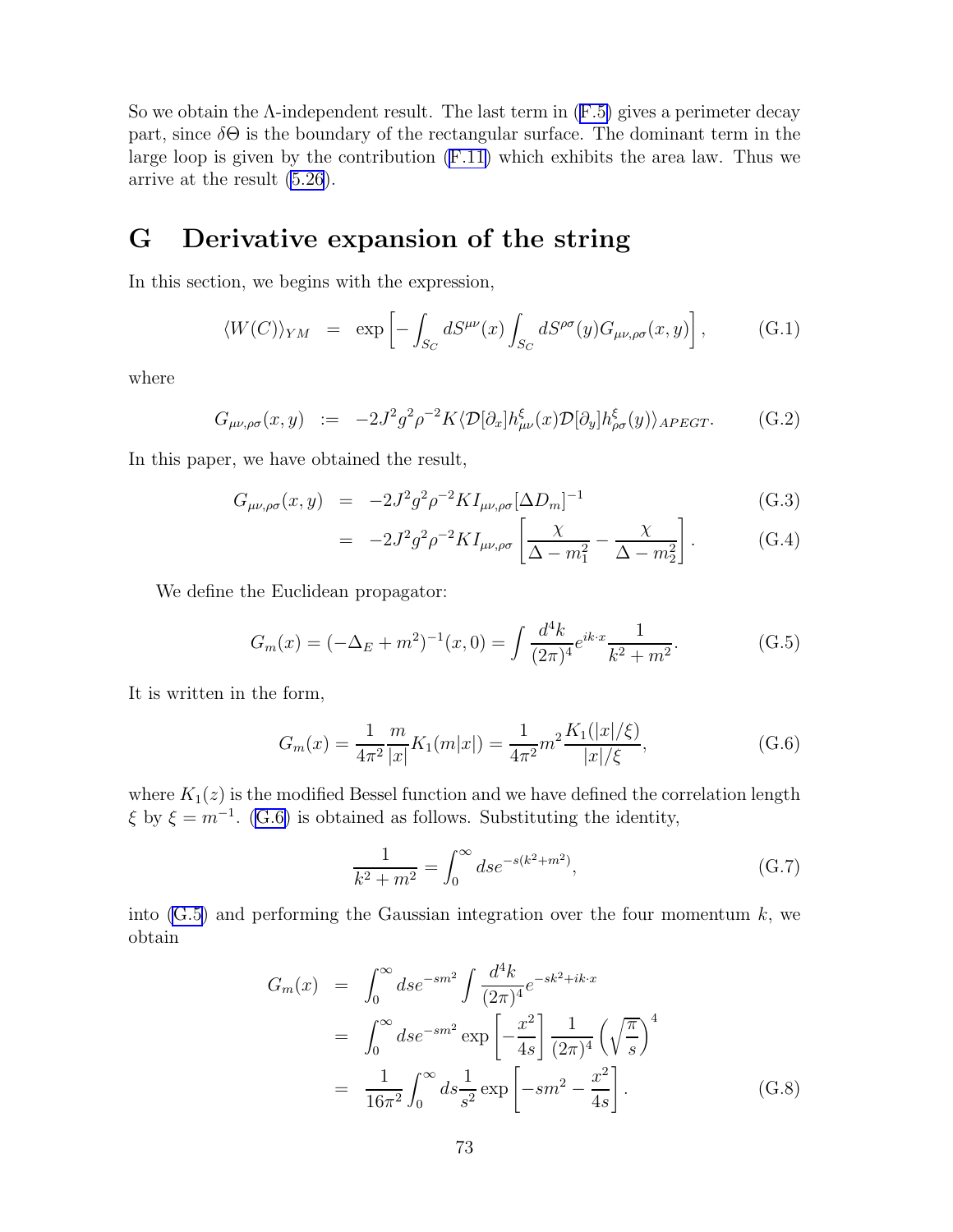The above result [\(G.6\)](#page-74-0) is immediately obtained by applying the integration formula [[71\]](#page-80-0):

$$
\int_0^\infty dx x^{\nu^1} \exp\left[-\frac{\beta}{x} - \gamma x\right] = 2(\beta\gamma^{-1})^{\nu/2} K_\nu (2\sqrt{\beta\gamma}) \quad (\Re\beta > 0, \Re\gamma > 0)),\tag{G.9}
$$

to the case  $\nu = -1, \beta = x^2/4, \gamma = m^2$ , since  $K_{-\nu}(z) = K_{\nu}(z)$ .

In Euclidean space,

$$
G_{\mu\nu,\rho\sigma}(x,x') = -2J^2g^2\rho^{-2}KI_{\mu\nu,\rho\sigma}\kappa\left[G_{m_1}(x-x') - G_{m_2}(x-x')\right] \quad (G.10)
$$
  
= 2I [F ((x-x')^2) - F ((x-x')^2)] \quad (G.11)

$$
= 2I_{\mu\nu,\rho\sigma}[F_1((x-x')^2) - F_2((x-x')^2)], \qquad (G.11)
$$

$$
F_i((x-x')^2) := -J^2 g^2 \rho^{-2} K \frac{\chi}{4\pi^2} \frac{m_i K_1(m_i|x-x'|)}{|x-x'|}. \tag{G.12}
$$

We define

$$
J_i := 2 \int_{S_C} dS^{\mu\nu}(x(\sigma)) \int_{S_C} dS^{\rho\sigma}(x(\sigma')) I_{\mu\nu,\rho\sigma} F_i((x(\sigma) - x(\sigma'))^2).
$$
 (G.13)

It is shown[[65, 68](#page-80-0)] that the derivative expansion in powers of

$$
\zeta^a := (\sigma' - \sigma)^a / \xi_i, \quad \xi_i := m_i^{-1}, \tag{G.14}
$$

leads to

$$
J_i = \int d^2 \sigma \sqrt{g} \left[ 4\xi_i^2 M_0^i - \frac{1}{4} \xi_i^4 M_2^i g^{ab} (\partial_a t_{\mu\nu}) (\partial_b t_{\mu\nu}) \right] + O(\xi_i^6), \tag{G.15}
$$

with the moment,

$$
M_n^i := \int d^2 z (z^2)^n F_i(z^2), \quad z^a := g^{1/4} \zeta^a,
$$
 (G.16)

where we have used the conformal gauge for the induced metric,  $g_{ab}(\sigma) = \sqrt{g(\sigma)} \delta_{ab}$ , hence  $\zeta^a \zeta^b g_{ab} = g^{-1/2} g_{ab} z^a z^b = z^a z^b \delta_{ab} := z^2$ . Thus, the confining string theory derived in this paper is characterized by the parameters,

$$
\sigma = 4 \int d^2 z [m_1^{-2} F_1(z^2) - m_2^{-2} F_2(z^2)], \qquad (G.17)
$$

$$
\alpha_0^{-1} = -\frac{1}{4} \int d^2 z z^2 [m_1^{-4} F_1(z^2) - m_2^{-4} F_2(z^2)], \qquad (G.18)
$$

$$
\kappa = \frac{1}{6} \int d^2 z z^2 [m_1^{-4} F_1(z^2) - m_2^{-4} F_2(z)]. \tag{G.19}
$$

By substituting  $(G.12)$  into  $(G.17)$ , we obtain

$$
\sigma = -4J^2g^2\rho^{-2}K\frac{\chi}{4\pi^2} \left[ \int_{\frac{m_1}{\Lambda}}^{\infty} 2\pi |z| |z| \frac{K_1(|z|)}{|z|} - \int_{\frac{m_2}{\Lambda}}^{\infty} 2\pi |z| |z| \frac{K_1(|z|)}{|z|} \right] (G.20)
$$
  
=  $-4J^2g^2\rho^{-2}K\frac{\chi}{2\pi} \left[ K_0\left(\frac{m_1}{\Lambda}\right) - K_0\left(\frac{m_2}{\Lambda}\right) \right],$  (G.21)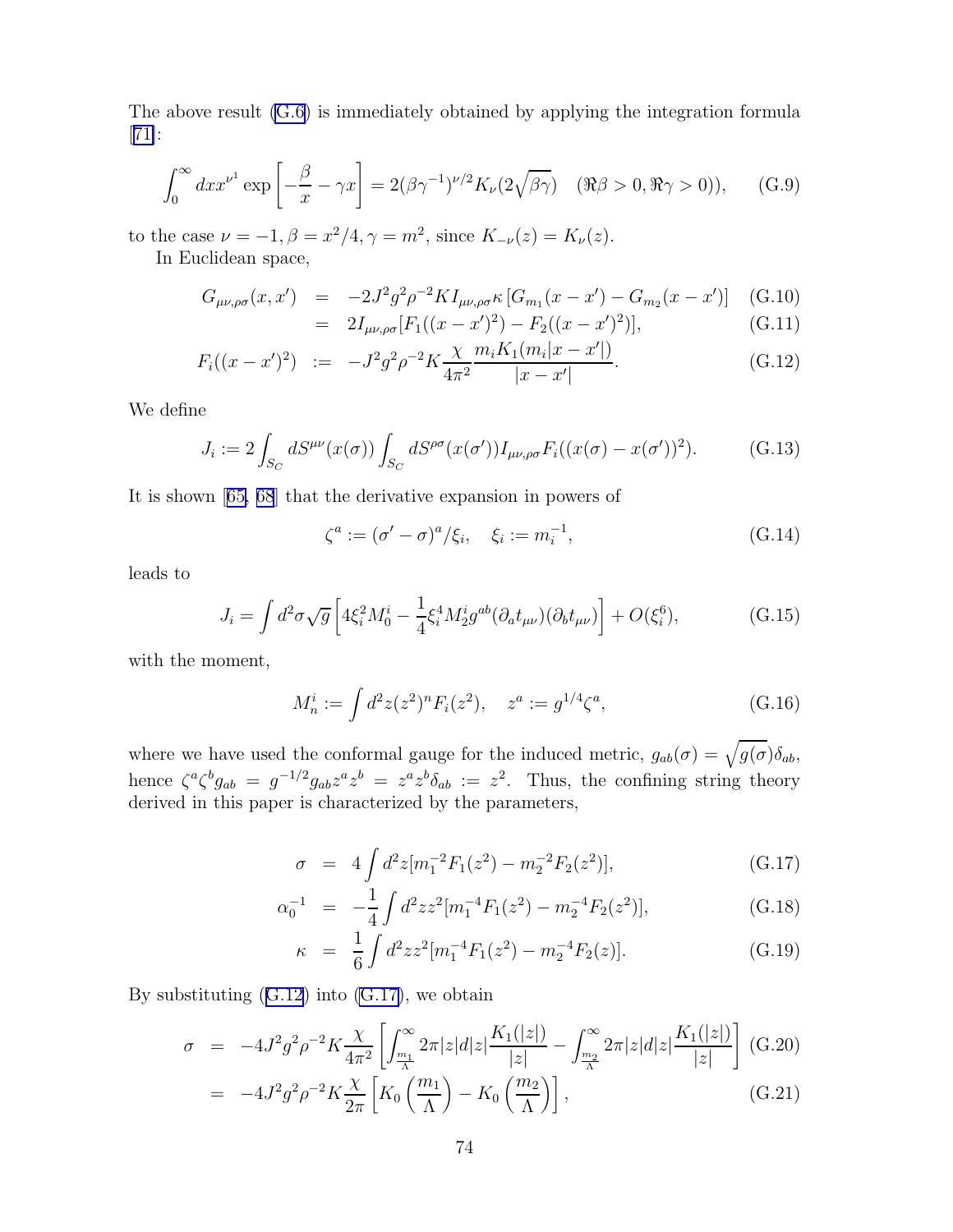where we have used  $K_1(x) = -K_0(x)$ ,  $K_0(\infty) = 0$  and introduced the ultraviolet cutoff  $\Lambda$  ( $K_0(0) = \infty$ ). Incidentally, the asymptotics of  $K_p(z)$  for  $z > 0$ ,

$$
K_p(z) \sim \sqrt{\frac{\pi}{2z}} e^{-z} [1 + O(z^{-1})], \tag{G.22}
$$

means that  $K_p(z)$  decreases exponentially for large z. After removing the cutoff  $\Lambda$ , the above expression reduces to a finite value,

$$
\sigma_{st} \cong \frac{(2Jg)^2}{4\pi} \rho^{-2} K \chi \ln\left(\frac{m_1}{m_2}\right). \tag{G.23}
$$

The coefficient of the rigidity term is calculated as

$$
\alpha_0^{-1} = J^2 g^2 \rho^{-2} K \frac{\chi}{4\pi^2} \int_0^\infty 2\pi |z| |z| \left[ \frac{|z|^2 K_1(|z|)}{m_1^2} - \int_0^\infty |z| |z| |z| \frac{|z|^2 K_1(|z|)}{m_2^2} \frac{K_1(|z|)}{|z|} \right]
$$
  
\n
$$
= J^2 g^2 \rho^{-2} K \frac{\chi}{4\pi^2} \left[ \frac{4\pi}{m_1^2} - \frac{4\pi}{m_2^2} \right].
$$
  
\n
$$
= -J^2 g^2 \rho^{-2} K \frac{1}{\pi} < 0,
$$
 (G.24)

where we have used the integration formula,

$$
\int_0^\infty dx x^{\mu-1} K_\nu(ax) = 2^{\mu-2} a^{-\mu} \Gamma\left(\frac{\mu-\nu}{2}\right) \Gamma\left(\frac{\mu+\nu}{2}\right) \quad (\Re \mu > \Re \nu). \tag{G.25}
$$

Here note that the integral in (G.24) is finite and we don't have to introduce the cutoff. Finally, the  $\kappa$  is calculated as

$$
\kappa = \frac{2}{3}J^2g^2\rho^{-2}K\frac{1}{\pi} > 0.
$$
\n(G.26)

## References

- [1] Y. Nambu, Phys. Rev. D 10, 4262-4268 (1974). G. 't Hooft, in: High Energy Physics, edited by A. Zichichi (Editorice Compositori, Bologna, 1975). S. Mandelstam, Phys. Report 23, 245-249 (1976).
- [2] G. 't Hooft, Nucl.Phys. B 190 [FS3], 455-478 (1981).
- [3] Z.F. Ezawa and A. Iwazaki, Phys. Rev. D 25, 2681-2689 (1982).
- [4] A. DiGiacomo, [hep-lat/9802008;](http://arxiv.org/abs/hep-lat/9802008) [hep-th/9603029.](http://arxiv.org/abs/hep-th/9603029) M.I. Polikarpov, [hep-lat/9609020.](http://arxiv.org/abs/hep-lat/9609020) M.N. Chernodub and M.I. Polikarpov, [hep](http://arxiv.org/abs/hep-th/9710205)[th/9710205.](http://arxiv.org/abs/hep-th/9710205) G.S. Bali, [hep-ph/9809351.](http://arxiv.org/abs/hep-ph/9809351)
- [5] A. Kronfeld, M. Laursen, G. Schierholz and U.-J. Wiese, Phys. Lett. B 198, 516-520 (1987).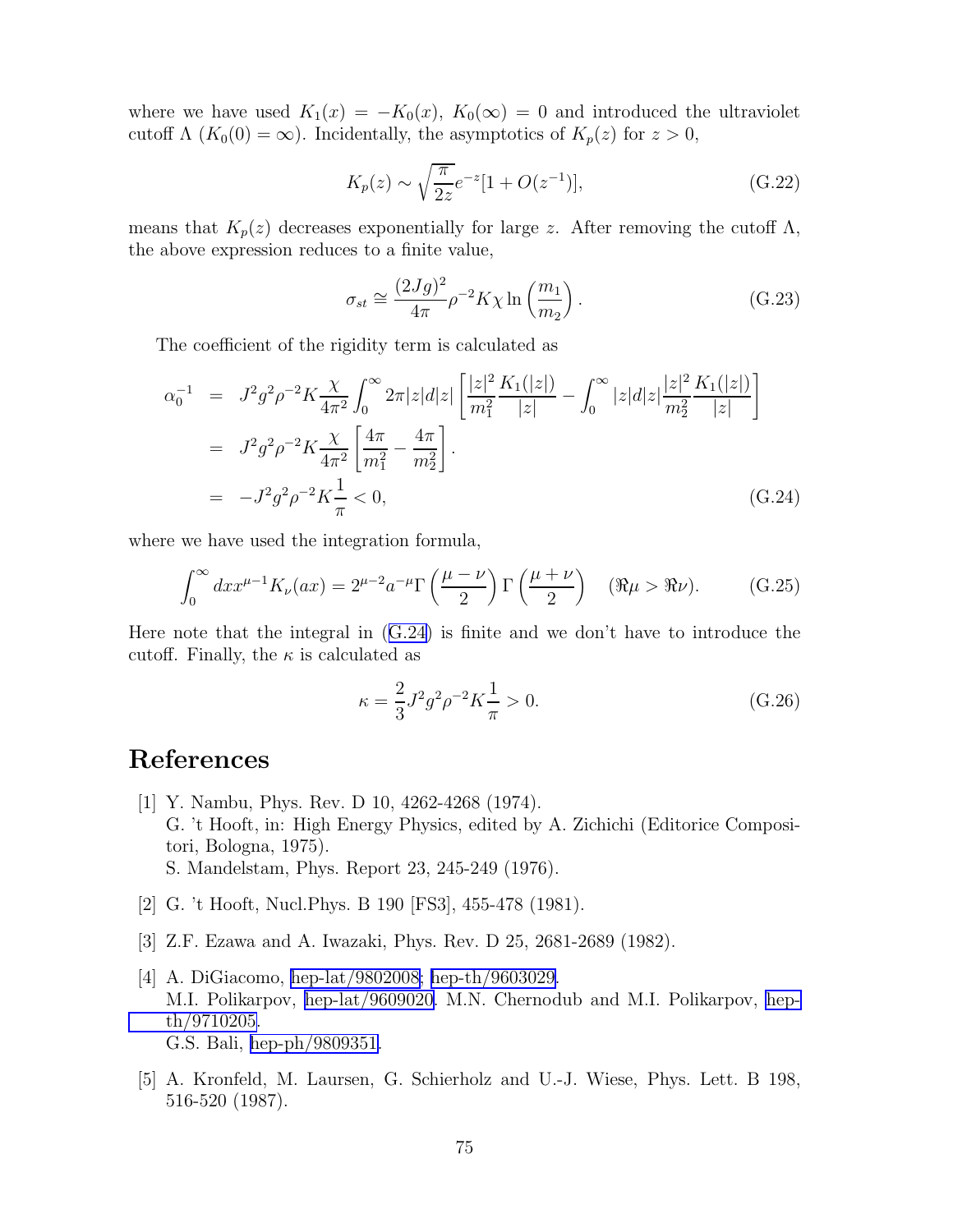- [6] T. Suzuki and I. Yotsuyanagi, Phys. Rev. D 42, 4257-4260 (1990).
- [7] S. Hioki, S. Kitahara, S. Kiura, Y. Matsubara, O. Miyamura, S. Ohno, T. Suzuki, Phys. Lett. B 272, 326-332 (1991), Erratum-ibid. B281, 416 (1992). J.D. Stack, S.D. Nieman and R. Wensley, [hep-lat/9404014](http://arxiv.org/abs/hep-lat/9404014), Phys. Rev. D 50, 3399-3405 (1994). H. Shiba and T. Suzuki, hep-lat/940401, Phys. Lett. B 333, 461-466 (1994). O. Miyamura, Phys. Lett. B 353, 91-95 (1995). S. Sasaki and O. Miyamura, [hep-lat/9811029](http://arxiv.org/abs/hep-lat/9811029), Phys. Rev. D 59, 094507 (1999). S. Sasaki and O. Miyamura, [hep-lat/9810039,](http://arxiv.org/abs/hep-lat/9810039) Phys. Lett. B, 443, 331-337 (1998).
- [8] T. Suzuki, Prog. Theor. Phys. 80, 929-934 (1988). S. Maedan and T. Suzuki, Prog. Theor. Phys. 81, 229-240 (1989). T. Suzuki, Prog. Theor. Phys. 81, 752-757 (1989). S. Maedan, Y. Matsubara and T. Suzuki, Prog. Theor. Phys. 84, 130-141 (1990).
- [9] D. Zwanziger, Phys. Rev. D 3, 880-891 (1971). R.A. Brandt, F. Neri and D. Zwanziger, Phys. Rev. D 19, 1153-1167 (1979).
- [10] G.S. Bali, V. Bornyakov, M. M¨uller-Preussker and K. Schilling, [hep-lat/9603012,](http://arxiv.org/abs/hep-lat/9603012) Phys. Rev. D 54, 2863 (1996). M.N. Chernodub, S. Kato, N. Nakamura, M.I. Polikarpov and T. Suzuki, [hep](http://arxiv.org/abs/hep-lat/9902013)[lat/9902013](http://arxiv.org/abs/hep-lat/9902013).
- [11] K.-I. Kondo, [hep-th/9709109](http://arxiv.org/abs/hep-th/9709109), Phys. Rev. D 57, 7467-7487 (1998). K.-I. Kondo, [hep-th/9803063](http://arxiv.org/abs/hep-th/9803063), Prog. Theor. Phys. Supplement, No. 131, 243-255.
- [12] K.-I. Kondo, [hep-th/9801024](http://arxiv.org/abs/hep-th/9801024), Phys. Rev. D 58, 105019 (1998).
- [13] K.-I. Kondo, [hep-th/9803133](http://arxiv.org/abs/hep-th/9803133), Phys. Rev. D 58, 085013 (1998).
- [14] K.-I. Kondo, [hep-th/9805153](http://arxiv.org/abs/hep-th/9805153), Phys. Rev. D 58, 105016 (1998).
- [15] K.-I. Kondo, [hep-th/9810167](http://arxiv.org/abs/hep-th/9810167), Phys. Lett. B 455, 251-258 (1999).
- [16] K.-I. Kondo, [hep-th/9904045](http://arxiv.org/abs/hep-th/9904045), Intern. J. Mod. Phys. A, to be published.
- [17] M. Quandt and H. Reinhardt, [hep-th/9707185](http://arxiv.org/abs/hep-th/9707185), Int. J. Mod. Phys. A13, 4049- 4076 (1998).
- [18] T. Appelquist and J. Carazonne, Phys. Rev. D11, 2856-2861 (1975).
- [19] M. Schaden, [hep-th/9909011,](http://arxiv.org/abs/hep-th/9909011) revised version 3.
- [20] K.-I. Kondo and T. Shinohara, Abelian dominance in low-energy Gluodynamics due to dynamical mass generation, CHIBA-EP-120, [hep-th/0004158,](http://arxiv.org/abs/hep-th/0004158) Phys. Lett. B, to be published.
- [21] H. Min, T. Lee and P.Y. Pac, Phys. Rev. D 32, 440-449 (1985).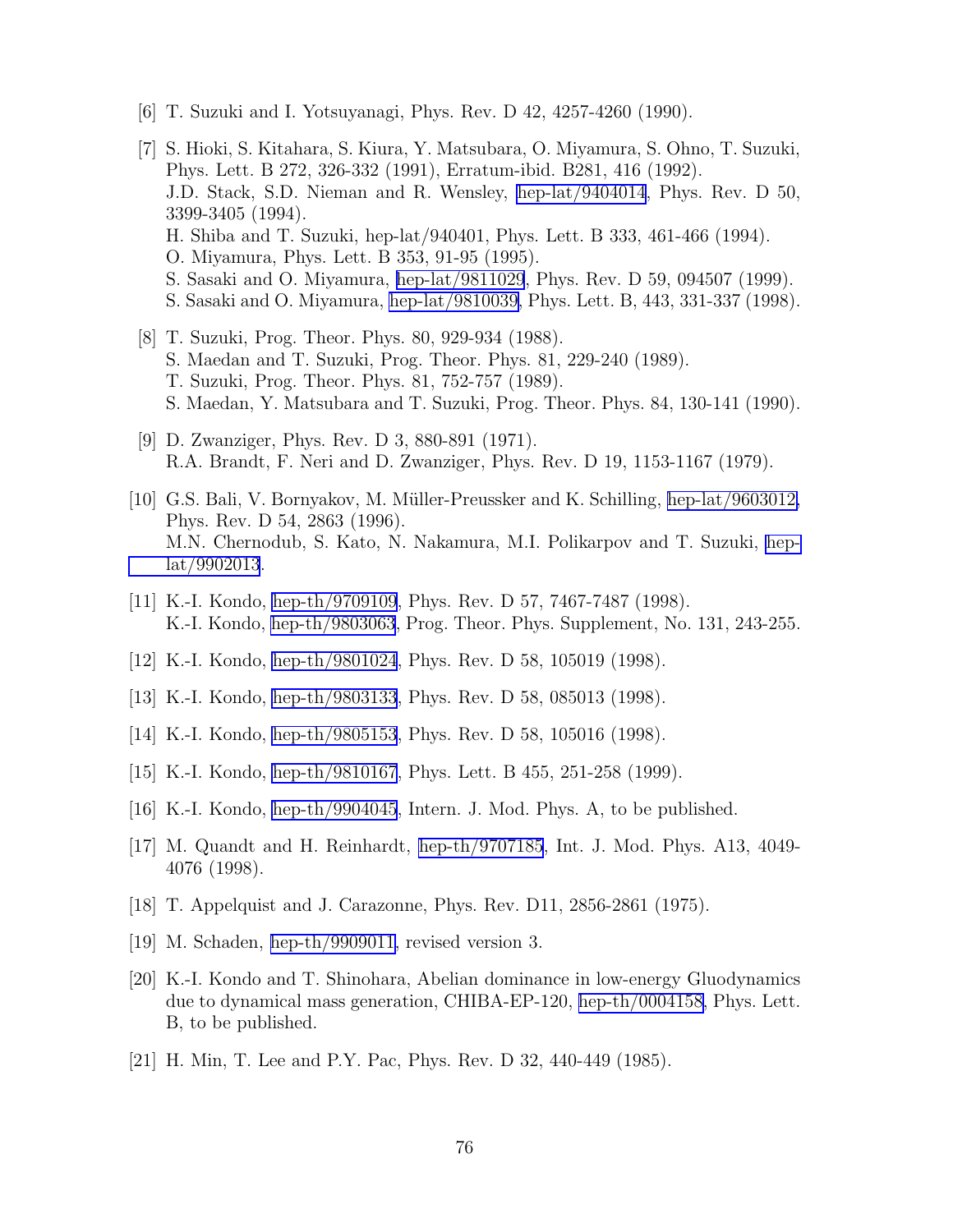- <span id="page-78-0"></span>[22] C. Becchi, A. Rouet and R. Stora, Commun. Math. Phys. 42, 127 (1975); Ann. Phys. 98, 287 (1976). I.V. Tyutin, Lebedev preprint, FIAN No.39 (in Russian) (1975).
- [23] K. Amemiya and H. Suganuma, Phys. Rev. D 60, 114509 (1999).
- [24] S. Fujimoto, S. Kato, M. Murata and T. Suzuki, [hep-lat/9909103.](http://arxiv.org/abs/hep-lat/9909103) S. Fujimoto, S. Kato and T. Suzuki, [hep-lat/0002006.](http://arxiv.org/abs/hep-lat/0002006) M.N. Chernodub, S. Fujimoto, S. Kato, M. Murata, M.I. Polikarpov and T. Suzuki, [hep-lat/0006025.](http://arxiv.org/abs/hep-lat/0006025) S. Kitahara, K. Yamagishi, T. Suzuki, [hep-lat/0002011.](http://arxiv.org/abs/hep-lat/0002011)
- [25] A.M. Polyakov, [hep-th/9607049,](http://arxiv.org/abs/hep-th/9607049) Nucl. Phys. B 486, 23-33 (1997).
- [26] D.I. Diakonov and V.Yu. Petrov, Phys. Lett. B 224, 131-135 (1989). D. Diakonov and V. Petrov, [hep-th/9606104](http://arxiv.org/abs/hep-th/9606104).
- [27] K.-I. Kondo and Y. Taira, [hep-th/9906129](http://arxiv.org/abs/hep-th/9906129), Mod. Phys. Lett. A 15, 367-377  $(2000);$ K.-I. Kondo and Y. Taira, [hep-th/9911242.](http://arxiv.org/abs/hep-th/9911242)
- [28] M. Hirayama and M. Ueno, [hep-th/9907063](http://arxiv.org/abs/hep-th/9907063), Prog. Theor. Phys. 103, 151-159  $(2000).$
- [29] H.G. Dosch, Phys. Lett. B 190, 177-181 (1987). H.G. Dosch and Yu.A. Simonov, Phys. Lett. B 205, 339-344 (1988).
- [30] M. D'Elia, A. Di Giacomo and E. Meggiolaro, hep-lat/970503, Phys. Lett. B 408, 315-319 (1997). A. Di Giacomo, M. D'Elia, H. Panagopoulos and E. Meggiolaro, [hep-lat/9808056.](http://arxiv.org/abs/hep-lat/9808056)
- [31] M. Baker, N. Brambilla, H.G. Dosch and A. Vairo, [hep-ph/9802273](http://arxiv.org/abs/hep-ph/9802273), Phys. Rev. D 58, 034010 (1998).
- [32] H. Hata and I. Niigata, Nucl. Phys. B 389, 133-152 (1993).
- [33] C. Nash and S. Sen, Topology and Geometry for Physicists (Academic Press, New York, 1983).
- [34] M. Nakahara, Geometry, Topology and Physics (IOP, Bristol, 1990).
- [35] K.-I. Kondo and T. Shinohara, Renormalizable Abelian-projected effective gauge theory derived from Quantum Chromodynamics, [hep-th/0005125,](http://arxiv.org/abs/hep-th/0005125) and papers in preparation.
- [36] K.-I. Kondo and T. Shinohara, in preparation.
- [37] K.-I. Kondo and T. Murakami, in preparation.
- [38] P.K. Townsend, Phys. Lett. B 88, 97-101 (1979).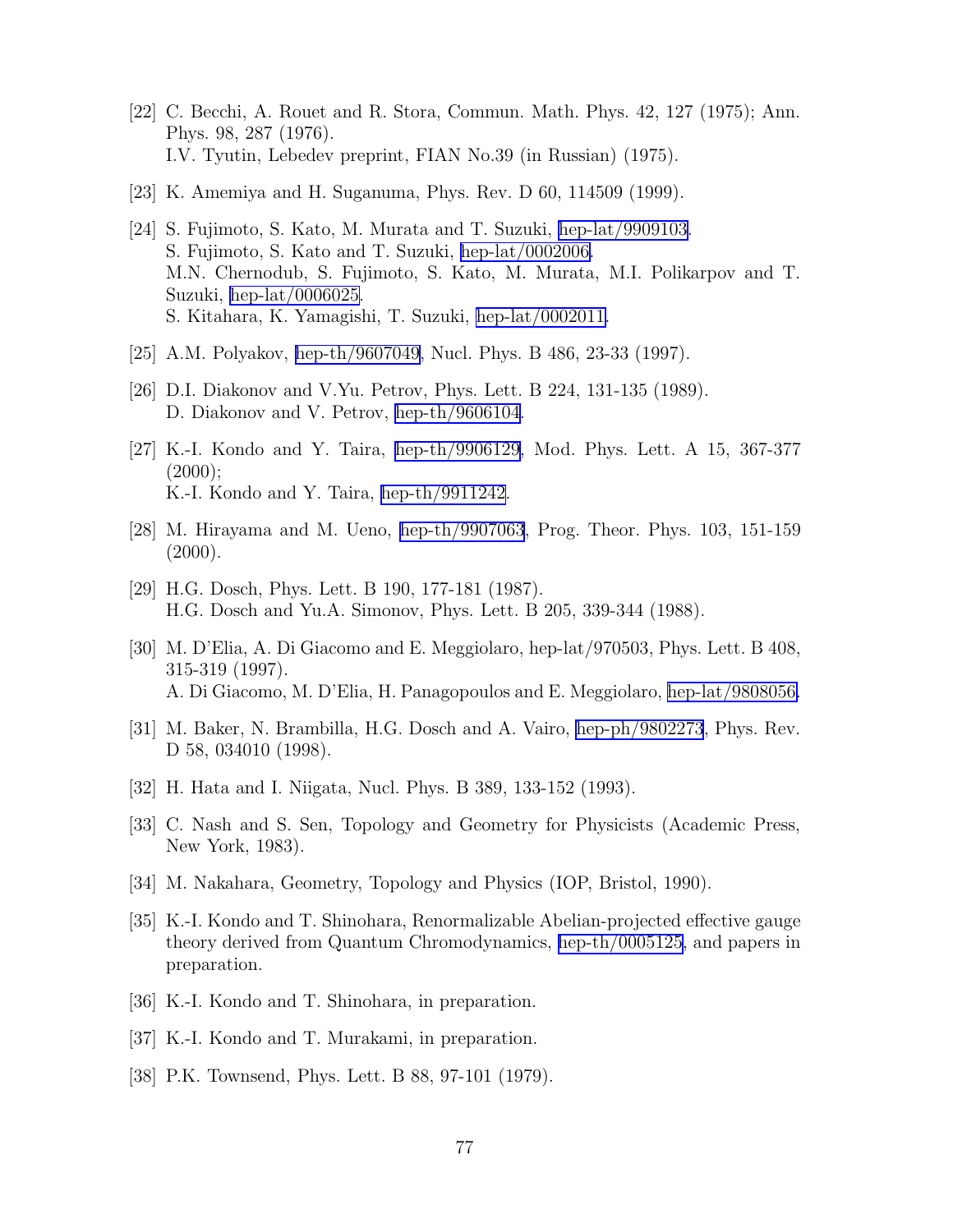- [39] T. Kimura, Prog. Theor. Phys. 64, 357-360 (1980). T. Kimura, Prog. Theor. Phys. 65, 338-350 (1981).
- [40] H. Hata, T. Kugo and N. Ohta, Nucl. Phys. B 178, 527-544 (1981).
- [41] G. 't Hooft, Nucl. Phys. B 35, 167-188 (1971).
- [42] K. Fujikawa, B.W. Lee and A.I. Sanda, Phys. Rev. D 6, 2923-2943 (1972). K. Fujikawa, Phys. Rev. D 7, 393-398 (1973).
- [43] S. Sasaki, H. Suganuma and H. Toki, Prog. Theor. Phys. 94, 373-384 (1995). H. Suganuma, S. Sasaki and H. Toki, Nucl. Phys. B 435, 207-240 (1995).
- [44] J. Polchinski, Strings and QCD, [hep-th/9210045](http://arxiv.org/abs/hep-th/9210045).
- [45] G. 't Hooft, Nucl. Phys. B 72, 461-473 (1974).
- [46] M. Kalb and P. Ramond, Phys. Rev. D 9, 2273-2284 (1974). D. Förster, Nucl. Phys. B 81, 84-92 (1974). J.L. Gervais and B. Sakita, Nucl. Phys. B 91, 301-316 (1975).
- [47] A.M. Polyakov, Nucl. Phys. B 268, 406-412 (1986).
- [48] H. Kleinert, Phys. Lett. B 174, 335-338 (1986). H. Kleinert, Phys. Lett. B211, 151-155 (1988).
- [49] F. David, Phys. Reports 184, 221-227 (1989).
- [50] M.I. Polikarpov, U.-J. Wiese and M.A. Zubkov, [hep-lat/9303007](http://arxiv.org/abs/hep-lat/9303007), Phys. Lett. B 309, 133-138 (1993).
- [51] K. Lee, Phys. Rev. D 48, 2493-2498 (1993).
- [52] P. Orland, [hep-th/9404140,](http://arxiv.org/abs/hep-th/9404140) Nucl. Phys. B 428, 221-232 (1994).
- [53] M. Sato and S. Yahikozawa, [hep-th/9406208](http://arxiv.org/abs/hep-th/9406208), Nucl. Phys. B 436, 100-128 (1995).
- [54] E.T. Akhmedov, M.N. Cherndub, M.I. Polikarpov and M.A. Zubkov, [hep](http://arxiv.org/abs/hep-th/9505070)[th/9505070,](http://arxiv.org/abs/hep-th/9505070) Phys. Rev. D 53, 2087-2095 (1996). E.T. Akhmedov, [hep-th/9605214](http://arxiv.org/abs/hep-th/9605214).
- [55] M. Baker and R. Steinke, [hep-ph/9905375](http://arxiv.org/abs/hep-ph/9905375), Phys. Lett. B 474, 67-72 (2000). M. Baker and R. Steinke, [hep-ph/0006069](http://arxiv.org/abs/hep-ph/0006069).
- [56] O. Alvarez, Phys. Rev. D 24, 440-449 (1981).
- [57] J.F. Arvis, Phys. Lett. B 127, 106-108 (1983).
- [58] P. Olesen, Phys. Lett. B 160, 144-148 (1985).
- [59] M. Lüscher, K. Symanzik and P. Weiz, Nucl. Phys. B 173, 365 (1980).
- [60] J. Polchinski and A. Strominger, Phys. Rev. Lett. 67, 1681-1684 (1991).